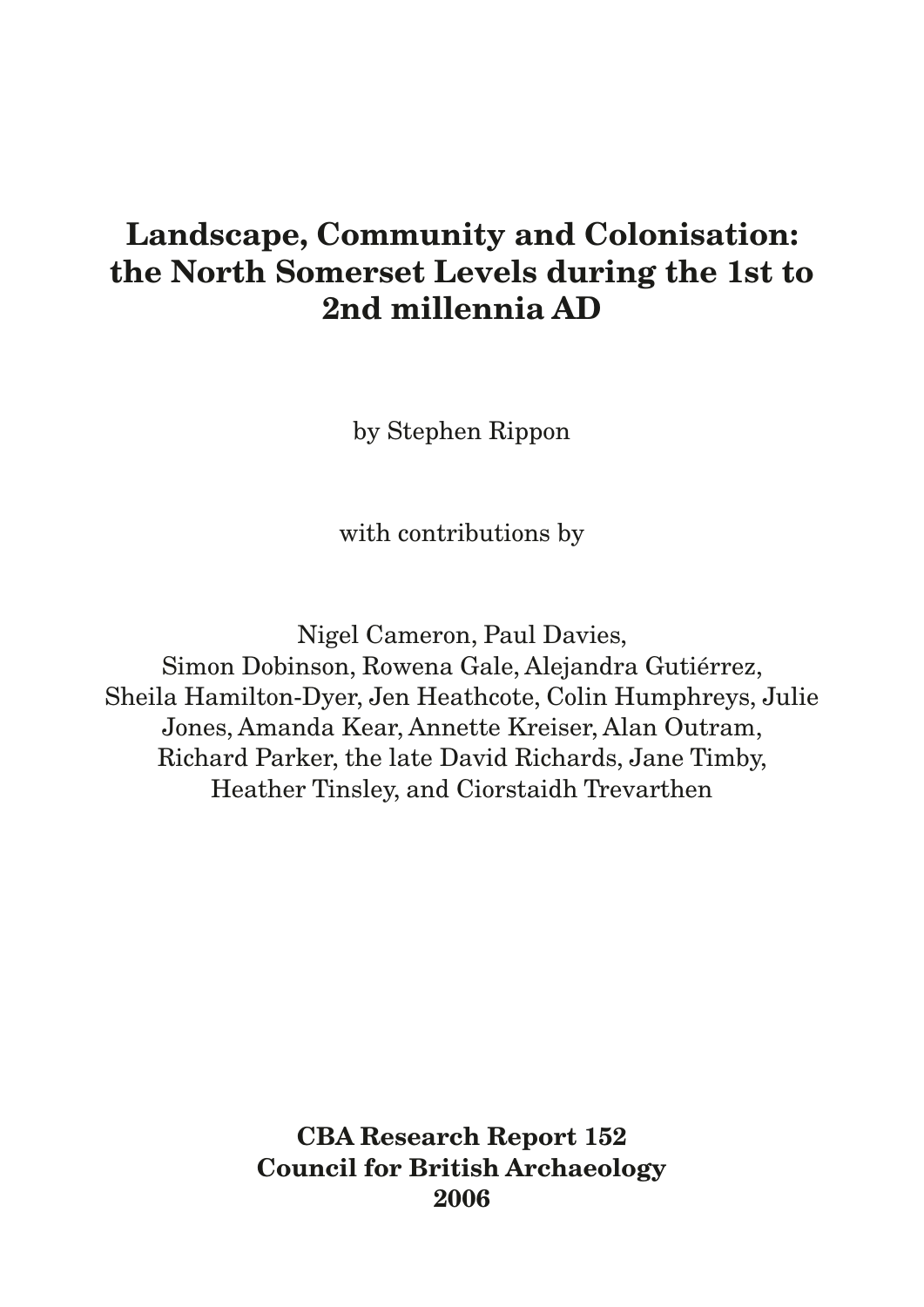# **Tables and figures**

|                                   |       | context thickness composite<br>properties                                    | mineral<br>components                                                                                                                              | organic<br>components                                                                                              | pedofeatures                                                                                                                                                        |
|-----------------------------------|-------|------------------------------------------------------------------------------|----------------------------------------------------------------------------------------------------------------------------------------------------|--------------------------------------------------------------------------------------------------------------------|---------------------------------------------------------------------------------------------------------------------------------------------------------------------|
| 242                               | >18cm | Vughy microstruc-<br>ture with $10\%$<br>porosity. Horizon-<br>tally bedded. | Silty clay. Few fine<br>sand-sized grains.<br>Grey and brown<br>(PPL); grey, brown<br>and orange (OIL).                                            | Rare. Highly frag-<br>mented and strongly<br>decomposed. Very<br>dark brown cell<br>contents.                      | • gleying features<br>soil fauna features<br>• slaking features                                                                                                     |
| 281<br>(upper<br>dark<br>horizon) | 2cm   | Vughy-channel<br>microstructure with<br>$15\%$ porosity. No<br>bedding.      | Silty clay. Few fine<br>sand-sized grains.<br>Dark grey and<br>brown (PPL); grey<br>and brown (OIL).                                               | Rare. Highly frag-<br>mented and strongly<br>decomposed.<br>Reddish/brown and<br>very dark brown cell<br>contents. | • earthworm granules<br>gleying features<br>$\bullet$<br>· soil fauna features<br>• reworked fragments<br>of other contexts                                         |
| 282                               | 5cm   | Vughy-channel<br>microstructure with<br>5% porosity. No<br>bedding.          | Silty clay. Few fine<br>sand-sized grains.<br>Greyish/brown<br>(PPL); grey and<br>brown (OIL).<br>Rare fine charcoal<br>fragments.                 | Rare. Highly frag-<br>mented and strongly<br>decomposed. Dark<br>brown cell contents.                              | • silty clay coatings<br>on pore walls<br>• earthworm granules<br>• reworked fragments<br>of other contexts<br>• gleying features<br>• slaking features             |
| 283                               | >25cm | Vughy microstruc-<br>ture with 10%<br>porosity. No bedding.                  | Silty clay. Few fine<br>and rare medium<br>sand-sized grains.<br>Whole and frag-<br>mented shells. Rare<br>charcoal flecks.<br>Grey (PPL and OIL). | Rare. Highly frag-<br>mented and strongly<br>decomposed. Dark<br>brown cell contents.                              | • soil fauna features<br>silty clay coatings<br>$\bullet$<br>on pore walls<br>• gleying features<br>• reworked fragments<br>of other contexts<br>• slaking features |

**Table 3.2 Soil micromorphology, Home Ground: summary descriptions of contexts in thin section**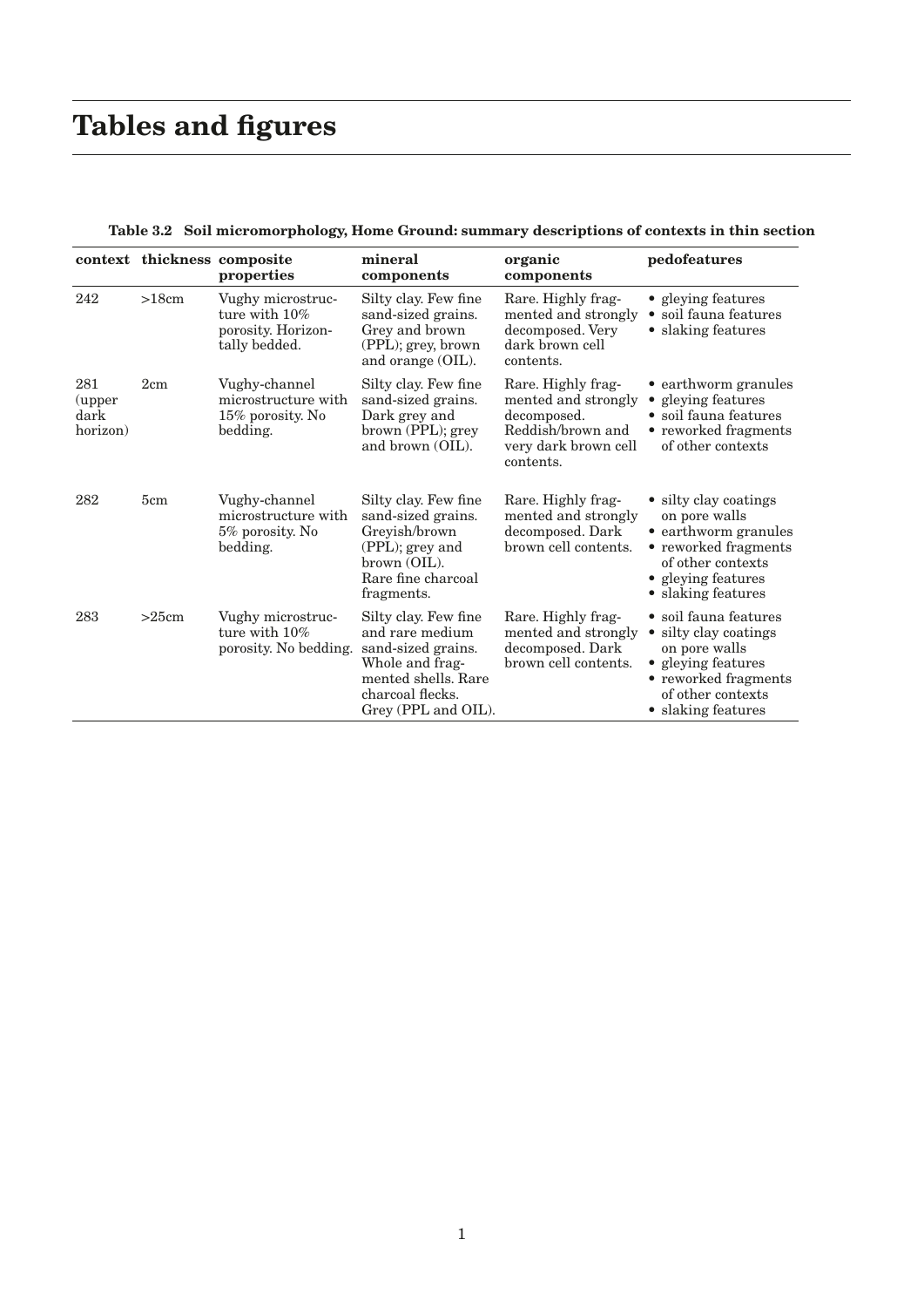|                                   | context                                                | 242                               | 281          | 281              | 281            | 314              |
|-----------------------------------|--------------------------------------------------------|-----------------------------------|--------------|------------------|----------------|------------------|
|                                   | sample depth in cm from top of tin 1                   | $15 - 16$                         | $17 - 17.5$  | 18-18.5          | $19 - 20$      | 67-68            |
|                                   | total pollen counted                                   | 30                                | 28           | 45               | 77             | <b>10</b>        |
|                                   | Lycopodium recovered                                   | 56                                | 50           | 90               | 92             | 63               |
| <b>TREES AND SHRUBS</b>           |                                                        |                                   |              |                  |                |                  |
|                                   | Pinus (pine)                                           | $\mathbf{1}$                      | $\,3$        |                  | $\overline{4}$ |                  |
|                                   | Quercus (oak)                                          | $\boldsymbol{3}$                  | $\mathbf{1}$ |                  |                |                  |
|                                   | Alnus (alder)                                          | $\mathbf{1}$                      |              | $\boldsymbol{2}$ | $\mathbf{1}$   | $\mathbf{1}$     |
|                                   | Corylus-type (hazel)                                   | $\mathbf{1}$                      | $\sqrt{2}$   | $\mathbf{1}$     |                |                  |
| <b>HERBACEOUS TYPES</b>           |                                                        |                                   |              |                  |                |                  |
| d                                 | Plantago lanceolata (ribwort plantain)                 | $\overline{\mathbf{4}}$           |              | $\,1\,$          |                | $\mathbf{1}$     |
| d                                 | Plantago major (greater plantain)                      | 1                                 |              |                  |                |                  |
| d                                 | Lactuceae (dandelion and related<br>Asteraceae)        | $\mathbf{1}$                      | $\mathbf{1}$ | 21               | 58             | $\overline{2}$   |
| d, m                              | Ranunculus acris-type (buttercup family)               |                                   |              |                  | $\mathbf{1}$   |                  |
| d                                 | Brassicaceae (cabbage family)                          | $1\,$                             |              |                  | $\overline{2}$ |                  |
| d                                 | Cirsium-type (thistles)                                |                                   |              |                  | $\mathbf{1}$   |                  |
| d                                 | Dipsacaceae (teasel family)                            |                                   |              |                  |                | 1                |
| V                                 | Poaceae (grasses)                                      | 12                                | 14           | 17               | $\bf 5$        | 1                |
| $\boldsymbol{\mathrm{V}}$         | Cyperaceae (sedges)                                    |                                   | 3            | $\mathbf{1}$     | $\mathbf{1}$   |                  |
| v, c                              | Cereal-type (cereals etc)                              |                                   |              | $\mathbf{1}$     |                |                  |
| s, d                              | Chenopodiaceae (goosefoot family)                      | 3                                 | $\,3$        | $\mathbf{1}$     | $\mathbf{1}$   | $\boldsymbol{3}$ |
| $\rm s$                           | Plantago coronopus (buck's horn plantain)              |                                   | $\mathbf{1}$ |                  |                | $\mathbf{1}$     |
| $\mathbf v$                       | Apiaceae (carrot family)                               |                                   |              |                  | $\sqrt{2}$     |                  |
| $\mathbf h$                       | Ericaceae (heaths)                                     | $\mathbf{1}$                      |              |                  |                |                  |
| f                                 | Sparganium emersum-type (bur reeds,<br>lesser bulrush) | $\mathbf{1}$                      |              |                  |                |                  |
| <b>Counted Outside Pollen Sum</b> |                                                        |                                   |              |                  |                |                  |
|                                   | Filicales undifferentiated (ferns)                     | 4                                 | 8            | 9                | 32             | 4                |
|                                   | Polypodium vulgare (polypody fern)                     | $\overline{2}$                    | 3            | 3                | 12             | 8                |
|                                   | Pteridium aquilinum (bracken)                          | $12\,$                            | 15           | 1                | 8              | $\boldsymbol{2}$ |
|                                   | Sphagnum (bog moss)                                    | $\mathbf{1}$                      |              |                  | 1              |                  |
|                                   | Spirogyra spores                                       |                                   |              | $\mathbf{1}$     | 7              |                  |
|                                   | Mougeotia spores                                       |                                   |              | $\sqrt{2}$       | 5              |                  |
|                                   | Spore Type 128                                         |                                   |              | 10               | 38             |                  |
|                                   | Degraded grains (unidentified)                         | 16                                | 13           | 41               | 85             | 12               |
|                                   | Crumpled grains (unidentified)                         | $\boldsymbol{3}$                  | $\mathbf{1}$ |                  |                |                  |
|                                   | Pollen preservation                                    | ${\bf P}$                         | ${\bf P}$    | ${\bf P}$        | <b>VP</b>      | <b>VP</b>        |
|                                   | Pollen concentration                                   | $\ensuremath{\mathsf{VP}}\xspace$ | ${\bf P}$    | ${\bf P}$        | ${\bf P}$      | ${\bf P}$        |
|                                   | Relative concentration of charcoal $>40 \mu m$         | 8000                              | 9000         | 75000            | 56000          | 10100            |

#### **Table 3.4 Assessment of pollen from sediment samples from the upper part of the Home Ground alluvial sequence**

Habitat preferences: v, various; d, disturbed ground; m, meadows or grazed land; c, cultivated land; s, saltmarsh or other maritime habitat; h, heathland; f, freshwater ditch. Preservation and concentration categories: P = poor; VP = very poor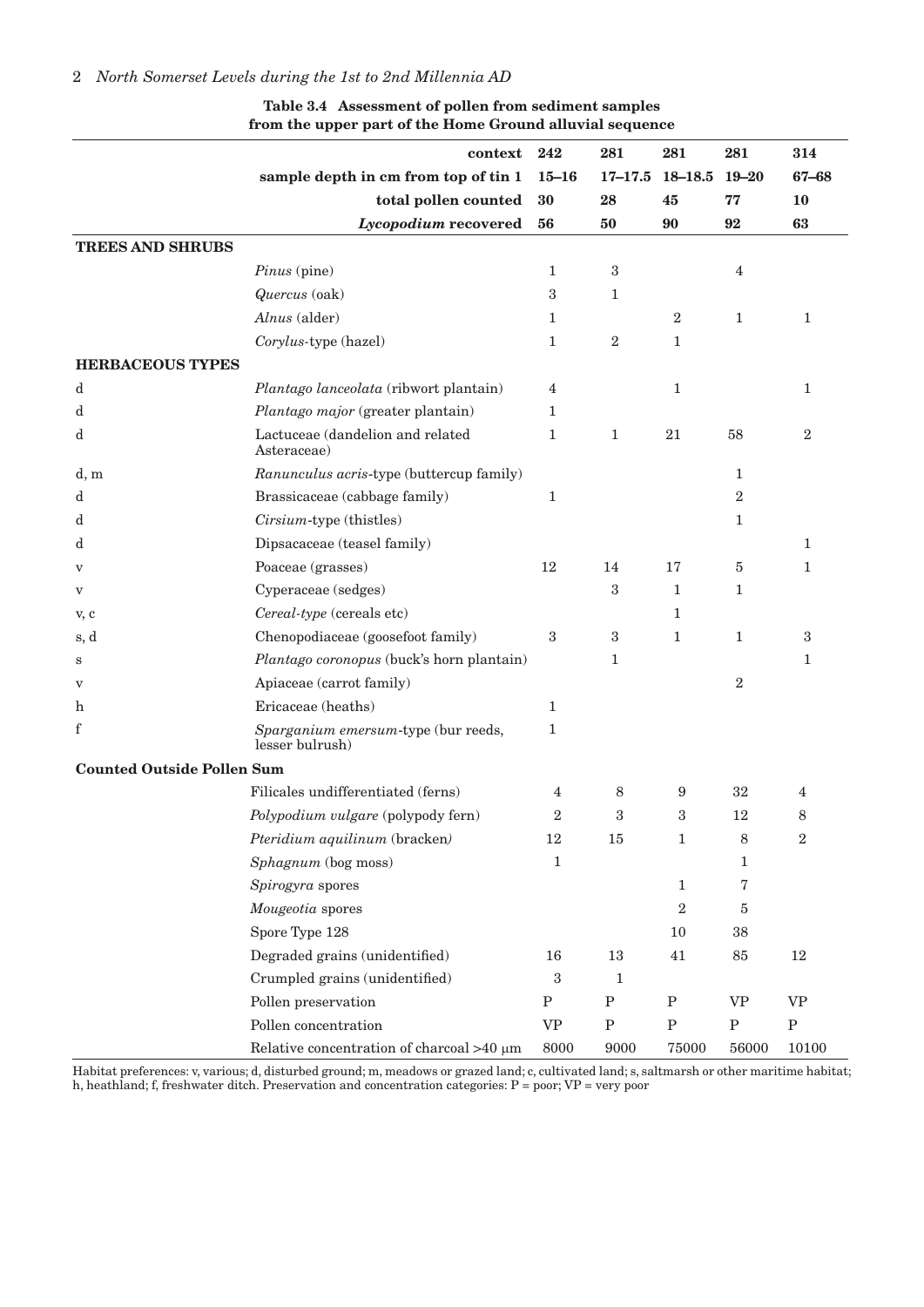#### **Table 3.5 Foraminifera from the Home Ground alluvial sequence. Depths are below present ground surface. Numbers of forams are in 10cm3 of wet sediment**

| depth                 | context                                                          | no. of<br>forams | species present                                                                                                                          | ecology of individual species                                                                                                                             |
|-----------------------|------------------------------------------------------------------|------------------|------------------------------------------------------------------------------------------------------------------------------------------|-----------------------------------------------------------------------------------------------------------------------------------------------------------|
| 50cm<br>$(4.40m$ OD)  | 218 (upper dark<br>horizon)                                      | $<$ 10           | Haynesina germanica<br>Agglutinated sp.                                                                                                  | brackish, mid/low marsh-mudflat<br>brackish, high-mid marsh                                                                                               |
| 60cm<br>$(4.30m$ OD)  | 219                                                              | <100             | Haynesina germanica<br>Elphidium williamsoni<br>Ammonia beccarii v. limnetes                                                             | brackish, mid/low marsh-mudflat<br>brackish, mid/low marsh<br>brackish-marine                                                                             |
| 70cm<br>$(4.20m$ OD)  | 219                                                              | <100             | Haynesina germanica<br>Elphidium williamsoni<br><i>Brizalina</i> sp. <125u                                                               | brackish, mid/low marsh-mudflat<br>brackish, mid/low marsh<br>estuary mouth-marine                                                                        |
| 80cm<br>$(4.10m$ OD)  | 219                                                              | >100             | Haynesina germanica<br>Elphidium williamsoni<br><i>Brizalina</i> sp. <125u                                                               | brackish, mid/low marsh-mudflat<br>brackish, mid/low marsh<br>estuary mouth-marine                                                                        |
| 90cm<br>$(4.00m$ OD)  | 321                                                              | >200             | Elphidium williamsoni<br>Haynesina germanica<br>Nonion depressulus<br><i>Elphidium</i> sp                                                | brackish, mid/low marsh<br>brackish, mid/low marsh-mudflat<br>estuary mouth-marine<br>estuary mouth-marine                                                |
| 100cm<br>$(3.90m$ OD) | 321                                                              | >200             | Elphidium williamsoni<br>Haynesina germanica<br>Nonion depressulus<br><i>Elphidium</i> sp                                                | brackish, mid/low marsh<br>brackish, mid/low marsh-mudflat<br>estuary mouth-marine<br>estuary mouth-marine                                                |
| 110cm<br>$(3.80m$ OD) | 321                                                              | >200             | Elphidium williamsoni<br>Haynesina germanica<br>Nonion depressulus<br><i>Elphidium</i> sp                                                | brackish, mid/low marsh<br>brackish, mid/low marsh-mudflat<br>estuary mouth-marine<br>estuary mouth-marine                                                |
| 120cm<br>$(3.70m$ OD) | 321                                                              | >200             | Elphidium williamsoni<br>Haynesina germanica<br>Nonion depressulus<br>Elphidium sp                                                       | brackish, mid/low marsh<br>brackish, mid/low marsh-mudflat<br>estuary mouth-marine<br>estuary mouth-marine                                                |
| 130cm<br>$(3.60m$ OD) | 324<br>(?palaeochannel<br>associated with lower<br>dark horizon) | >100             | Elphidium williamsoni<br>Haynesina germanica<br>Ammonia beccarii<br>Agglutinated marsh sp<br><i>Elphidium</i> sp.                        | brackish, mid/low marsh<br>brackish, mid/low marsh-mudflat<br>brackish-marine<br>brackish, high/mid-marsh<br>estuary mouth-marine                         |
| 140cm<br>$(3.50m$ OD) | 252                                                              | >200             | Elphidium williamsoni<br>Haynesina germanica<br><i>Elphidium</i> sp.<br>Ammonia beccarii<br>Agglutinated marsh sp.                       | brackish, mid/low marsh<br>brackish, mid/low marsh-mudflat<br>estuary mouth-marine<br>brackish-marine<br>brackish, high/mid-marsh                         |
| 150cm<br>$(3.40m$ OD) | 252                                                              | $c$ 100          | Elphidium williamsoni<br>Haynesina germanica<br>Elphidium sp.<br>Ammonia beccarii<br>Agglutinated marsh sp.<br><i>Brizlina</i> sp. <125u | brackish, mid/low marsh<br>brackish, mid/low marsh-mudflat<br>estuary mouth-marine<br>brackish-marine<br>brackish, high/mid-marsh<br>estuary mouth-marine |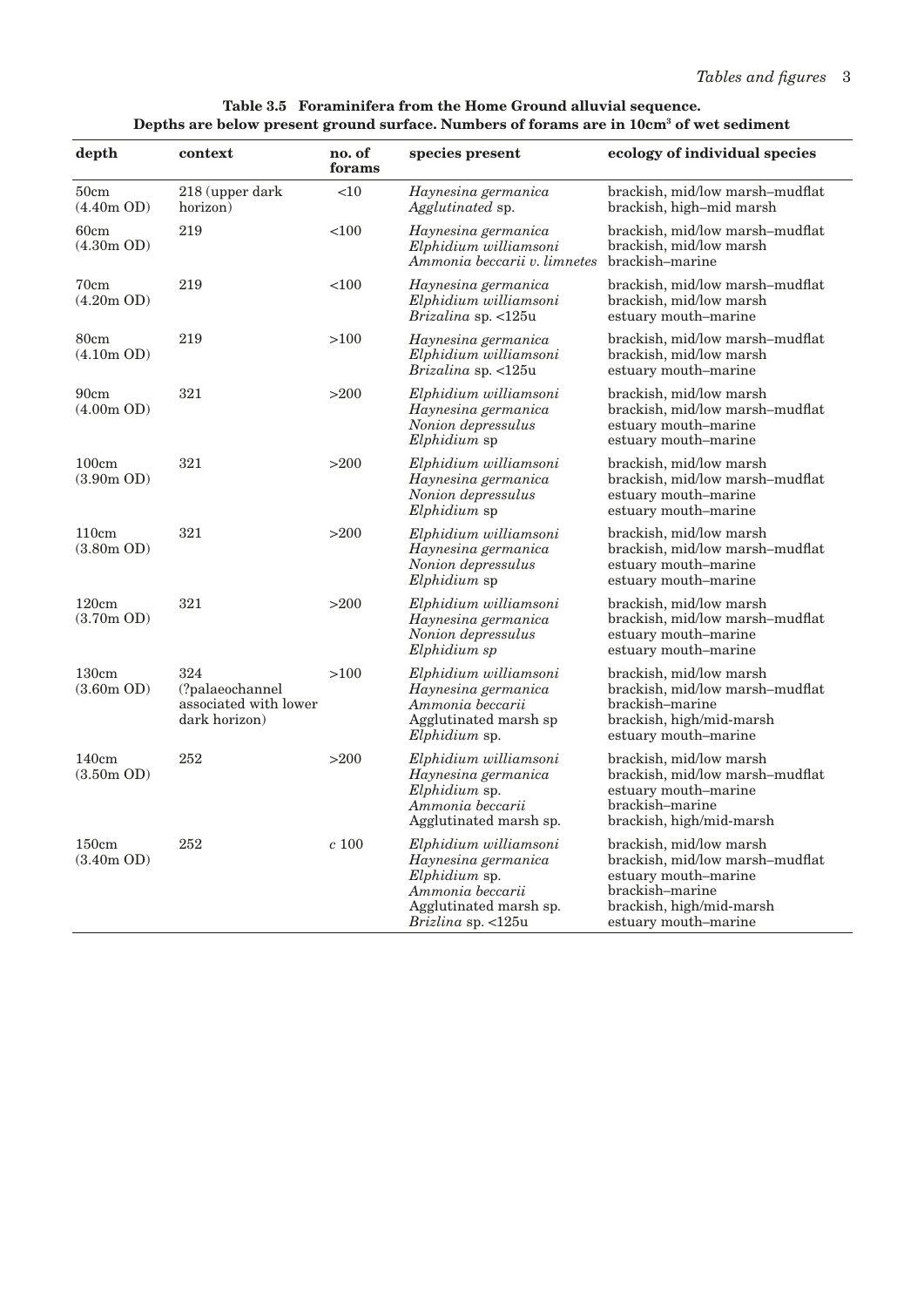|                                         | context          | 417              |                 |
|-----------------------------------------|------------------|------------------|-----------------|
|                                         | size of sample   | 25.8kg/26 litres |                 |
|                                         | size of residue  | 7g               |                 |
|                                         | size of float    | 25ml             |                 |
| <b>WATERLOGGED PLANT REMAINS</b>        |                  |                  | habitat         |
| <b>CHARACEAE</b>                        |                  |                  |                 |
| Chara spp                               | Stonewort        | $\sqrt{3}$       | $\mathsf{A}$    |
| <b>RANUNCULACEAE</b>                    |                  |                  |                 |
| Ranunculus subg. Batrachium (DC.)A.Gray | Water Crowfoot   | $\boldsymbol{2}$ | <b>APR</b>      |
| <b>LAMIACEAE</b>                        |                  |                  |                 |
| Lycopus europaeus L.                    | Gipsywort        | $\mathbf{1}$     | FRw             |
| <b>SCROPHULARIACEAE</b>                 |                  |                  |                 |
| Veronica beccabunga L.                  | <b>Brooklime</b> | $\mathbf{1}$     | <b>BMPR</b>     |
| <b>ASTERACEAE</b>                       |                  |                  |                 |
| Eupatorium cannabinum L.                | Hemp-agrimony    | freq frags       | w-shade or open |
| <b>ALISMATACEAE</b>                     |                  |                  |                 |
| Alisma spp                              | Water Plantain   | $\overline{4}$   | <b>APR</b>      |
| <b>POTAMOGETONACEAE</b>                 |                  |                  |                 |
| Potamogeton spp                         | Pondweed         | $\overline{2}$   | <b>APR</b>      |
| <b>LEMNACEAE</b>                        |                  |                  |                 |
| Lemna spp                               | Duckweed         | 79               | $\mathbf{A}$    |
| <b>JUNCACEAE</b>                        |                  |                  |                 |
| Juncus spp                              | Rush             | 168              | <b>GMRw</b>     |
| <b>POACEAE</b>                          |                  |                  |                 |
| Poaceae indet                           | Grasses          | 22               | ${\bf G}$       |
| <b>TYPHACEAE</b>                        |                  |                  |                 |
| Typha spp                               | <b>Bulrush</b>   | 53               | PR-reed swamp   |
|                                         | <b>Total</b>     | 335              |                 |
|                                         |                  |                  |                 |

#### **Table 3.6 Plant macrofossils from upper dark horizon (context 417) at Hardingworth**

Key for habitats in all plant macrofossil tables

A: Aquatic a: acidic

B. Bankside br: base rich

B. Bankside br: base rich C: Cultivated/Arable br: base rich c: calcareous D: Disturbed and C: calcareous d: dry soils

P: Ponds, ditches  $-$  stagnant/slow-flowing water  $\overline{s}$ : coastal  $\overline{R}$ : Rivers, streams w: wet/damp soils

R: Rivers, streams

W: Woodland

D: Disturbed d: dry soils<br>
E: Heath/Moor d: dry soils<br>
F. Fens/Bogs d: l: light soils<br>
1: light soils E: Heath/Moor h: heavy soils

F. Fens/Bogs l: light soils

n: nitrogen-rich soils

H: Hedgerow 0: open habitats<br>
M: Marsh p: phosphate-ric

p: phosphate-rich soils<br>s: coastal

S: Scrub  $\qquad \qquad \qquad \qquad$  cultivated plant/of economic importance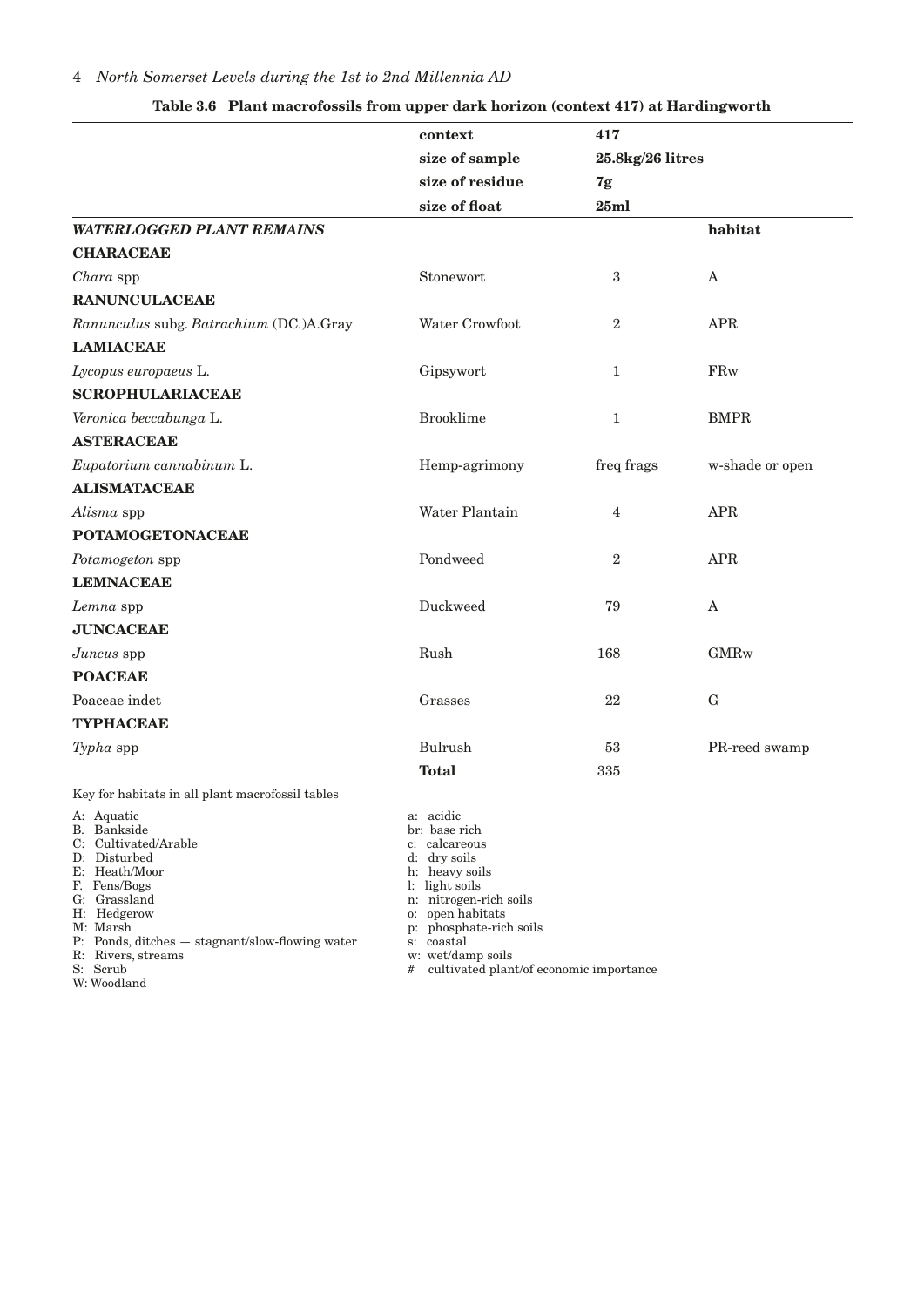| diatoms and salinity group         | sample depth   |                |             |  |  |  |  |
|------------------------------------|----------------|----------------|-------------|--|--|--|--|
|                                    | 29.5-30.0cm    | 32.0-33.0cm    | 36.0-37.0cm |  |  |  |  |
| Polyhalobous                       |                |                |             |  |  |  |  |
| Podosira stelligera                | $\mathbf{1}$   | $\mathbf{1}$   |             |  |  |  |  |
| Polyhalobous to Mesohalobous       |                |                |             |  |  |  |  |
| Pseudopodosira westii              | $\mathbf{1}$   | 3              | 1           |  |  |  |  |
| Mesohalobous                       |                |                |             |  |  |  |  |
| Nitzschia navicularis              | $\mathbf{1}$   |                | 1           |  |  |  |  |
| Oligohalobous Indifferent          |                |                |             |  |  |  |  |
| Pinnularia major                   | 8              | 11             | 1           |  |  |  |  |
| <b>Unknown Salinity Preference</b> |                |                |             |  |  |  |  |
| Navicula sp.                       |                |                | 1           |  |  |  |  |
| Unknown diatom fragments           | 27             | 23             |             |  |  |  |  |
| Unknown Naviculaceae               | 5              | 1              | 1           |  |  |  |  |
| Chrysophyte stomatocysts           | 35             | 31             | 3           |  |  |  |  |
| centric diatom girdle band         | $\overline{2}$ | $\overline{2}$ |             |  |  |  |  |
| cf. sponge spicules                | $^{++}$        | $\ddot{}$      | $\ddot{}$   |  |  |  |  |

**Table 4.4 Diatom remains from ditch F.365 context 375 (basal fill of upper cut). Numbers indicate valves or fragments and symbols '+' present, '++' abundant**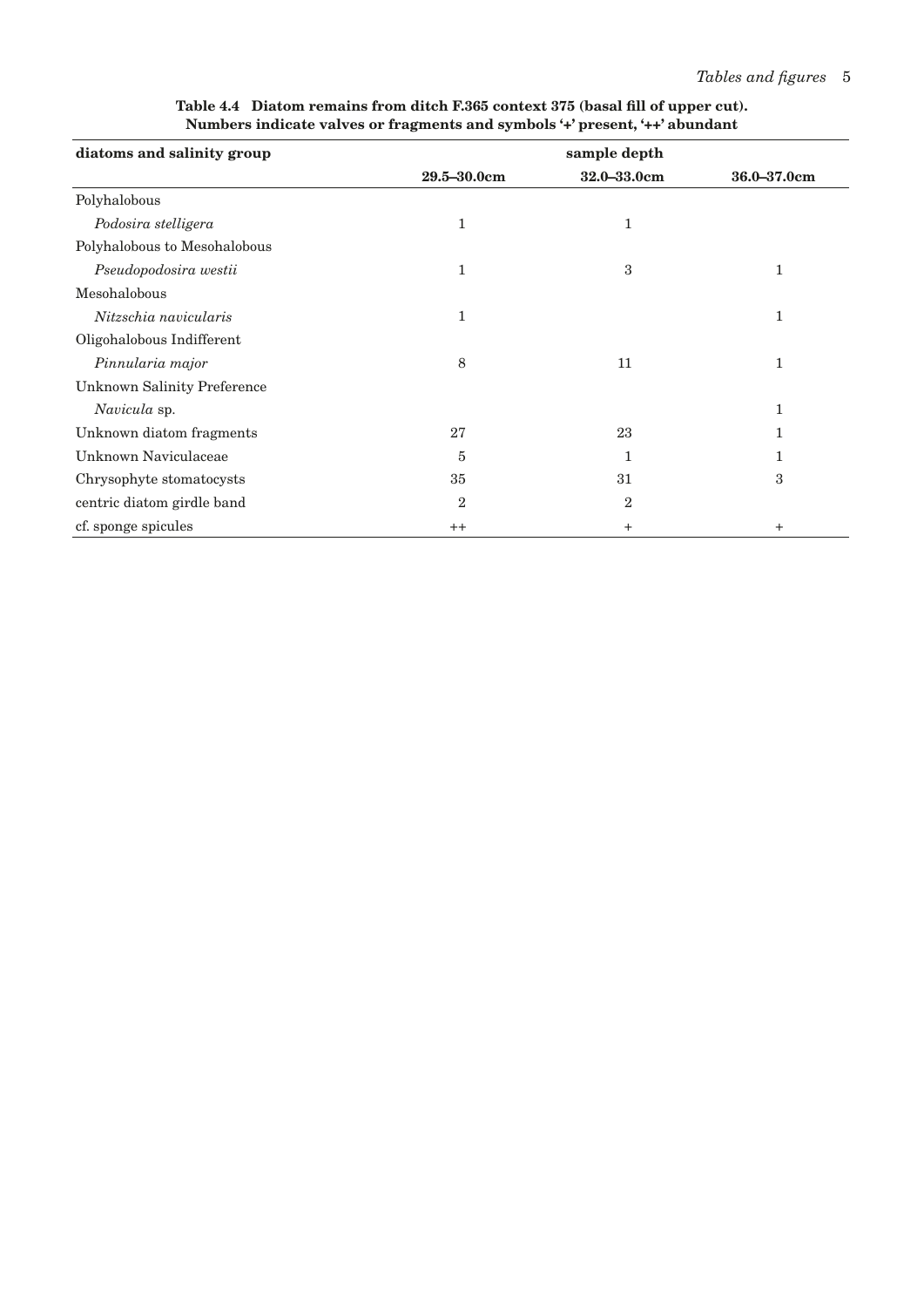

*Figure 4.9 Diatom diagram for F.365 (drawing by Nigel Cameron)*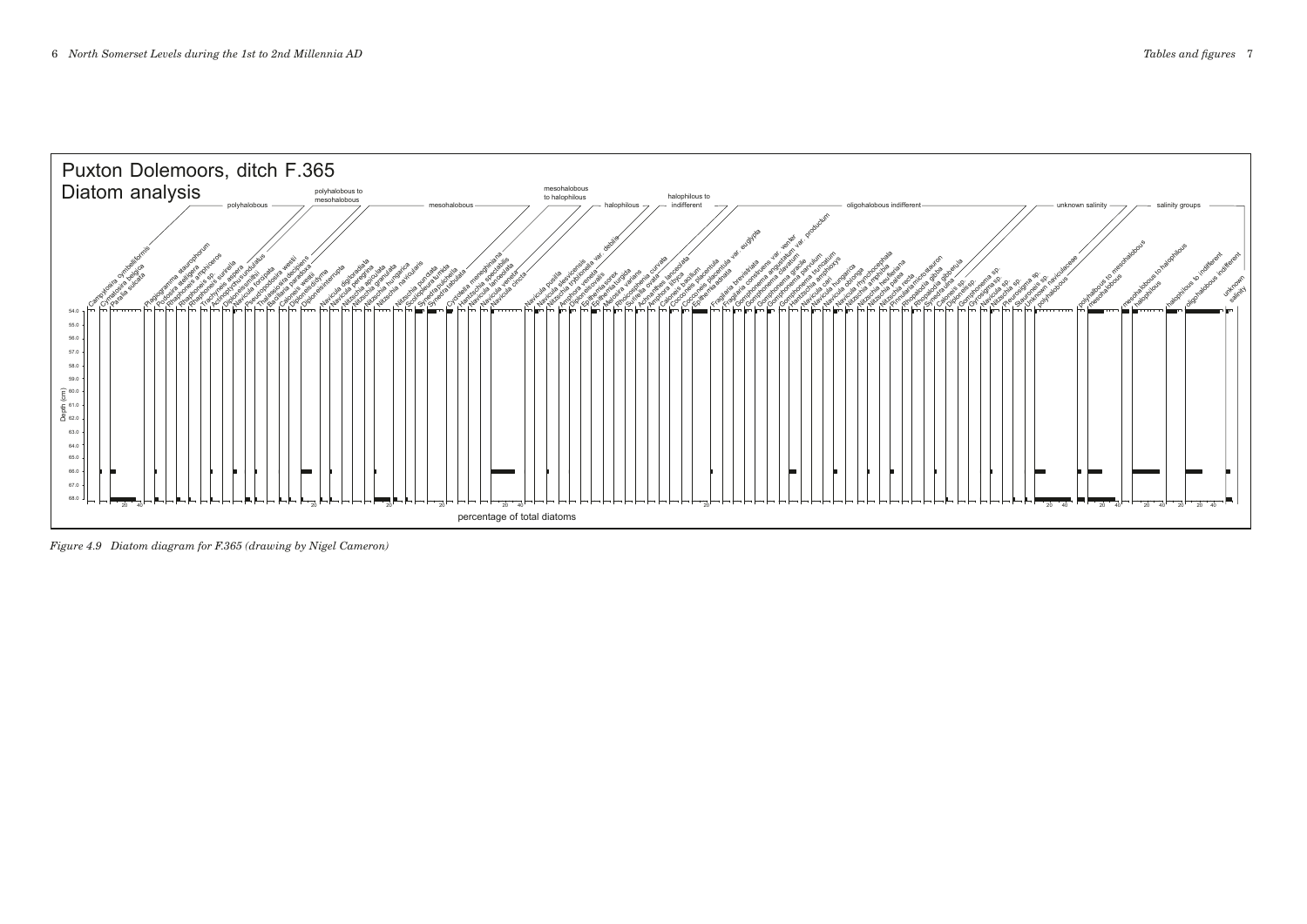| depth<br>(from top)<br>of monolith<br>tin) | context                     | number of<br>tests > $125\mu$ m<br>in 10cm <sup>3</sup> wet<br>sediment | species present and<br>total                         |   | ecology of individual<br>species                     |
|--------------------------------------------|-----------------------------|-------------------------------------------------------------------------|------------------------------------------------------|---|------------------------------------------------------|
| $29.5 - 30.5$ cm                           | 375 (lower fill, upper cut) | $\overline{0}$                                                          |                                                      |   |                                                      |
| 33–33.5cm                                  | 375 (lower fill, upper cut) |                                                                         | Jadammina macrescens                                 | 1 | brackish, high-mid marsh                             |
| $36 - 37$ cm                               | 375 (lower fill, upper cut) | $\theta$                                                                |                                                      |   |                                                      |
| $54 - 55$ cm                               | 381 (lower cut)             | $\overline{0}$                                                          |                                                      |   |                                                      |
| 66–67cm                                    | 381 (lower cut)             | $\overline{0}$                                                          |                                                      |   |                                                      |
| 68–68.5cm                                  | 381 (lower cut)             | 12                                                                      | Jadammina macrescens<br>Haplophragmoides<br>wilberti | 5 | brackish, high-mid marsh<br>brackish, high-mid marsh |

#### **Table 4.5. Foraminifera from Dolemoor ditch F.365**

|                                                    |                                              | pit<br>F.301 |                       |                |                |               |                         |                        |
|----------------------------------------------------|----------------------------------------------|--------------|-----------------------|----------------|----------------|---------------|-------------------------|------------------------|
|                                                    |                                              |              | lower cut             |                |                | upper cut     |                         |                        |
|                                                    |                                              |              | middle fill           |                | upper<br>fill  | basal<br>fill | middle<br>fill          |                        |
|                                                    | context                                      | 322          | 382                   | 381            | 376            | 375           | 366                     |                        |
|                                                    | sample size<br>(kg/litres)                   |              | 18.4/20 23.7/20 5.7/5 |                |                |               | 21.5/20 21.6/20 23.6/20 |                        |
|                                                    | size of float (ml)                           | 60           | 700                   | 300            | 150            | 400           | 35                      | habitat                |
| <b>WATERLOGGED PLANT REMAINS</b>                   |                                              |              |                       |                |                |               |                         |                        |
| <b>CHARACEAE</b>                                   |                                              |              |                       |                |                |               |                         |                        |
| Chara spp                                          | Stonewort                                    |              |                       |                | $\mathbf{1}$   |               |                         | A                      |
| <b>CERATOPHYLLACEAE</b>                            |                                              |              |                       |                |                |               |                         |                        |
| Ceratophyllum c.f.<br>demersum L.                  | Rigid Hornwort                               |              |                       |                | $45 + f$       |               |                         | <b>PR</b>              |
| <b>RANUNCULACEAE</b>                               |                                              |              |                       |                |                |               |                         |                        |
| Ranunculus<br>acris/repens/bulbosus                | Meadow/Creeping/<br><b>Bulbous Buttercup</b> |              | $\mathbf{1}$          | $\mathbf{1}$   |                | $\mathbf{1}$  |                         | DG                     |
| Ranunculus lingua L.                               | Greater Spearwort                            |              |                       |                | $\overline{2}$ |               |                         | $\mathbf M$            |
| Ranunculus sardous Crantz                          | Hairy Buttercup                              |              | 25                    | $\mathbf{1}$   | $\overline{4}$ |               |                         | <b>CDW</b>             |
| Ranunculus sceleratus L.                           | Celery-leaved<br>Buttercup                   |              | $\mathbf{1}$          |                | $\overline{4}$ |               |                         | <b>MPR</b>             |
| Ranunculus subg. Batra-<br>chium (DC.) A.Gray      | Water Crowfoot                               | $\mathbf{1}$ | $2500+$               | 76             | 150            | 107           | 18                      | <b>APR</b>             |
| <b>CHENOPODIACEAE</b>                              |                                              |              |                       |                |                |               |                         |                        |
| Atriplex spp                                       | Orache                                       |              | 102                   | $\mathbf{1}$   | $\mathbf{1}$   | $\mathbf{1}$  |                         | CDn                    |
| Chenopodium album L.                               | Fat-hen                                      | 17           |                       |                |                |               |                         | CDn                    |
| Chenopodium rubrum/<br>glaucum L.                  | Red/Oak-leaved<br>Goosefoot                  |              |                       | $\overline{2}$ | $\overline{4}$ |               |                         | Ds                     |
| Suaeda maritima<br>$(L)$ Dumort                    | Annual Sea-blite                             |              | $\mathbf{1}$          |                |                |               |                         | mid/lower<br>saltmarsh |
| <b>CARYOPHYLLACEAE</b>                             |                                              |              |                       |                |                |               |                         |                        |
| Cerastium spp                                      | Chickweed                                    |              | $\overline{2}$        |                |                |               |                         | CDG                    |
| Stellaria media (L.)Villars<br><b>POLYGONACEAE</b> | Common Chickweed                             |              | 7                     |                |                |               |                         | CD                     |
| Polygonum aviculare L.                             | Knotgrass                                    |              | 3                     | $\mathbf{1}$   |                |               |                         | CD                     |
|                                                    |                                              |              |                       |                |                |               |                         |                        |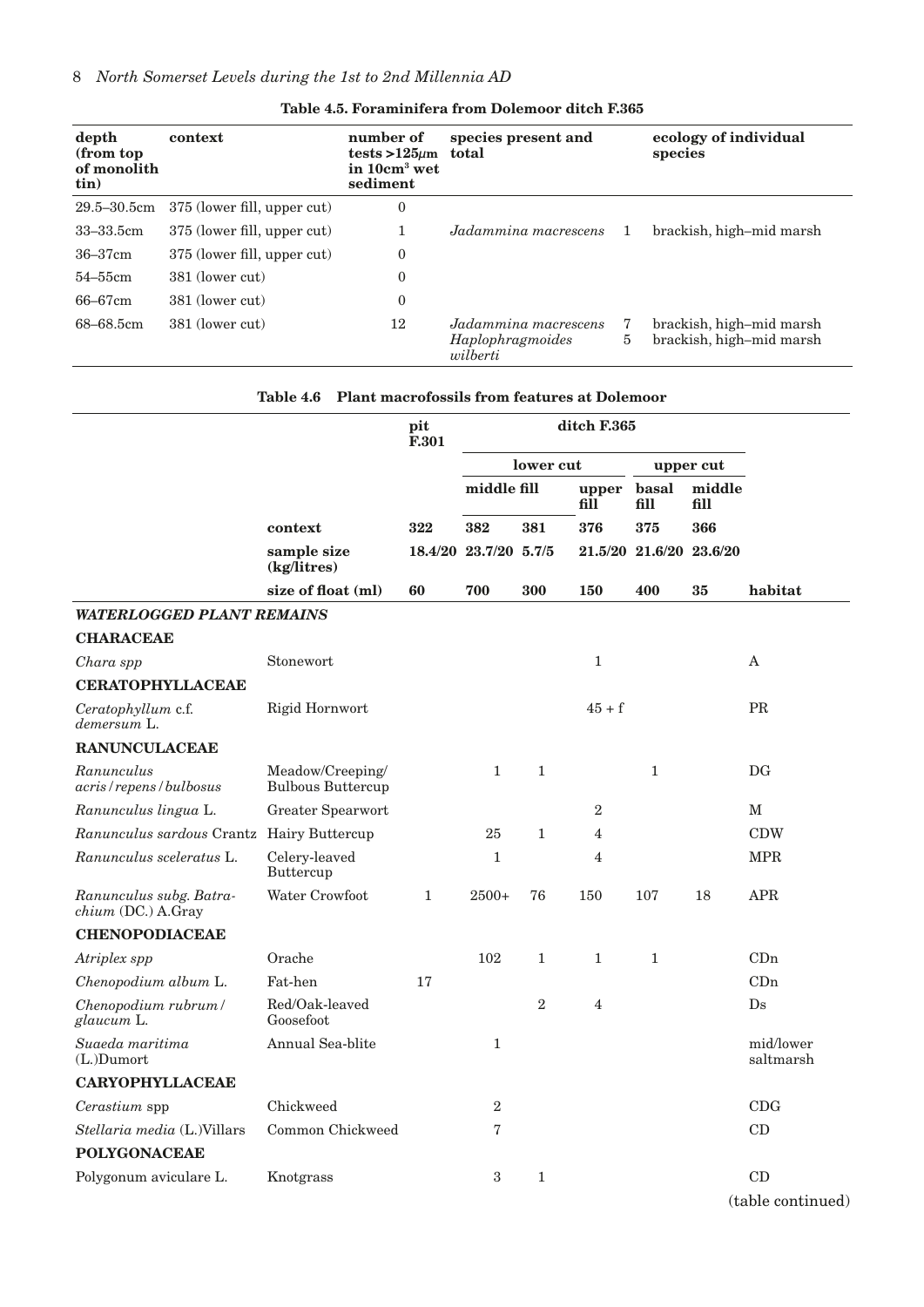|                                                    |                                 | pit<br>F.301 |                | ditch F.365  |                |                 |                |                                    |  |
|----------------------------------------------------|---------------------------------|--------------|----------------|--------------|----------------|-----------------|----------------|------------------------------------|--|
|                                                    |                                 |              | lower cut      |              |                |                 | upper cut      |                                    |  |
|                                                    |                                 |              | middle fill    |              | upper<br>fill  | basal<br>fill   | middle<br>fill |                                    |  |
|                                                    | context                         | 322          | 382            | 381          |                | 375             | 366            |                                    |  |
|                                                    | sample size<br>(kg/litres)      | 18.4/20      | 23.7/20 5.7/5  |              | 21.5/20        | 21.6/20 23.6/20 |                |                                    |  |
|                                                    | size of float (ml)              | 60           | 700            | 300          | 150            | 400             | 35             | habitat                            |  |
| Rumex c.f. hydrolapathum<br>Hudson                 | Water Dock                      |              | $\overline{2}$ |              |                |                 |                | <b>MPR</b>                         |  |
| <i>Rumex</i> spp                                   | Dock                            |              | 94             | $\sqrt{3}$   |                |                 |                | DG                                 |  |
| <b>BRASSICACEAE</b>                                |                                 |              |                |              |                |                 |                |                                    |  |
| Rorippa nasturtium-<br>aquaticum (L.)Hayek         | Water-cress                     |              |                |              | 8              |                 |                | <b>BPR</b>                         |  |
| Thlaspi arvense L.                                 | <b>Field Penny-cress</b>        |              | $\mathbf{1}$   |              |                |                 |                | CD                                 |  |
| <b>ROSACEAE</b>                                    |                                 |              |                |              |                |                 |                |                                    |  |
| Potentilla anserina L.                             | Silverweed                      |              | 6              | $\mathbf{2}$ | $\mathbf{1}$   |                 |                | DG,<br>sand-dunes                  |  |
| Rubus sect. Glandulosus<br>Wimmer and Grab         | <b>Bramble</b>                  | $\mathbf{1}$ | $\overline{2}$ |              |                |                 |                | <b>DHSW</b>                        |  |
| <b>FABACEAE</b>                                    |                                 |              |                |              |                |                 |                |                                    |  |
| Medicago lupulina L.                               | <b>Black Medick</b>             |              |                | $\mathbf{1}$ |                |                 |                | ${\rm GR}$                         |  |
| <b>HALORAGACEAE</b>                                |                                 |              |                |              |                |                 |                |                                    |  |
| Myriophyllum c.f. spicatum L. Spiked Water-milfoil |                                 |              | $\mathbf{1}$   |              |                |                 |                | PR br                              |  |
| <b>APIACEAE</b>                                    |                                 |              |                |              |                |                 |                |                                    |  |
| Conium maculatum L.                                | Hemlock                         |              | $\mathbf{1}$   |              |                |                 |                | <b>Bw</b>                          |  |
| Hydrocotyle vulgaris L.                            | Marsh Pennywort                 |              |                |              | 1              |                 |                | FM                                 |  |
| Oenanthe fistulosa L.                              | Tubular<br>Water-dropwort       |              |                |              | 3              |                 |                | <b>MPw</b>                         |  |
| Oenanthe pimpinelloides L.                         | Corky-fruited<br>Water-dropwort |              |                |              | $\overline{2}$ |                 |                | <b>MPw</b>                         |  |
| Oenanthe spp                                       | Water-dropwort                  |              |                |              | 10             |                 |                | <b>MPw</b>                         |  |
| <b>SOLANACEAE</b>                                  |                                 |              |                |              |                |                 |                |                                    |  |
| Hyoscyamus niger L.                                | Henbane                         |              | $\overline{2}$ |              |                |                 |                | D, maritime<br>sand and<br>shingle |  |
| <b>MENYANTHACEAE</b>                               |                                 |              |                |              |                |                 |                |                                    |  |
| Menyanthes trifoliata L.                           | Bogbean                         |              |                |              |                | 3               |                | F, shallow<br>water                |  |
| <b>LAMIACEAE</b>                                   |                                 |              |                |              |                |                 |                |                                    |  |
| Lycopus europaeus L.                               | Gipsywort                       |              |                |              | 7              |                 |                | $\mathop{\rm FRw}\nolimits$        |  |
| Mentha aquatica L.                                 | Water Mint                      |              |                |              | 67             | 10              |                | <b>MPw</b>                         |  |
| Prunella vulgaris L.                               | Selfheal                        |              | $\mathbf{1}$   |              |                |                 |                | DG                                 |  |
| <b>HIPPURIDACEAE</b>                               |                                 |              |                |              |                |                 |                |                                    |  |
| Hippuris vulgaris L.                               | Mare's-tail                     |              |                |              | 15             |                 |                | APR                                |  |
| <b>PLANTAGINACEAE</b>                              |                                 |              |                |              |                |                 |                |                                    |  |
| Plantago major L.                                  | Greater Plantain                |              | $\mathbf 1$    |              | $\,3$          |                 |                | $CDG_0$                            |  |

**Table 4.6 (***cont***.) Plant macrofossils from features at Dolemoor**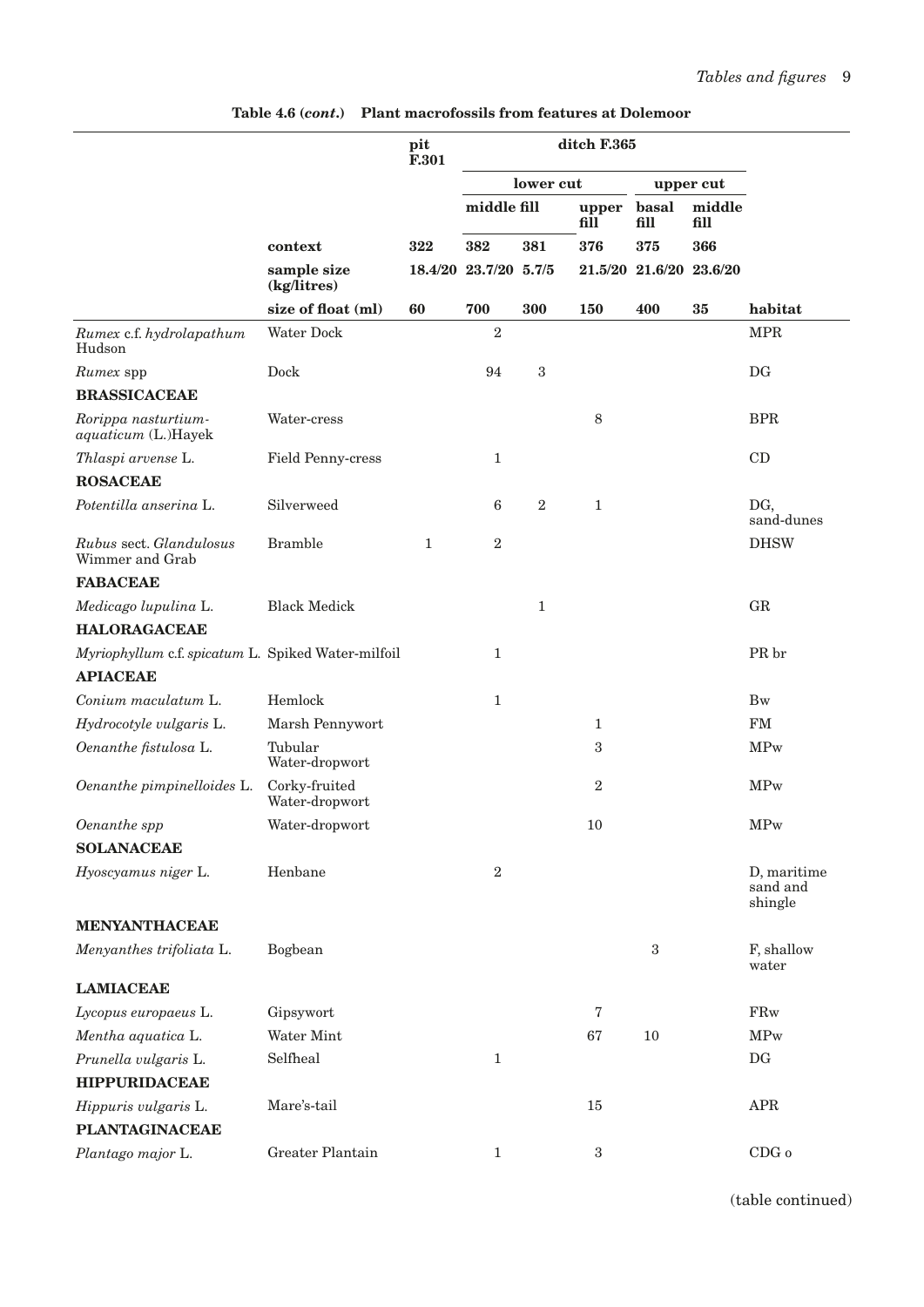|                                                |                            | pit<br>F.301 | ditch F.365           |                  |                  |                         |                |                                      |
|------------------------------------------------|----------------------------|--------------|-----------------------|------------------|------------------|-------------------------|----------------|--------------------------------------|
|                                                |                            |              |                       | lower cut        |                  |                         | upper cut      |                                      |
|                                                |                            |              | middle fill           |                  | upper<br>fill    | basal<br>fill           | middle<br>fill |                                      |
|                                                | context                    | 322          | 382                   | 381              | 376              | 375                     | 366            |                                      |
|                                                | sample size<br>(kg/litres) |              | 18.4/20 23.7/20 5.7/5 |                  |                  | 21.5/20 21.6/20 23.6/20 |                |                                      |
|                                                | size of float (ml)         | 60           | 700                   | 300              | 150              | 400                     | 35             | habitat                              |
| <b>SCROPHULARIACEAE</b>                        |                            |              |                       |                  |                  |                         |                |                                      |
| Odontites/Euphrasia sp                         | Bartsia/Eyebright          |              | $\mathbf{1}$          |                  |                  |                         |                | CD                                   |
| Rhinanthus minor L.                            | <b>Yellow Rattle</b>       |              |                       | 1                |                  |                         |                | G                                    |
| <b>CAPRIFOLIACEAE</b>                          |                            |              |                       |                  |                  |                         |                |                                      |
| Sambucus nigra L.                              | Elder                      |              | $\mathbf{1}$          |                  | $\overline{2}$   | $\sqrt{3}$              |                | <b>DHSWn</b>                         |
| <b>ASTERACEAE</b>                              |                            |              |                       |                  |                  |                         |                |                                      |
| Cirsium c.f. arvense (L.)Scop Creeping Thistle |                            |              | 55                    | 16               | 1                |                         |                | CDGH                                 |
| Cirsium spp                                    | Thistle                    |              |                       | 31               |                  |                         |                | <b>DGMW</b>                          |
| Cirsium / Carduus spp                          | Thistle                    |              | 29                    | 7                | $\boldsymbol{2}$ | $\mathbf{1}$            |                | various                              |
| Hypochaeris sp                                 | Cat's-ear                  |              | 1                     |                  |                  |                         |                | $\mathrm{GW}$                        |
| Picris hieracioides L.                         | Hawkweed<br>Oxtongue       |              | $\overline{2}$        |                  |                  |                         |                | <b>DGoc</b>                          |
| Sonchus asper (L.)Hill                         | Prickly Sow-thistle        |              | 15                    | $\overline{2}$   |                  |                         |                | CD                                   |
| Sonchus oleraceus L.                           | Smooth Sow-thistle         |              |                       | 8                |                  |                         |                | <b>CDW</b>                           |
| Taraxacum sect Ruderalia                       | Dandelion                  |              |                       | 1                |                  |                         |                | D, G/dw                              |
| <b>ALISMATACEAE</b>                            |                            |              |                       |                  |                  |                         |                |                                      |
| Alisma plantago-aquatica L. Water Plantain     |                            |              |                       |                  | 10               |                         |                | <b>APR</b>                           |
| Alisma spp                                     | Water Plantain             |              |                       |                  | 85               | $\boldsymbol{3}$        |                | APR                                  |
| <b>JUNCAGINACEAE</b>                           |                            |              |                       |                  |                  |                         |                |                                      |
| Triglochin maritimum L.                        | Sea Arrowgrass             |              | 4                     | $\mathbf{1}$     |                  |                         |                | saltmarshes<br>and salt<br>sprayed G |
| <b>POTAMOGETONACEAE</b>                        |                            |              |                       |                  |                  |                         |                |                                      |
| Potamogeton spp                                | Pondweed                   |              | 276                   | 516              | 8                | 5                       |                | APR                                  |
| ZANICHELLIACEAE                                |                            |              |                       |                  |                  |                         |                |                                      |
| Zanichellia palustris L.                       | <b>Horned Pondweed</b>     |              | 431                   | 7                |                  |                         |                | APR-fresh and<br>brackish            |
| <b>LEMNACEAE</b>                               |                            |              |                       |                  |                  |                         |                |                                      |
| Lemna spp                                      | Duckweed                   |              |                       | 5                | 398              | 176                     | $\overline{4}$ | A                                    |
| <b>JUNCACEAE</b>                               |                            |              |                       |                  |                  |                         |                |                                      |
| Juncus spp                                     | Rush                       |              |                       |                  |                  | 14                      | 5              | <b>GMRw</b>                          |
| <b>CYPERACEAE</b>                              |                            |              |                       |                  |                  |                         |                |                                      |
| Carex spp                                      | Sedge                      |              | 5                     | $\boldsymbol{2}$ | $\boldsymbol{9}$ | $\overline{4}$          | $\mathbf{1}$   | <b>GMPRW</b>                         |
| Carex flacca Schreber                          | Glaucous Sedge             |              |                       |                  | 1                |                         |                | G, wd                                |
| Carex sylvatica Hudson                         | Wood-sedge                 |              | 12                    |                  |                  |                         |                | HSW damp                             |
| Carex vulpina L.                               | True Fox-sedge             |              | 3                     | 5                | 22               |                         |                | Wh/M ditches                         |
| Cladium mariscus (L.)Pohl                      | Great Fen-sedge            |              | 4                     |                  |                  |                         |                | $\rm FRw$                            |
| Eleocharis<br>palustris/uniglumis              | Spike-rush                 |              | $\overline{2}$        | 1                | 19               |                         |                | <b>MPw</b>                           |

**Table 4.6 (***cont***.) Plant macrofossils from features at Dolemoor**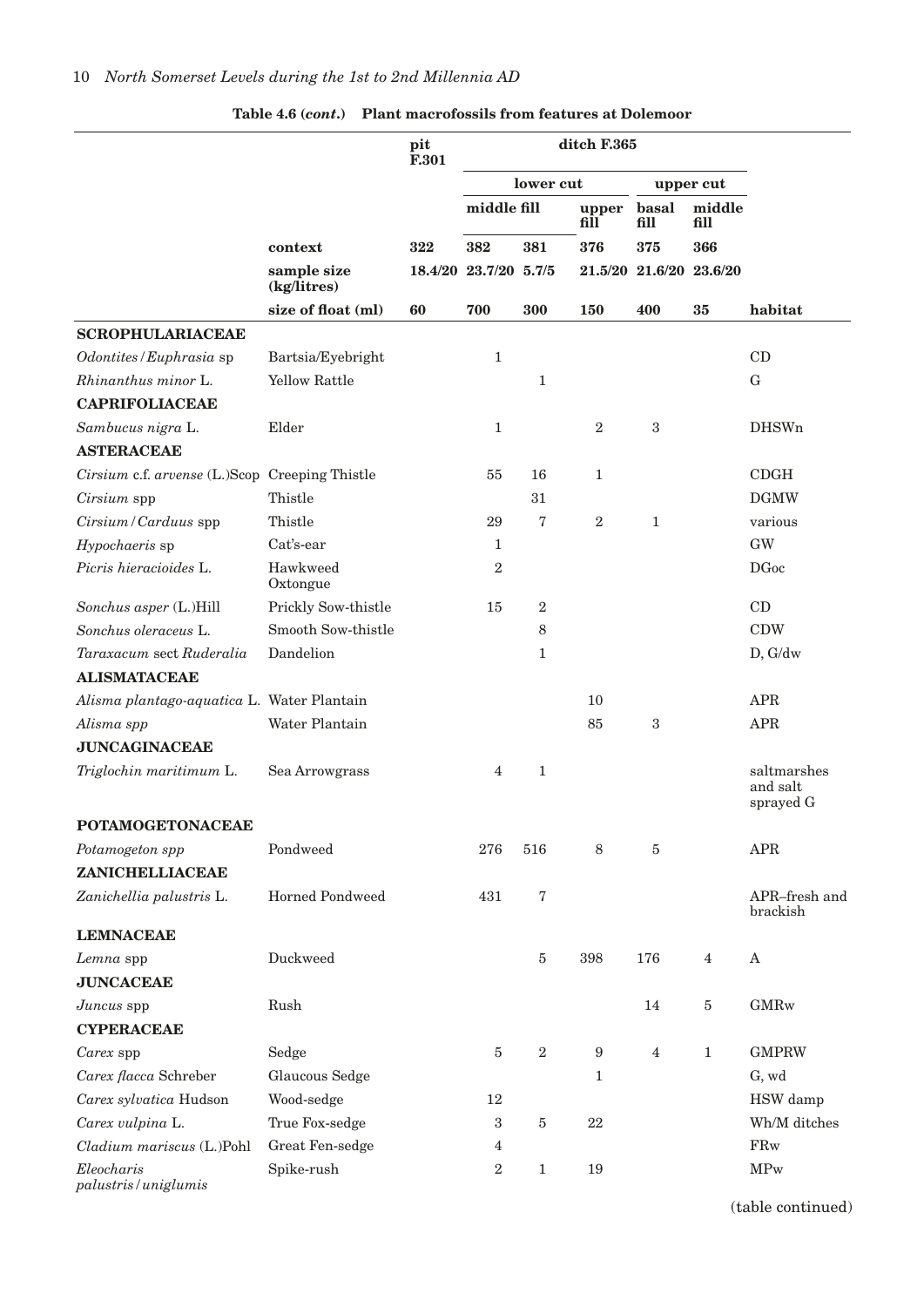|                                                                   |                            | pit<br>F.301     |                       |           | ditch F.365   |                         |                |                  |
|-------------------------------------------------------------------|----------------------------|------------------|-----------------------|-----------|---------------|-------------------------|----------------|------------------|
|                                                                   |                            |                  |                       | lower cut |               |                         | upper cut      |                  |
|                                                                   |                            |                  | middle fill           |           | upper<br>fill | basal<br>fill           | middle<br>fill |                  |
|                                                                   | context                    | 322              | 382                   | 381       | 376           | 375                     | 366            |                  |
|                                                                   | sample size<br>(kg/litres) |                  | 18.4/20 23.7/20 5.7/5 |           |               | 21.5/20 21.6/20 23.6/20 |                |                  |
|                                                                   | size of float (ml)         | 60               | 700                   | 300       | 150           | 400                     | 35             | habitat          |
| Schoenoplectus lacustris<br>$(L.)$ Palla                          | Common Club-rush           |                  | 24                    | 11        | 42            |                         |                | BPR-shallow      |
| Schoenoplectus taber-<br>naemontani (C.Gmelin) Palla              | Grey Club-rush             |                  |                       |           | 30            |                         |                | <b>BPRs</b>      |
| <b>POACEAE</b>                                                    |                            |                  |                       |           |               |                         |                |                  |
| Poaceae indet                                                     | Grass                      |                  | 27                    | 8         | 109           |                         | 3              | G                |
| <b>TYPHACEAE</b>                                                  |                            |                  |                       |           |               |                         |                |                  |
| Typha spp                                                         | <b>Bulrush</b>             |                  |                       |           | 9             | 57                      | $\overline{4}$ | PR-reed<br>swamp |
|                                                                   | <b>Total:</b>              | 19               | 3645+ 710             |           | 1075          | 385                     | 35             |                  |
| <b>CHARRED PLANT REMAINS</b>                                      |                            |                  |                       |           |               |                         |                |                  |
| Grain                                                             |                            |                  |                       |           |               |                         |                |                  |
| Avena sp                                                          | Oat                        | 5                |                       |           |               |                         |                | #                |
| c.f. Avena sp                                                     | Oat                        | $\,3$            |                       |           |               |                         |                | #                |
| Hordeum sp                                                        | <b>Barley</b>              | 13               |                       |           |               |                         |                | #                |
| c.f. Hordeum sp                                                   | <b>Barley</b>              | 10               | $\mathbf{1}$          |           |               |                         |                | #                |
| Secale cereale                                                    | Rye                        | $\overline{2}$   |                       |           |               |                         |                | #                |
| Triticum sp                                                       | Wheat                      | 6                |                       |           |               |                         |                | #                |
| Cereal indet                                                      |                            | 15               |                       |           |               |                         |                | #                |
|                                                                   | <b>Total:</b>              | 54               | $\mathbf{1}$          | $\bf{0}$  | $\bf{0}$      | $\bf{0}$                | $\bf{0}$       |                  |
| <b>Chaff</b>                                                      |                            |                  |                       |           |               |                         |                |                  |
| Avena sp (pedicel - fatua /<br>ludoviciana type)                  | Wild Oat                   | $\mathbf{1}$     |                       |           |               |                         |                | #                |
| Avena sp (awns)                                                   | Oat                        | 1                |                       |           |               |                         |                | #                |
| Triticum spelta (glume base) Spelt wheat                          |                            | $\overline{2}$   | $\mathbf{1}$          |           |               |                         |                | #                |
| Triticum sp (hulled wheat<br>glume base)                          | Hulled wheat               | 3                | 1                     |           |               |                         |                | #                |
| Triticum sp (hulled wheat<br>spikelet fork)                       | Hulled wheat               | 1                |                       |           |               |                         |                | #                |
| Triticum sp (awns<br>- silicified)                                | Wheat                      | $50+$            |                       |           |               |                         |                | #                |
| Cereal embryo area                                                |                            | $\boldsymbol{3}$ |                       |           |               |                         |                | #                |
|                                                                   | <b>Total:</b>              | $61+$            | $\mathbf{2}$          | $\bf{0}$  | $\bf{0}$      | $\bf{0}$                | $\bf{0}$       |                  |
| Weeds                                                             |                            |                  |                       |           |               |                         |                |                  |
| CARYOPHYLLACEAE                                                   |                            |                  |                       |           |               |                         |                |                  |
| Stellaria media (L.)Villars                                       | Common Chickweed           | 1                |                       |           |               |                         |                | CD               |
| <b>BRASSICACEAE</b>                                               |                            |                  |                       |           |               |                         |                |                  |
| Raphanus raphanistrum ssp Wild Radish<br>raphanistrum (pod frags) |                            | 7                |                       |           |               |                         |                | CD               |
|                                                                   |                            |                  |                       |           |               |                         |                | $(t_0, t_0)$     |

**Table 4.6 (***cont***.) Plant macrofossils from features at Dolemoor**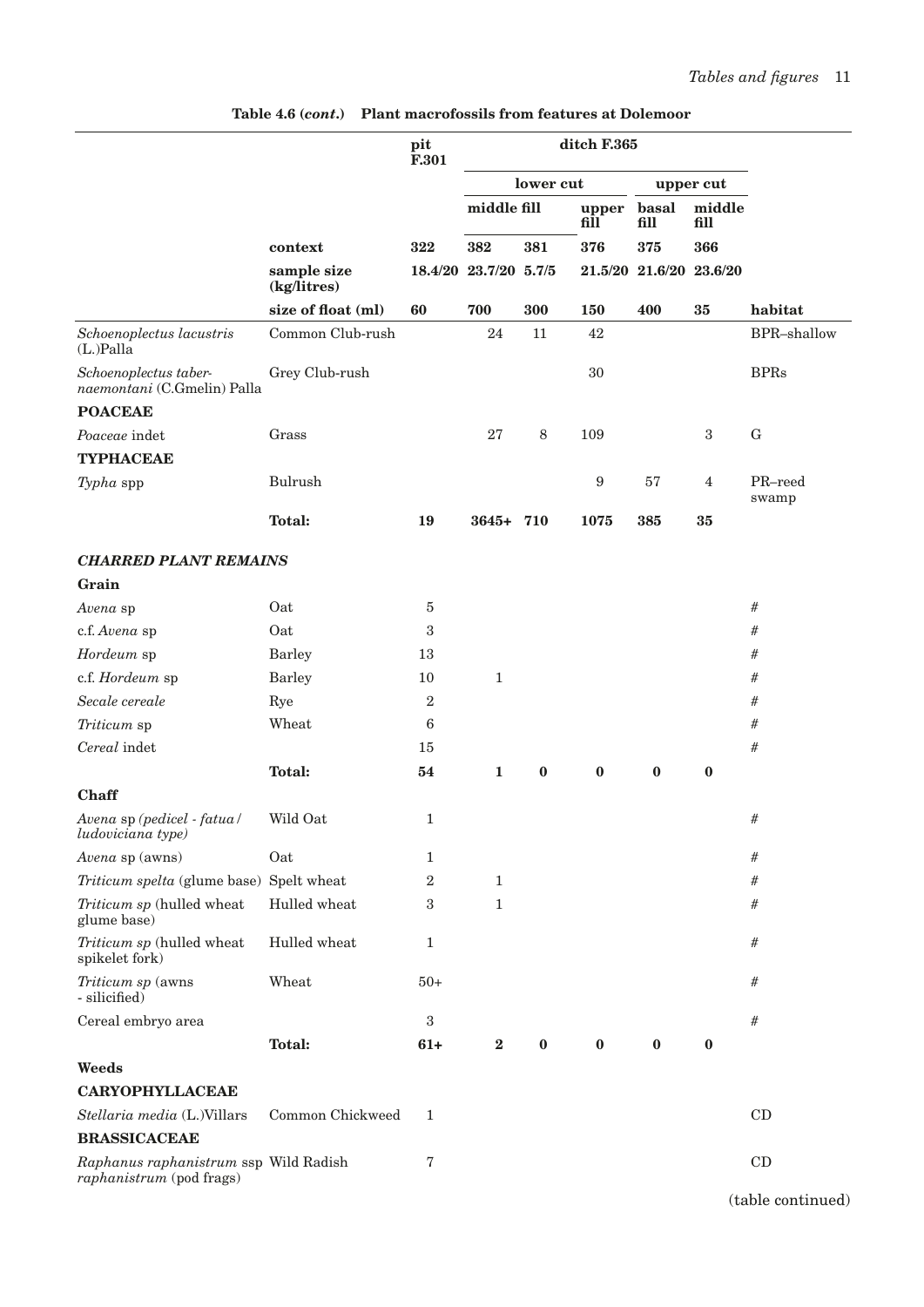|                                                     | pit<br>F.301                |                |               |              | ditch F.365   |                         |                |              |
|-----------------------------------------------------|-----------------------------|----------------|---------------|--------------|---------------|-------------------------|----------------|--------------|
|                                                     |                             |                | lower cut     |              | upper cut     |                         |                |              |
|                                                     |                             |                | middle fill   |              | upper<br>fill | basal<br>fill           | middle<br>fill |              |
|                                                     | context                     | 322            | 382           | 381          | 376           | 375                     | 366            |              |
|                                                     | sample size<br>(kg/litres)  | 18.4/20        | 23.7/20 5.7/5 |              |               | 21.5/20 21.6/20 23.6/20 |                |              |
|                                                     | size of float (ml)          | 60             | 700           | 300          | 150           | 400                     | 35             | habitat      |
| <b>PLANTAGINACEAE</b>                               |                             |                |               |              |               |                         |                |              |
| Plantago lanceolata L.                              | Ribwort Plantain            |                | $\mathbf{1}$  |              |               |                         |                | G            |
| <b>SCROPHULARIACEAE</b>                             |                             |                |               |              |               |                         |                |              |
| Odontites/Euphrasia spp                             | Bartsia/Eyebright           | 4              |               |              |               |                         |                | CD           |
| <b>CYPERACEAE</b>                                   |                             |                |               |              |               |                         |                |              |
| Carex spp                                           | Sedge                       | 14             |               |              |               |                         |                | <b>GMPRW</b> |
| Carex sylvatica Hudson                              | Wood-sedge                  | 20             |               |              |               |                         |                | HSW damp     |
| Carex vulpina L.                                    | True Fox-sedge              | 6              |               |              |               |                         |                | Wh/M ditches |
| Cladium mariscus (L.)Pohl                           | Great fen-sedge             | 7              |               |              |               |                         |                | FRw          |
| Eleocharis<br>palustris/uniglumis                   | Spike-rush                  | $\overline{2}$ |               |              |               |                         |                | <b>MPw</b>   |
| Schoenoplectus lacustris<br>$(L)$ Palla             | Common Club-rush            | 10             |               |              |               |                         |                | BPR-shallow  |
| Schoenoplectus taber-<br>naemontani (C.Gmelin)Palla | Grey Club-rush              | 7              |               |              |               |                         |                | <b>BPRs</b>  |
| <b>POACEAE</b>                                      |                             |                |               |              |               |                         |                |              |
| Bromus sp                                           | <b>Brome</b>                | $\mathbf{1}$   |               |              |               |                         |                | CD           |
| Poa/Phleum spp                                      | Meadow-grass/Cat's-<br>tail | 7              |               |              |               |                         |                | G            |
| Poaceae indet                                       | Grasses                     | 11             |               |              |               |                         |                | $\mathbf G$  |
| <b>Total:</b>                                       |                             | 97             | $\mathbf{1}$  | $\mathbf{0}$ | $\bf{0}$      | $\bf{0}$                | $\mathbf{0}$   |              |

**Table 4.6 (***cont***.) Plant macrofossils from features at Dolemoor**

Key for habitats: see Table 3.6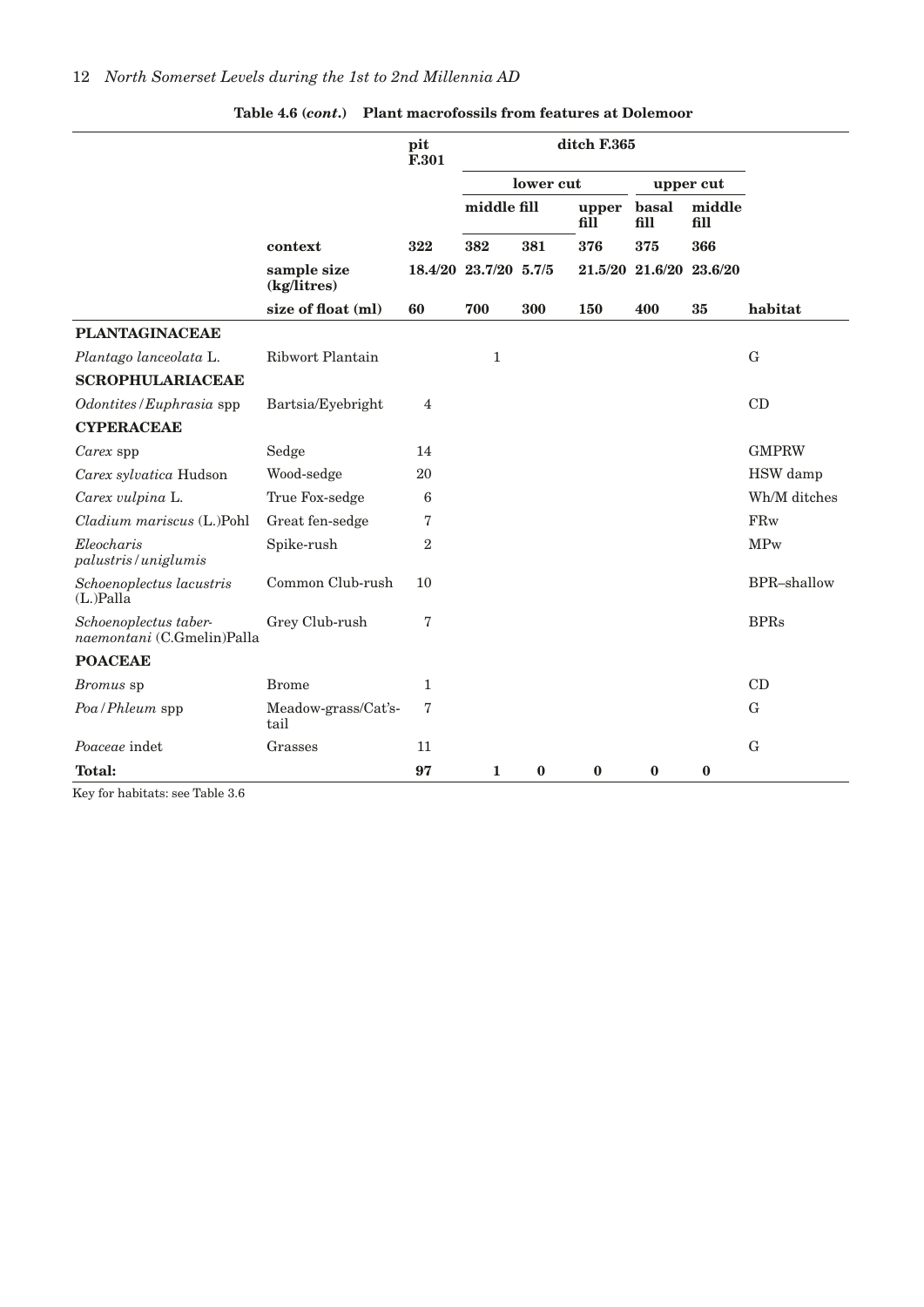| wet places: marsh, by or in ditches or streamsides    |                              |                                                           |                                               |
|-------------------------------------------------------|------------------------------|-----------------------------------------------------------|-----------------------------------------------|
| bankside/boggy places                                 |                              | aquatics                                                  |                                               |
| Carex vulpina (CW)                                    | True Fox-sedge               | Alisma plantago-aquatica<br>(W)                           | Water Plantain                                |
| Carex spp (CW)                                        | Sedge                        | Ceratophyllum demersum<br>(W)                             | Rigid Hornwort                                |
| Cladium mariscus (CW)                                 | Great Fen-sedge              | $Chara$ spp $(W)$                                         | Stonewort                                     |
| Eleocharis palustris/uniglumis (C) Spike-rush         |                              | ** Hippuris vulgaris (W)                                  | Mare's-tail                                   |
| ** Hippuris vulgaris (W)                              | Mare's-tail                  | Lemna spp (W)                                             | Duckweed                                      |
| ** Hydrocotyle vulgaris (W)                           | Marsh Pennywort              | Myriophyllum spicatum<br>(W)                              | Spiked Water-milfoil                          |
| $Juncus$ spp $(W)$                                    | Rush                         |                                                           |                                               |
| Lycopus europaeus (W)                                 | Gipsywort                    | Potamogeton spp (W)                                       | Pondweed                                      |
| Mentha aquatica (W)                                   | Water Mint                   | Ranunculus subg. Batra-<br>chium(W)                       | Water Crowfoot                                |
| Menyanthes trifoliata (W)                             | Bogbean                      | ** Zanichellia palustris (W) Horned Pondweed              |                                               |
| Oenanthe fistulosa (W)                                | Tubular Water-dropwort       |                                                           |                                               |
| Oenanthe pimpinelloides (W)                           | Corky-fruited Water-dropwort | <b>brackish</b> indicators                                |                                               |
| Ranunculus lingua (W)                                 | Greater Spearwort            | ** Carex flacca (W)                                       | Glaucous Sedge                                |
| Ranunculus sceleratus (W)                             | Celery-leaved Buttercup      | Suaeda maritima (W)                                       | Annual Sea-blite                              |
| Rorippa nasturtium aquaticum (W) Water-cress          |                              | Schoenoplectus taber-<br>naemontani (C) Grey<br>Club-rush |                                               |
| Rumex hydrolapathum (W)                               | Water Dock                   | Triglochin maritimum (W) Sea Arrowgrass                   |                                               |
| Schoenoplectus lacustris (CW)                         | Common Club-rush             | ** Zanichellia palustris (W) Horned Pondweed              |                                               |
| $\mathit{Typha}$ spp $(W)$                            | Bulrush                      |                                                           |                                               |
| dry pasture/rough grassy places/fields                |                              | meadows/damp pasture                                      |                                               |
| $Bromus$ sp $(C)$                                     | <b>Brome</b>                 | ** Carex flacca (W)                                       | Glaucous Sedge                                |
| ***Cirsium arvense (W)                                | Creeping Thistle             | ** Conium maculatum (W) Hemlock                           |                                               |
| ** Hypochaeris spp (W)                                | Cat's-ear                    | ** Hydrocotyle vulgaris (W) Marsh Pennywort               |                                               |
| Medicago lupulina (W)                                 | <b>Black Medick</b>          | ** Poaceae (CW)                                           | Grass                                         |
| ** Odontites/Euphrasia (CW)                           | Bartsia/Eyebright            | Potentilla anserina (W)                                   | Silverweed                                    |
| Picris hieracioides (W)                               | Hawkweed Oxtongue            | Ranunculus acris/repens/<br>bulbosus (W)                  | Meadow/ Creeping/<br><b>Bulbous Buttercup</b> |
| Plantago lanceolata (C)                               | Ribwort Plantain             |                                                           |                                               |
| ** Plantago major (W)                                 | Greater Plantain             | Ranunculus sardous (W)                                    | Hairy Buttercup                               |
| Poa/Phleum (C)                                        | Meadow-grass/Cat's-tail      |                                                           |                                               |
| ** Poaceae (CW)                                       | Grasses                      |                                                           |                                               |
| Prunella vulgaris (W)                                 | Selfheal                     |                                                           |                                               |
| Rhinanthus minor (W)                                  | Yellow Rattle                |                                                           |                                               |
| ** Taraxacum sect Ruderalia (W)                       | Dandelion                    |                                                           |                                               |
| waste/disturbed/arable ground Woodland/hedgerow/scrub |                              |                                                           |                                               |
| Atriplex spp (W)                                      | Orache                       | Carex sylvatica (CW)                                      | Wood-sedge                                    |
| Cerastium sp (W)                                      | Chickweed                    | ***Cirsium arvense (W)                                    | Creeping Thistle                              |

*Chenopodium album* (W) Fat-hen *\*\* Hypochaeris* spp (W) Cat's-ear

### **Table 4.7 Plant habitat groups at Dolemoor**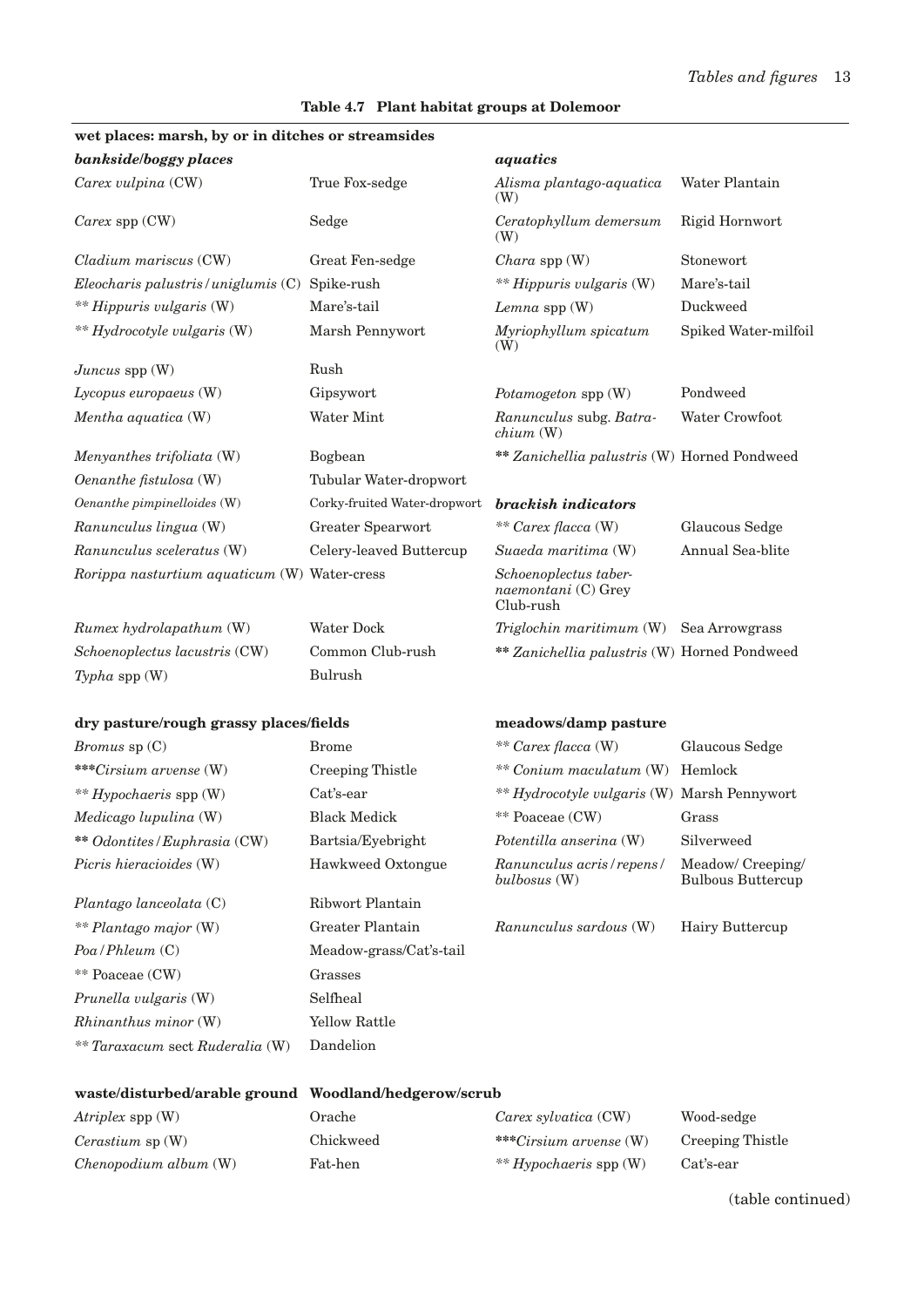| $Chenopodium\ rubrum/glaucum$<br>(W) | Red/Oak-leaved Goosefoot   | ** Rubus sect. Glandulosus Bramble<br>(W) |        |
|--------------------------------------|----------------------------|-------------------------------------------|--------|
| ***Cirsium arvense (W)               | Creeping Thistle           | Sambucus nigra (W)                        | Elder  |
| ** Conium maculatum (W)              | Hemlock                    |                                           |        |
| Hyoscyamus niger(W)                  | Henbane                    |                                           |        |
| ** Odontites/Euphrasia (CW)          | Bartsia/Eyebright          | cultivated/of economic importance         |        |
| ** Plantago major (W)                | Greater Plantain           | Avena sp $(C)$                            | Oat    |
| Polygonum aviculare (W)              | Knotgrass                  | $H$ ordeum sp $(C)$                       | Barley |
| Raphanus raphanistrum                |                            | Secale cereale (C)                        | Rye    |
| ssp raphanistrum $(C)$               | Wild Radish                | Triticum $sp(C)$                          | Wheat  |
| ** Rubus sect. Glandulosus $(W)$     | <b>Bramble</b>             |                                           |        |
| <i>Rumex</i> spp (W)                 | Dock                       |                                           |        |
| Sonchus asper (W)                    | <b>Prickly Sow-thistle</b> |                                           |        |
| Sonchus oleraceus (W)                | Smooth Sow-thistle         |                                           |        |
| Stellaria media (CW)                 | Common Chickweed           |                                           |        |
| ** Taraxacum sect Ruderalia (W)      | Dandelion                  |                                           |        |
| Thlaspi arvense (W)                  | <b>Field Penny-cress</b>   |                                           |        |
| key                                  |                            |                                           |        |

#### **Table 4.7 (***cont***.) Plant habitat groups at Dolemoor**

 $k$ \*\* occurring in 2 habitat groups \*\*\* occurring in 3 habitat groups C charred<br>M minerali M mineralised<br>W waterlogged waterlogged

#### **Table 6.3 Medieval pottery collected from farmsteads and houses shown on the Tithe Maps by the North Somerset Levels Project (in plain text) and Linda Jenkins (in italics)**

| settlement          | tenement                     | <b>Tithe</b><br>No. | pottery                                                                                                                                                |
|---------------------|------------------------------|---------------------|--------------------------------------------------------------------------------------------------------------------------------------------------------|
| Wick St<br>Lawrence | Appleton Farm                | Wi 162              | two sherds of 12th- to 13th-century coarseware (fabrics Px04 and U4),<br>and one sherd of 12th- to 13th-century Ham Green ware                         |
|                     | Banksea Farm<br>and Cottages |                     | Wi 228-30 two sherds of 13th- to 14th-century pottery                                                                                                  |
|                     | Gervinia Cottage             | Wi 235              | one sherd of 11th- to 12th-century pottery, one sherd of 12th- to 13th-<br>century Ham Green ware and three sherds of 13th- to 14th-century<br>pottery |
|                     | Castle Cottages              | Wi 171              | three sherds of 12th- to 13th-century pottery, and two sherds from the<br>$15th-16th$ centuries                                                        |
|                     | Old School House             | Wi 233a             | two sherds of 12th- to 13th-century Ham Green ware and five sherds<br>of 13th- to 14th-century pottery                                                 |
|                     | Jenkins Orchard              | Wi 238-9            | one sherd of 11th- to 12th-century pottery and five sherds from the<br>$13th-14th$ centuries                                                           |
|                     | The Cedars                   | Wi 155              | two sherds of 12th- to 13th-century Ham Green ware and 21 sherds of<br>13th-to 14th-century pottery                                                    |
|                     | Mulberry Farm                | Wi 156              | two sherds of 12th- to 13th-century pottery and eight sherds from the<br>$13th-14th$ centuries                                                         |
|                     | Lower Wick Farm              | Wi 62               | no medieval pottery                                                                                                                                    |
|                     | Chapel House                 | Wi 219              | no medieval pottery                                                                                                                                    |
|                     | Quinces                      | Wi 84               | no medieval pottery                                                                                                                                    |
| Ebdon               | Barnfield Farm               | Wi 203              | no medieval pottery                                                                                                                                    |
|                     | Barnfield Cottage            | Wi 197              | no medieval pottery                                                                                                                                    |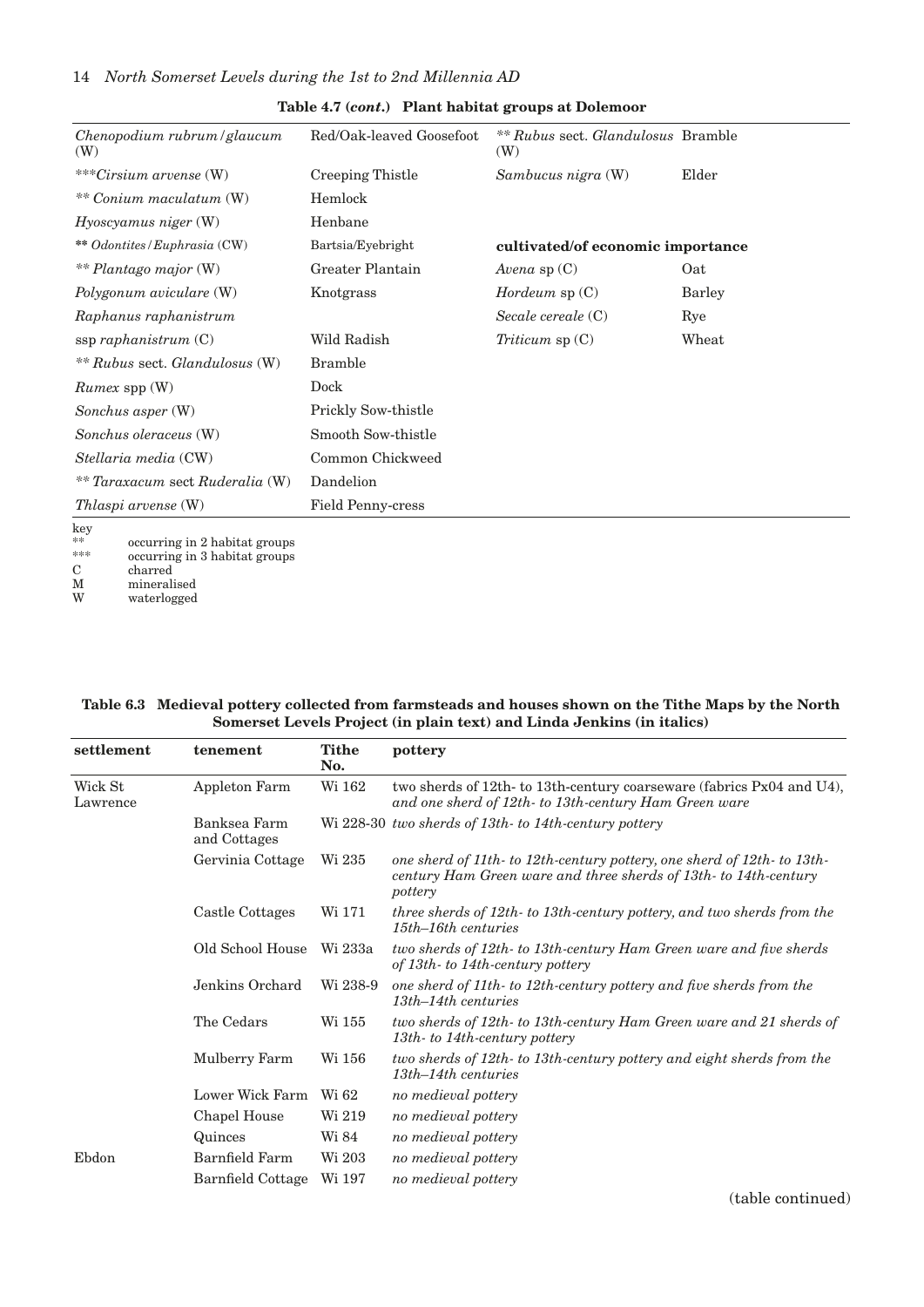#### **Table 6.3 (***cont***.) Medieval pottery collected from farmsteads and houses shown on the Tithe Maps by the North Somerset Levels Project (in plain text) and Linda Jenkins (in italics)**

| settlement           | tenement                         | <b>Tithe</b><br>No. | pottery                                                                                                                                                                                                                                                                                                                                                            |
|----------------------|----------------------------------|---------------------|--------------------------------------------------------------------------------------------------------------------------------------------------------------------------------------------------------------------------------------------------------------------------------------------------------------------------------------------------------------------|
| Icleton              | <b>Icelton Farm</b>              | Wi 98               | one sherd of of 13th- to 14th-century pottery                                                                                                                                                                                                                                                                                                                      |
|                      | Baytree Farm                     | Wi 141              | two sherds of 12th- to 13th-century Ham Green ware and two sherds<br>of 13th- to 14th-century pottery                                                                                                                                                                                                                                                              |
|                      | Rose Court Farm                  | Wi 125              | one sherd of 12th- to 13th-century Ham Green ware and three sherds<br>of 13th- to 14th-century pottery                                                                                                                                                                                                                                                             |
| south east Wick      | Hippisleys Farm                  | Wi 279              | four sherds of 13th- to 14th-century pottery                                                                                                                                                                                                                                                                                                                       |
|                      | <b>Hodders Farm</b>              | Wi 294              | one sherd of 15th- to 16th-century pottery                                                                                                                                                                                                                                                                                                                         |
|                      |                                  | Wi 298              | two sherds of 13th- to 14th-century pottery were also recovered from<br>the plot opposite Hodders Farm, now occupied by Mendip View<br>Cottage                                                                                                                                                                                                                     |
|                      | Sluice Farm                      | Wi 308              | one sherd possibly of fabric AA2 (?late 10th-11th centuries), one<br>sherd of 12th- to 13th-century Ham Green ware, and five sherds<br>of 16th century pottery (Malvern ware, Frenchen Stoneware and<br>South Somerset ware). One sherd of 11th-12th century, two sherds of<br>12th-13th century Ham Green ware, and four sherds of 13th- to 14th-<br>century date |
|                      | Old House                        | Wi 289              | no medieval pottery                                                                                                                                                                                                                                                                                                                                                |
| <b>Bourton Green</b> | <b>Bourton Cottage</b>           | Wi 406              | no medieval pottery                                                                                                                                                                                                                                                                                                                                                |
|                      | <b>Bourton Mill</b>              | Wi 338              | no medieval pottery                                                                                                                                                                                                                                                                                                                                                |
|                      | Jasmine Cottage                  | Wi 341              | no medieval pottery                                                                                                                                                                                                                                                                                                                                                |
| Bourton              | Court Farm                       |                     | one sherd of ?12th- to 13th-century coarseware                                                                                                                                                                                                                                                                                                                     |
|                      | Manor Farm                       | Wi 396              | one sherd of a mid-12th-century Ham Green jug; and two other<br>sherds of 12th- to 14th-century pottery                                                                                                                                                                                                                                                            |
|                      | <b>Willow Farm</b>               | Wi 438              | one sherd of 11th- to 12th-century pottery and one sherd of the<br>$13th-14th$ centuries                                                                                                                                                                                                                                                                           |
|                      | Lilac Cottage                    | Wi 452              | two sherds of 12th- to 13th-century Ham Green ware and ten sherds of<br>13th- to 14th-century pottery                                                                                                                                                                                                                                                              |
|                      | north of Lilac<br>Cottage        | Wi 453              | ten sherds of medieval pottery from fieldwalking including 12th-to<br>13th-century fabrics U4 and PX03                                                                                                                                                                                                                                                             |
| Hewish               | Palmers Elm<br>Farm              | Co <sub>34</sub>    | possible sherd of 16th century South Somerset ware                                                                                                                                                                                                                                                                                                                 |
| Congresbury<br>Marsh | Chestnut Farm                    | Co 135              | eight sherds of 12th- to 13th-century pottery (fabrics PX03, PX04, U4,<br>Ham Green), two sherds of 13th- to 14th-century pottery (fabrics AAA<br>and Minety ware)                                                                                                                                                                                                 |
|                      | <b>Bindings</b>                  | Co 107              | over 50 sherds of medieval pottery collected from test pits and rhyne<br>cleaning, including 12th- to 13th-century Ham Green wares                                                                                                                                                                                                                                 |
| East Rolstone        | Land House                       | Ba 719              | two sherds of medieval coarseware. 59 sherds of medieval pottery,<br>including green glazed ware, and a coin of Edward II (1307-27) previ-<br>ously recorded (SMR 217 and 2483)                                                                                                                                                                                    |
|                      | opposite Box Bush Ba 770<br>Farm |                     | 29 sherds of medieval pottery from fieldwalking                                                                                                                                                                                                                                                                                                                    |
|                      | Gout House Farm Ba 828           |                     | two sherds of medieval courseware, including 12th- to 13th-century<br>fabric PX03; 37 sherds of 12th- to 13th-century pottery previously<br>recorded from the site (SMR 368)                                                                                                                                                                                       |
| Puxton               | Old Chestnut<br>Farm             | Px 17               | sixteen sherds of medieval pottery including 12th- to 13th-century<br>Ham Green ware and fabrics PX03 and PX08                                                                                                                                                                                                                                                     |
|                      | cottage west of<br>Myrtle Farm   | Px 17               | three sherds of 13th- to 15th-century pottery (fabric AAA)                                                                                                                                                                                                                                                                                                         |
|                      | Puxton Court                     | Px 148              | one sherd of 13th- to 15th-century pottery (fabric AAA) and a<br>fragment of possible 13th- to 14th-century roof tile                                                                                                                                                                                                                                              |
| <b>St Georges</b>    | Grove Farm                       | <b>Ba</b> 28        | medieval pottery from archaeological evaluation (CAT 2002a, 2002c)                                                                                                                                                                                                                                                                                                 |
|                      | Poplar Farm                      | Ba 36               | 13th century pottery from archaeological evaluation (CAT 2002b)                                                                                                                                                                                                                                                                                                    |
|                      | St Georges Farm                  | Ba 79               | two medieval pits with 11th- to 13th-century pottery from archaeo-<br>logical evaluation and excavation (Lankstead 2003)                                                                                                                                                                                                                                           |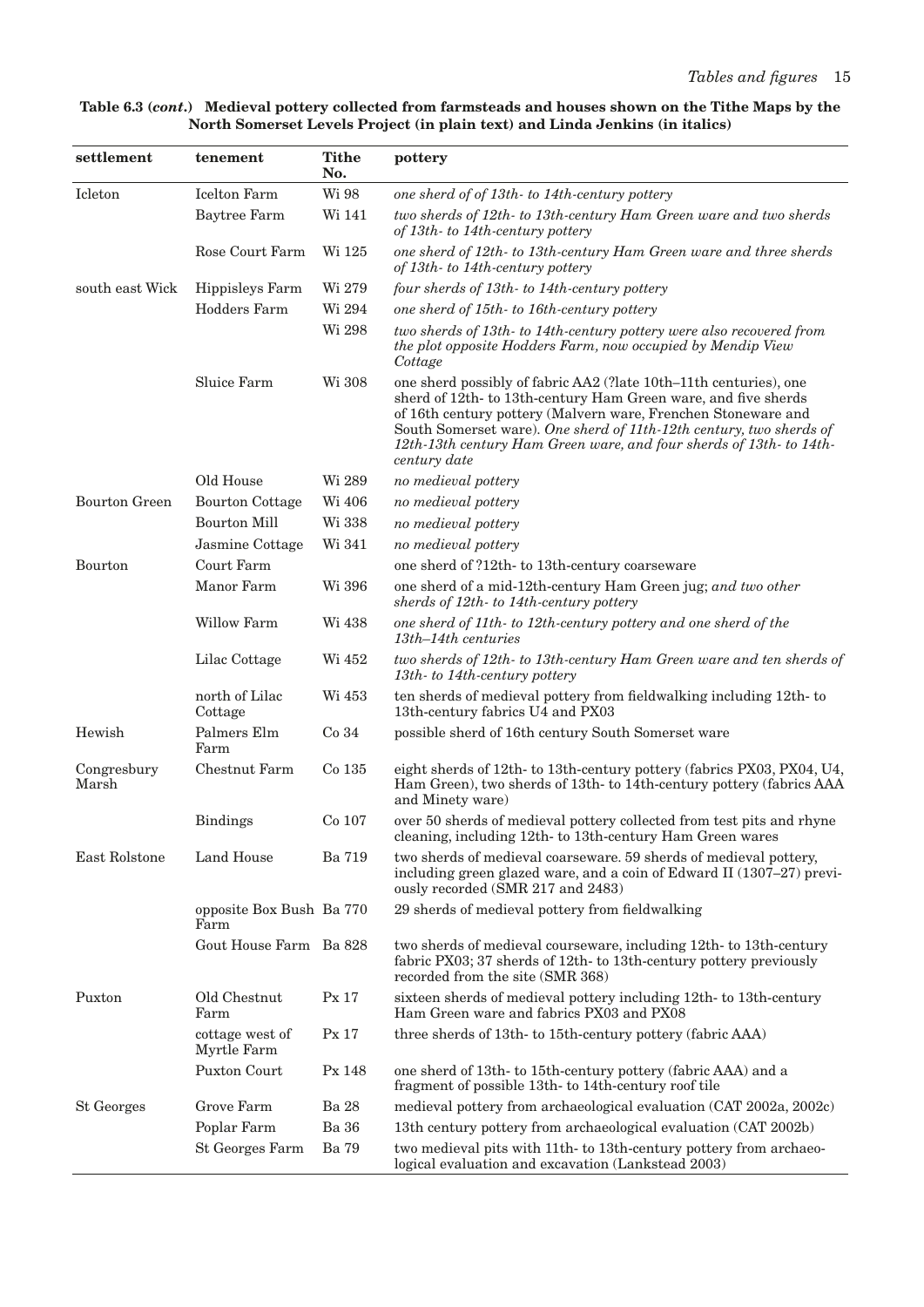| Modern name*                   |                          | 1770 survey                           |                                                                                                                                                                                                                        |                   | <1642 Rental                          |               |                       | 15th-to 16th-century court rolls                                                                                                                                                                                                                                         |
|--------------------------------|--------------------------|---------------------------------------|------------------------------------------------------------------------------------------------------------------------------------------------------------------------------------------------------------------------|-------------------|---------------------------------------|---------------|-----------------------|--------------------------------------------------------------------------------------------------------------------------------------------------------------------------------------------------------------------------------------------------------------------------|
|                                | tenement                 | occupier                              | acres<br>${\bf \begin{tabular}{l} \bf \bf \it + 15\end{tabular}} \begin{tabular}{l} \bf \it + 18\end{tabular} \begin{tabular}{l} \bf \it + 19\end{tabular} \end{tabular} \begin{tabular}{l} \bf \it + 19\end{tabular}$ | səлər :1n1e1s     | tenant                                | cust. acres   | annal rent            |                                                                                                                                                                                                                                                                          |
| Appletree Cottage              | X                        | HAYNE, Mary                           | 2a<br>$\mathbb H$                                                                                                                                                                                                      | 1a 3r 0p          | Thomas Hamon for<br>Northhouse        | $\mathcal{Q}$ | $2s$ Od               |                                                                                                                                                                                                                                                                          |
| (Sharps, TM 93)                | $\operatorname{pt} S$    | pt of Hammond's holding of 20a        | [5a]                                                                                                                                                                                                                   |                   | Thos Moors for Sharps                 | 5             | $5s$ Od               | 1491 Thos Urche 4 acres 'Sharps'                                                                                                                                                                                                                                         |
| (Cheekes, TM 12)               | $\mathbb H$              | MAY, Mark (late Cheekes)              | ьã<br>Η                                                                                                                                                                                                                | 4a 2r 35p         | Pither, Richard                       | 5.5           | 4s 10d                |                                                                                                                                                                                                                                                                          |
| (Northwall, CoTM<br>$793 - 4)$ | $\overline{f}$           | HARRIS, Thomas (Northwall)            | 8a                                                                                                                                                                                                                     | 7a 3r 32p         | William Norvall part of<br>Northhouse | $\infty$      | 8s0d                  |                                                                                                                                                                                                                                                                          |
| (Dovers, TM 158-9)             | $\blacktriangleleft$     | GAGE, Wm (Dovers) lt Mary<br>Helliers | 15a                                                                                                                                                                                                                    | 15a3r<br>36p      | John Irish jun. for Dobers            | $\infty$      | 8s0d                  | 1548: John and Agnes Irish hold two<br>closes called Dovers, 8 acres, 8s 1d                                                                                                                                                                                              |
|                                |                          |                                       |                                                                                                                                                                                                                        |                   | COOKE, Judith                         | 8             | $8s$ 0d               |                                                                                                                                                                                                                                                                          |
| Old Chestnut Farm              | $\mathbb N$              | HURDITCH, John (Mays)                 | 11a<br>Η                                                                                                                                                                                                               | $10a\ 0r$<br>29p  | KNIGHT, Marg. (2<br>tenements)        | 10            | 11s0d                 | Rich. Spryng alias Whatley tenement<br>1547: Lewis Marks surrendered to<br>and 10 acres for 10s                                                                                                                                                                          |
| (Butts, TM 38)                 | $\triangleright$         | CREASE, Thomas (Taylors)              | 11a                                                                                                                                                                                                                    | $10a$ $1r$ $8p$   | BURGS, John                           | $\Box$        | 10s64d                | 2 tenements (1 ruinous), 22.5 acres, 21s<br>6d (in 1547 the Court Roll records that<br>[part of:] 1567: lease to John Comer of<br>Wm Chalcrofte and Wm Clercke were<br>to dig their ditch in Collishey [Coles<br>Hay, TM 31] and Burts [Butts, TM<br>38]on pain of 3s 4d |
|                                |                          |                                       |                                                                                                                                                                                                                        |                   | PITHER, Richard                       | $\Box$        | $10s$ 6d              |                                                                                                                                                                                                                                                                          |
|                                |                          |                                       |                                                                                                                                                                                                                        |                   | IRISH, wid                            | 13            | 14s0d                 | 1557: lease to Richard Coke of a<br>tenement and 13 acres                                                                                                                                                                                                                |
| (Csces, TM 113)                | $_{\rm ptS}$             | pt of Hammond's holding of 20a        | $[15a]$                                                                                                                                                                                                                |                   | COOKE, Joseph                         | 15            | 14s 8d                |                                                                                                                                                                                                                                                                          |
| (Weeks)                        | $\boxed{\mathbf{r}}$     | JONES, Thomas (Week's)                | 16a<br>Ξ                                                                                                                                                                                                               | 15a1r<br>35p      | HASKINS, Elizabeth                    | 15            | 15s1d                 | 1569: Joan Down inherits a tenement<br>and 15 acres from parents Wm and<br>$J$ oan                                                                                                                                                                                       |
| Myrtle Farm                    | $\overline{\phantom{0}}$ | ATHAY, It Samuels Extors<br>(Taylors) | 28a<br>Η                                                                                                                                                                                                               | 23a0r<br>15p      | INMAN, Thomas                         | 16            | 14s 9d                | tenement (once Seyleys), 15 acres, 14s<br>1566: Wm and Isabel Hayne holds<br>9d                                                                                                                                                                                          |
| Mayfield                       | $\circlearrowright$      | CREASE, Thomas (Dowlings)             | 18a<br>Η                                                                                                                                                                                                               | $16a$ $0r$<br>32p | Longes (2 tenements)                  | 17.5          | $11s$ $1\frac{1}{2}d$ | 1570: John Lange holds 2 tenements (1<br>roofless), 17.5 acres, 11s 01/2d                                                                                                                                                                                                |
| (part of Shalvers)             | $\simeq$                 | BAILEY, John (Shalvers)               | 19a                                                                                                                                                                                                                    | 16a 1r 4p         | SHALMER, William                      | 19            | 18s 21/2d             |                                                                                                                                                                                                                                                                          |
| Heathgate Farm                 | $\circ$                  | COUNSELL, William                     |                                                                                                                                                                                                                        | $27a$ $2r$<br>14p | INMAN, John (2<br>tenements)          | 24            | £13s2d                |                                                                                                                                                                                                                                                                          |
| The Bungalow                   | K                        | SYMON, William                        | 24a<br>Ξ                                                                                                                                                                                                               | 20a3r<br>13p      | AVERY, Thomas                         | 25            | £15s4d                | (table continued)                                                                                                                                                                                                                                                        |

Table 8.2 The tenements in Puxton in the 16th-century court rolls, pre-1642 rental and c 1770 survey, placed in order of their acreages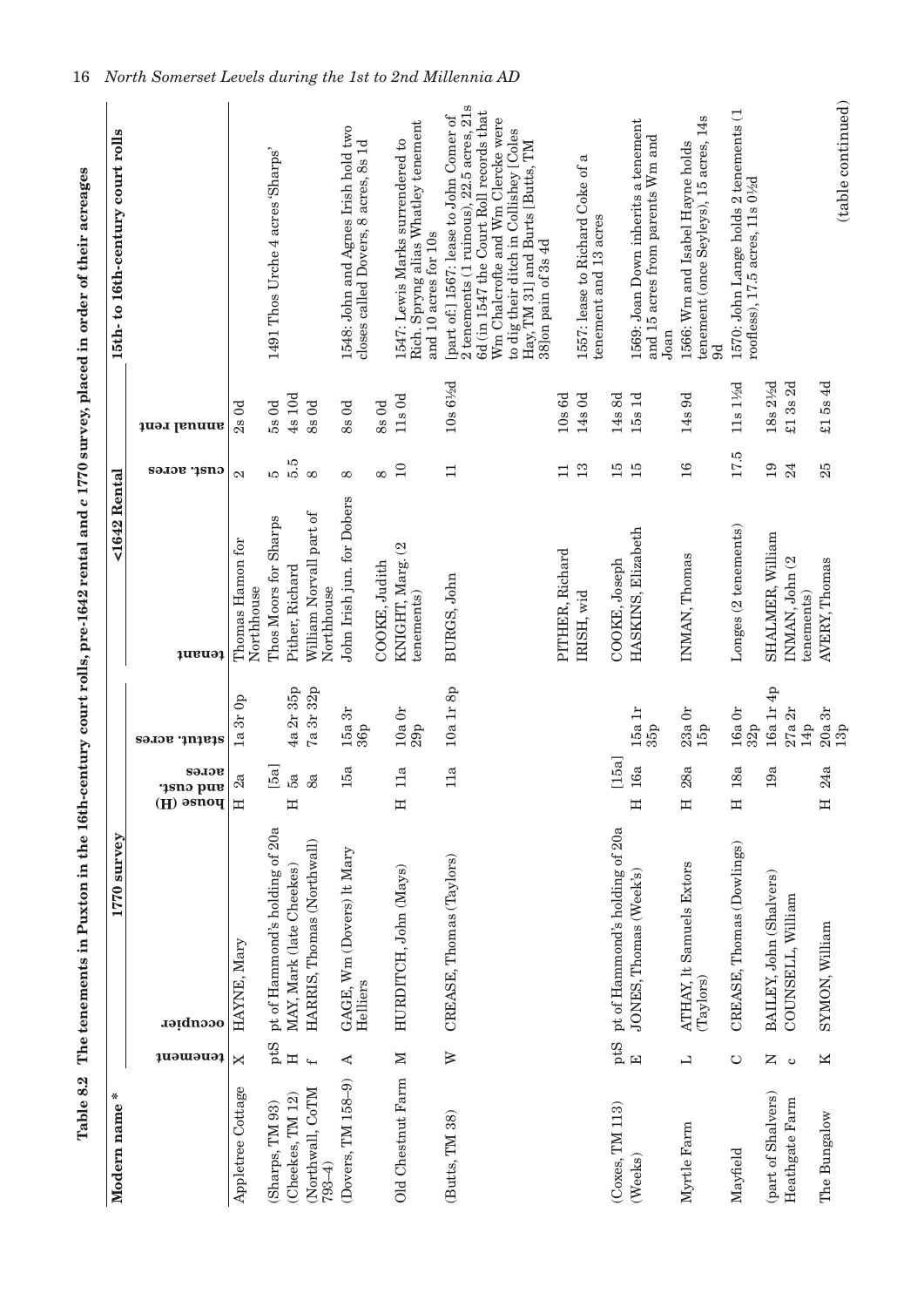| Modern name*                 |                          | 1770 survey                        |                                 |                          | <1642 Rental                               |                 |               | 15th-to 16th-century court rolls                                                                                                                                                        |
|------------------------------|--------------------------|------------------------------------|---------------------------------|--------------------------|--------------------------------------------|-----------------|---------------|-----------------------------------------------------------------------------------------------------------------------------------------------------------------------------------------|
|                              | tenement                 | occupier                           | acres<br>and cust.<br>Alons (H) | səлər :1n1e1s            | tenant                                     | cust. acres     | annal Islam   |                                                                                                                                                                                         |
| Goose Acre Farm              | 戸                        | MILLARD, widow (Nichols)           | 24a<br>$\mathbb{H}$             | 23a 2r<br>15p            | HOSKINS, Henry                             | 25              | 4s0d<br>$\Xi$ |                                                                                                                                                                                         |
| $(\mathbf{Days})$            | G                        | BAILEY, John (late Ruth Days)      | 26a                             | $23a\ 3r$<br>25p         | HARRIS, Thos (2 roofless<br>tenements)     | 26.5            | £14s4d        | tenements (1 ruinous), 26.5 acres, £1<br>1567: Emota and Alice Webbe hold 2<br>4s 6d                                                                                                    |
|                              |                          |                                    |                                 |                          | COOKE, John                                | 27              | £17s0d        |                                                                                                                                                                                         |
| Blackhouse                   | $\mathbf{\underline{m}}$ | HARDWICK, Sarah (Upholds)          | 38a<br>C/                       | 25a2r<br>10 <sub>p</sub> | IRISH, Mathew for<br>Blackhouse            | 28              | £16s8d        |                                                                                                                                                                                         |
| South Farm                   | J                        | BROOKMAN, widow (Warnell's)        | 29а<br>Η                        | 27a 0r 0p                | IRISH, Agnes for Wornells                  | 30.25           | £18s0d        |                                                                                                                                                                                         |
| Puxton Court                 | $\Box$                   | KNUTCHBALL, Norton (late<br>Long's | 18.5a<br>Η                      | 47a1r<br>27p             | WHIPPEY, George (Keen's<br>$13$ $E$ $iz$ ) | 40.5            | 3s4d<br>E2    | 1552: Philip Geve held two tenements<br>(one roofless called Blackstones), 40.5<br>acres; passed to Richard Kene                                                                        |
| Church View                  | $\overline{\phantom{a}}$ | HEWLETT, Samuel (Horts)            | 2a<br>Ξ                         | 36a Or 6p                | INMAN, Thomas (4<br>tenements)             | $\overline{51}$ | £1 19s 1d     | tenements ( $2$ ruinous), $40.5$ acres, $\pounds1$<br>19s 1d; 1571: Agnes Atwyll holds 4<br>1570: John and Agnes Atwill, 3<br>tenements                                                 |
| Puxton Moor Farm             |                          | (outside manor: George Hardwick)   |                                 |                          | ? pt INMAN, John<br>(demeans)              | ? pt<br>59      | not given     |                                                                                                                                                                                         |
| (Sheephouse, TM<br>109       | $\vdash$                 | Hardwick, George (Cooks)           | 21a                             | 19a Or 9p                | ? pt INMAN, John<br>(demeans)              | ? pt<br>59      | not given     |                                                                                                                                                                                         |
| <b>FREEHOLDS</b>             |                          | 1755 rental                        |                                 |                          | 1642 rental                                |                 |               |                                                                                                                                                                                         |
| tenement                     |                          | occupier                           |                                 | rent                     | occupier                                   |                 | rent          |                                                                                                                                                                                         |
| Balls Barn                   |                          | PAULETT, Earl                      |                                 | $0s$ 9d                  | PAULETT, Lord John                         |                 | $9s$ Od       | 1496: PAYNE, Thomas, 1 acre freehold<br>Thomas, a barn called Paynes Barn<br>called Tredgoldshay; 1547: PAYNE,                                                                          |
| Rushworthys                  |                          | MERTON COLLEGE                     |                                 | $0s$ 6d                  | MERTON COLLEGE                             |                 | $6s$ Od       | 1547: Merton College                                                                                                                                                                    |
| Easthays                     |                          | MAY, Mark                          |                                 | 3s 6d                    | MASON, Thomas                              |                 | $£3$ 6s 0d    | 1547: BURGES, John and GEVE,<br>Flora; 1567: 15.5 acres                                                                                                                                 |
| Full Quart (TM<br>$214 - 15$ |                          | COUNSELL, William (late<br>Brooks) |                                 | $3s$ $6d$                | KNIGHT, William                            |                 | $£3$ 6s 0d    | 1547: BUSTELL, John                                                                                                                                                                     |
| Purbecks                     |                          |                                    |                                 |                          | HAWKINS                                    |                 | an acus       | 1547: PURBECKS, John                                                                                                                                                                    |
| Villa Farms                  |                          | HARDWICK, Samuel (late<br>Knights) |                                 | 5s0d                     | COOKE, Joseph                              |                 | \$50s0d       | 1552: COOKE, John; 1569: half virgate<br>and 15a 1r                                                                                                                                     |
| number)                      |                          |                                    |                                 |                          |                                            |                 |               | * modern name is given where tenement is occupied by a farmstead/cottage; where the tenement now comprises an area of fields the customary name is given in brackets with the tithe map |

Table 8.2 (cont.) The tenements in Puxton in the 16<sup>th</sup>-century court rolls, pre-1642 rental and c 1770 survey, placed in order of their acreages **Table 8.2 (***cont***.) The tenements in Puxton in the 16th-century court rolls, pre-1642 rental and** *c* **1770 survey, placed in order of their acreages**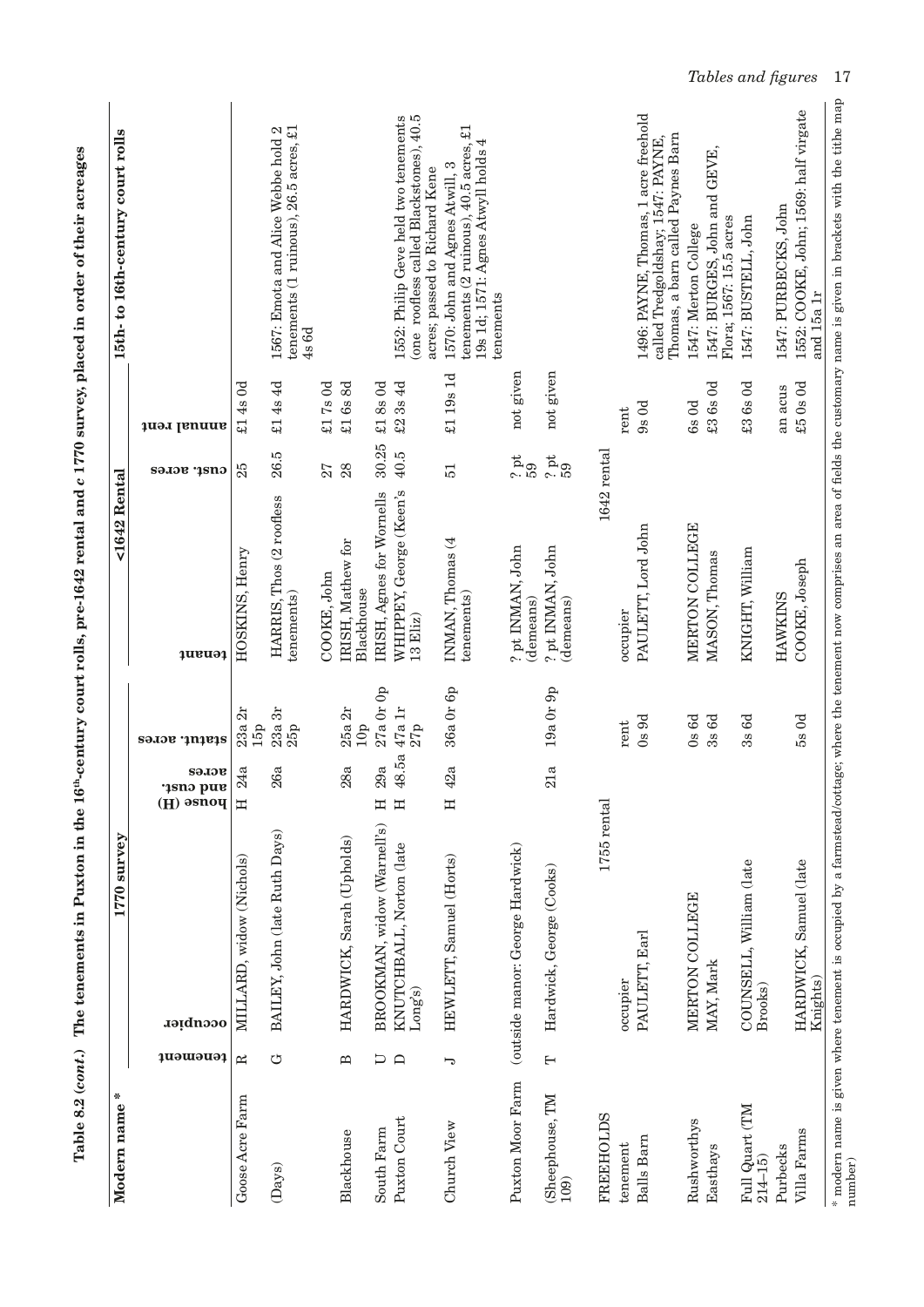| I VEN,<br>$T = 1770$ curves $T = 1$<br>)<br>)<br>of the company (c)<br>$L_{\rm iso} \land \Omega$ $\Omega$ $\Omega$ $\Xi$ $\Omega$ $\Omega$ $\Omega$ $\Omega$<br>・・・・・ ファー・・<br>$\mathbf{J}$ (Wast $\mathbf{D}$<br>$\frac{1}{2}$ . The state $\frac{1}{2}$<br>י בים בים ו<br>֖֖֧֧֧֧֪֧֧֪֧֚֚֚֚֚֚֚֚֚֚֚֚֚֚֚֚֚֚֚֚֚֚֚֚֚֚֚֚֚֚֡֬֝֡֡֡֝֓֝֓֡֝֓֝֓֝֓<br>.<br>6<br>. פטבנט<br>Table 8.3 | j<br>$\frac{1}{2}$<br>$T = 10$<br>$\ddot{r}$<br>צו<br>י<br>ć<br>$\overline{\phantom{a}}$<br>d III oi<br>ρ.<br>Π |
|---------------------------------------------------------------------------------------------------------------------------------------------------------------------------------------------------------------------------------------------------------------------------------------------------------------------------------------------------------------------------|-----------------------------------------------------------------------------------------------------------------|

| ьã<br>4a<br>7a<br>9a<br>$\ast$<br>$\ast$<br>ų.<br>*<br>Arundell, Hen. + Hosier, Eliz.<br>Raynes, Joanne and Thomas<br>Inman, Thos, Wm and Marg.<br>Lam,  + Sprudd, Edmund<br>Andrews, Alice for Fryplace<br>Parker, Mary, Jn and Thos<br>Stock, Hen., Wm. and Ann<br>[absent but Sayer, Thos in<br>Stock, Thos and Mary<br>Bradford, Christian<br>Inman, Prudence<br>Conway, Thomas<br>Conway, Thomas<br>Conway, Thomas<br>Conway, Thomas<br>Raynes, William<br>Kencott, Robert<br>Sayer, Edmund<br>Swaine, Robert<br>Wilmott, Edith<br>Branch, John<br>Tuckey, John<br>Cox, John<br>1648]<br>30a 1r 19p<br>31a 2r 24p<br>12a 1r 19p<br>15a 2r 34p<br>22a 1r 16p<br>10a 3r 29p<br>23a 3r 35p<br>25a 3r 27p<br>38a Or 32p<br>41a 2r 22p<br>56a 3r 29p<br>$20a$ 3r $28p$<br>15a Or 4p<br>6a 1r 32p<br>7a 2r 12p<br>32a 2r 6p<br>12a 1r 5p<br>18a 2r 4p<br><b>7a 3r 38p</b><br>5a 1r 38p<br>7a 2r 12p<br>5a 3r 21p<br>1a 3r 18p<br>stat. acres<br>13.25<br>31.25<br>25.25<br>40.25<br>19.5<br>46.5<br>16<br>$\infty$<br>ဖ<br>23<br>30<br>cust. acres<br>င<br>24<br>26<br>88<br>IJ<br>$\infty$<br>∞<br>$\overline{10}$<br>14<br>34<br>57<br>4<br>It Mary now Dinah Payne, Gouthouse<br>3ishop, Jas (1t Wid<br>Jones, Thos, Court Grove late Moors<br>Athays, Sam. Extors [executors?] lt<br>Jrch (Crockers)<br>1t Walker, George [at Woolvershill]<br>It Athays, Sam extors (Swains als<br>Athays, Sam. Extors It Berekleys<br>Beard, Wm, pt of Jolliefs (Yards)<br>Counsells, Rich (Latches and<br>Keene, wid. Lt Giles Hemen<br>Place) lt<br>Cook, Jn 1t Ambrose Wall<br>Jones, Thos pt of Jolliefs<br>Gage, Wm pt of Jolliefs<br>Keene, Jn pt of Jolliefs<br>Beard, Wm lt Jn Lane<br>Gage, Wm lt Hosiers<br>It Hurditches extors<br>lt Urch, Jn, Parkers<br>Miller, Jas lt Thos 1<br>Hunt, Joseph and I<br>Jones, Thos (Court<br>Brookman, widow<br>Urch, Jn (Moors)<br>Beaks, Robert<br>Blackburrows<br>Hatchhouse)<br>Berekleys<br>Sandford)<br>Urch<br>occupier<br>L251<br>1uəwəuə1<br>⋗<br>Z<br>≃<br>$\circ$<br>മ<br>$\circ$<br>$\circ$<br>⋖<br>Z<br>Ω<br>$\triangleright$<br>$\circ$<br>×<br>$\overline{ }$<br>Ξ<br>$\mathbf{p}$<br>○<br>p<br>ञ<br>Stuntree Farm (pt): Castle Moor<br>Bosse Close and Blackstones<br>Bosse Close and Blackstones<br>Stuntree Farm (pt): 'Yards'<br>Kencutt's and Old House<br>[down Havadge Drove]<br>north of Box Bush Fm<br>west of Box Bush Fm<br><b>WEST ROLSTONE</b><br><b>EAST ROLSTONE</b><br>Swaynes tenement<br>Upper Gout House<br>Upper Gout House<br>Stuntree Farm (pt)<br>Rolstone Court<br>Stuntree Farm<br>Little Knights<br>Day Paddock<br>Wolvershill<br>Land Farm<br><b>Balls Barn</b><br>New Ditch<br>Swaynes<br>Fryplace<br>Rockers | modern name | c1770 |  | 1651 rental of West Rolstone |        |                         |                |
|---------------------------------------------------------------------------------------------------------------------------------------------------------------------------------------------------------------------------------------------------------------------------------------------------------------------------------------------------------------------------------------------------------------------------------------------------------------------------------------------------------------------------------------------------------------------------------------------------------------------------------------------------------------------------------------------------------------------------------------------------------------------------------------------------------------------------------------------------------------------------------------------------------------------------------------------------------------------------------------------------------------------------------------------------------------------------------------------------------------------------------------------------------------------------------------------------------------------------------------------------------------------------------------------------------------------------------------------------------------------------------------------------------------------------------------------------------------------------------------------------------------------------------------------------------------------------------------------------------------------------------------------------------------------------------------------------------------------------------------------------------------------------------------------------------------------------------------------------------------------------------------------------------------------------------------------------------------------------------------------------------------------------------------------------------------------------------------------------------------------------------------------------------------------------------------------------------------------------------------------------------------------------------------------------------------------------------------------------------------------------------------------------------------------------------------------------------------------------------------------------------------------------------------------------------------------------------------------------------------------------------------------------------------------------------------------|-------------|-------|--|------------------------------|--------|-------------------------|----------------|
|                                                                                                                                                                                                                                                                                                                                                                                                                                                                                                                                                                                                                                                                                                                                                                                                                                                                                                                                                                                                                                                                                                                                                                                                                                                                                                                                                                                                                                                                                                                                                                                                                                                                                                                                                                                                                                                                                                                                                                                                                                                                                                                                                                                                                                                                                                                                                                                                                                                                                                                                                                                                                                                                                             |             |       |  |                              |        | <b>Jaunal</b>           | 1uə.           |
|                                                                                                                                                                                                                                                                                                                                                                                                                                                                                                                                                                                                                                                                                                                                                                                                                                                                                                                                                                                                                                                                                                                                                                                                                                                                                                                                                                                                                                                                                                                                                                                                                                                                                                                                                                                                                                                                                                                                                                                                                                                                                                                                                                                                                                                                                                                                                                                                                                                                                                                                                                                                                                                                                             |             |       |  |                              |        |                         |                |
|                                                                                                                                                                                                                                                                                                                                                                                                                                                                                                                                                                                                                                                                                                                                                                                                                                                                                                                                                                                                                                                                                                                                                                                                                                                                                                                                                                                                                                                                                                                                                                                                                                                                                                                                                                                                                                                                                                                                                                                                                                                                                                                                                                                                                                                                                                                                                                                                                                                                                                                                                                                                                                                                                             |             |       |  |                              |        | 3s                      | 4d             |
|                                                                                                                                                                                                                                                                                                                                                                                                                                                                                                                                                                                                                                                                                                                                                                                                                                                                                                                                                                                                                                                                                                                                                                                                                                                                                                                                                                                                                                                                                                                                                                                                                                                                                                                                                                                                                                                                                                                                                                                                                                                                                                                                                                                                                                                                                                                                                                                                                                                                                                                                                                                                                                                                                             |             |       |  |                              |        | 6s                      | $\mathbb{S}$   |
|                                                                                                                                                                                                                                                                                                                                                                                                                                                                                                                                                                                                                                                                                                                                                                                                                                                                                                                                                                                                                                                                                                                                                                                                                                                                                                                                                                                                                                                                                                                                                                                                                                                                                                                                                                                                                                                                                                                                                                                                                                                                                                                                                                                                                                                                                                                                                                                                                                                                                                                                                                                                                                                                                             |             |       |  |                              |        | $\mathbb{Z}^2$          | $\mathbb{S}$   |
|                                                                                                                                                                                                                                                                                                                                                                                                                                                                                                                                                                                                                                                                                                                                                                                                                                                                                                                                                                                                                                                                                                                                                                                                                                                                                                                                                                                                                                                                                                                                                                                                                                                                                                                                                                                                                                                                                                                                                                                                                                                                                                                                                                                                                                                                                                                                                                                                                                                                                                                                                                                                                                                                                             |             |       |  |                              |        | £213s                   | ನೆ             |
|                                                                                                                                                                                                                                                                                                                                                                                                                                                                                                                                                                                                                                                                                                                                                                                                                                                                                                                                                                                                                                                                                                                                                                                                                                                                                                                                                                                                                                                                                                                                                                                                                                                                                                                                                                                                                                                                                                                                                                                                                                                                                                                                                                                                                                                                                                                                                                                                                                                                                                                                                                                                                                                                                             |             |       |  |                              |        | £213s                   | ನ              |
|                                                                                                                                                                                                                                                                                                                                                                                                                                                                                                                                                                                                                                                                                                                                                                                                                                                                                                                                                                                                                                                                                                                                                                                                                                                                                                                                                                                                                                                                                                                                                                                                                                                                                                                                                                                                                                                                                                                                                                                                                                                                                                                                                                                                                                                                                                                                                                                                                                                                                                                                                                                                                                                                                             |             |       |  |                              |        | $\infty$<br>$\Xi$       | ි              |
|                                                                                                                                                                                                                                                                                                                                                                                                                                                                                                                                                                                                                                                                                                                                                                                                                                                                                                                                                                                                                                                                                                                                                                                                                                                                                                                                                                                                                                                                                                                                                                                                                                                                                                                                                                                                                                                                                                                                                                                                                                                                                                                                                                                                                                                                                                                                                                                                                                                                                                                                                                                                                                                                                             |             |       |  |                              |        | £213s                   | 3d             |
|                                                                                                                                                                                                                                                                                                                                                                                                                                                                                                                                                                                                                                                                                                                                                                                                                                                                                                                                                                                                                                                                                                                                                                                                                                                                                                                                                                                                                                                                                                                                                                                                                                                                                                                                                                                                                                                                                                                                                                                                                                                                                                                                                                                                                                                                                                                                                                                                                                                                                                                                                                                                                                                                                             |             |       |  |                              |        | £213s                   | ನ              |
|                                                                                                                                                                                                                                                                                                                                                                                                                                                                                                                                                                                                                                                                                                                                                                                                                                                                                                                                                                                                                                                                                                                                                                                                                                                                                                                                                                                                                                                                                                                                                                                                                                                                                                                                                                                                                                                                                                                                                                                                                                                                                                                                                                                                                                                                                                                                                                                                                                                                                                                                                                                                                                                                                             |             |       |  |                              | 23a    | 13s                     | 8d             |
|                                                                                                                                                                                                                                                                                                                                                                                                                                                                                                                                                                                                                                                                                                                                                                                                                                                                                                                                                                                                                                                                                                                                                                                                                                                                                                                                                                                                                                                                                                                                                                                                                                                                                                                                                                                                                                                                                                                                                                                                                                                                                                                                                                                                                                                                                                                                                                                                                                                                                                                                                                                                                                                                                             |             |       |  |                              | 26a    | $11s$                   | $\Im$          |
|                                                                                                                                                                                                                                                                                                                                                                                                                                                                                                                                                                                                                                                                                                                                                                                                                                                                                                                                                                                                                                                                                                                                                                                                                                                                                                                                                                                                                                                                                                                                                                                                                                                                                                                                                                                                                                                                                                                                                                                                                                                                                                                                                                                                                                                                                                                                                                                                                                                                                                                                                                                                                                                                                             |             |       |  |                              | 34а    | 7s10d                   |                |
|                                                                                                                                                                                                                                                                                                                                                                                                                                                                                                                                                                                                                                                                                                                                                                                                                                                                                                                                                                                                                                                                                                                                                                                                                                                                                                                                                                                                                                                                                                                                                                                                                                                                                                                                                                                                                                                                                                                                                                                                                                                                                                                                                                                                                                                                                                                                                                                                                                                                                                                                                                                                                                                                                             |             |       |  |                              | 34а    | £112s                   | $\Im$          |
|                                                                                                                                                                                                                                                                                                                                                                                                                                                                                                                                                                                                                                                                                                                                                                                                                                                                                                                                                                                                                                                                                                                                                                                                                                                                                                                                                                                                                                                                                                                                                                                                                                                                                                                                                                                                                                                                                                                                                                                                                                                                                                                                                                                                                                                                                                                                                                                                                                                                                                                                                                                                                                                                                             |             |       |  |                              | 40a    | 19s                     | 4d             |
|                                                                                                                                                                                                                                                                                                                                                                                                                                                                                                                                                                                                                                                                                                                                                                                                                                                                                                                                                                                                                                                                                                                                                                                                                                                                                                                                                                                                                                                                                                                                                                                                                                                                                                                                                                                                                                                                                                                                                                                                                                                                                                                                                                                                                                                                                                                                                                                                                                                                                                                                                                                                                                                                                             |             |       |  |                              | 40a    | £15s                    | 2d             |
|                                                                                                                                                                                                                                                                                                                                                                                                                                                                                                                                                                                                                                                                                                                                                                                                                                                                                                                                                                                                                                                                                                                                                                                                                                                                                                                                                                                                                                                                                                                                                                                                                                                                                                                                                                                                                                                                                                                                                                                                                                                                                                                                                                                                                                                                                                                                                                                                                                                                                                                                                                                                                                                                                             |             |       |  |                              | 63a    | 9s10d<br>$\mathfrak{L}$ |                |
|                                                                                                                                                                                                                                                                                                                                                                                                                                                                                                                                                                                                                                                                                                                                                                                                                                                                                                                                                                                                                                                                                                                                                                                                                                                                                                                                                                                                                                                                                                                                                                                                                                                                                                                                                                                                                                                                                                                                                                                                                                                                                                                                                                                                                                                                                                                                                                                                                                                                                                                                                                                                                                                                                             |             |       |  |                              |        |                         |                |
|                                                                                                                                                                                                                                                                                                                                                                                                                                                                                                                                                                                                                                                                                                                                                                                                                                                                                                                                                                                                                                                                                                                                                                                                                                                                                                                                                                                                                                                                                                                                                                                                                                                                                                                                                                                                                                                                                                                                                                                                                                                                                                                                                                                                                                                                                                                                                                                                                                                                                                                                                                                                                                                                                             |             |       |  |                              | 6a     | $\mathbb{Z}$            | 3              |
|                                                                                                                                                                                                                                                                                                                                                                                                                                                                                                                                                                                                                                                                                                                                                                                                                                                                                                                                                                                                                                                                                                                                                                                                                                                                                                                                                                                                                                                                                                                                                                                                                                                                                                                                                                                                                                                                                                                                                                                                                                                                                                                                                                                                                                                                                                                                                                                                                                                                                                                                                                                                                                                                                             |             |       |  |                              | 2a3r   | 2s                      | 4 <sup>d</sup> |
|                                                                                                                                                                                                                                                                                                                                                                                                                                                                                                                                                                                                                                                                                                                                                                                                                                                                                                                                                                                                                                                                                                                                                                                                                                                                                                                                                                                                                                                                                                                                                                                                                                                                                                                                                                                                                                                                                                                                                                                                                                                                                                                                                                                                                                                                                                                                                                                                                                                                                                                                                                                                                                                                                             |             |       |  |                              | 13a 1r | 13s                     | 8d             |
|                                                                                                                                                                                                                                                                                                                                                                                                                                                                                                                                                                                                                                                                                                                                                                                                                                                                                                                                                                                                                                                                                                                                                                                                                                                                                                                                                                                                                                                                                                                                                                                                                                                                                                                                                                                                                                                                                                                                                                                                                                                                                                                                                                                                                                                                                                                                                                                                                                                                                                                                                                                                                                                                                             |             |       |  |                              | 16a    | 16s                     | $\mathbb{S}$   |
|                                                                                                                                                                                                                                                                                                                                                                                                                                                                                                                                                                                                                                                                                                                                                                                                                                                                                                                                                                                                                                                                                                                                                                                                                                                                                                                                                                                                                                                                                                                                                                                                                                                                                                                                                                                                                                                                                                                                                                                                                                                                                                                                                                                                                                                                                                                                                                                                                                                                                                                                                                                                                                                                                             |             |       |  |                              | 18a    | $\frac{a}{18}$<br>$\Xi$ | 6d             |
|                                                                                                                                                                                                                                                                                                                                                                                                                                                                                                                                                                                                                                                                                                                                                                                                                                                                                                                                                                                                                                                                                                                                                                                                                                                                                                                                                                                                                                                                                                                                                                                                                                                                                                                                                                                                                                                                                                                                                                                                                                                                                                                                                                                                                                                                                                                                                                                                                                                                                                                                                                                                                                                                                             |             |       |  |                              | 22a    | 58<br>$\Xi$             | 4d             |
|                                                                                                                                                                                                                                                                                                                                                                                                                                                                                                                                                                                                                                                                                                                                                                                                                                                                                                                                                                                                                                                                                                                                                                                                                                                                                                                                                                                                                                                                                                                                                                                                                                                                                                                                                                                                                                                                                                                                                                                                                                                                                                                                                                                                                                                                                                                                                                                                                                                                                                                                                                                                                                                                                             |             |       |  |                              | 31a    | 88<br>$\mathfrak{L}$    | 8d             |
|                                                                                                                                                                                                                                                                                                                                                                                                                                                                                                                                                                                                                                                                                                                                                                                                                                                                                                                                                                                                                                                                                                                                                                                                                                                                                                                                                                                                                                                                                                                                                                                                                                                                                                                                                                                                                                                                                                                                                                                                                                                                                                                                                                                                                                                                                                                                                                                                                                                                                                                                                                                                                                                                                             |             |       |  |                              | 41a3r  | £116s                   | 2d             |
| Inman, Wm<br>36a Or 33p<br>$\overline{4}$<br>Gilling, Samuel (Malpasses)<br>$\mathbb N$<br>Laurel Farm                                                                                                                                                                                                                                                                                                                                                                                                                                                                                                                                                                                                                                                                                                                                                                                                                                                                                                                                                                                                                                                                                                                                                                                                                                                                                                                                                                                                                                                                                                                                                                                                                                                                                                                                                                                                                                                                                                                                                                                                                                                                                                                                                                                                                                                                                                                                                                                                                                                                                                                                                                                      |             |       |  |                              | 42a    | £115s                   | 8d             |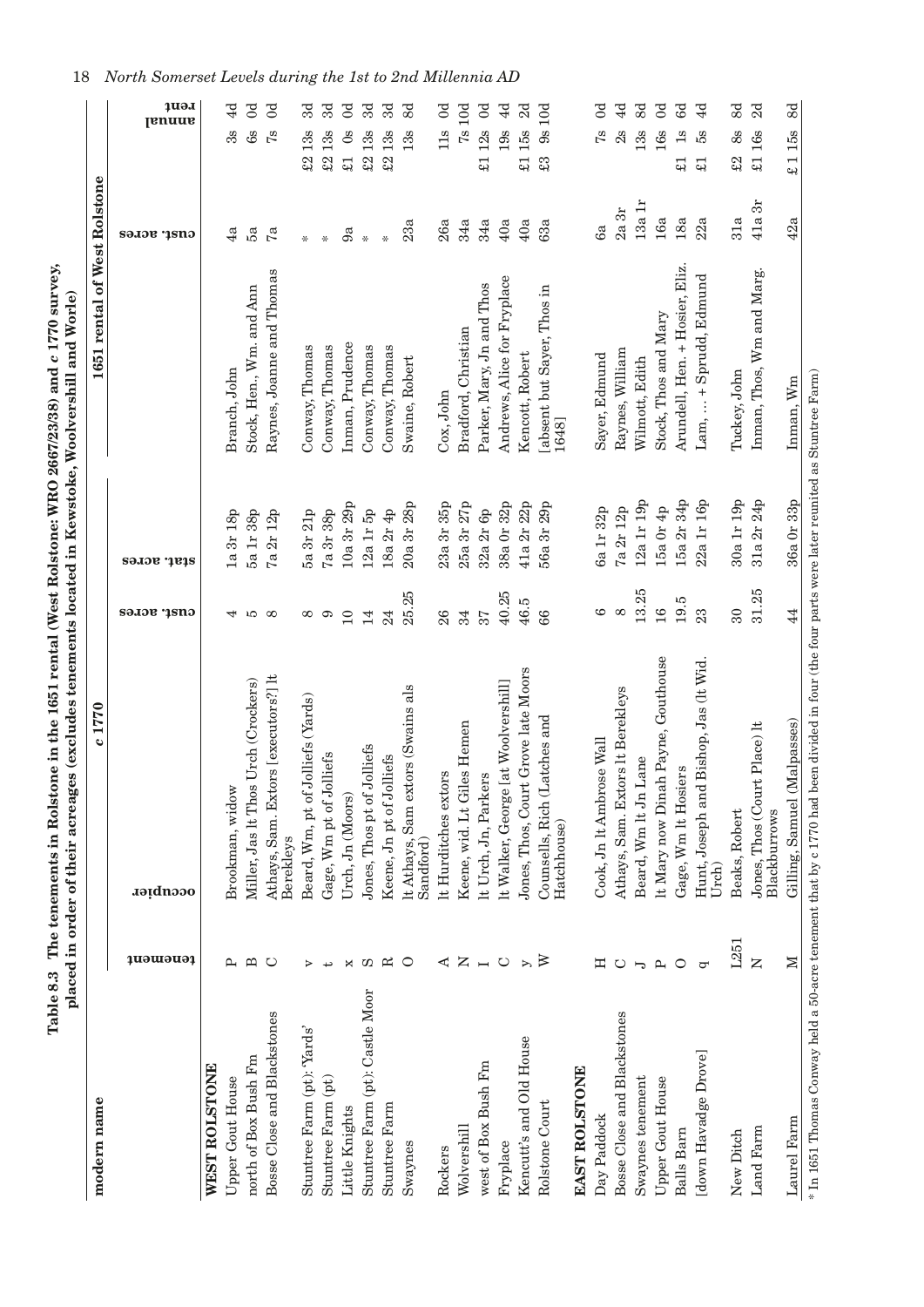| context                                |       | thickness composite<br>properties                                                                   | mineral<br>components                                                                                     | organic<br>components                                                                                             | pedofeatures                                                                                                                                                 |
|----------------------------------------|-------|-----------------------------------------------------------------------------------------------------|-----------------------------------------------------------------------------------------------------------|-------------------------------------------------------------------------------------------------------------------|--------------------------------------------------------------------------------------------------------------------------------------------------------------|
| 502                                    | >14cm | Spongy micro-<br>structure with 20%<br>porosity.<br>Vughs and channels.<br>No bedding.              | Silty clay loam.<br>Dark brown (PPL);<br>brown (OIL).                                                     | Few. Highly frag-<br>mented and strongly<br>decomposed.<br>Reddish/brown or<br>very dark brown cell<br>contents.  | • earthworm granules<br>$\bullet\,$ soil fauna excrements<br>• gleying features                                                                              |
| 503                                    | 12cm  | Spongy micro-<br>structure with 10%<br>porosity.<br>Vughs and channels.<br>No bedding.              | Silty clay loam.<br>Brown (PPL and<br>OIL).                                                               | Rare. Highly frag-<br>mented and strongly<br>decomposed.<br>Reddish/brown or<br>very dark brown cell<br>contents. | • earthworm granules<br>· soil fauna excrements<br>• gleying features<br>• silty clay coatings on<br>pore walls<br>• reworked fragments<br>of other contexts |
| 523<br>(?buried)<br>ground<br>surface) | 14cm  | Vughy microstruc-<br>ture with $10\%$<br>porosity.<br>Lower 4cm show<br>weak horizontal<br>bedding. | Silty clay loam<br>(upper); silty clay<br>(lower).<br>Brown (PPL); mixed<br>brown and orange<br>$(OIL)$ . | Rare. Highly frag-<br>mented and strongly<br>decomposed. Brown<br>cell contents.                                  | • earthworm granules<br>• soil fauna excrements<br>• gleying features<br>• silty clay coatings on<br>pore walls<br>• reworked fragments<br>of other contexts |
| 524                                    | >10cm | Vughy micro-<br>structure with<br>5% porosity. Hori-<br>zontally bedded<br>structure.               | Clay silt.<br>Brown (PPL); mixed<br>brown and orange<br>$(OIL)$ .                                         | Rare. Highly frag-<br>mented and strongly<br>decomposed. Dark<br>brown cell contents.                             | • gleying features<br>silty clay coatings on<br>pore walls<br>• reworked fragments<br>of other contexts                                                      |

**Table 9.2 Soil micromorphology, Church Field: summary descriptions of contexts in thin section**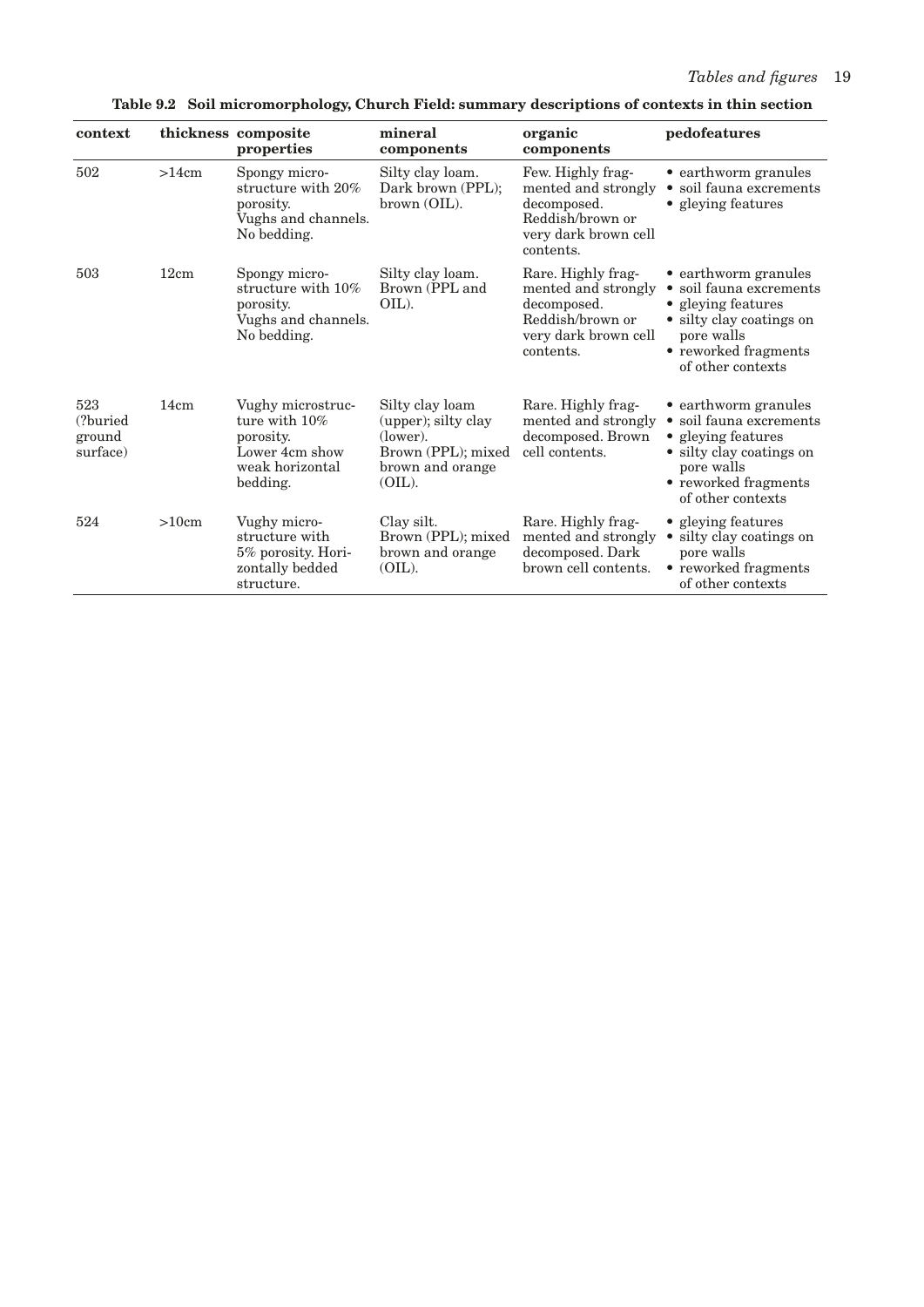| fabric                                       |                  | phase 5                   |                  | phase 6          | phase 7 |                           | phase 8    |              | phase 9          |                           |                  | phase 10     |
|----------------------------------------------|------------------|---------------------------|------------------|------------------|---------|---------------------------|------------|--------------|------------------|---------------------------|------------------|--------------|
|                                              | nos              | $\boldsymbol{\mathrm{g}}$ | nos.             | $\boldsymbol{g}$ | nos     | $\boldsymbol{\mathrm{g}}$ | $\bf{nos}$ | $\mathbf{g}$ | $\bf{nos}$       | $\boldsymbol{\mathsf{g}}$ | nos              | $\mathbf{g}$ |
| AA1                                          | $\boldsymbol{3}$ | 26                        | 49               | 852              |         |                           |            |              |                  |                           | $31\,$           | 366          |
| <b>PX01</b>                                  |                  |                           | $\,2$            | $30\,$           |         |                           |            |              |                  |                           |                  |              |
| Bristol A-B                                  | 5                | 38                        | $13\,$           | 240              |         |                           |            |              | $\,3$            | $43\,$                    |                  |              |
| PX03                                         | 3                | 11                        | 129              | 568              |         |                           |            |              | 15               | 84                        | $70\,$           | 306          |
| <b>PX04</b>                                  | 35               | 273                       | 621              | 5648             |         |                           |            |              | 14               | 85                        | 143              | 918          |
| <b>PX08</b>                                  | $\mathbf{1}$     | 10                        | $58\,$           | 544              |         |                           |            |              | 11               | $\boldsymbol{79}$         | 36               | 260          |
| ${\rm U1}$                                   | $\boldsymbol{3}$ | 33                        | 27               | 236              |         |                           |            |              | $\overline{2}$   | 40                        | 13               | $90\,$       |
| U <sub>4</sub>                               | 8                | 34                        | $\rm 91$         | 527              |         |                           |            |              | $\boldsymbol{9}$ | $40\,$                    | 37               | 171          |
| <b>SE Wilts</b>                              | $\mathbf{1}$     | $20\,$                    | $\,1\,$          | $\overline{4}$   |         |                           |            |              |                  |                           | $\,1\,$          | $\sqrt{3}$   |
| $\mathbf Y$                                  |                  |                           | $\mathbf{1}$     | 15               |         |                           |            |              |                  |                           |                  |              |
| XX                                           |                  |                           | $\sqrt{2}$       | 17               |         |                           |            |              |                  |                           | $\,1\,$          | 10           |
| AA2                                          |                  |                           | $\boldsymbol{3}$ | $30\,$           |         |                           |            |              |                  |                           |                  |              |
| Proto Ham Green                              |                  |                           | 26               | 278              |         |                           |            |              | $\sqrt{3}$       | 11                        | $\,6\,$          | 21           |
| PX09                                         |                  |                           | 18               | 98               |         |                           |            |              | $\mathbf{1}$     | $\overline{4}$            | $\sqrt{ }$       | 144          |
| $_{\rm SS}$                                  |                  |                           | $\sqrt{2}$       | $\,6\,$          |         |                           |            |              | $\mathbf{1}$     | $\mathbf{1}$              | $\,8\,$          | $65\,$       |
| <b>AAA</b>                                   | $\mathbf{1}$     | $\,3$                     | 11               | $\sqrt{46}$      |         |                           |            |              | $\overline{4}$   | 28                        | $\rm 5$          | $25\,$       |
| $\mathbf{Q}$                                 |                  |                           | $\overline{2}$   | $\sqrt{3}$       |         |                           |            |              | $\mathbf{1}$     | $\,3$                     |                  |              |
| Stamford ware                                |                  |                           |                  |                  |         |                           |            |              |                  |                           | $\mathbf{1}$     | $\sqrt{7}$   |
| 00                                           |                  |                           |                  |                  |         |                           |            |              |                  |                           | $\overline{4}$   | 43           |
| C27                                          |                  |                           |                  |                  |         |                           |            |              |                  |                           | $\mathbf{1}$     | $1\,$        |
| Malvern Chase                                |                  |                           |                  |                  |         |                           |            |              |                  |                           | $\sqrt{2}$       | $50\,$       |
| C7                                           |                  |                           |                  |                  |         |                           |            |              | $\overline{4}$   | $25\,$                    | $\boldsymbol{9}$ | 102          |
| Delftware                                    |                  |                           |                  |                  |         |                           |            |              |                  |                           | $\mathbf 1$      | $1\,$        |
| M/KK                                         |                  |                           |                  |                  |         |                           |            |              |                  |                           | $\bf 5$          | $20\,$       |
| plain or blue decorated pearlware            |                  |                           | $\,1\,$          | $\rm 5$          |         |                           |            |              | $\mathbf{1}$     | $\mathbf 1$               | $\,2$            | $\sqrt{2}$   |
| press-moulded salt-glazed white<br>stoneware |                  |                           |                  |                  |         |                           |            |              |                  |                           | $\mathbf{1}$     | 12           |
| Nottingham stoneware                         |                  |                           |                  |                  |         |                           |            |              |                  |                           | $\mathbf 1$      | $1\,$        |
| modern English stoneware                     |                  |                           |                  |                  |         |                           |            |              | $\mathbf{1}$     | $10\,$                    |                  |              |
| unidentified                                 | $\mathbf{1}$     | $\mathbf{1}$              | 18               | 16               |         |                           |            |              |                  |                           | $\boldsymbol{9}$ | 13           |
| total                                        | 61               | 449                       | 1075             | 9163             |         |                           |            |              | 70               | 454                       | 394              | 2631         |

**Table 9.3 Quantification of pottery from Church Field (Trenches 1, 2, 3, 11, and 12)**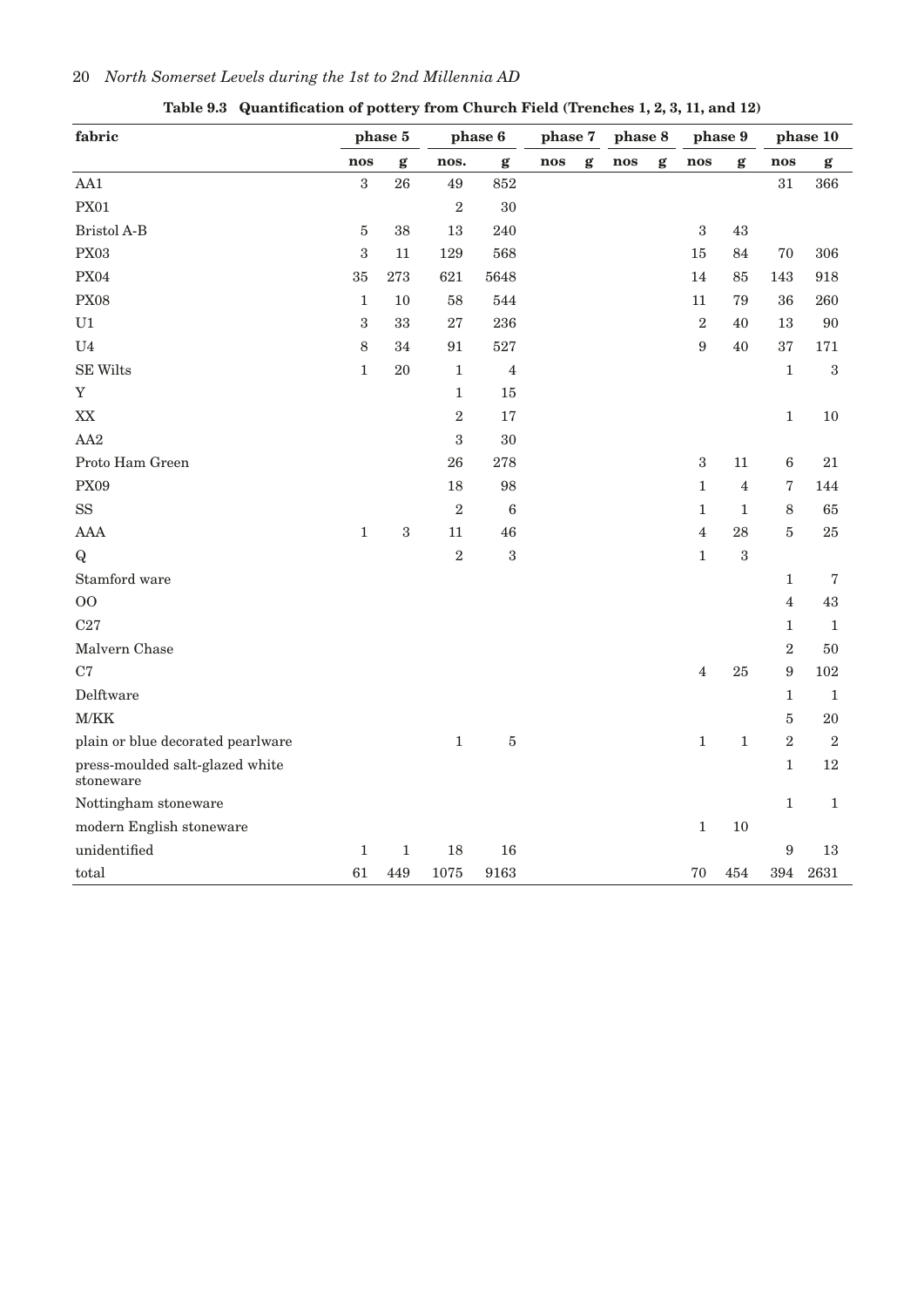|                             | sherds         | $\%$    |
|-----------------------------|----------------|---------|
| <b>PX08</b>                 | 21             | 8.9     |
| U <sub>4</sub>              | 17             | 7.2     |
| <b>PX04</b>                 | 16             | 6.8     |
| AA1                         | 14             | 5.9     |
| U <sub>1</sub>              | 11             | 4.6     |
| PX03                        | 6              | 2.5     |
| Malvern Chase               | 5              | 2.1     |
| Bristol ware jugs           | 5              | 2.1     |
| Y                           | 4              | 1.7     |
| <b>PX09</b>                 | 4              | 1.7     |
| Q                           | 3              | $1.3\,$ |
| Proto Ham Green coarsewares | $\overline{2}$ | 0.8     |
| Ham Green jugs              | $\mathbf{1}$   | 0.4     |
| unidentified                | $\mathbf{1}$   | 0.4     |
| Ham Green cw                | $\mathbf{1}$   | 0.4     |
| Frechen                     | $\mathbf{1}$   | 0.4     |
| C8                          | $\mathbf{1}$   | 0.4     |
| modern stoneware            | $\mathbf{1}$   | 0.4     |
| C <sub>2</sub>              | $\mathbf{1}$   | 0.4     |
| C <sub>3</sub>              | $\overline{2}$ | 0.8     |
| C7                          | 50             | 21.1    |
| A1                          | 4              | 1.7     |
| M/KK                        | 5              | 2.1     |
| Westerwald stoneware        | $\mathbf{1}$   | 0.4     |
| North Devon gravel-tempered | 3              | 1.3     |
| sponged ware                | $\overline{2}$ | 0.8     |
| pearlware                   | 33             | 13.9    |
| creamware                   | 5              | 2.1     |
| Industrially made red wares | 12             | 5.1     |
| porcelain                   | $\mathbf{1}$   | 0.4     |
| bone china                  | 1              | 0.4     |
| factory slipwares           | $\mathbf{1}$   | 0.4     |
| yellow ware                 | $\overline{2}$ | 0.8     |

**Table 9.4 Pottery from fieldwalking in Church Field**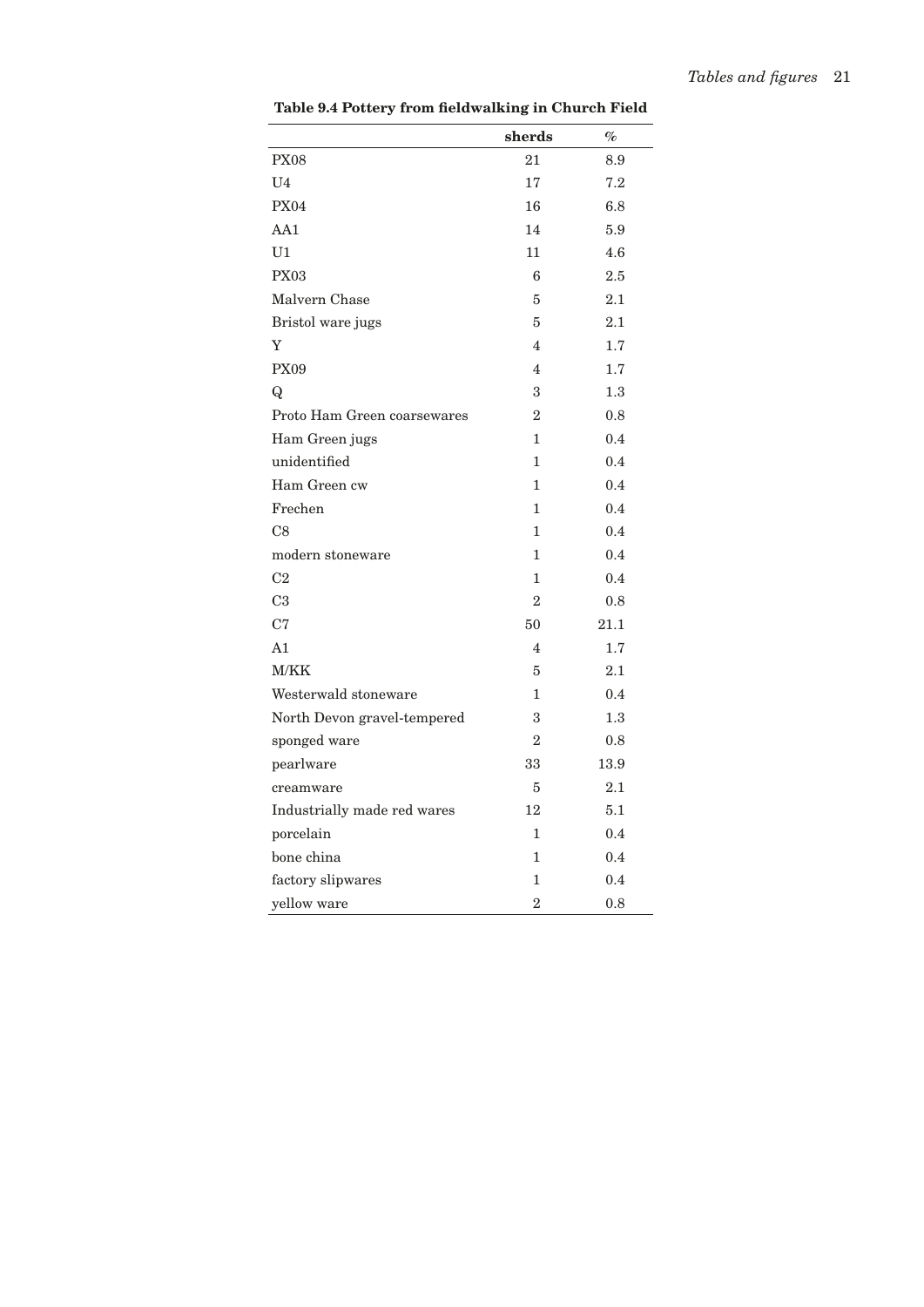|                              |        |         |                 |              |        |                 | Table 9.5 Comparison of pottery assemblages from shovel test pits |       |        |        |               |                 |
|------------------------------|--------|---------|-----------------|--------------|--------|-----------------|-------------------------------------------------------------------|-------|--------|--------|---------------|-----------------|
| fabric                       |        | Flemans |                 | <b>Butts</b> |        | Coles           | Haynes                                                            |       |        | Totals |               | <b>Bindings</b> |
|                              | sherds | òО      | sherds          | Ò.           | sherds | Ò.              | sherds                                                            | Ò.    | sherds | Ò.     | sherds        | ೲ               |
| post-medieval                | S      | 35      | 19              | <b>L73</b>   | 17     | 59              | 13                                                                | 57    | 52     | 324    | 61            | 273             |
| $\%$ of total pottery        | 4.2    | 10.3    | 9.5             | 17.0         | 39.5   | 41.8            | 43.3                                                              | 51.4  | $-51$  | 20.2   | 59.2          | 46.5            |
| late medieval                | 14     | 56      | $\overline{21}$ | 99           | ణ      | $\overline{17}$ | ග                                                                 | 25    | 47     | 197    | $\frac{3}{2}$ | 118             |
| $\%$ of total pottery        | 19.4   | 16.5    | 10.6            | 9.8          | 7.0    | 12.1            | 30.0                                                              | 22.5  | 13.7   | 12.3   | 12.6          | 20.1            |
| 11th to 13th centuries       | 55     | 248     | 159             | 743          | 23     | 65              | 8                                                                 | 29    | 245    | 1085   | 29            | 196             |
| % of total potency           | 76.4   | 73.2    | 79.9            | 73.2         | 53.5   | 46.1            | 26.7                                                              | 26.1  | 71.2   | 67.6   | 28.2          | 33.4            |
| 11th-13th C as % of medieval | 79.7   | 81.6    | 88.3            | 88.2         | 88.5   | 79.3            | 47.1                                                              | 53.7  | 83.9   | 84.6   | 69.0          | 62.4            |
| Total                        | 72     | 339     | 199             | 1015         | 43     | 141             | $\overline{30}$                                                   | $\Xi$ | 344    | 1606   | 103           | 587             |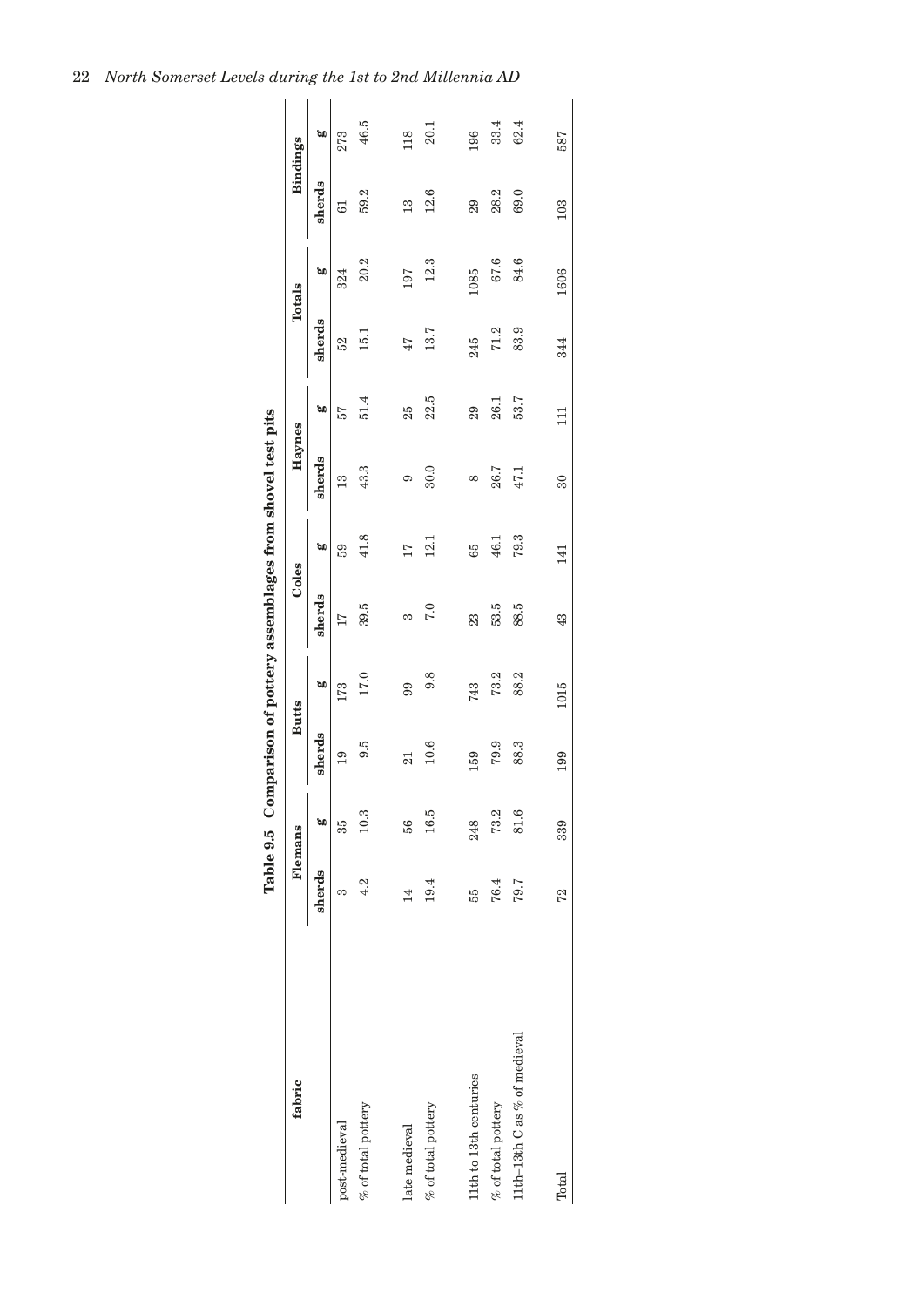|                            | sample depth in cm                                                   | $14-15cm$      | $21 - 22$ cm   | $26.5 - 27.5$ cm |
|----------------------------|----------------------------------------------------------------------|----------------|----------------|------------------|
|                            | total pollen counted                                                 | 17             | 19             | 9                |
|                            | Lycopodium recovered                                                 | 62             | 50             | 79               |
| TREES AND SHRUBS           |                                                                      |                |                |                  |
|                            | Pinus (pine)                                                         | 1              |                | 1                |
|                            | Corylus-type (hazel)                                                 | $\mathbf{1}$   |                |                  |
| <b>HERBACEOUS TYPES</b>    |                                                                      |                |                |                  |
| $\rm{V}$                   | Poaceae (grasses)                                                    | 7              | 8              | $\overline{2}$   |
| m                          | Centaurea nigra (knapweed)                                           |                |                | 1                |
| d                          | Lactuceae (dandelion and related Asteraceae)                         | 4              | 9              | 3                |
| d                          | Brassicaceae (cabbage family)                                        | 1              |                |                  |
| d, s                       | Solidago virgaurea-type (daisy, sea aster and<br>related Asteraceae) | $\overline{2}$ | $\overline{2}$ | $\overline{2}$   |
| s, d                       | Chenopodiaceae (goosefoot family)                                    | 1              |                |                  |
| Counted Outside Pollen Sum |                                                                      |                |                |                  |
|                            | Filicales undifferentiated (ferns)                                   | 9              | 6              | 4                |
|                            | Polypodium vulgare (polypody fern)                                   | $\overline{2}$ | $\overline{2}$ | 5                |
|                            | Pteridium aquilinum (bracken)                                        | 1              | 5              | $\overline{2}$   |
|                            | Ascaris egg (round worm)                                             | 1              |                |                  |
|                            | Degraded grains (unidentifed)                                        | 23             | 7              | 10               |
|                            | Pollen preservation                                                  | <b>VP</b>      | <b>VP</b>      | <b>VP</b>        |
|                            | Pollen concentration                                                 | $\mathbf{P}$   | P              | $\mathbf{P}$     |
|                            | Relative concentration of charcoal >40µm                             | 102000         | 56000          | 37000            |

**Table 10.1 Assessment of pollen from Church Field, buried ground surface beneath enclosure bank. Sample depths are from the top of the monolith tin, which was 0.28m below the present ground surface**

Habitat preferences: v, various; d, disturbed ground; m, meadows or grazed land; s, saltmarsh or other maritime habitat. Preservation and concentration categories: P = poor; VP = very poor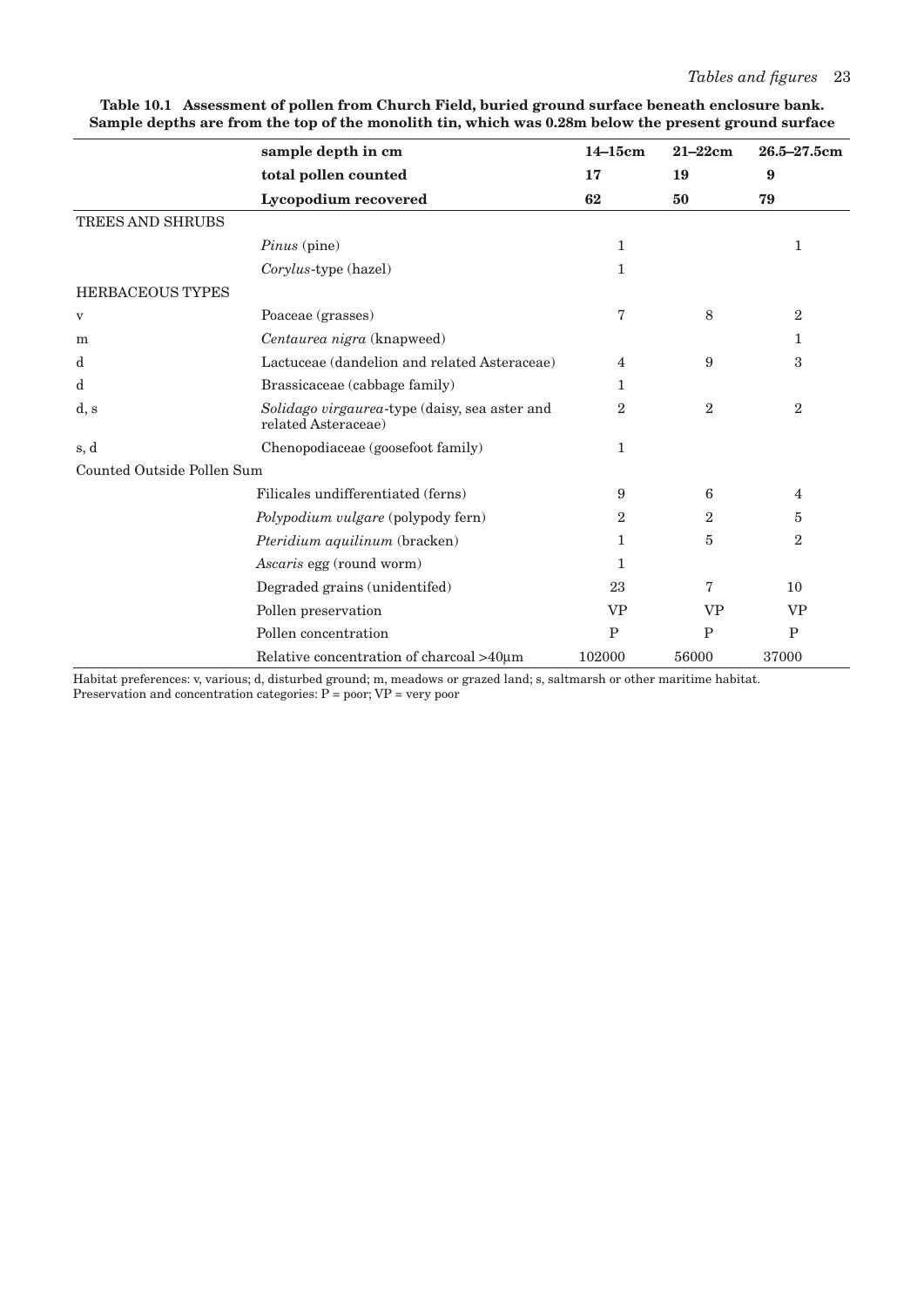|          | context                                                              | 107            | 134               | 163              | 163            |
|----------|----------------------------------------------------------------------|----------------|-------------------|------------------|----------------|
|          | sample depth from top of tin                                         | $8 - 9$ cm     | 28-29cm           | 32-33cm          | 38-39cm        |
|          | total pollen counted                                                 | 60             | 157               | 130              | 160            |
|          | Lycopodium recovered                                                 | 89             | 46                | 36               | 32             |
|          | <b>TREES AND SHRUBS</b>                                              |                |                   |                  |                |
|          | Pinus (pine)                                                         | 1              | $\mathbf{1}$      |                  | $\mathbf{1}$   |
|          | Betula (birch)                                                       |                | $\mathbf{1}$      |                  |                |
|          | Quercus (oak)                                                        |                |                   | 4                |                |
|          | Alnus (alder)                                                        |                | 1<br>$\mathbf{1}$ | $\boldsymbol{2}$ | 1              |
|          |                                                                      | 1              |                   |                  |                |
|          | Corylus-type (hazel)                                                 | 1              |                   | $\mathbf{1}$     | 4              |
|          | Fagus (beech)                                                        |                | $\mathbf{1}$      |                  | 1              |
|          | Fraxinus (ash)                                                       |                |                   |                  | $\mathbf{1}$   |
|          | Salix (willow)                                                       | 1              | $\boldsymbol{9}$  | 14               | 25             |
|          | <b>HERBACEOUS TYPES</b>                                              |                |                   |                  |                |
| c        | Centaurea cyanus (cornflower)                                        |                | $\mathbf{1}$      |                  |                |
| d        | Rumex spp. (docks)                                                   |                |                   | $\mathbf{1}$     | 1              |
| d        | Plantago lanceolata (ribwort plantain)                               |                | $\boldsymbol{3}$  |                  |                |
| d        | Lactuceae (dandelion and related Asteraceae)                         | 10             | 4                 | $\sqrt{3}$       | 8              |
| d, m     | Ranunculus acris-type (buttercup)                                    |                | $\mathbf{1}$      | $\mathbf{1}$     | 4              |
| d        | Brassicaceae (cabbage family)                                        | 25             | 24                | 23               | 28             |
| d, m     | Cirsium-type (thistles)                                              |                | 1                 |                  | $\mathbf{1}$   |
| d, s     | Solidago virgaurea-type (daisy, sea aster and related<br>Asteraceae) | 5              | 3                 | $\bf 5$          |                |
| d        | Artemisia-type (mugwort)                                             |                |                   |                  | $\overline{2}$ |
| d, c, m  | Achillea-type (yarrows, chamomiles)                                  |                | $\mathbf{1}$      | $\boldsymbol{2}$ | $\mathbf{1}$   |
| s, d     | Chenopodiaceae (goosefoot family)                                    |                | 15                | 8                | 10             |
| $\rm{V}$ | Poaceae (grasses)                                                    | $\overline{5}$ | 51                | 45               | 29             |
| V        | Cyperaceae (sedges)                                                  | 1              | 3                 | $\mathbf{1}$     | 14             |
| v, c     | Cereal-type (cereals etc)                                            | 4              | 10                | 9                | 9              |
| V        | Apiaceae (carrot family)                                             |                | 12                | 2                | 5              |
| $\rm{V}$ | Polygonum (knotgrasses)                                              | 5              | 8                 | 5                | 7              |
| V        | Fabaceae (pea family)                                                |                |                   |                  | $\overline{2}$ |
| V        | Caryophyllaceae (pink family)                                        |                | $\mathbf{1}$      |                  | 1              |
| V        | Rosaceae (rose family)                                               |                | $\mathbf{1}$      | $\mathbf{1}$     |                |
| f        | Potamogeton (pondweeds)                                              | $\mathbf 1$    |                   |                  |                |
| f        | Menyanthes (bogbean)                                                 |                | $\,2$             | $\,3$            | 5              |
| f        | Lemnaceae (duckweed)                                                 |                | $\overline{2}$    |                  |                |
|          | counted outside pollen sum                                           |                |                   |                  |                |
|          | Filicales undifferentiated (ferns)                                   | 8              | $\,3$             | $10\,$           | 5              |
|          | Polypodium vulgare (polypody fern)                                   | 9              | $\boldsymbol{3}$  | 3                | 2              |
|          | Pteridium aquilinum (bracken)                                        | 2              |                   | 4                | 3              |
|          | Sphagnum (bog moss)                                                  |                |                   |                  | 1              |
|          | degraded grains (unidentifed)                                        | 25             | 40                | 34               | 26             |
|          | pollen preservation                                                  | $\mathbf P$    | $\mathbf P$       | $\mathbf P$      | $P-M$          |
|          | pollen concentration                                                 | ${\bf P}$      | G                 | G                | ${\bf G}$      |
|          | relative concentration of charcoal >40µm                             | 106000         | 82000             | 24000            | 268000         |

# **Table 10.3 Assessment of pollen from sediment samples from Church Field, ditch F.103**

Habitat preferences: v, various; d, disturbed ground; c, cultivated land; m, meadows or grazed land; s, saltmarsh or other maritime habitat; f, freshwater ditch.

Preservation and concentration categories: P = poor; M = moderate; G = good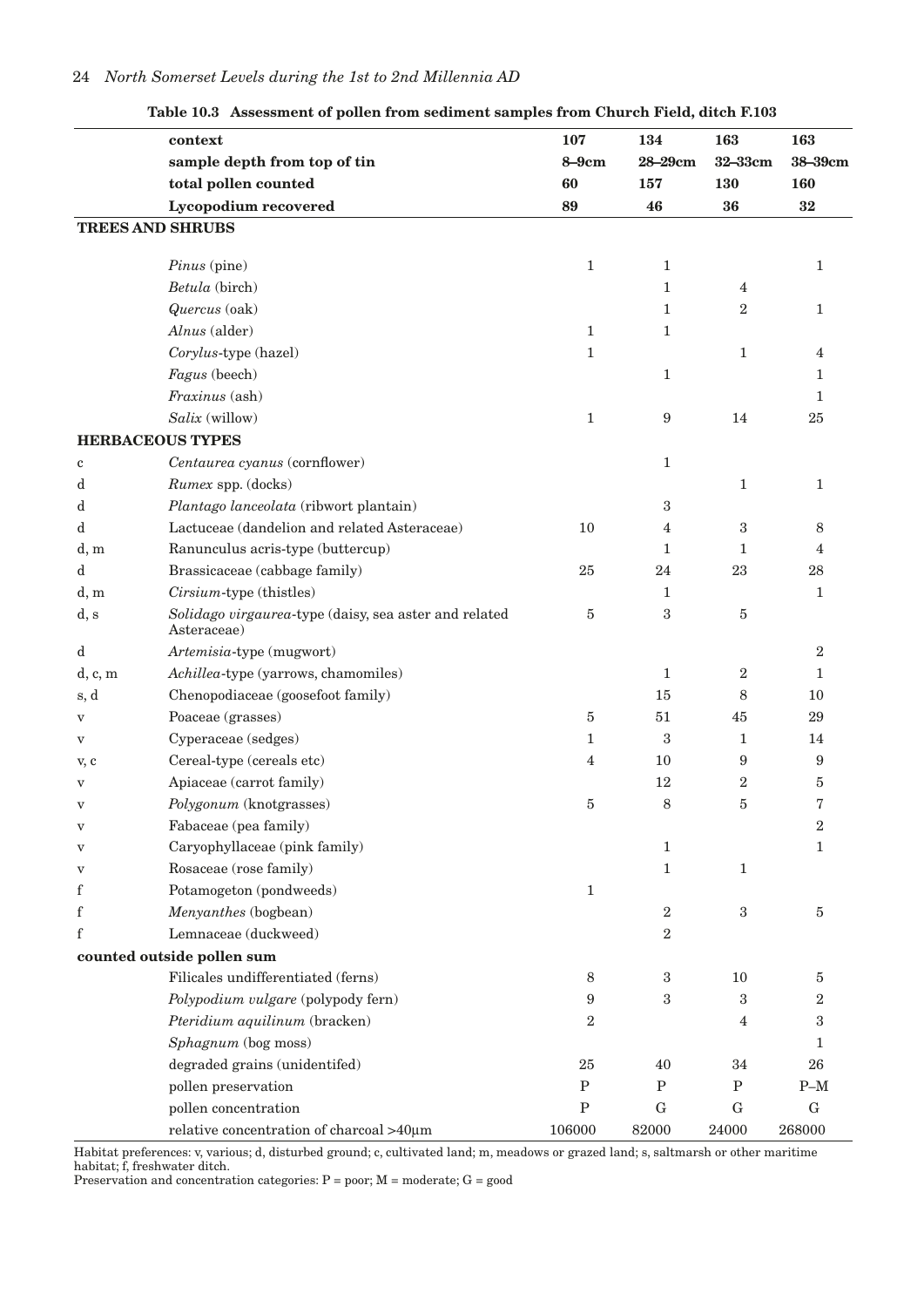|                           | context                                                   | 144              | 150            | 152              | 152          |
|---------------------------|-----------------------------------------------------------|------------------|----------------|------------------|--------------|
|                           | sample depth from top of tin                              | $17.5 - 18.5$ cm | 28.5-29.5cm    | 36-37cm          | 47-48cm      |
|                           | total pollen counted                                      | 119              | 52             | 89               | 103          |
|                           | <b>Lycopodium</b> recovered                               | 84               | 78             | 60               | 37           |
|                           | <b>TREES AND SHRUBS</b>                                   |                  |                |                  |              |
|                           | Pinus (pine)                                              | $\mathbf{1}$     | 1              | $\mathbf{1}$     | $\mathbf 1$  |
|                           | Betula (birch)                                            | 1                | 1              |                  | 3            |
|                           | Quercus (oak)                                             | 4                | 4              | 3                | $\mathbf{1}$ |
|                           | Alnus (alder)                                             | 5                | $\overline{2}$ |                  | 1            |
|                           | Corylus-type (hazel)                                      | 1                | $\overline{2}$ | $\overline{2}$   | 3            |
|                           | $Ulmus$ (elm)                                             |                  |                | $\overline{2}$   |              |
|                           | Fraxinus (ash)                                            |                  |                |                  | 1            |
|                           | Salix (willow)                                            | $\mathbf{1}$     |                |                  | $\mathbf 1$  |
|                           | <b>HERBACEOUS TYPES</b>                                   |                  |                |                  |              |
| d                         | Rumex spp. (docks)                                        |                  |                |                  | 1            |
| d                         | Lactuceae (dandelion and related Asteraceae)              | 10               | 5              | $\,6$            | 11           |
| d, m                      | Ranunculus acris-type (buttercup family)                  |                  |                |                  | 1            |
| d                         | Brassicaceae (cabbage family)                             | 27               | 13             | 22               | 11           |
| d, m                      | Cirsium-type (thistles)                                   |                  |                | 1                |              |
| d, s                      | Solidago virgaurea-type (daisy and related<br>Asteraceae) | 6                | 1              | 4                | 10           |
| d                         | Artemisia-type (mugwort)                                  |                  | $\mathbf 1$    |                  |              |
| d, c, m                   | Achillea-type (yarrows)                                   |                  |                | $\overline{2}$   |              |
| s, d                      | Chenopodiaceae (goosefoot family)                         | 12               | 3              | 6                |              |
| $\boldsymbol{\mathrm{V}}$ | Poaceae (grasses)                                         | 42               | 15             | 25               | 48           |
| $\mathbf{V}$              | Cyperaceae (sedges)                                       | 5                |                | $\mathbf{1}$     | 1            |
| v, c                      | Cereal-type (cereals etc)                                 | 3                | 3              | $\boldsymbol{9}$ | 8            |
| $\mathbf{V}$              | Apiaceae (carrot family)                                  |                  | $\mathbf{1}$   |                  |              |
| $\rm{V}$                  | Dipsacaceae (teasel family)                               |                  |                | 1?               |              |
| $\mathbf{V}$              | Fabaceae (pea family)                                     | $\mathbf{1}$     |                | $\,2$            |              |
| h                         | Ericaceae (heaths)                                        |                  |                | $\mathbf 1$      |              |
| $\mathbf{V}$              | Rosaceae (rose family)                                    |                  |                | 1?               |              |
| f, v                      | Veronica (speedwells)                                     |                  |                |                  | 1?           |
|                           | counted outside pollen sum                                |                  |                |                  |              |
|                           | Filicales undifferentiated (ferns)                        | 13               | 12             | 8                | 6            |
|                           | Polypodium vulgare (polypody fern)                        | 9                | $\overline{2}$ | 6                | $\mathbf{1}$ |
|                           | Pteridium aquilinum (bracken)                             | 7                | 7              | 7                |              |
|                           | Sphagnum (bog moss)                                       | $\overline{2}$   |                |                  |              |
|                           | degraded grains (unidentifed)                             | 43               | 12             | 43               | 36           |
|                           | pollen preservation                                       | ${\bf P}$        | $\mathbf P$    | ${\bf P}$        | $\mathbf{P}$ |
|                           | pollen concentration                                      | М                | $\mathbf P$    | ${\bf P}$        | М            |
|                           | relative concentration of charcoal >40µm                  | 64000            | 53000          | 153000           | 331000       |

**Table 10.5 Assessment of pollen from sediment samples from Church Field, ditch F.128**

Habitat preferences: v, various; c, cultivated ground; d, disturbed ground; s, saltmarsh or other maritime habitat; h, heathland; f, freshwater ditch. Identifications marked ? are uncertain because of poor preservation.

Preservation and concentration categories  $P = poor$ ,  $M = moderate$ .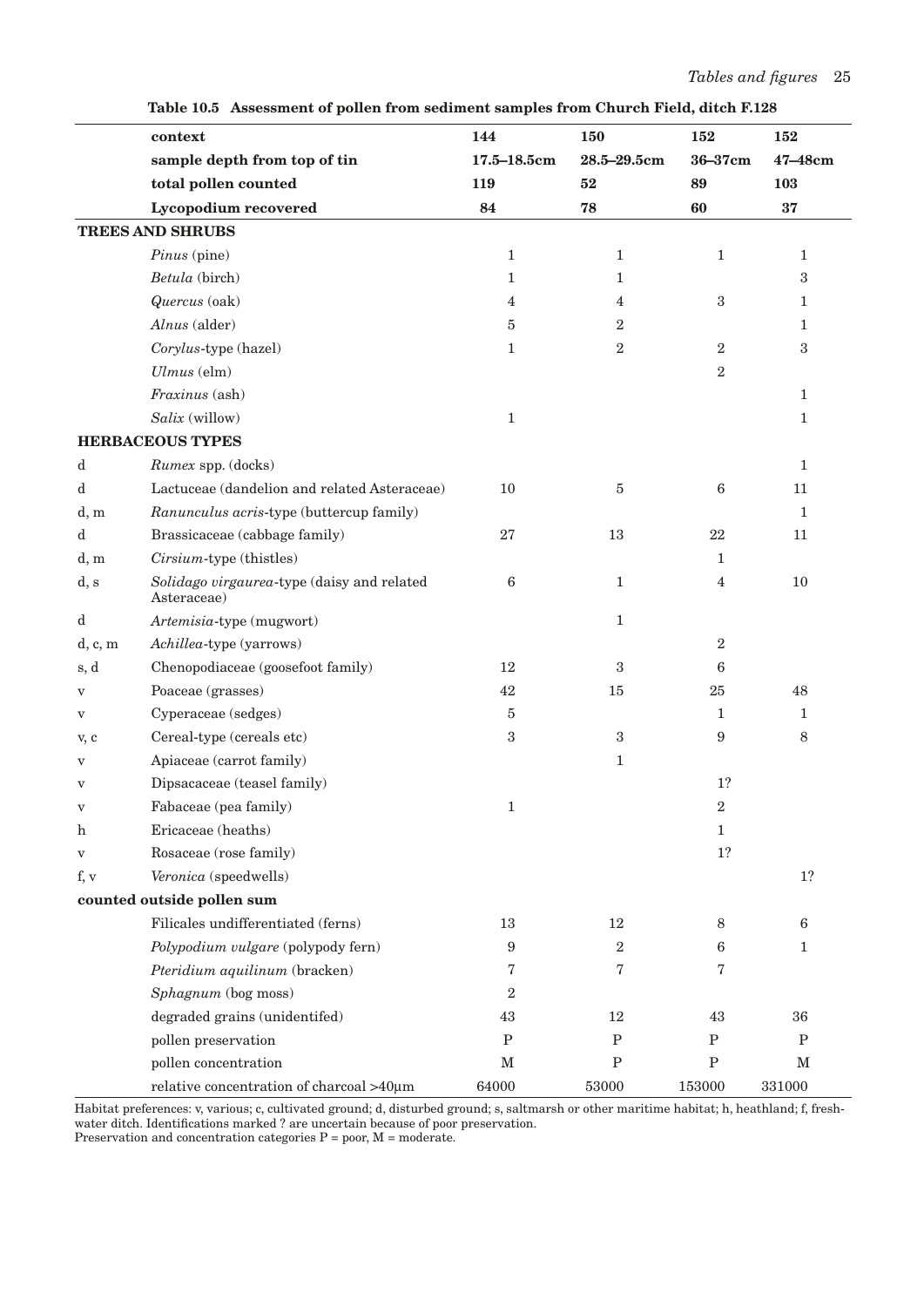|                                        |                                              | Table 10.6a Waterlogged plant macrofossils from features at Church Field |                         |                        |                                      |         |                          |                        |                        |                          |                          |                   |
|----------------------------------------|----------------------------------------------|--------------------------------------------------------------------------|-------------------------|------------------------|--------------------------------------|---------|--------------------------|------------------------|------------------------|--------------------------|--------------------------|-------------------|
|                                        |                                              | buried<br>soil                                                           | enclo-<br>ditch<br>sure | basal<br>ditch<br>fill | earliest cut/<br>lower fill<br>ditch |         | upper<br>fill<br>ditch   | upper<br>fill<br>ditch | basal<br>fill<br>ditch | basal fill<br>ditch      | mid-fill<br>ditch        | habitat           |
|                                        | feature                                      |                                                                          | F.103                   | F.115                  |                                      | F.128   | F.128/140 F.135          |                        | F.510                  | F.526                    |                          |                   |
|                                        | context                                      | 503                                                                      | 134                     | 116                    | 152                                  | 150     | 141                      | 131                    | 525                    | 528                      | 527                      |                   |
|                                        | size of sample<br>(kg/litres)                | 42.2/40                                                                  | 30.3/18.5               | 19/12                  | 25.5/15                              | 16.2/10 | 7.2/4.5                  | 14.1/9                 | 46.3/38                | 47.5/44                  | 49.2/45                  |                   |
|                                        | size of float (ml)                           |                                                                          | 35                      | 120                    |                                      | 200     | 15                       | 50                     | 15                     | $\overline{40}$          | 25                       |                   |
| <b>CHARACEAE</b>                       |                                              |                                                                          |                         |                        |                                      |         |                          |                        |                        |                          |                          |                   |
| Chara sp                               | Stonewort                                    |                                                                          |                         |                        |                                      |         |                          |                        |                        | $\overline{\phantom{0}}$ |                          | ⋖                 |
| <b>RANUNCULACEAE</b>                   |                                              |                                                                          |                         |                        |                                      |         |                          |                        |                        |                          |                          |                   |
| acris/repens/bulbosus<br>Ranunculus    | <b>Bulbous Buttercup</b><br>Meadow/Creeping/ |                                                                          |                         | $\mathbf{\Omega}$      | 115                                  | 17      | 14                       |                        |                        |                          |                          | DG                |
| Ranunculus flammula L.                 | Lesser Spearwort                             |                                                                          |                         |                        | $\overline{\phantom{0}}$             | ⊣       |                          |                        |                        |                          |                          | <b>MPRw</b>       |
| Ranunculus lingua L.                   | Greater Spearwort                            |                                                                          |                         |                        | N                                    |         |                          |                        |                        |                          |                          | $\mathbb N$       |
| Ranunculus sardous Crantz              | Hairy Buttercup                              |                                                                          |                         |                        | $\mathbf{\Omega}$                    | 4       |                          |                        |                        |                          |                          | CDW               |
| Ranunculus sceleratus L.               | Celery-leaved<br>Buttercup                   |                                                                          |                         |                        | $\overline{10}$                      | ↤       | 13                       |                        |                        |                          |                          | <b>MPR</b>        |
| R. subg. Batrachium (DC.)A.<br>Gray    | Water Crowfoot                               |                                                                          |                         |                        | $\Omega$                             | 140     | 123                      |                        |                        | $\overline{\phantom{0}}$ |                          | <b>APR</b>        |
| MORACEAE                               |                                              |                                                                          |                         |                        |                                      |         |                          |                        |                        |                          |                          |                   |
| Ficus carica L.                        | Fig                                          |                                                                          |                         |                        |                                      | S       |                          |                        |                        |                          |                          | #                 |
| URTICACEAE                             |                                              |                                                                          |                         |                        |                                      |         |                          |                        |                        |                          |                          |                   |
| Urtica dioica L.                       | Common nettle                                |                                                                          | $\infty$                |                        | 333                                  | 797     | 115                      |                        |                        | ю                        | $\mathbf{\Omega}$        | <b>DGHWp</b>      |
| <b>BETULACEAE</b>                      | Birch                                        |                                                                          |                         |                        |                                      | ⊣       |                          |                        |                        |                          |                          | WEl aw            |
| Betula sp                              |                                              |                                                                          |                         |                        |                                      |         |                          |                        |                        |                          |                          |                   |
| Corylus avellana L. (nut<br>frags)     | Hazel                                        |                                                                          |                         |                        | 45                                   | က       |                          |                        |                        |                          |                          | HSW               |
| <b>CHENOPODIACEAE</b>                  |                                              |                                                                          |                         |                        |                                      |         |                          |                        |                        |                          |                          |                   |
| Atriplex spp                           | Orache                                       |                                                                          | 12                      |                        | 104                                  | 21      | $\overline{\phantom{0}}$ | 4                      | 4                      | S                        | $\overline{\phantom{0}}$ | CDn               |
| Chenopodium album L.                   | Fat-hen                                      | $\overline{\phantom{0}}$                                                 | $\mathfrak{a}$          |                        | $\infty$                             |         |                          | Ņ                      | Ņ                      | $\mathbf{c}_1$           | $\mathfrak{a}$           | CDn               |
| Chenopodium ficifolium<br>Smith        | Fig-leaved Goosefoot                         | $\overline{\phantom{0}}$                                                 | $\overline{ }$          |                        | $^{79}$                              | $\Box$  |                          | 43                     | 21                     | 24                       | $\overline{ }$           | $\Theta$          |
| Chenopodium polyspermum L. Many-seeded |                                              |                                                                          |                         |                        |                                      |         |                          |                        |                        |                          | $\overline{ }$           | $\Theta$          |
|                                        | Goosefoot                                    |                                                                          |                         |                        |                                      |         |                          |                        |                        |                          |                          | (table continued) |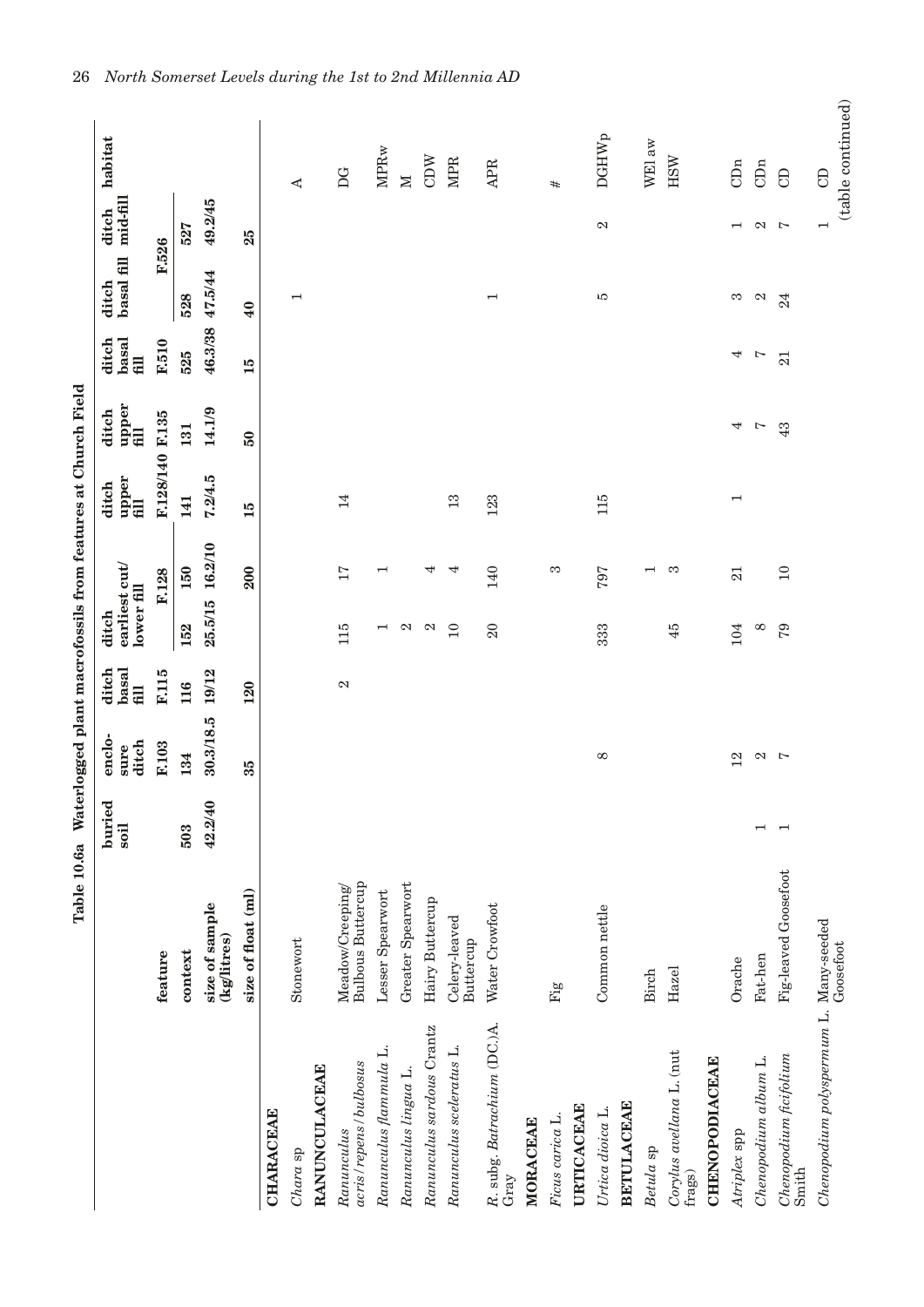|                                                    | Table 10.6a (cont.) Waterlogged plant macrofossils from features at Church Field |                          |                          |                        |                                      |                                              |                          |                          |                        |                     |                   |                        |
|----------------------------------------------------|----------------------------------------------------------------------------------|--------------------------|--------------------------|------------------------|--------------------------------------|----------------------------------------------|--------------------------|--------------------------|------------------------|---------------------|-------------------|------------------------|
|                                                    |                                                                                  | buried<br>soil           | enclo<br>ditch<br>sure   | basal<br>ditch<br>fill | earliest cut/<br>lower fill<br>ditch |                                              | upper<br>fill<br>ditch   | upper<br>fill<br>ditch   | basal<br>ditch<br>fill | basal fill<br>ditch | mid-fill<br>ditch | habitat                |
|                                                    | feature                                                                          |                          | F.103                    | F.115                  |                                      | F.128                                        | F.128/140 F.135          |                          | F.510                  | F.526               |                   |                        |
|                                                    | context                                                                          | 503                      | 134                      | 116                    | 152                                  | 150                                          | 141                      | 131                      | 525                    | 528                 | 527               |                        |
|                                                    | size of sample<br>(kg/litres)                                                    | 42.2/40                  | 30.3/18.5                | 19/12                  | 25.5/15                              | 16.2/10                                      | 7.2/4.5                  | 14.1/9                   | 46.3/38                | 47.5/44             | 49.2/45           |                        |
|                                                    | size of float (ml)                                                               |                          | 35                       | 120                    |                                      | 200                                          | 15                       | $\overline{50}$          | 15                     | $\mathbf{\Theta}$   | 25                |                        |
| rubrum / glaucum<br>Chenopodium                    | Red/Oak-leaved<br>Goosefoot                                                      | $\overline{\phantom{0}}$ |                          |                        |                                      | −                                            | က                        | ⊣                        |                        |                     |                   | CDs                    |
| Chenopodiaceae indet                               | Goosefoot family                                                                 |                          | $\mathcal{C}$            |                        | 22                                   | 15                                           | $\mathcal{C}$            |                          |                        |                     |                   | various                |
| <b>CARYOPHYLLACEAE</b>                             |                                                                                  |                          |                          |                        |                                      |                                              |                          |                          |                        |                     |                   |                        |
| Cerastium spp                                      | Chickweed                                                                        | S                        | 4                        |                        | ಣ                                    |                                              | $\mathcal{C}$            | $\overline{\phantom{0}}$ |                        |                     |                   | CDG                    |
| Stellaria media (L.)Villars                        | Common Chickweed                                                                 | က                        |                          |                        | IJ                                   | $\overline{\phantom{0}}$                     |                          | $\mathbf{c}$             | $\mathcal{C}$          | S                   | $^{12}$           | $\Theta$               |
| POLYGONACEAE                                       |                                                                                  |                          |                          |                        |                                      |                                              |                          |                          |                        |                     |                   |                        |
| Persicaria lapathifolia<br>(L.)Gray                | Pale Persicaria                                                                  |                          |                          | ᆸ                      |                                      |                                              |                          |                          |                        | $\overline{ }$      |                   | Cdow                   |
| Persicaria maculosa Gray                           | Redshank                                                                         |                          |                          | −                      | ග                                    |                                              |                          |                          | $\mathcal{C}$          |                     |                   | Cdo                    |
| Polygonum aviculare L.                             | Knotgrass                                                                        |                          |                          |                        |                                      | $\mathord{\text{--}}$                        |                          |                          |                        |                     |                   | $\Theta$               |
| Rumex spp                                          | Dock                                                                             |                          | $\overline{\phantom{0}}$ |                        | S                                    | $\infty$                                     | 10                       |                          |                        |                     |                   | DG                     |
| <b>BRASSICACEAE</b>                                |                                                                                  |                          |                          |                        |                                      |                                              |                          |                          |                        |                     |                   |                        |
| Brassica/Sinapis/Raphanus sp Mustard/Rape/Cole etc |                                                                                  |                          |                          |                        | ⊣                                    |                                              |                          |                          |                        |                     |                   | CD#                    |
| Coronopus squamatus<br>(Forsskaol)Asch             | Swine Cress                                                                      |                          |                          |                        | IJ                                   |                                              | $\overline{\phantom{0}}$ |                          |                        |                     |                   | $\mathsf{D}\mathsf{o}$ |
| aquaticum (L.)Hayek<br>Rorippa nasturtium-         | Water-cress                                                                      |                          |                          |                        |                                      | S                                            | 62                       |                          |                        |                     |                   | <b>BPR</b>             |
| RESEDACEAE                                         |                                                                                  |                          |                          |                        |                                      |                                              |                          |                          |                        |                     |                   |                        |
| Reseda luteola L.                                  | Weld                                                                             |                          |                          |                        |                                      | $\overline{\phantom{0}}$                     |                          |                          |                        |                     |                   | <b>CDGo</b>            |
| ROSACEAE                                           |                                                                                  |                          |                          |                        |                                      |                                              |                          |                          |                        |                     |                   |                        |
| Crataegus monogyna Jacq                            | Hawthorn                                                                         |                          |                          |                        |                                      | $\div$<br>$^{+}$<br>$\overline{\phantom{0}}$ | 2f                       |                          |                        |                     |                   | <b>HSW</b>             |
| Potentilla anserina L.                             | Silverweed                                                                       |                          |                          |                        | −                                    |                                              |                          |                          |                        |                     |                   | DG, sand-<br>dunes     |
| Rosaceae indet (thorn)                             | Rose family                                                                      |                          |                          |                        |                                      | $\overline{\phantom{0}}$                     |                          |                          |                        |                     |                   | HSW                    |
| Rubus sect. Glandulosus                            | Bramble                                                                          |                          |                          |                        | $\infty$                             | $\mathbf{\Omega}$                            | 23                       |                          | $1$ f                  |                     |                   | <b>DHSW</b>            |
| Wimmer and Grab                                    |                                                                                  |                          |                          |                        |                                      |                                              |                          |                          |                        |                     |                   | (table continued)      |

*Tables and figures* 27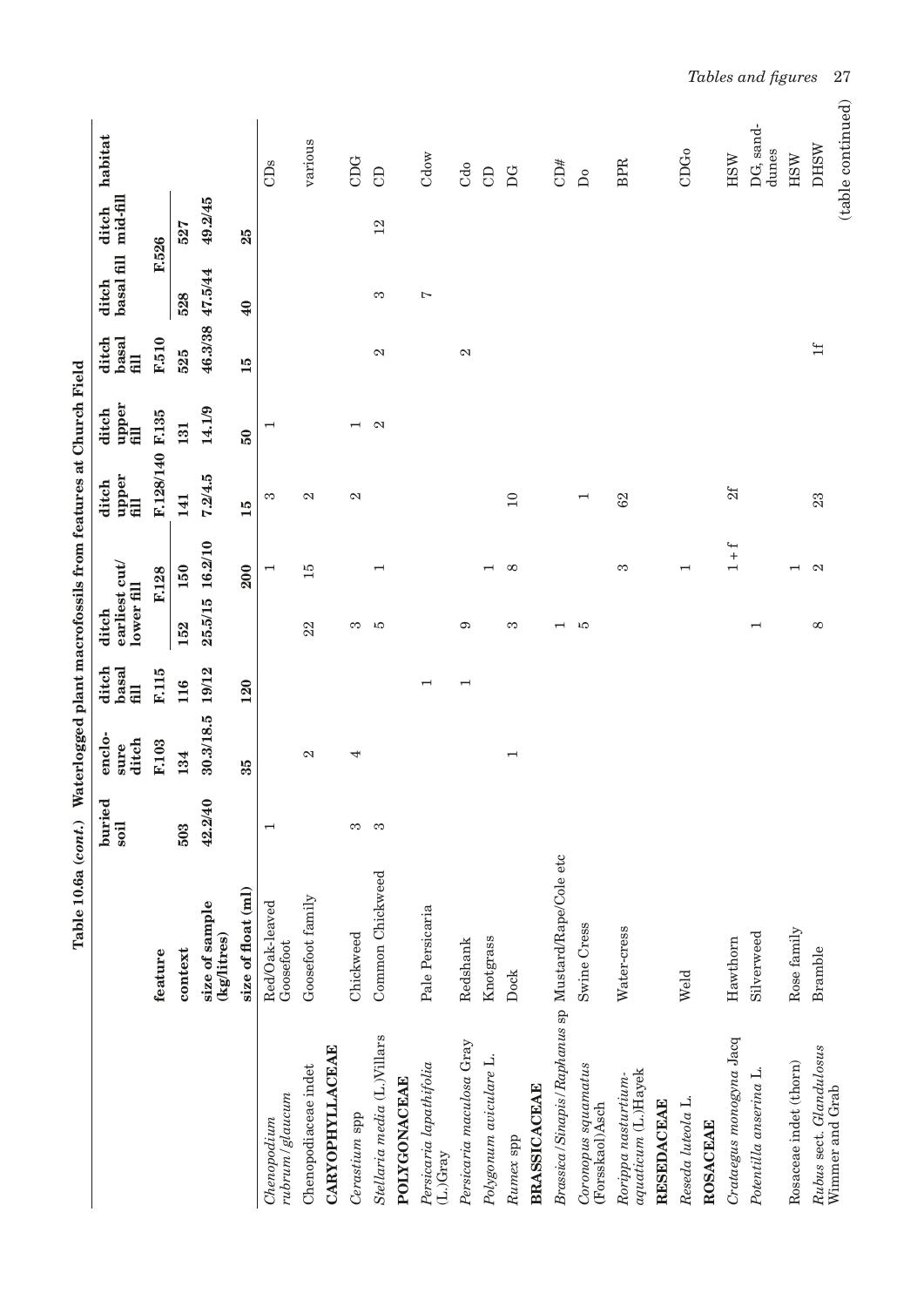|                                              | Table 10.6a (cont.) Waterlogged plant macrofossils from features at Church Field |                |                         |                        |                                      |                          |                          |                        |                        |                          |                          |                     |
|----------------------------------------------|----------------------------------------------------------------------------------|----------------|-------------------------|------------------------|--------------------------------------|--------------------------|--------------------------|------------------------|------------------------|--------------------------|--------------------------|---------------------|
|                                              |                                                                                  | buried<br>soil | enclo-<br>ditch<br>sure | basal<br>ditch<br>fill | earliest cut/<br>lower fill<br>ditch |                          | upper<br>fill<br>ditch   | upper<br>fill<br>ditch | basal<br>ditch<br>fill | basal fill<br>ditch      | mid-fill<br>ditch        | habitat             |
|                                              | feature                                                                          |                | F.103                   | F.115                  |                                      | F.128                    | F.128/140 F.135          |                        | F.510                  | F.526                    |                          |                     |
|                                              | context                                                                          | 503            | 134                     | 116                    | 152                                  | 150                      | 141                      | 131                    | 525                    | 528                      | 527                      |                     |
|                                              | size of sample<br>(kg/litres)                                                    | 42.2/40        | 30.3/18.5               | 19/12                  | 25.5/15                              | 16.2/10                  | 7.2/4.5                  | 14.1/9                 | 46.3/38                | 47.5/44                  | 49.2/45                  |                     |
|                                              | size of float (ml)                                                               |                | 35                      | 120                    |                                      | 200                      | 15                       | $50^{\circ}$           | 15                     | $\overline{40}$          | 25                       |                     |
| <b>FABACEAE</b>                              |                                                                                  |                |                         |                        |                                      |                          |                          |                        |                        |                          |                          |                     |
| Ulex sp (spine)<br><b>LINACEAE</b>           | Gorse                                                                            |                |                         |                        | $\overline{\phantom{0}}$             |                          |                          |                        |                        |                          |                          | <b>EGWo</b>         |
|                                              |                                                                                  |                |                         |                        |                                      |                          |                          |                        |                        |                          |                          |                     |
| Linum usitatissimum L.<br>(seeds)            | $_{\rm{Flax}}$                                                                   |                |                         |                        |                                      |                          |                          |                        | $\overline{19}$        | $\overline{\phantom{0}}$ | $\overline{\phantom{0}}$ | #                   |
| Linum usitatissimum L.<br>(capsule frags)    | ${\rm Flax}$                                                                     |                |                         |                        |                                      |                          |                          |                        | 18                     |                          |                          | #                   |
| Linum spp (stem frags)                       | ${\rm Flax}$                                                                     |                |                         |                        |                                      |                          |                          |                        | ю                      |                          |                          | #                   |
| <b>APIACEAE</b>                              |                                                                                  |                |                         |                        |                                      |                          |                          |                        |                        |                          |                          |                     |
| Aethusa cynapium L.                          | Fool's Parsley                                                                   |                |                         |                        | ငာ                                   | 4                        | 6                        |                        |                        |                          |                          | $\circlearrowright$ |
| Conium maculatum L.                          | Hemlock                                                                          |                | $13 + f$                |                        | င                                    | 45                       | 29                       |                        |                        |                          |                          | Bw                  |
| Heracleum sphondylium L.                     | Hogweed                                                                          |                |                         |                        | $\overline{\phantom{a}}$             | $\overline{\phantom{0}}$ | $\mathbf{\alpha}$        |                        |                        |                          |                          | DG                  |
| Torilis spp                                  | Hedge-parsley                                                                    |                |                         |                        | $\overline{ }$                       | က                        |                          |                        |                        |                          |                          | <b>CGHW</b>         |
| <b>SOLANACEAE</b>                            |                                                                                  |                |                         |                        |                                      |                          |                          |                        |                        |                          |                          |                     |
| Solanum dulcamara L.<br><b>LAMIACEAE</b>     | Bittersweet                                                                      |                |                         |                        |                                      | ю                        | 10                       |                        |                        |                          |                          | <b>DHS</b>          |
| Ballota nigra L.                             | <b>Black Horehound</b>                                                           |                | S                       |                        |                                      | ల                        | $\overline{\phantom{0}}$ |                        |                        |                          |                          | HW                  |
| Lycopus europaeus L.                         | Gipsywort                                                                        |                |                         |                        | $\overline{\phantom{0}}$             |                          |                          |                        |                        |                          |                          | FRw                 |
| Mentha aquatica L.                           | Water Mint                                                                       |                |                         |                        |                                      |                          | 4                        |                        |                        |                          |                          | MPw                 |
| Stachys sylvatica L.                         | Hedge Woundwort                                                                  |                |                         |                        |                                      |                          | $\overline{ }$           |                        |                        |                          |                          | <b>HSW</b>          |
| PLANTAGINACEAE                               |                                                                                  |                |                         |                        |                                      |                          |                          |                        |                        |                          |                          |                     |
| <b>SCROPHULARIACEAE</b><br>Plantago major L. | Greater Plantain                                                                 |                |                         |                        | 13                                   | 12                       | ⊣                        |                        |                        |                          |                          | CDG-0               |
| Odontites / Euphrasia spp                    | Bartsia/Eyebright                                                                |                |                         |                        | G                                    | $\overline{\phantom{0}}$ |                          |                        |                        |                          |                          | <b>GD</b>           |

 ${\rm (table~continued)}$ (table continued)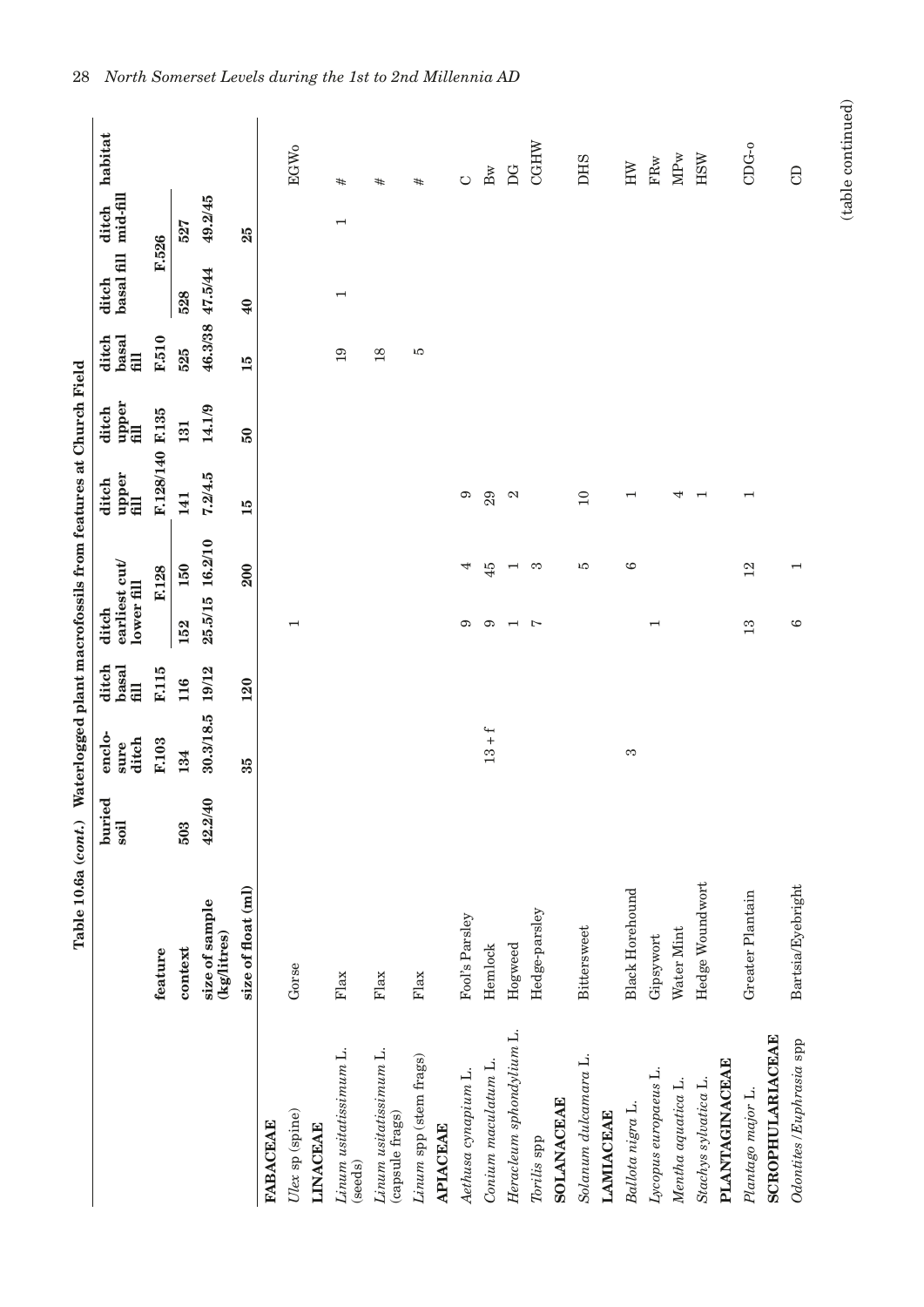| 14.1/9<br>F.128/140 F.135<br>2<br>54<br>131<br>$50^{\circ}$<br>$26 + f$<br>7.2/4.5<br>L<br>4<br>16<br>742<br>$\overline{\phantom{0}}$<br>$\overline{\phantom{0}}$<br>117<br>$\overline{\phantom{0}}$<br>141<br>P<br>$\overline{\phantom{0}}$<br>16.2/10<br>200<br>150<br>12<br>4<br>2<br>က<br>IJ<br>$\Theta$<br>ာ<br>$\overline{\phantom{0}}$<br>F.128<br>131<br>$\overline{\phantom{0}}$<br>⊣<br>25.5/15<br>10<br>ю<br>$\mathbf{c}$<br>33<br>17<br>4<br>267<br>152<br>$\Box$<br>$\overline{\phantom{0}}$<br>19/12<br>F.115<br>$\Omega$<br>116<br>120<br>30.3/18.5<br>$14+f$<br>F.103<br>254<br>134<br>35<br>42.2/40<br>503<br>Stinking Chamomile<br>Smooth Sow-thistle<br>Prickly Sow-thistle<br>size of float (ml)<br><b>Bristly Oxtongue</b><br>Creeping Thistle<br>Hemp-agrimony<br>size of sample<br>Lesser Burdock<br>Water Plantain<br>Water Plantain<br>Marsh Thistle<br>Cirsium c.f. vulgare (Savi)Ten. Spear Thistle<br>Nipplewort<br>(kg/litres)<br>Duckweed<br>context<br>feature<br>Thistle<br>Elder<br>Arctium minus (Hill)Bernh.<br>CAPRIFOLIACEAE |            |      | buried<br>soil           | enclo-<br>ditch<br>sure | basal<br>fill<br>ditch | earliest cut/<br>lower fill<br>ditch | upper<br>fill<br>ditch | upper<br>fill<br>ditch | basal<br>ditch<br>fill   | basal fill<br>ditch | mid-fill<br>ditch | habitat                            |
|-------------------------------------------------------------------------------------------------------------------------------------------------------------------------------------------------------------------------------------------------------------------------------------------------------------------------------------------------------------------------------------------------------------------------------------------------------------------------------------------------------------------------------------------------------------------------------------------------------------------------------------------------------------------------------------------------------------------------------------------------------------------------------------------------------------------------------------------------------------------------------------------------------------------------------------------------------------------------------------------------------------------------------------------------------------------|------------|------|--------------------------|-------------------------|------------------------|--------------------------------------|------------------------|------------------------|--------------------------|---------------------|-------------------|------------------------------------|
|                                                                                                                                                                                                                                                                                                                                                                                                                                                                                                                                                                                                                                                                                                                                                                                                                                                                                                                                                                                                                                                                   |            |      |                          |                         |                        |                                      |                        |                        | F.510                    | F.526               |                   |                                    |
| Cirsium c.f. palustre (L.)Scop.<br>Alisma plantago-aquatica L.<br>Cirsium c.f. arvense (L.)Scop<br>Eupatorium cannabinum L.<br>Sonchus asper (L.)Hill<br>Lapsana communis L.<br>Sonchus oleraceus L.<br>Sambucus nigra L.<br><b>ALISMATACEAE</b><br>Anthemis cotula L.<br>Picris echioides L<br><b>ASTERACEAE</b><br><b>LEMNACEAE</b><br><b>JUNCACEAE</b><br>Alisma spp<br>Lemna spp                                                                                                                                                                                                                                                                                                                                                                                                                                                                                                                                                                                                                                                                              |            |      |                          |                         |                        |                                      |                        |                        | 525                      | 528                 | 527               |                                    |
| Cirsium spp                                                                                                                                                                                                                                                                                                                                                                                                                                                                                                                                                                                                                                                                                                                                                                                                                                                                                                                                                                                                                                                       |            |      |                          |                         |                        |                                      |                        |                        | 46.3/38                  | 47.5/44             | 49.2/45           |                                    |
|                                                                                                                                                                                                                                                                                                                                                                                                                                                                                                                                                                                                                                                                                                                                                                                                                                                                                                                                                                                                                                                                   |            |      |                          |                         |                        |                                      |                        |                        | 15                       | $\overline{40}$     | 25                |                                    |
|                                                                                                                                                                                                                                                                                                                                                                                                                                                                                                                                                                                                                                                                                                                                                                                                                                                                                                                                                                                                                                                                   |            |      |                          |                         |                        |                                      |                        |                        |                          |                     |                   |                                    |
|                                                                                                                                                                                                                                                                                                                                                                                                                                                                                                                                                                                                                                                                                                                                                                                                                                                                                                                                                                                                                                                                   |            |      |                          |                         |                        |                                      |                        |                        | $\Box$                   | 53                  | 473               | <b>DHSWn</b>                       |
|                                                                                                                                                                                                                                                                                                                                                                                                                                                                                                                                                                                                                                                                                                                                                                                                                                                                                                                                                                                                                                                                   |            |      |                          |                         |                        |                                      |                        |                        |                          |                     |                   |                                    |
|                                                                                                                                                                                                                                                                                                                                                                                                                                                                                                                                                                                                                                                                                                                                                                                                                                                                                                                                                                                                                                                                   |            |      |                          |                         |                        |                                      |                        |                        |                          |                     |                   | CDh                                |
|                                                                                                                                                                                                                                                                                                                                                                                                                                                                                                                                                                                                                                                                                                                                                                                                                                                                                                                                                                                                                                                                   |            |      |                          |                         |                        |                                      |                        |                        |                          |                     |                   | DW                                 |
|                                                                                                                                                                                                                                                                                                                                                                                                                                                                                                                                                                                                                                                                                                                                                                                                                                                                                                                                                                                                                                                                   |            |      |                          |                         |                        |                                      |                        |                        |                          |                     |                   | CDGH                               |
|                                                                                                                                                                                                                                                                                                                                                                                                                                                                                                                                                                                                                                                                                                                                                                                                                                                                                                                                                                                                                                                                   |            |      |                          |                         |                        |                                      |                        |                        |                          |                     |                   | MGP(w)<br>$\mathbf{W}(\mathbf{o})$ |
|                                                                                                                                                                                                                                                                                                                                                                                                                                                                                                                                                                                                                                                                                                                                                                                                                                                                                                                                                                                                                                                                   |            |      |                          |                         |                        |                                      |                        |                        |                          |                     |                   | CDW                                |
|                                                                                                                                                                                                                                                                                                                                                                                                                                                                                                                                                                                                                                                                                                                                                                                                                                                                                                                                                                                                                                                                   |            |      |                          |                         |                        |                                      |                        |                        |                          |                     |                   | <b>DGMW</b>                        |
|                                                                                                                                                                                                                                                                                                                                                                                                                                                                                                                                                                                                                                                                                                                                                                                                                                                                                                                                                                                                                                                                   |            |      |                          |                         |                        |                                      |                        |                        |                          |                     |                   | w-shade<br>or open                 |
|                                                                                                                                                                                                                                                                                                                                                                                                                                                                                                                                                                                                                                                                                                                                                                                                                                                                                                                                                                                                                                                                   |            |      |                          |                         |                        |                                      |                        |                        |                          |                     |                   | DН                                 |
|                                                                                                                                                                                                                                                                                                                                                                                                                                                                                                                                                                                                                                                                                                                                                                                                                                                                                                                                                                                                                                                                   |            |      |                          |                         |                        |                                      |                        |                        |                          |                     |                   | <b>DHWc</b>                        |
|                                                                                                                                                                                                                                                                                                                                                                                                                                                                                                                                                                                                                                                                                                                                                                                                                                                                                                                                                                                                                                                                   |            |      |                          |                         |                        |                                      |                        |                        | $\overline{\phantom{0}}$ |                     |                   | GD                                 |
|                                                                                                                                                                                                                                                                                                                                                                                                                                                                                                                                                                                                                                                                                                                                                                                                                                                                                                                                                                                                                                                                   |            |      |                          |                         |                        |                                      |                        |                        |                          |                     |                   | CDW                                |
|                                                                                                                                                                                                                                                                                                                                                                                                                                                                                                                                                                                                                                                                                                                                                                                                                                                                                                                                                                                                                                                                   |            |      |                          |                         |                        |                                      |                        |                        |                          |                     |                   | APR                                |
|                                                                                                                                                                                                                                                                                                                                                                                                                                                                                                                                                                                                                                                                                                                                                                                                                                                                                                                                                                                                                                                                   |            |      |                          |                         |                        |                                      |                        |                        |                          |                     |                   | <b>APR</b>                         |
|                                                                                                                                                                                                                                                                                                                                                                                                                                                                                                                                                                                                                                                                                                                                                                                                                                                                                                                                                                                                                                                                   |            |      |                          |                         |                        |                                      |                        |                        | $\Omega$                 | 29                  |                   | ⋖                                  |
| <b>CYPERACEAE</b>                                                                                                                                                                                                                                                                                                                                                                                                                                                                                                                                                                                                                                                                                                                                                                                                                                                                                                                                                                                                                                                 | Juncus spp | Rush | $\overline{\phantom{0}}$ | 35                      |                        | 12                                   | G                      |                        |                          | 73                  |                   | GMRw                               |
| 4<br>S<br>FC<br>Sedge<br>Carex spp                                                                                                                                                                                                                                                                                                                                                                                                                                                                                                                                                                                                                                                                                                                                                                                                                                                                                                                                                                                                                                |            |      |                          |                         |                        |                                      |                        |                        |                          | S                   |                   | GMPRW                              |

*Tables and figures* 29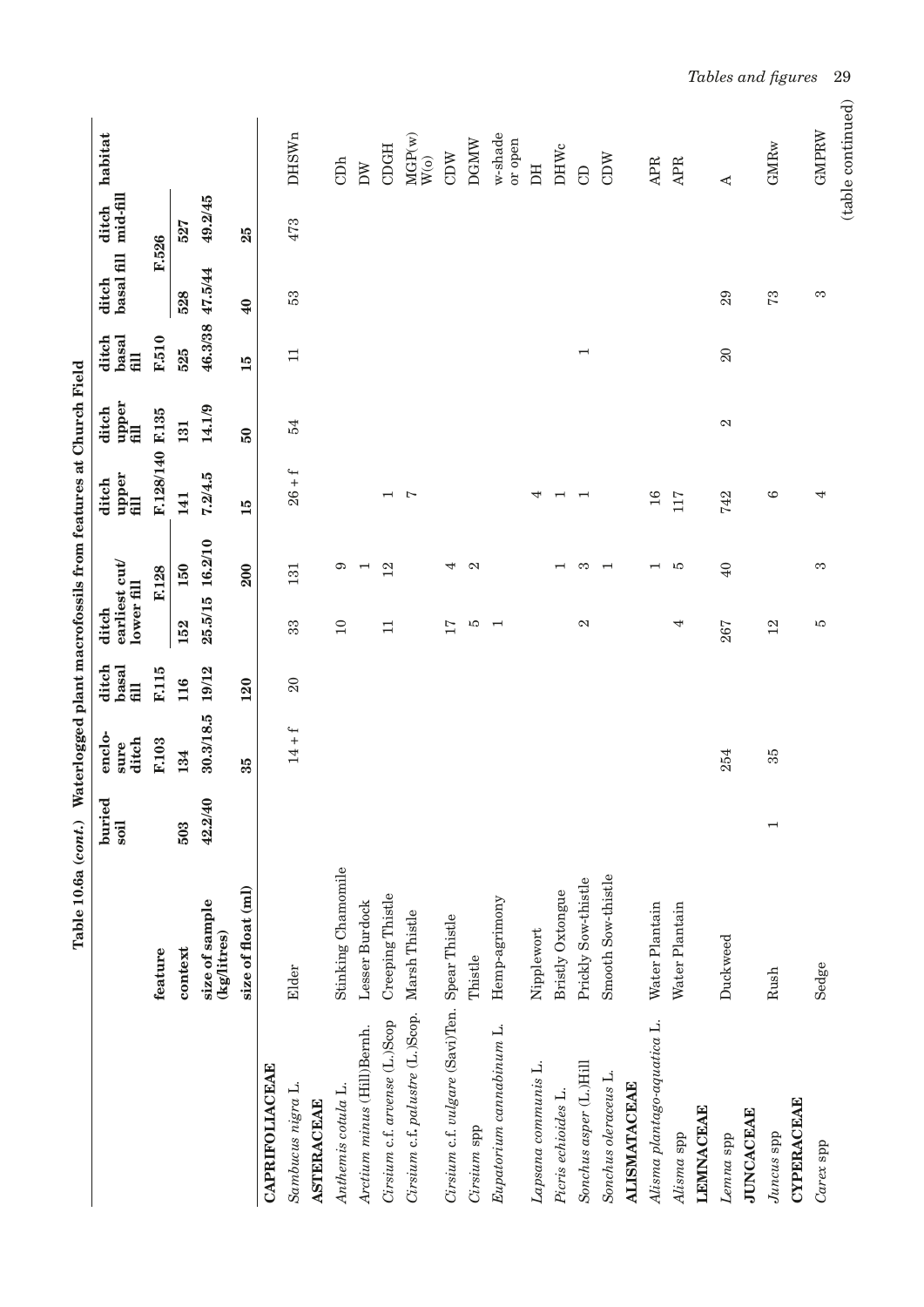|                                              | Table 10.6a (cont.)           |                | Waterlogged plant macrofossils from features at Church Field |                        |                                      |       |                        |                        |                        |                     |                   |                  |
|----------------------------------------------|-------------------------------|----------------|--------------------------------------------------------------|------------------------|--------------------------------------|-------|------------------------|------------------------|------------------------|---------------------|-------------------|------------------|
|                                              |                               | buried<br>soil | enclo-<br>ditch<br>sure                                      | ditch<br>basal<br>fill | earliest cut/<br>lower fill<br>ditch |       | upper<br>fill<br>ditch | upper<br>fill<br>ditch | ditch<br>basal<br>fill | basal fill<br>ditch | mid-fill<br>ditch | habitat          |
|                                              | feature                       |                | F.103                                                        | F.115                  |                                      | F.128 | F.128/140 F.135        |                        | F.510                  | F.526               |                   |                  |
|                                              | context                       | 503            | 134                                                          | 116                    | 152                                  | 150   | 141                    | 131                    | 525                    | 528                 | 527               |                  |
|                                              | size of sample<br>(kg/litres) | 42.2/40        | 30.3/18.5                                                    | 19/12                  | 25.5/15 16.2/10                      |       | 7.2/4.5                | 14.1/9                 |                        | 46.3/38 47.5/44     | 49.2/45           |                  |
|                                              | size of float (ml)            |                | 35                                                           | <b>120</b>             |                                      | 200   | 15                     | $\overline{50}$        | 15                     | 40                  | 25                |                  |
| Carex flacca Schreber                        | Glaucous Sedge                |                |                                                              |                        |                                      |       | $\overline{\Omega}$    |                        |                        |                     |                   | $G$ - wd         |
| Carex hirta L.                               | Hairy Sedge                   |                |                                                              |                        | 32                                   | S     | $\overline{30}$        |                        |                        |                     |                   | G (damp)         |
| Carex riparia Curtis                         | Greater Pond-sedge            |                |                                                              |                        | ာ                                    |       | అ                      |                        |                        |                     |                   | PMN, w           |
| Carex sylvatica Hudson                       | Wood-sedge                    |                |                                                              |                        |                                      |       |                        |                        |                        |                     |                   | damp<br>HSW      |
| Carex vulpina L.                             | True Fox-sedge                |                |                                                              |                        | 21                                   | 39    | 124                    |                        |                        |                     |                   | ditches<br>Wh/M  |
| palustris/uniglumis<br>POACEAE<br>Eleocharis | Spike-rush                    |                |                                                              |                        | 104                                  | 16    |                        |                        |                        |                     |                   | <b>MPw</b>       |
| TYPHACEAE<br>Poaceae indet                   | Grasses                       | က              |                                                              |                        | 58                                   | 33    | 53                     |                        |                        |                     |                   | ゼ                |
| Typha spp                                    | Bulrush                       |                |                                                              |                        |                                      |       |                        |                        |                        | P                   |                   | PR-reed<br>swamp |
|                                              | Total:                        | 13             | 356                                                          | 24                     | 1416                                 | 1416  | 1585                   | 114                    | $\Xi$                  | 210                 | 500               |                  |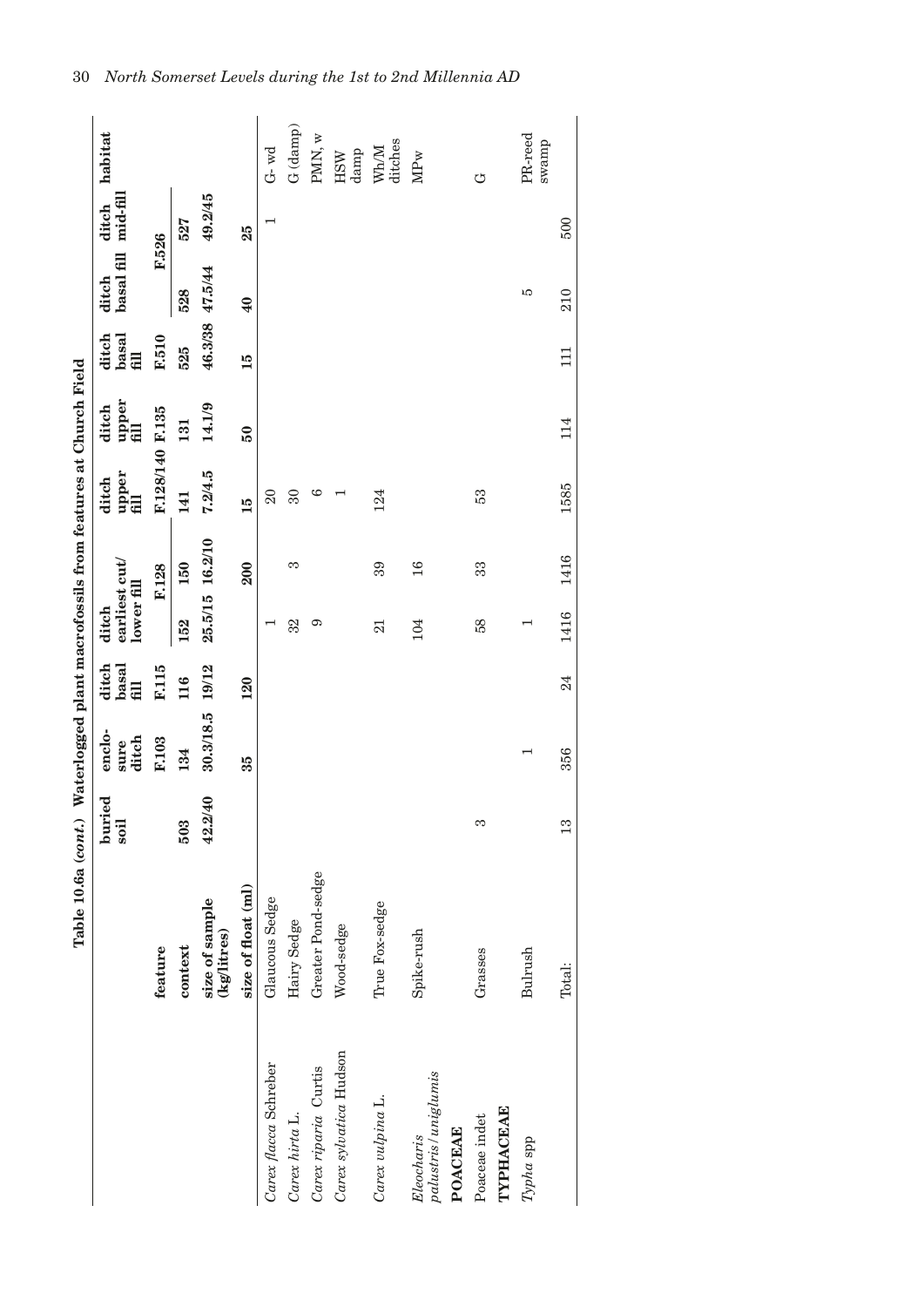| l<br>i<br>İ<br>:<br>:<br>:<br>i                                                                                              |
|------------------------------------------------------------------------------------------------------------------------------|
| ֧֧֧ׅ֧֧֧֧ׅ֧֚֚֚֚֚֚֚֚֚֚֚֚֚֚֚֚֚֚֚֚֚֚֚֚֚֚֝֓֜֝֓֜֜֜<br>י<br>ו<br>֧֧֧֧֧֧֧֧֧֧֧֧ׅ֧֚֚֚֚֚֚֚֚֚֚֚֚֚֚֚֚֚֚֚֚֚֚֚֚֚֚֡֝֓֝֓֝֟֓֝֓֝֬֝֓֝֬֝֬֝֬֝֓֝֬֜֓ |
| י<br>י                                                                                                                       |
| is case is a                                                                                                                 |
| くしょう せんしょう ちょくてんしょう<br>l<br>i                                                                                                |
| ζ<br>֧֛֓֜֓<br>$\mathbf$<br>:<br>:<br>,<br>;<br>.<br>.                                                                        |

|                                                  |                         | buried<br>soil           | enclo-<br>ditch<br>sure  | ditch<br>basal<br>$f_{\text{III}}$ | earliest cut/<br>lower fill<br>ditch |                          | upper<br>fill<br>ditch   | upper<br>fill<br>ditch | ditch<br>basal<br>fill | middle<br>ditch<br>fill | basal<br>ditch<br>fill   | mid-fill<br>ditch       | habitat           |
|--------------------------------------------------|-------------------------|--------------------------|--------------------------|------------------------------------|--------------------------------------|--------------------------|--------------------------|------------------------|------------------------|-------------------------|--------------------------|-------------------------|-------------------|
|                                                  | feature                 |                          | F.103                    | F.115                              |                                      | F.128                    | F.128/<br>140            | F.135                  |                        | F.510                   |                          | F.526                   |                   |
|                                                  | context                 | 503                      | 134                      | 116                                | 152                                  | 150                      | 141                      | 131                    | 525                    | 517                     | 528                      | 527                     |                   |
| Grain                                            |                         |                          |                          |                                    |                                      |                          |                          |                        |                        |                         |                          |                         |                   |
| Avena sp                                         | Oat                     |                          | 25                       | $\mathcal{C}$                      | 148                                  | 16                       |                          | ల                      | ю                      | ∼                       | ∼                        | ာ                       | #                 |
| c.f. Avena sp                                    | <b>Oat</b>              |                          |                          |                                    |                                      |                          |                          |                        | ↽                      |                         | ಣ                        |                         | #                 |
| Hordeum sp                                       | Barley                  |                          | $\circ$                  | Ю                                  | 42                                   | G                        |                          | 24                     | 21                     | $\Box$                  | 38                       | 4                       | #                 |
| $H$ ordeum sp $(hulled)$                         | Barley                  |                          | $\overline{ }$           | $\overline{\phantom{0}}$           | 6                                    | $\overline{\phantom{0}}$ |                          |                        |                        |                         |                          |                         | $\#$              |
| $H$ ordeum sp $(s$ traight)                      | Barley                  |                          |                          |                                    |                                      |                          |                          |                        |                        |                         |                          |                         | #                 |
| Hordeum sp (hulled/straight) Barley              |                         |                          |                          |                                    |                                      |                          |                          |                        |                        |                         |                          | 2                       | #                 |
| c.f. Hordeum sp                                  | Barley                  |                          | $\overline{\phantom{0}}$ | S                                  |                                      |                          |                          |                        | G                      | 4                       | 4                        |                         | #                 |
| (hulled/tail grain)<br>$Hordeum$ sp              | Barley                  |                          |                          |                                    | $\mathfrak{a}$                       |                          |                          |                        |                        |                         |                          |                         | #                 |
| $H$ ordeum sp (tail grain)                       | Barley                  |                          |                          |                                    | S                                    | 4                        |                          | ⊣                      |                        | $\overline{ }$          |                          |                         | #                 |
| Secale cereale                                   | Rye                     |                          |                          |                                    | 33                                   |                          |                          |                        |                        |                         |                          |                         | $\#$              |
| $\it Triticum$ sp                                | Wheat                   |                          | 39                       | 22                                 | 843                                  | 68                       | ⊣                        | 185                    | 31                     | 54                      | 42                       | 25                      | #                 |
| c.f. Triticum sp                                 | Wheat                   | $\mathbf{\Omega}$        | 21                       | అ                                  | 174                                  | 17                       |                          | 56                     | 35                     | 65                      | $30\,$                   | $\Box$                  | #                 |
| Triticum sp (tail grain)                         | Wheat                   |                          |                          |                                    |                                      | 13                       |                          | ю                      |                        | N                       |                          | $\mathbf{\overline{a}}$ | #                 |
| Cereal indet                                     |                         | $\overline{\phantom{0}}$ | 18                       | 14                                 | 121                                  | 23                       | $\overline{\phantom{0}}$ | 119                    | 52                     | 103                     | 48                       | 22                      | #                 |
|                                                  | Total:                  | S                        | $\Xi$                    | 55                                 | 1375                                 | 148                      | N                        | 397                    | 151                    | 253                     | 172                      | 75                      |                   |
| Chaff                                            |                         |                          |                          |                                    |                                      |                          |                          |                        |                        |                         |                          |                         |                   |
| Avena sp (pedicel)                               | <b>Oat</b>              |                          |                          |                                    | $\overline{\phantom{0}}$             |                          |                          |                        |                        |                         |                          |                         | #                 |
| Avena sp (pedicel - fatua /<br>ludoviciana type) | Wild Oat                |                          |                          |                                    | $\mathbf{\Omega}$                    |                          |                          |                        |                        |                         |                          |                         | #                 |
| Avena sp (awns)                                  | Oat                     |                          | 61                       |                                    | Ņ                                    |                          |                          | 16                     |                        |                         |                          |                         | #                 |
| (rachis internode)<br>Hordeum sp                 | Barley                  |                          |                          |                                    | $\overline{10}$                      | $\overline{\phantom{0}}$ |                          |                        |                        | 2                       | $\overline{\phantom{a}}$ |                         | #                 |
| (tough rachis internode)<br>Triticum sp          | Free-threshing<br>wheat |                          | Ņ                        | $\overline{\phantom{0}}$           | 523                                  | 17                       |                          | 39                     | $\mathbf{z}$           | $\overline{10}$         | $13\,$                   | $\mathbf{\Omega}$       | #                 |
| (rachis internode base)<br>Triticum sp           | Wheat                   |                          | 4                        |                                    | $\Omega$                             | 2                        |                          | J,                     | 4                      |                         |                          |                         | #                 |
|                                                  |                         |                          |                          |                                    |                                      |                          |                          |                        |                        |                         |                          |                         | (table continued) |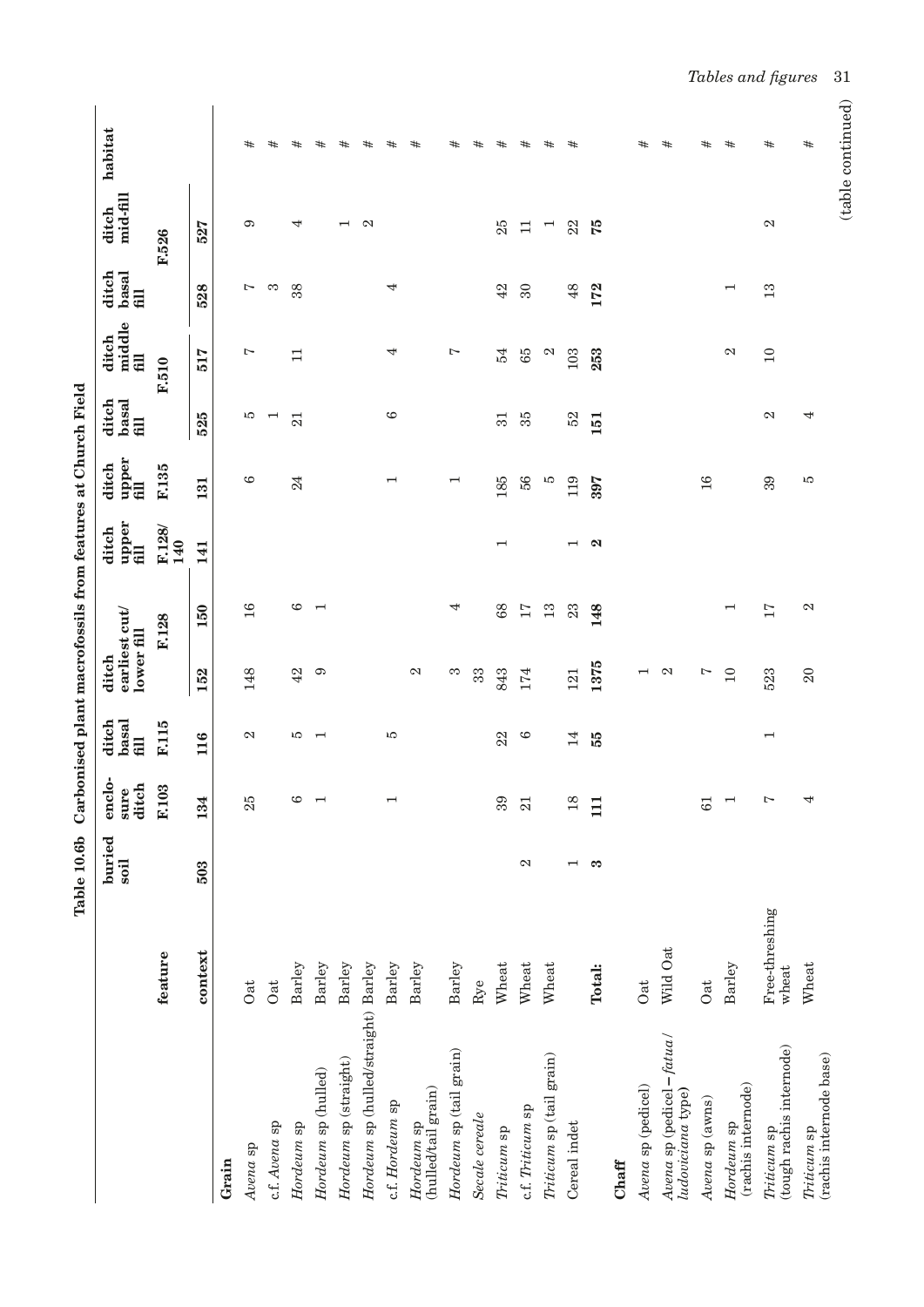| i                 |
|-------------------|
|                   |
| :<br>I            |
|                   |
|                   |
|                   |
| į                 |
| )<br>1            |
|                   |
|                   |
|                   |
|                   |
|                   |
|                   |
|                   |
|                   |
|                   |
|                   |
|                   |
|                   |
| I                 |
|                   |
|                   |
|                   |
| alow+ woownet con |
|                   |
| I                 |
|                   |
|                   |
|                   |
|                   |
|                   |
|                   |
|                   |
|                   |
|                   |
|                   |
|                   |
|                   |
| ة<br>م            |
|                   |
|                   |
| -<br>F<br>E       |
| i                 |

|                                                |                                                                 | Table 10.6b (cont.) |                          |                          |                                      |                          | Carbonised plant macrofossils from features at Church Field |                          |                        |                                    |                          |                          |                                  |
|------------------------------------------------|-----------------------------------------------------------------|---------------------|--------------------------|--------------------------|--------------------------------------|--------------------------|-------------------------------------------------------------|--------------------------|------------------------|------------------------------------|--------------------------|--------------------------|----------------------------------|
|                                                |                                                                 | buried<br>soil      | enclo-<br>ditch<br>sure  | basal<br>ditch<br>fill   | earliest cut/<br>lower fill<br>ditch |                          | upper<br>ditch<br>fill                                      | upper<br>fill<br>ditch   | basal<br>ditch<br>fill | middle<br>ditch<br>f <sub>11</sub> | basal<br>ditch<br>fill   | mid-fill<br>ditch        | habitat                          |
|                                                | feature                                                         |                     | F.103                    | F.115                    |                                      | F.128                    | F.128<br>140                                                | F.135                    |                        | F.510                              |                          | F.526                    |                                  |
|                                                | context                                                         | 503                 | 134                      | 116                      | 152                                  | 150                      | 141                                                         | 131                      | 525                    | 517                                | 528                      | 527                      |                                  |
| (basal rachis internode)<br>Triticum sp        | Wheat                                                           |                     |                          |                          | $\infty$                             |                          |                                                             |                          |                        |                                    |                          | $\overline{\phantom{0}}$ | $^{\rm \#}$                      |
| $Triticum$ sp $({\rm tetraploid~rachis~frag})$ | Free-threshing<br>wheat                                         |                     |                          |                          | 15                                   |                          |                                                             |                          |                        |                                    |                          |                          | #                                |
| (c.f. tetraploid rachis frag)<br>Triticum sp   | Free-threshing<br>wheat                                         |                     |                          |                          | 16                                   |                          |                                                             |                          |                        |                                    |                          |                          | #                                |
| (free-threshing rachis frag)<br>Triticum sp    | Free-threshing<br>wheat                                         |                     |                          |                          | က                                    |                          |                                                             | $\overline{\phantom{0}}$ |                        |                                    |                          |                          | #                                |
| Triticum spelta<br>(spikelet fork)             | Spelt wheat                                                     |                     |                          |                          | $\mathcal{C}$                        |                          |                                                             |                          |                        |                                    |                          |                          | #                                |
| Triticum spelta<br>(glume base)                | Spelt wheat                                                     |                     |                          |                          |                                      | $\overline{\phantom{0}}$ |                                                             |                          |                        |                                    |                          |                          | #                                |
| Triticum sp (hulled wheat<br>glume base)       | Hulled wheat                                                    |                     |                          |                          | 25                                   | $\overline{\phantom{0}}$ |                                                             |                          |                        |                                    |                          |                          | $^{\rm \#}$                      |
| (hulled wheat spikelet fork)<br>Triticum sp    | Hulled wheat                                                    |                     |                          |                          | $\Box$                               |                          |                                                             |                          |                        |                                    |                          |                          | #                                |
| Triticum sp (awns)                             | Wheat                                                           |                     |                          |                          | 27                                   | $\overline{\phantom{0}}$ |                                                             |                          |                        |                                    |                          |                          | #                                |
| $(awns - silicified)$<br>Triticum sp           | Wheat                                                           |                     |                          |                          | $\overline{ }$                       |                          |                                                             | freq                     |                        |                                    |                          |                          | $_{\rm \#}$                      |
| Cereal embryo area                             |                                                                 |                     | $\overline{\phantom{0}}$ | $\overline{\phantom{0}}$ | 4                                    |                          |                                                             | S                        |                        | $\boldsymbol{\omega}$              | $\overline{\phantom{0}}$ | S                        | #                                |
| Poaceae culm node                              | Grass                                                           |                     |                          |                          | $\overline{10}$                      |                          |                                                             |                          |                        |                                    |                          |                          |                                  |
| Poaceae culm node (silicified) Grass           |                                                                 |                     |                          |                          | 14                                   |                          |                                                             |                          |                        |                                    |                          |                          |                                  |
| Poaceae culm base                              | Grass                                                           |                     |                          |                          | $\mathfrak{a}$                       |                          |                                                             |                          |                        |                                    |                          |                          |                                  |
|                                                | Total:                                                          | $\bullet$           | 74                       | $\boldsymbol{\alpha}$    | 701                                  | 23                       | $\bullet$                                                   | 64                       | $\bullet$              | 14                                 | 15                       | అ                        |                                  |
| Weeds                                          |                                                                 |                     |                          |                          |                                      |                          |                                                             |                          |                        |                                    |                          |                          |                                  |
| <b>RANUNCULACEAE</b>                           |                                                                 |                     |                          |                          |                                      |                          |                                                             |                          |                        |                                    |                          |                          |                                  |
| acris/repens/bulbosus<br>Ranunculus            | Buttercup<br>$\mathrm{C}$ reeping/<br>Meadow/<br><b>Bulbous</b> |                     |                          | $\overline{\phantom{0}}$ | Ю                                    |                          |                                                             |                          |                        |                                    |                          |                          | DG                               |
| Ranunculus flammula L.                         | Lesser Spearwort                                                |                     |                          |                          | $\overline{\phantom{0}}$             |                          |                                                             |                          |                        |                                    |                          |                          | (table continued)<br><b>MPRw</b> |
|                                                |                                                                 |                     |                          |                          |                                      |                          |                                                             |                          |                        |                                    |                          |                          |                                  |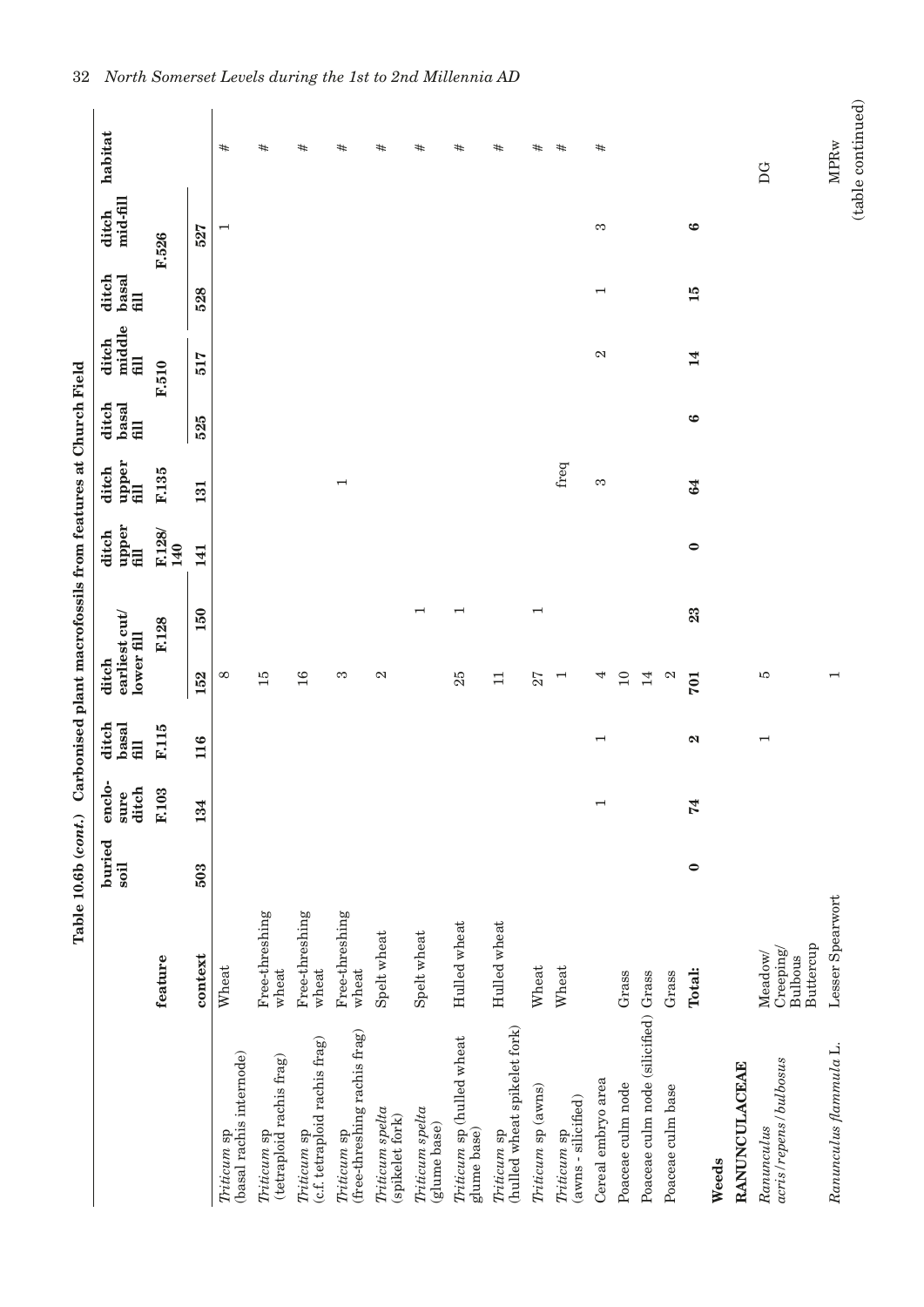| ditch<br>F.103<br>$\infty$<br>က<br>က<br>134<br>503<br>Goosefoot family<br>Fig-leaved<br>Buttercup<br>Goosefoot<br>context<br>feature<br>Orache<br>Hazel<br>Chenopodium ficifolium<br>CHENOPODIACEAE<br>Chenopodiaceae indet<br>Corylus avellana L.<br><b>BETULACEAE</b><br>Ranunculus spp<br>Atriplex spp<br>(nut frags)<br>Smith | F.115<br>fill            | lower fill                | upper<br>fill | upper<br>fill | basal<br>fill            | middle        | basal<br>fill                       | mid-fill                  |                    |
|-----------------------------------------------------------------------------------------------------------------------------------------------------------------------------------------------------------------------------------------------------------------------------------------------------------------------------------|--------------------------|---------------------------|---------------|---------------|--------------------------|---------------|-------------------------------------|---------------------------|--------------------|
|                                                                                                                                                                                                                                                                                                                                   |                          | F.128                     | F.128/        | F.135         |                          | f(1)<br>F.510 |                                     | F.526                     |                    |
|                                                                                                                                                                                                                                                                                                                                   |                          |                           | 140           |               |                          |               |                                     |                           |                    |
|                                                                                                                                                                                                                                                                                                                                   | 116                      | 150<br>152                | 141           | 131           | 525                      | 517           | 528                                 | 527                       |                    |
|                                                                                                                                                                                                                                                                                                                                   |                          |                           |               |               | 1f                       |               |                                     | 1f                        | <b>DMPR</b>        |
|                                                                                                                                                                                                                                                                                                                                   |                          |                           |               |               |                          |               |                                     |                           |                    |
|                                                                                                                                                                                                                                                                                                                                   | $\circ$                  | 5f                        |               |               | $\mathbf{c}$             | 4f            | $\overline{ }$                      |                           | HSW                |
|                                                                                                                                                                                                                                                                                                                                   |                          |                           |               |               |                          |               |                                     |                           |                    |
|                                                                                                                                                                                                                                                                                                                                   |                          | 107                       |               |               |                          |               |                                     | $\boldsymbol{\mathsf{c}}$ | CDn                |
|                                                                                                                                                                                                                                                                                                                                   |                          | $10$                      |               |               |                          |               |                                     |                           | $\Theta$           |
|                                                                                                                                                                                                                                                                                                                                   |                          | $\boldsymbol{\mathsf{c}}$ |               |               | $\overline{\phantom{0}}$ |               |                                     |                           | various            |
| <b>CARYOPHYLLACEAE</b>                                                                                                                                                                                                                                                                                                            |                          |                           |               |               |                          |               |                                     |                           |                    |
| Corncockle<br>Agrostemma githago L.                                                                                                                                                                                                                                                                                               |                          | $\overline{\phantom{0}}$  |               |               |                          |               |                                     |                           | $\circ$            |
| $\overline{\phantom{0}}$<br>Chickweed<br>Cerastium sp                                                                                                                                                                                                                                                                             |                          | $\overline{\phantom{0}}$  |               |               |                          |               |                                     |                           | CDG                |
| Chickweed<br>Common<br>Stellaria media (L.)Villars                                                                                                                                                                                                                                                                                |                          | $\overline{\phantom{0}}$  |               |               |                          |               |                                     |                           | $\Theta$           |
| POLYGONACEAE                                                                                                                                                                                                                                                                                                                      |                          |                           |               |               |                          |               |                                     |                           |                    |
| Pale Persicaria<br>Persicaria lapathifolia<br>$(L)$ Gray                                                                                                                                                                                                                                                                          | $\overline{\phantom{0}}$ | $\infty$                  |               |               |                          |               |                                     |                           | $\mathrm{Cdow}$    |
| Redshank<br>Persicaria maculosa Gray                                                                                                                                                                                                                                                                                              | $\overline{\phantom{0}}$ | Ņ                         |               |               |                          |               |                                     |                           | Cdo                |
| Sheep's Sorrel<br>Rumex acetosella L                                                                                                                                                                                                                                                                                              |                          | $\overline{\phantom{0}}$  |               |               |                          |               |                                     |                           | Ho, CG,<br>a,sandy |
| 12<br>Dock<br>Rumex spp                                                                                                                                                                                                                                                                                                           | $\overline{ }$           | 3<br>51                   |               | G             | 4                        | $\mathbf{c}$  | $10$                                | 13                        | DG                 |
| <b>BRASSICACEAE</b>                                                                                                                                                                                                                                                                                                               |                          |                           |               |               |                          |               |                                     |                           |                    |
| Ņ<br><b>Black Mustard</b><br>Brassica c.f. nigra (L.)Koch                                                                                                                                                                                                                                                                         |                          | $\mathfrak{a}$            |               | S             |                          |               |                                     |                           | DRWs               |
| $\overline{\phantom{a}}$<br>Mustard/Rape/<br>Cole etc<br>Brassica/Sinapis/<br>Raphanus spp<br><b>FABACEAE</b>                                                                                                                                                                                                                     |                          | $\circ$                   |               |               |                          |               |                                     |                           | CD#                |
|                                                                                                                                                                                                                                                                                                                                   |                          |                           |               |               |                          |               |                                     |                           |                    |
| Grass Vetchling<br>Lathyrus c.f. nissolia L.                                                                                                                                                                                                                                                                                      |                          |                           |               |               |                          | 2f            |                                     |                           | $\circ$            |
| $\mathbf{\Omega}$<br>Pea/Vetch<br>Lathyrus/Vicia spp                                                                                                                                                                                                                                                                              |                          |                           |               |               | $\overline{\phantom{0}}$ | 3f            | $\pm$ +<br>$\overline{\phantom{0}}$ | $\overline{\phantom{0}}$  | D G                |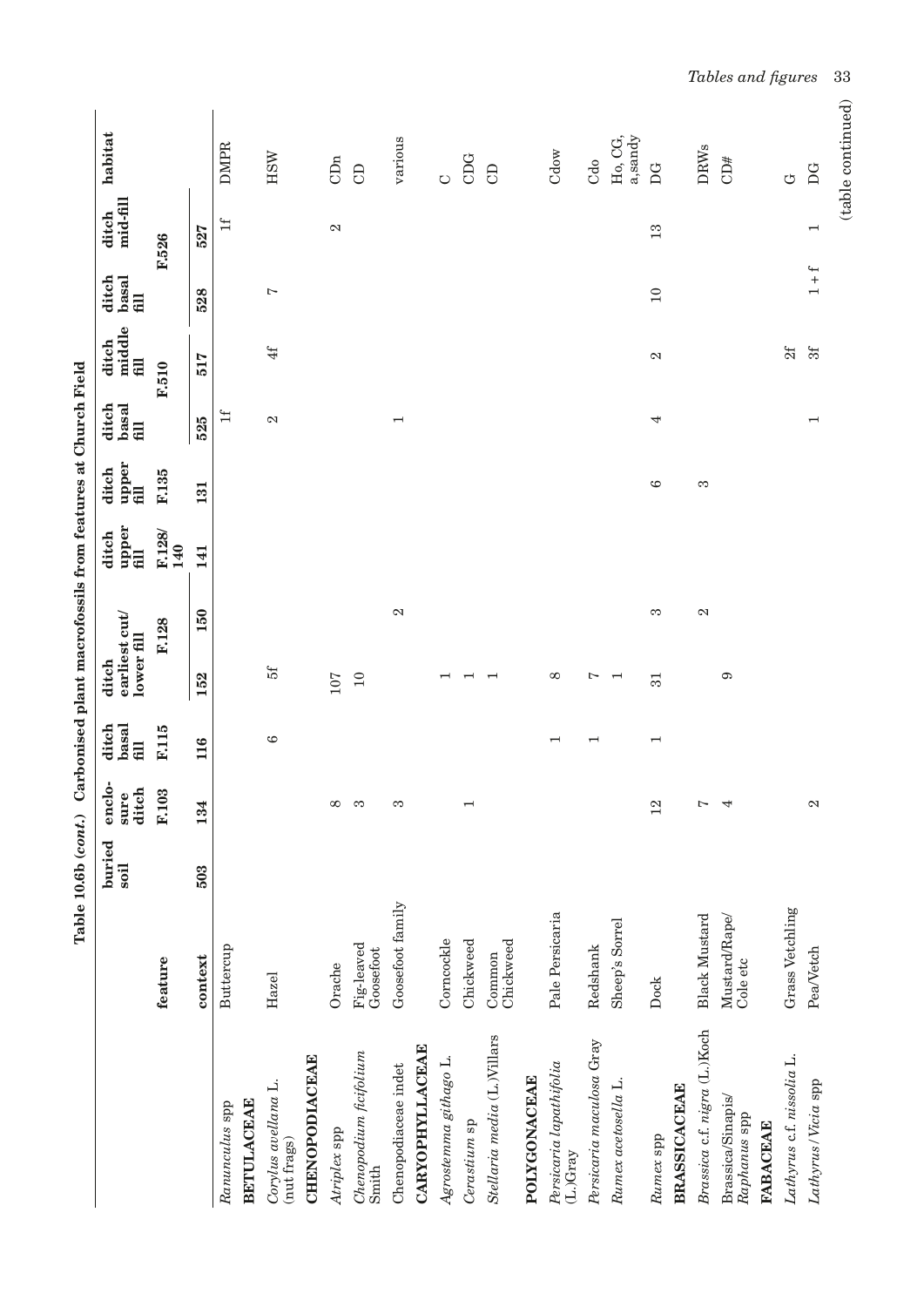|                                                 |                             | buried<br>soil | enclo-<br>ditch<br>sure  | ditch<br>basal<br>fill   | earliest cut/<br>lower fill<br>ditch |                           | upper<br>fill<br>ditch | upper<br>fill<br>ditch   | ditch<br>basal<br>fill                   | middle<br>ditch<br>fill | basal<br>ditch<br>fill   | mid-fill<br>ditch | habitat                 |
|-------------------------------------------------|-----------------------------|----------------|--------------------------|--------------------------|--------------------------------------|---------------------------|------------------------|--------------------------|------------------------------------------|-------------------------|--------------------------|-------------------|-------------------------|
|                                                 | feature                     |                | F.103                    | F.115                    |                                      | F.128                     | F.128/<br>140          | F.135                    |                                          | F.510                   |                          | F.526             |                         |
|                                                 | context                     | 503            | 134                      | 116                      | 152                                  | 150                       | 141                    | 131                      | 525                                      | 517                     | 528                      | 527               |                         |
| Lathyrus / Vicia / Pisum spp                    | Vetch/Garden<br>Pea         |                | 4                        |                          | 6f                                   | S                         |                        |                          | $\ddot{}$<br>$\ddot{}$<br>$\overline{ }$ |                         |                          |                   | CDG#                    |
| Medicago lupulina L.                            | <b>Black Medick</b>         |                | $\overline{\phantom{0}}$ |                          |                                      |                           |                        |                          |                                          |                         |                          |                   | GR                      |
| Pisum sativum L.                                | Garden Pea                  |                |                          |                          | က                                    |                           |                        |                          |                                          |                         |                          |                   | $\# \text{CD}$          |
| c.f. Pisum sativum L.                           | Garden Pea                  |                |                          |                          | $\overline{\phantom{0}}$             |                           |                        |                          |                                          |                         |                          |                   | $\# \text{CD}$          |
| Trifolium / Medicago spp                        | Clover/Medick               |                | $\overline{\phantom{0}}$ |                          | LC                                   | $\overline{\phantom{0}}$  |                        |                          | $\overline{\phantom{0}}$                 |                         | S                        | $\mathcal{C}$     | <b>DGR</b>              |
| Vicia faba L.                                   | Celtic/Horse<br>Bean        |                |                          | $2 + f$                  | $+17f$<br>$\sim$                     | $+$ $+$<br>$\overline{ }$ |                        | H                        |                                          | 2f                      | $\mathbf{z}$             |                   | #                       |
| Vicia hirsuta (L.)Gray                          | Hairy Tare                  |                | $\overline{ }$           |                          |                                      |                           |                        |                          |                                          |                         |                          |                   | DG                      |
| Vicia tetrasperma<br>(L.)Schreber               | Smooth Tare                 |                |                          |                          |                                      |                           |                        |                          |                                          | $\overline{ }$          |                          |                   | G                       |
| <b>APIACEAE</b>                                 |                             |                |                          |                          |                                      |                           |                        |                          |                                          |                         |                          |                   |                         |
| Bupleurum rotundifolium L.<br><b>SOLANACEAE</b> | Thorow-wax                  |                |                          |                          | 2                                    |                           |                        |                          |                                          |                         |                          |                   | $\circ$                 |
| Solanum nigrum L.                               | Nightshade<br>${\bf Black}$ |                | $\overline{\phantom{0}}$ |                          |                                      |                           |                        |                          |                                          |                         |                          |                   | $\Theta$                |
| <b>PLANTAGINACEAE</b>                           |                             |                |                          |                          |                                      |                           |                        |                          |                                          |                         |                          |                   |                         |
| <b>SCROPHULARIACEAE</b><br>Plantago major L.    | Greater Plantain            |                | FO                       |                          | 4                                    |                           |                        |                          |                                          |                         | $\overline{\phantom{0}}$ |                   | CDG-0                   |
| Odontites / Euphrasia spp                       | Eyebright<br>Bartsia/       |                | S                        |                          | 18                                   |                           |                        | $\overline{\phantom{0}}$ | $\mathbf{\Omega}$                        |                         | 4                        | S                 | $\Theta$                |
| <b>RUBIACEAE</b>                                |                             |                |                          |                          |                                      |                           |                        |                          |                                          |                         |                          |                   |                         |
| Galium aparine L.                               | Cleavers                    |                |                          | $\overline{\phantom{0}}$ | $\mathfrak{a}$                       |                           |                        |                          |                                          |                         |                          |                   | CHS <sub>o</sub>        |
| CAPRIFOLIACEAE                                  |                             |                |                          |                          |                                      |                           |                        |                          |                                          |                         |                          |                   |                         |
| Sambucus nigra L.<br><b>ASTERACEAE</b>          | Elder                       |                |                          |                          |                                      |                           |                        |                          |                                          |                         | $\overline{\phantom{0}}$ | ⊣                 | <b>DHSWn</b>            |
| Anthemis cotula L.                              | Chamomile<br>Stinking       |                | 85                       |                          | 135                                  | ${}^{\circ}$              |                        | 16                       |                                          |                         | S                        | 4                 | CDh                     |
| Chrysanthemum segetum L.                        | Corn Marigold               |                |                          |                          |                                      |                           |                        |                          |                                          |                         |                          |                   | (table continued)<br>Ca |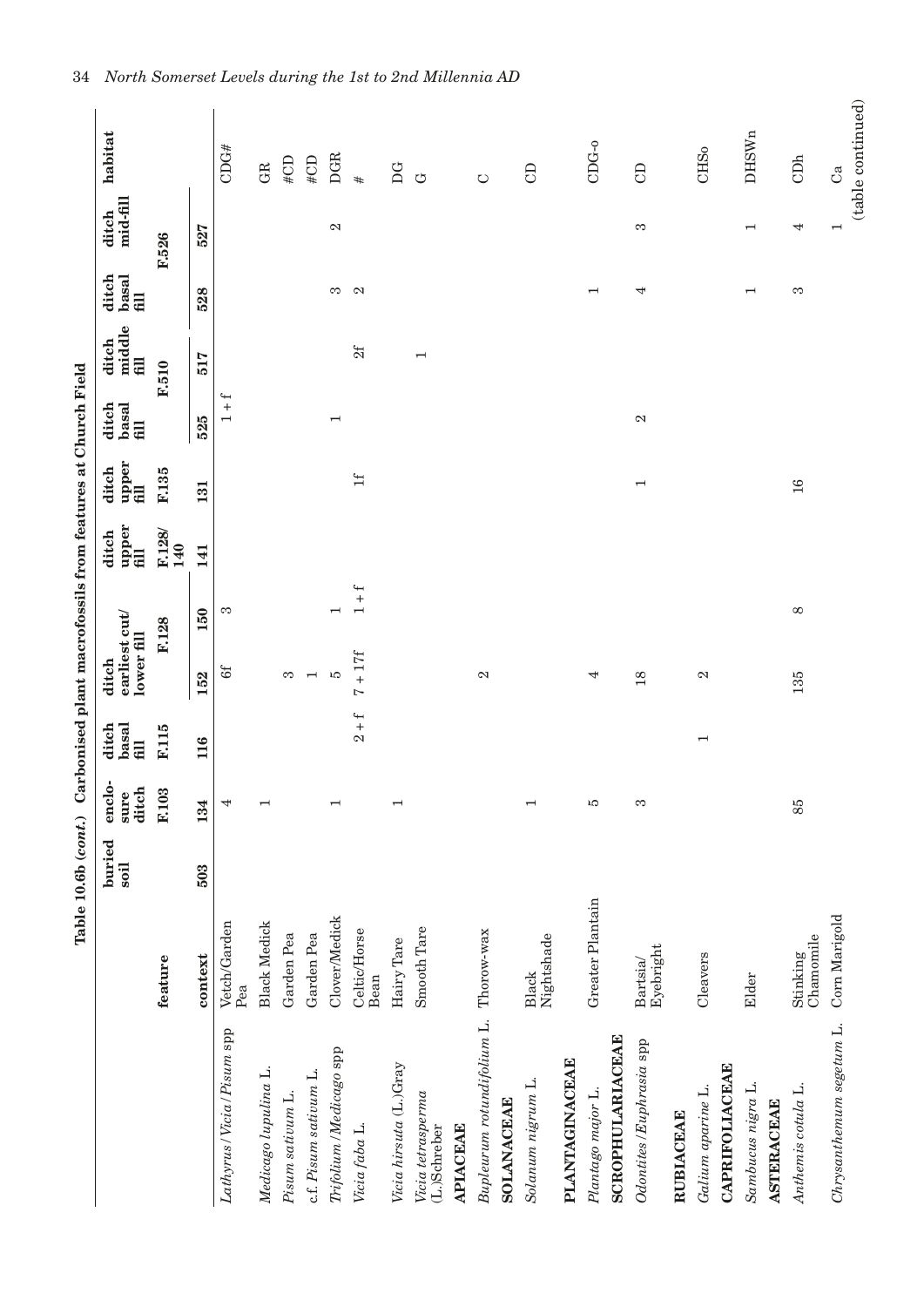|                                                   |                              | Table 10.6b (cont.) |                         |                        | Carbonised plant macrofossils from features at Church Field |                          |                        |                          |                          |                         |                          |                   |                        |
|---------------------------------------------------|------------------------------|---------------------|-------------------------|------------------------|-------------------------------------------------------------|--------------------------|------------------------|--------------------------|--------------------------|-------------------------|--------------------------|-------------------|------------------------|
|                                                   |                              | buried<br>soil      | enclo-<br>ditch<br>sure | ditch<br>basal<br>fill | earliest cut/<br>lower fill<br>ditch                        |                          | upper<br>ditch<br>fill | upper<br>ditch<br>fill   | ditch<br>basal<br>fill   | middle<br>ditch<br>fill | ditch<br>basal<br>fill   | mid-fill<br>ditch | habitat                |
|                                                   | feature                      |                     | F.103                   | F.115                  | F.128                                                       |                          | F.128/<br>140          | F.135                    |                          | F.510                   |                          | F.526             |                        |
|                                                   | context                      | 503                 | 134                     | 116                    | 152                                                         | 150                      | 141                    | 131                      | 525                      | 517                     | 528                      | 527               |                        |
| Lapsana communis L.                               | Nipplewort                   |                     |                         |                        | $\mathbf{\mathbf{r}}$                                       |                          |                        |                          |                          |                         |                          |                   | DН                     |
| <b>JUNCACEAE</b>                                  |                              |                     |                         |                        |                                                             |                          |                        |                          |                          |                         |                          |                   |                        |
| <b>CYPERACEAE</b><br>Juncus spp                   | Rush                         |                     |                         |                        |                                                             |                          |                        |                          |                          |                         | S                        |                   | <b>GMR<sub>w</sub></b> |
| Carex spp                                         | Sedge                        |                     |                         |                        | S                                                           |                          |                        |                          |                          |                         | $\overline{\phantom{0}}$ |                   | GMPRW                  |
| Carex vulpina L.                                  | True Fox-sedge               |                     |                         |                        | $\overline{\phantom{0}}$                                    |                          |                        |                          |                          |                         |                          |                   | ditches<br>Wh/M        |
| palustris / uniglumis<br>POACEAE<br>Eleocharis    | Spike-rush                   |                     | $\overline{ }$          |                        | 15                                                          |                          |                        |                          |                          |                         |                          |                   | <b>MPw</b>             |
| Bromopsis c.f. erecta<br>(Hudson) Fourr.          | Upright Brome                |                     |                         |                        | $\overline{\phantom{0}}$                                    |                          |                        |                          |                          |                         |                          |                   | Gdc                    |
| $h$ ord $a$ ceus / secalinus<br>Bromus racemosus/ | Smooth/Soft/<br>Rye Brome    |                     | $\sim$                  |                        | G                                                           | $\overline{\phantom{0}}$ |                        |                          |                          |                         |                          |                   | <b>DG/DG/CD</b>        |
| Bromus sp                                         | Brome                        |                     |                         | ⊣                      |                                                             |                          |                        | $\overline{\phantom{0}}$ | $\overline{\phantom{0}}$ | ⊣                       |                          | $\overline{ }$    | $\Theta$               |
| c.f. Bromus spp                                   | Brome                        |                     |                         |                        |                                                             |                          |                        | 2                        |                          |                         |                          |                   | $\Theta$               |
| Cynosurus cristatus L.                            | $\log s$ -tail<br>Crested    |                     |                         |                        | G                                                           | $\overline{\phantom{0}}$ |                        |                          |                          |                         |                          |                   | G                      |
| Poa/Phleum spp                                    | Meadow-grass/<br>$Cats-tail$ |                     | 20                      |                        | 43                                                          |                          |                        |                          |                          |                         | IJ                       |                   | ゥ                      |
| Poaceae indet                                     | Grasses                      |                     | $\circ$                 |                        | 52                                                          | S                        |                        | 14                       |                          | $\mathbf{\Omega}$       | $\mathfrak{a}$           | S                 | G                      |
|                                                   | Total:                       | $\circ$             | 175                     | 14                     | 490                                                         | 25                       | $\circ$                | 43                       | 12                       | $\circ$                 | 43                       | $\overline{31}$   |                        |
| <b>Charcoal fragments</b>                         |                              |                     | abund                   | abund                  | abund                                                       | freq                     | few                    | freq                     | freq                     | freq                    |                          | freq              |                        |
| Charcoal frags >2mm                               |                              |                     | $-200$                  | $400+$                 | $-400$                                                      | $\overline{6}$           |                        | $100+$                   | $100+$                   | $-50 +$                 |                          | 100               |                        |
| Key for habitats: see Table 3.6                   |                              |                     |                         |                        |                                                             |                          |                        |                          |                          |                         |                          |                   |                        |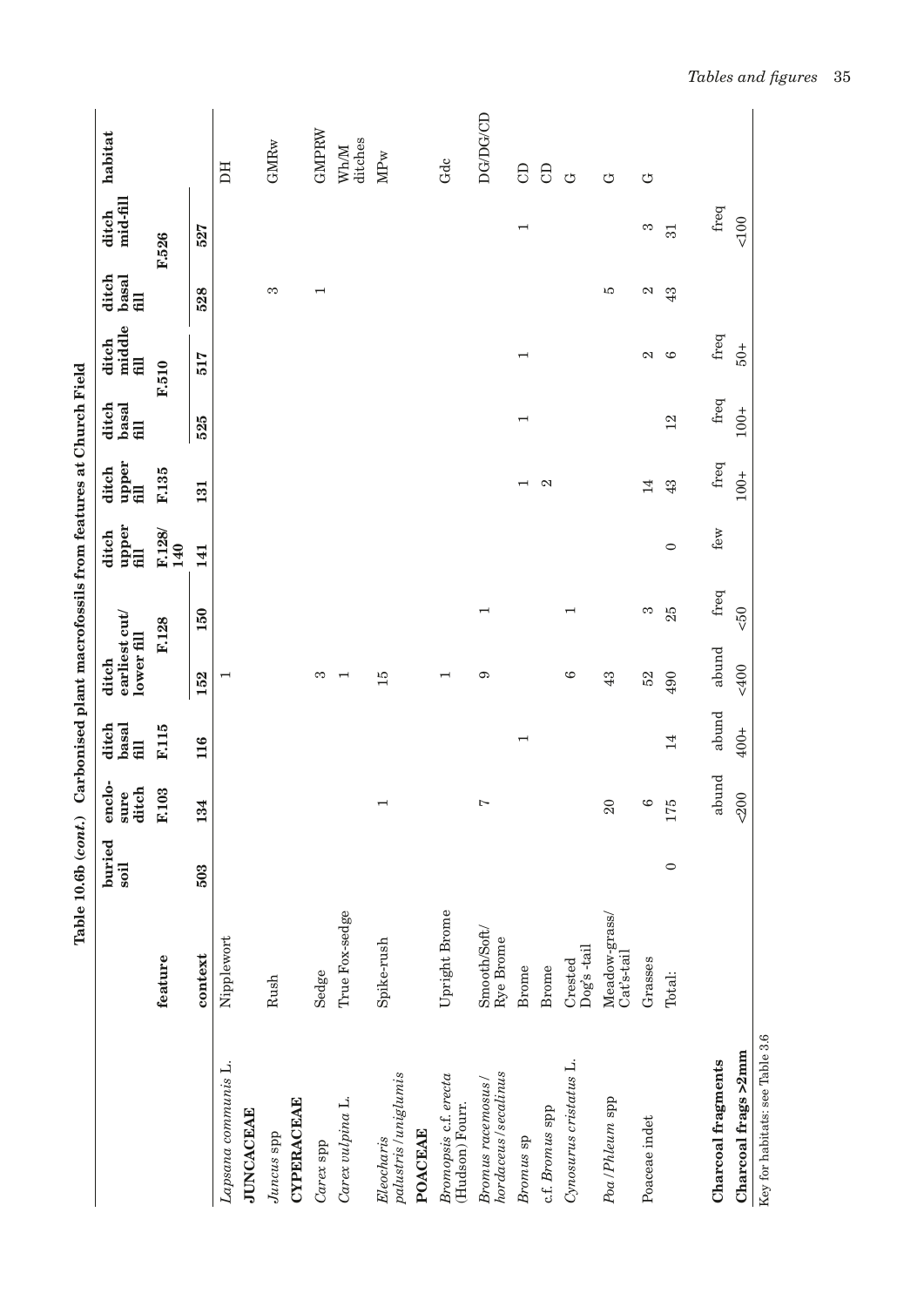|                                      |                       | ditch<br>basal fill | ditch<br>basal fill | ditch<br>middle fill | habitat                |
|--------------------------------------|-----------------------|---------------------|---------------------|----------------------|------------------------|
|                                      | feature               | F.510               | F.526               |                      |                        |
|                                      | context               | 525                 | 528                 | 527                  |                        |
| <b>RANUNCULACEAE</b>                 |                       |                     |                     |                      |                        |
| Ranunculus spp                       | Buttercup             |                     | $\mathbf{1}$        | 38                   | <b>DMPR</b>            |
| <b>URTICACEAE</b>                    |                       |                     |                     |                      |                        |
| Urtica dioica L.                     | Common nettle         | 15                  |                     | 11                   | <b>DGHWp</b>           |
| Urtica urens L.                      | Small nettle          |                     |                     | $\overline{2}$       | CDl                    |
| <b>CHENOPODIACEAE</b>                |                       |                     |                     |                      |                        |
| Atriplex spp                         | Orache                |                     |                     | 40                   | CDn                    |
| Chenopodiaceae indet                 | Goosefoot family      | 7                   |                     | 104                  | various                |
| <b>POLYGONACEAE</b>                  |                       |                     |                     |                      |                        |
| Persicaria lapathifolia (L.)Gray     | Pale Persicaria       |                     |                     | 42                   | Cdow                   |
| Polygonum c.f. aviculare L.          | Knotgrass             |                     |                     | 8                    | CD                     |
| Polygonum spp                        | Knotgrasses           |                     |                     | 6                    | various                |
| Rumex spp                            | Dock                  | 44                  |                     | 164                  | DG                     |
| <b>MALVACEAE</b>                     |                       |                     |                     |                      |                        |
| Malva spp                            | Mallow                | 16                  |                     |                      | <b>DW</b>              |
| <b>BRASSICACEAE</b>                  |                       |                     |                     |                      |                        |
| Brassica / Sinapis / Raphanus spp    | Mustard/Rape/Cole etc | 15                  |                     | 105                  | CD#                    |
| <b>VITACEAE</b>                      |                       |                     |                     |                      |                        |
| Vitis vinifera L.                    | Grape                 | 17                  |                     |                      | #                      |
| <b>APIACEAE</b>                      |                       |                     |                     |                      |                        |
| Bupleurum rotundifolium L.           | Thorow-wax            | 37                  |                     | 11                   | $\mathbf C$            |
| <b>LAMIACEAE</b>                     |                       |                     |                     |                      |                        |
| Prunella vulgaris L.                 | Selfheal              |                     |                     | 12                   | DG                     |
| <b>PLANTAGINACEAE</b>                |                       |                     |                     |                      |                        |
| Plantago lanceolata L.               | Ribwort Plantain      |                     |                     | 1                    | ${\bf G}$              |
| Plantago major L.                    | Greater Plantain      | 1                   |                     | 5                    | $CDG-0$                |
| <b>SCROPHULARIACEAE</b>              |                       |                     |                     |                      |                        |
| Odontites/Euphrasia spp              | Bartsia/Eyebright     | $\mathbf 1$         |                     | $\,6$                | $\mathop{\mathrm{CD}}$ |
| <b>CAPRIFOLIACEAE</b>                |                       |                     |                     |                      |                        |
| Sambucus nigra L.                    | Elder                 | $\,2$               |                     | 19                   | <b>DHSWn</b>           |
| <b>ASTERACEAE</b>                    |                       |                     |                     |                      |                        |
| Anthemis spp                         | Chamomile             |                     |                     | 14                   | $\operatorname{Cd}$    |
| <b>CYPERACEAE</b>                    |                       |                     |                     |                      |                        |
| Carex spp                            | Sedge                 | $\boldsymbol{2}$    |                     | 10                   | <b>GMPRW</b>           |
| <b>POACEAE</b>                       |                       |                     |                     |                      |                        |
|                                      |                       |                     |                     |                      |                        |
| Poaceae indet                        | Grasses               | 10                  |                     | 48                   | G                      |
| <b>CEREALS</b>                       |                       |                     |                     |                      |                        |
| Avena sp (grain)                     | Oat                   |                     |                     | $\mathbf{1}$         | #                      |
| Avena sp (grain with partial floret) | Oat                   |                     |                     | $\mathbf{1}$         | #                      |
| c.f. Hordeum sp (grain)              | <b>Barley</b>         |                     |                     | 1<br>$\overline{2}$  | #                      |
| Secale cereale (grain)               | Rye<br><b>Total:</b>  | 167                 | $\mathbf{1}$        | 651                  | #                      |

#### **Table 10.6c Mineralised plant macrofossils from features at Church Field**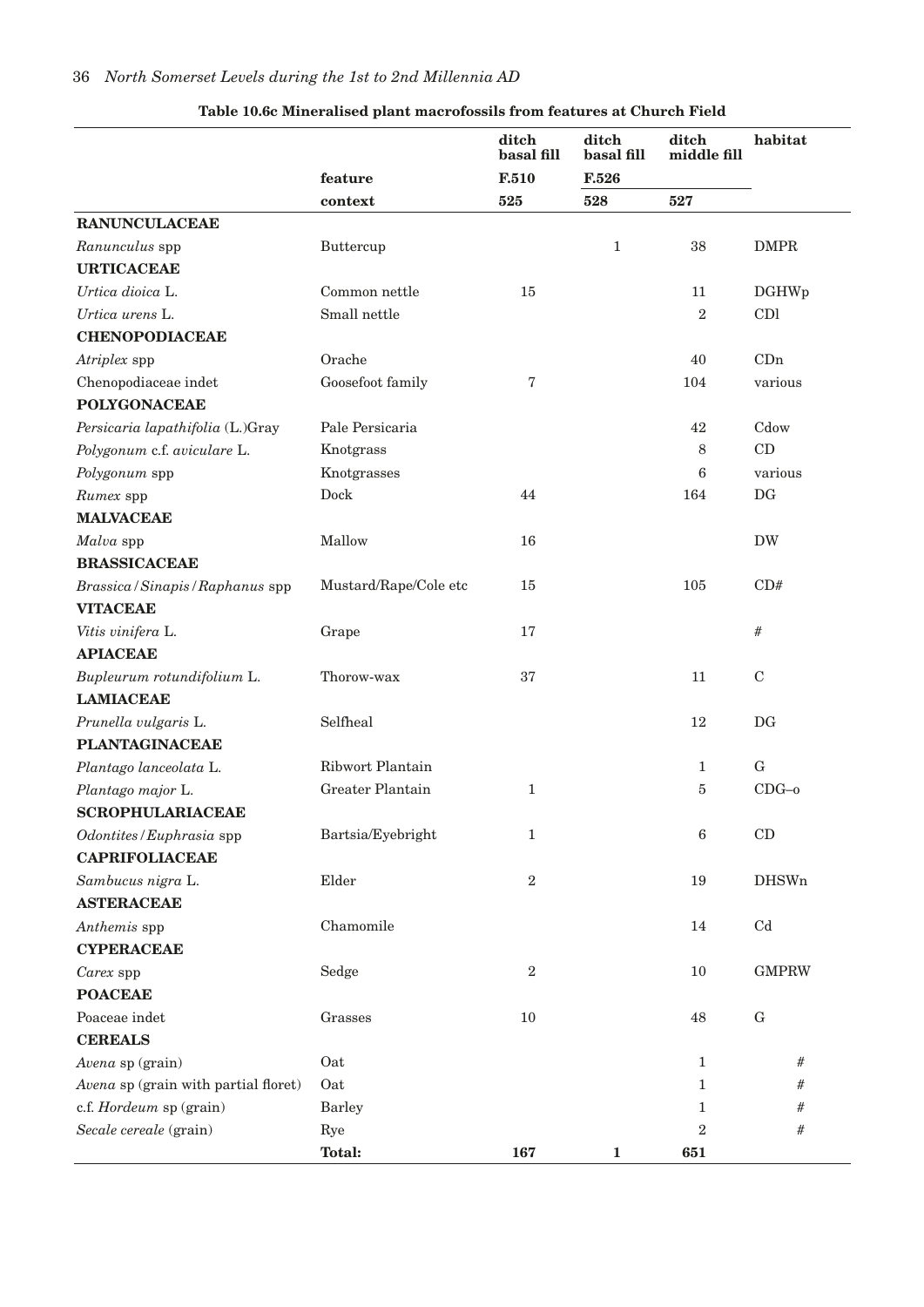#### **Table 10.7 Plant habitat groups at Church Field**

#### **wet places: marsh, by or in ditches or streamsides**

| bankside/boggy places                 |                         | aquatics                                       |                |
|---------------------------------------|-------------------------|------------------------------------------------|----------------|
| Carex riparia (W)                     | Greater Pond-sedge      | Alisma plantago-aquatica (W)                   | Water Plantain |
| Carex vulpina (CW)                    | True Fox-sedge          | $Chara$ spp $(W)$                              | Stonewort      |
| $Carex$ spp $(CMW)$                   | Sedge                   | Lemna spp $(W)$                                | Duckweed       |
| ** Cirsium palustre (W)               | Marsh Thistle           | Ranunculus subg. Batrachium (W) Water Crowfoot |                |
| Eleocharis palustris / uniglumis (CW) | Spike-rush              |                                                |                |
| ** Eupatorium cannabinum (W)          | Hemp Agrimony           |                                                |                |
| ** Filipendula ulmaria (W)            | Meadowsweet             | brackish indicators                            |                |
| Juncus $sp(CW)$                       | Rush                    | ** Carex flacca (W)                            | Glaucous Sedge |
| Lycopus europaeus (W)                 | Gipsywort               |                                                |                |
| Mentha aquatica (W)                   | Water Mint              |                                                |                |
| Ranunculus lingua (W)                 | Greater Spearwort       |                                                |                |
| Ranunculus sceleratus (W)             | Celery-leaved Buttercup |                                                |                |
| ** Ranunculus flammula (CW)           | Lesser Spearwort        |                                                |                |
| Rorippa nasturtium-aquaticum (W)      | Water-cress             |                                                |                |
| $\mathit{Typha}$ spp $(W)$            | Bulrush                 |                                                |                |
|                                       |                         | meadows/damp pasture                           |                |

#### **dry pasture/rough grassy places/fields**

| Bromopsis erecta $(C)$       | <b>Upright Brome</b>    | ** Carex flacca (W)                      | Glaucous Sedge                        |
|------------------------------|-------------------------|------------------------------------------|---------------------------------------|
| ** Bromus racemosus /        | Smooth/Soft/            | Carex hirta $(W)$                        | Hairy Sedge                           |
| hordaceus/secalinus(C)       | <b>Rye Brome</b>        | ** Cirsium palustre (W)                  | Marsh Thistle                         |
| *** Cirsium arvense (W)      | Creeping Thistle        | ** Conium maculatum (W)                  | Hemlock                               |
| ** Cirsium vulgare (W)       | Spear Thistle           | ** Filipendula ulmaria (W)               | Meadowsweet                           |
| Cynosurus cristatus (C)      | Crested Dog's-tail      | **Poaceae indet (CMW)                    | Grass                                 |
| ** Eupatorium cannabinum (W) | Hemp Agrimony           | Potentilla anserina (W)                  | Silverweed                            |
| ** Heracleum sphondylium (W) | Hogweed                 | Ranunculus acris/repens/<br>bulbosus (W) | Meadow/ Creeping/Bulbous<br>Buttercup |
| Lathyrus nissolia $(C)$      | Grass Vetchling         |                                          |                                       |
| $Lathyrus/Vicia$ spp $(C)$   | Pea/Vetch               | ** Ranunculus flammula (CW)              | Lesser Spearwort                      |
| ** Malva spp (CM)            | Common Mallow           | Ranunculus sardous (W)                   | Hairy Buttercup                       |
| Medicago lupulina(C)         | <b>Black Medick</b>     | Ranunculus sp (CM)                       | Buttercup                             |
| ** Odontites/Euphrasia (CMW) | Bartsia/Eyebright       |                                          |                                       |
| Plantago lanceolata (M)      | Ribwort Plantain        |                                          |                                       |
| ** Plantago major (CM)       | Greater Plantain        |                                          |                                       |
| $Poa / Phleum$ spp $(C)$     | Meadow-grass/Cat's-tail | cornfields                               |                                       |
| **Poaceae (CM)               | Grass                   | Agrostemma githago $(C)$                 | Corncockle                            |
| Prunella vulgaris (M)        | Selfheal                | Anthemis cotula (CW)                     | <b>Stinking Chamomile</b>             |
| Rumex acetosella (C)         | Sheep's Sorrel          | Anthemis spp (M)                         | Chamomile                             |
| Torilis spp (W)              | Hedge-parsley           | Bupleurum rotundifolium (CM)             | Thorow-wax                            |
| Trifolium / Medicago spp (C) | Clover/Medick           | Chrysanthemum segetum (C)                | Corn marigold                         |
| Vicia hirsuta (C)            | Hairy Tare              |                                          |                                       |
| Vicia tetrasperma (C)        | Smooth Tare             |                                          |                                       |

#### **waste/disturbed/arable ground**

*Aethusa cynapium* (W) Fool's Parsley *Ulex* sp (W) Gorse *\*\* Arctium minus* (W) Lesser Burdock *Atriplex* spp (CMW) Orache

**heath/downland/common**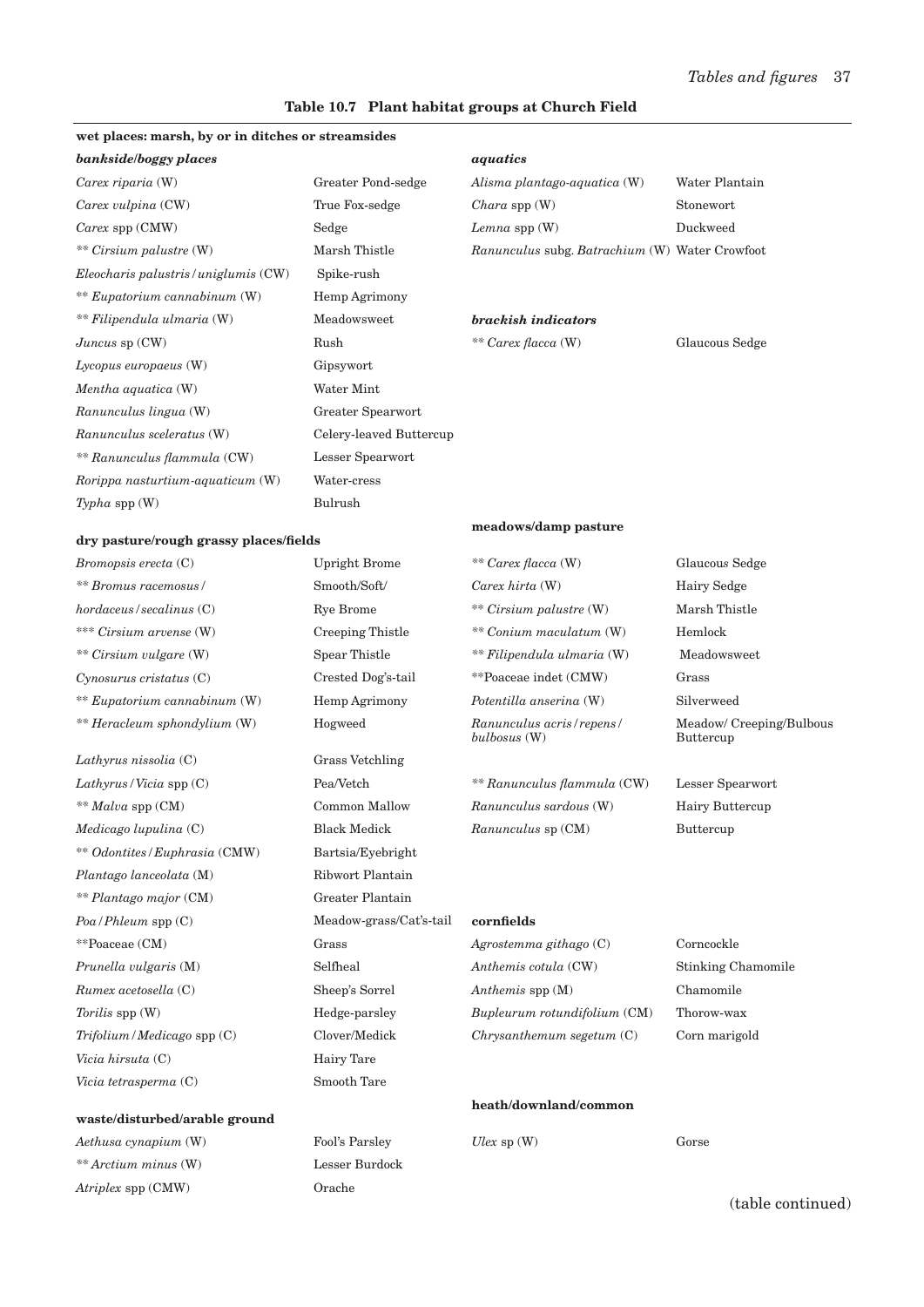| Table 10.7 (cont.) Plant habitat groups at Church Field |  |  |  |
|---------------------------------------------------------|--|--|--|
|---------------------------------------------------------|--|--|--|

| <i>Brassica</i> c.f. <i>nigra</i> $(C)$                          | <b>Black Mustard</b>                    | cultivated/of economic importance |                        |
|------------------------------------------------------------------|-----------------------------------------|-----------------------------------|------------------------|
| Brassica / Sinapis / Raphanus spp<br>(CMW) Mustard/Rape/Cole etc | Avena sp $(CM)$                         | Oat                               |                        |
| ** Bromus racemosus /                                            | Smooth/Soft/Rye Brome                   | <i>Ficus carica</i> (W)           | Fig                    |
| hordaceus/secalinus(C)                                           | Hordeum sp (CM)                         | Barley                            |                        |
| $Cerastium$ sp $(CW)$                                            | Chickweed                               | $Linum$ usitatissimum $(W)$       | Flax                   |
| Chenopodium album (W)                                            | Fat-hen                                 | $Pisum$ sativum $(C)$             | Garden Pea             |
| Chenopodium ficifolium (CW)                                      | <b>Fig-leaved Goosefoot</b>             | Secale cereale (CM)               | Rye                    |
| Chenopodium polyspermum (W)                                      | Many-seeded Goosefoot                   | Triticum $sp(C)$                  | Wheat                  |
| $Chenopodium\ rubrum/glaucum\ (W)$                               | Red/Oak-leaved Goosefoot Vicia faba (C) |                                   | Celtic/Horse Bean      |
| Chenopodiaceae indet (CMW)                                       | Goosefooot                              | Vitis vinifera (M)                | Grape-vine             |
| *** Cirsium arvense (W)                                          | Creeping Thistle                        |                                   |                        |
| ** Cirsium vulgare (W)                                           | Spear Thistle                           |                                   |                        |
| ** Conium maculatum (W)                                          | Hemlock                                 |                                   |                        |
| Coronopus squamatus (W)                                          | <b>Swine Cress</b>                      |                                   |                        |
| ** Galium aparine (C)                                            | Cleavers                                |                                   |                        |
| ** Lapsana communis (CW)                                         | Nipplewort                              |                                   |                        |
| waste/disturbed/arable ground                                    |                                         | woodland/hedgerow/scrub           |                        |
| ** $Malva$ spp $(M)$                                             | Mallow                                  | ** Arctium minus (W)              | Lesser Burdock         |
| ** Odontites/Euphrasia (CMW)                                     | Bartsia/Eyebright                       | Ballota nigra (W)                 | <b>Black Horehound</b> |
| Persicaria lapathifolia (CMW)                                    | Pale Persicaria                         | Betula spp (W)                    | Birch                  |
| Persicaria maculosa (CW)                                         | Redshank                                | Carex sylvatica (W)               | Wood-sedge             |
| Picris echioides (W)                                             | <b>Bristly Oxtongue</b>                 | *** Cirsium arvense (W)           | Creeping Thistle       |
| ** Plantago major (CMW)                                          | Greater Plantain                        | Corylus avellana (CW)             | Hazel                  |
| Polygonum aviculare (MW)                                         | Knotgrass                               | Crataegus monogyna (W)            | Hawthorn               |
| Reseda luteola (W)                                               | Weld                                    | ** Galium aparine (C)             | Cleavers               |
| ** Rubus sect. Glandulosus (W)                                   | <b>Bramble</b>                          | ** Heracleum sphondylium (W)      | Hogweed                |
| $Runex$ sp $(CMW)$                                               | Dock                                    | ** Lapsana communis (W)           | Nipplewort             |
| Solanum nigrum $(C)$                                             | <b>Black Nightshade</b>                 | Rosaceae (W)                      | Rose Family            |
| Sonchus asper (W)                                                | Prickly Sow-thistle                     | ** Rubus sect. Glandulosus (W)    | <b>Bramble</b>         |
| Sonchus oleraceus (W)                                            | Smooth Sow-thistle                      | Sambucus nigra (CMW)              | Elder                  |
| Stellaria media (CW)                                             | Common Chickweed                        | Solanum dulcamara (W)             | <b>Bittersweet</b>     |
| Urtica dioica (MW)                                               | Common nettle                           | Stachys sylvatica (W)             | Hedge Woundwort        |
| Urtica urens $(M)$                                               | Small nettle                            |                                   |                        |

Key

C charred M mineralised W waterlogged

 $\stackrel{***}{\textrm{W}}$  occurring in 3 habitat groups W waterlogged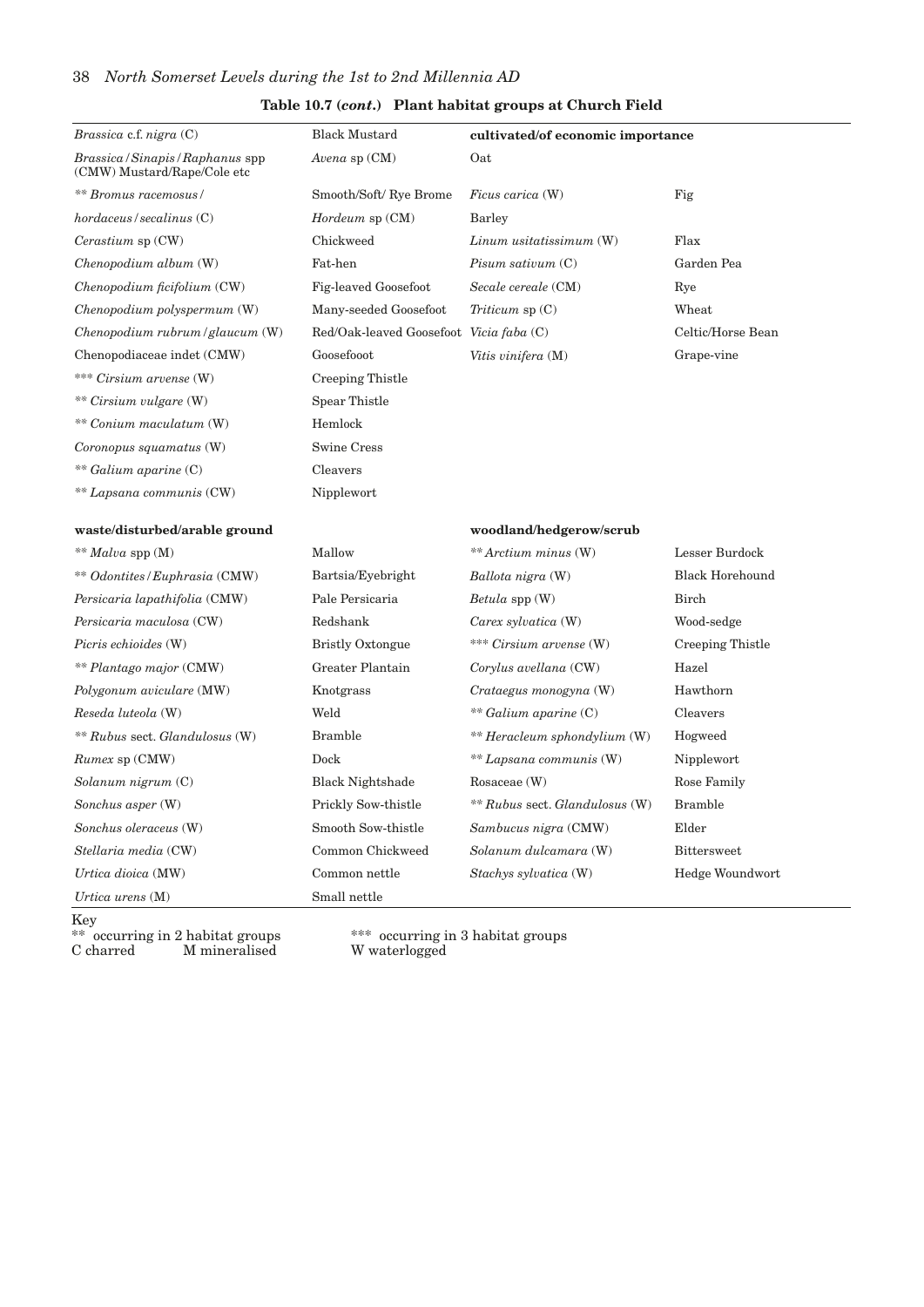|                                                   | Table 10.8a              |                         | Waterlogged plant macrofossils from features at Home Ground |                     |                          |         |                          |                          |                          |                          |                   |
|---------------------------------------------------|--------------------------|-------------------------|-------------------------------------------------------------|---------------------|--------------------------|---------|--------------------------|--------------------------|--------------------------|--------------------------|-------------------|
|                                                   |                          | buried<br>soil          | between<br>buried<br>soils                                  | lower fill<br>ditch |                          | ditch   | pit fill<br>lower        | pit fill<br>upper        | gully                    | ditch                    | habitat           |
|                                                   | feature                  |                         |                                                             | F.267               |                          | F.308   | F.265                    |                          | F.243                    | F.209                    |                   |
|                                                   | context                  | 281                     | 321                                                         | 285                 | 285                      | 323     | 280                      | 266                      | 244                      | 230                      |                   |
|                                                   | sample                   | 145                     | 146/147                                                     | 139/140             | 141/142                  | 152/153 | 137/138                  | 135/136                  | 131/132                  | 127/128                  |                   |
|                                                   | Sample size (kg/litres)  | 3.7/4                   | 54.6/46                                                     | 29.9/33             | 37.9/44                  | 36.3/42 | 29.1/34                  | 27.7/30                  | 24.2/28                  | 45.9/42                  |                   |
|                                                   | Size of float (ml)       | $\overline{\mathsf{v}}$ | none                                                        | 100                 | 140                      | 4       | 25                       | 16                       | 8                        | 170                      |                   |
| <b>RANUNCULACEAE</b>                              |                          |                         |                                                             |                     |                          |         |                          |                          |                          |                          |                   |
| Ranunculus acris/repens/bulbosus Meadow/Creeping/ | <b>Bulbous Buttercup</b> |                         |                                                             | 4                   |                          | 2       | $\overline{\phantom{0}}$ |                          |                          | 25                       | D G               |
| Ranunculus lingua L.                              | <b>Greater Spearwort</b> |                         |                                                             |                     |                          |         |                          |                          |                          | ⊣                        | $\boxtimes$       |
| Ranunculus sceleratus L.                          | Celery-leaved Buttercup  |                         |                                                             |                     |                          |         |                          |                          |                          | 18                       | <b>MPR</b>        |
| R. subg. Batrachium (DC.)A. Gray                  | Water Crowfoot           |                         |                                                             |                     | S                        | 6       | Ŋ                        |                          | $\overline{\phantom{0}}$ | $\mathfrak{a}$           | <b>APR</b>        |
| <b>URTICACEAE</b>                                 |                          |                         |                                                             |                     |                          |         |                          |                          |                          |                          |                   |
| Urtica dioica L.                                  | Common nettle            |                         |                                                             | $\mathbf{\Omega}$   | $\overline{\phantom{0}}$ |         |                          |                          |                          | 425                      | <b>DGHWp</b>      |
| CHENOPODIACEAE                                    |                          |                         |                                                             |                     |                          |         |                          |                          |                          |                          |                   |
| Atriplex spp                                      | Orache                   |                         |                                                             |                     | $\overline{\phantom{0}}$ |         |                          |                          | $\mathbf{z}$             | $\mathbf{c}$             | CDn               |
| Chenopodium ficifolium Smith                      | Fig-leaved Goosefoot     |                         |                                                             |                     |                          |         |                          |                          | $\overline{ }$           |                          | $\Theta$          |
| Chenopodiaceae indet                              | Goosefoot family         |                         |                                                             |                     |                          |         |                          |                          |                          | $\mathbf{\Omega}$        | various           |
| <b>CARYOPHYLLACEAE</b>                            |                          |                         |                                                             |                     |                          |         |                          |                          |                          |                          |                   |
| Cerastium spp                                     | Chickweed                |                         |                                                             |                     |                          |         | $\overline{\phantom{0}}$ | $\overline{\phantom{0}}$ |                          | 2                        | CDG               |
| POLYGONACEAE                                      |                          |                         |                                                             |                     |                          |         |                          |                          |                          |                          |                   |
| Rumex sp                                          | Dock                     |                         |                                                             |                     |                          |         |                          |                          |                          | $\overline{\phantom{0}}$ | D G               |
| <b>BRASSICACEAE</b>                               |                          |                         |                                                             |                     |                          |         |                          |                          |                          |                          |                   |
| Rorippa nasturtium-aquaticum<br>(L.)Hayek         | Water-cress              |                         |                                                             |                     |                          |         |                          |                          |                          | $\overline{\phantom{0}}$ | <b>BPR</b>        |
| ROSACEAE                                          |                          |                         |                                                             |                     |                          |         |                          |                          |                          |                          |                   |
| Crataegus monogyna Jacq                           | Hawthorn                 |                         |                                                             |                     |                          |         |                          |                          |                          | $10 + 40f$               | HSW               |
| Potentilla anserina L.                            | Silverweed               |                         |                                                             |                     |                          |         |                          |                          |                          | $\pm$                    | sand-dunes<br>DG, |
| Rosaceae indet (thorn)                            | Rose family              |                         |                                                             |                     |                          |         |                          |                          |                          | Ņ                        | $_{\rm HSW}$      |
| Rubus sect. Glandulosus                           | <b>Bramble</b>           |                         |                                                             |                     |                          |         |                          | $\overline{ }$           |                          | 39                       | <b>NSHO</b>       |
| Wimmer and Grab                                   |                          |                         |                                                             |                     |                          |         |                          |                          |                          |                          | (table continued) |

*Tables and figures*

3 9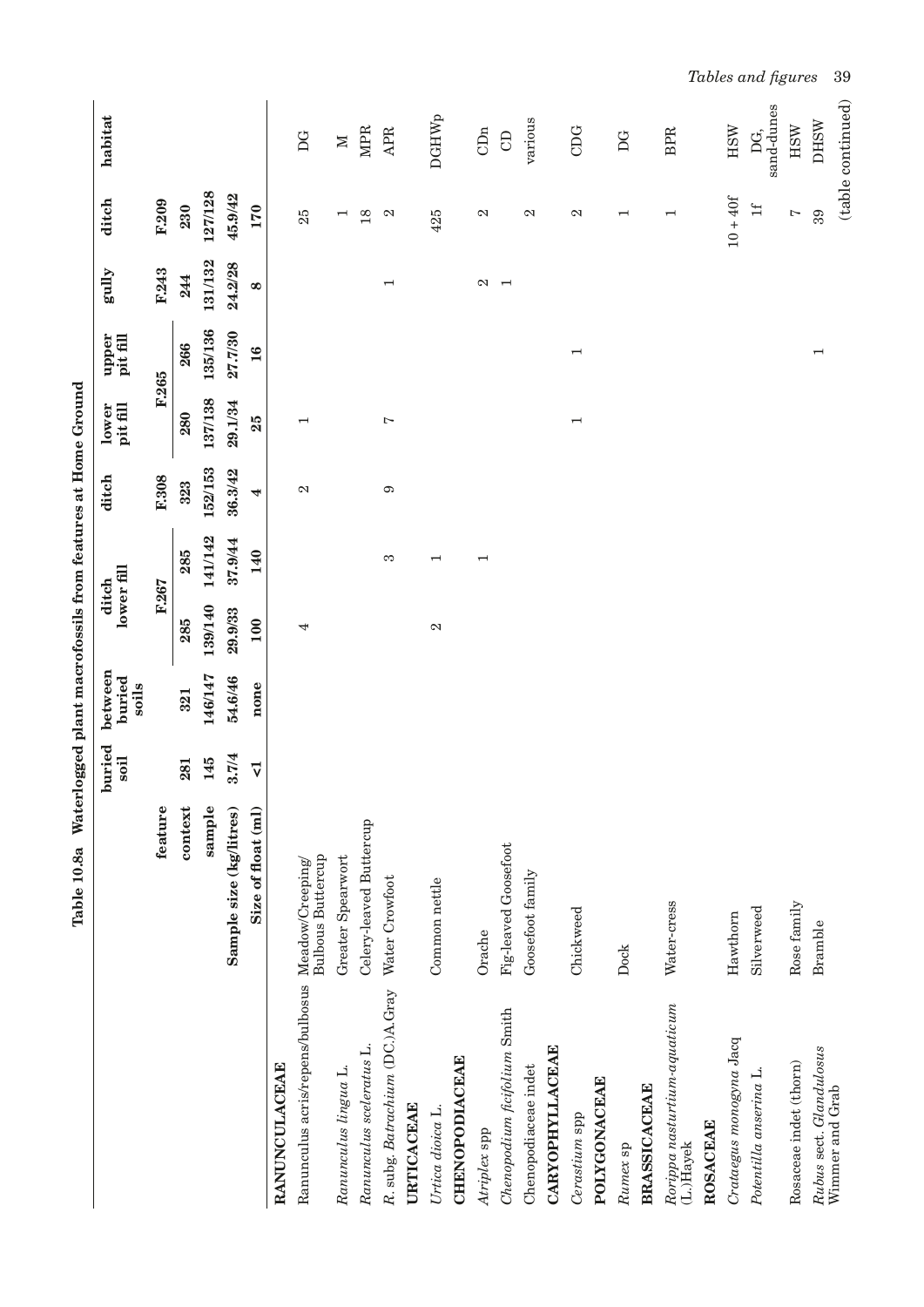|                          | Table 10.8a (cont.) Waterlogged plant macrofossils from features at Home Ground |                         |                            |                          |         |                   |                   |                          |          |                          |                      |
|--------------------------|---------------------------------------------------------------------------------|-------------------------|----------------------------|--------------------------|---------|-------------------|-------------------|--------------------------|----------|--------------------------|----------------------|
|                          |                                                                                 | buried<br>soil          | between<br>buried<br>soils | lower fill<br>ditch      |         | ditch             | pit fill<br>lower | pit fill<br>upper        | gully    | ditch                    | habitat              |
|                          | feature                                                                         |                         |                            | F.267                    |         | F.308             |                   | F.265                    | F.243    | F.209                    |                      |
|                          | context                                                                         | 281                     | 321                        | 285                      | 285     | 323               | 280               | 266                      | 244      | 230                      |                      |
|                          | sample                                                                          | 145                     | 146/147                    | 139/140                  | 141/142 | 152/153           | 137/138           | 135/136                  | 131/132  | 127/128                  |                      |
|                          | Sample size (kg/litres)                                                         | 3.7/4                   | 54.6/46                    | 29.9/33                  | 37.9/44 | 36.3/42           | 29.1/34           | 27.7/30                  | 24.2/28  | 45.9/42                  |                      |
|                          | Size of float (ml)                                                              | $\overline{\mathbf{v}}$ | none                       | 100                      | 140     | 4                 | 25                | 16                       | $\infty$ | 170                      |                      |
| <b>APIACEAE</b>          |                                                                                 |                         |                            |                          |         |                   |                   |                          |          |                          |                      |
| Aethusa cynapium L.      | Fool's Parsley                                                                  |                         |                            |                          |         |                   |                   |                          |          | $\overline{\phantom{0}}$ | $\circlearrowright$  |
| Anethum graveolens L.    | Dill                                                                            |                         |                            |                          |         |                   |                   |                          |          | $\overline{ }$           | CD#                  |
| Conium maculatum L.      | Hemlock                                                                         |                         |                            |                          |         |                   |                   |                          |          | 28                       | $_{\rm Bw}$          |
| Heracleum sphondylium L. | Hogweed                                                                         |                         |                            |                          |         |                   |                   |                          |          | H                        | DG                   |
| Torilis spp              | Hedge-parsley                                                                   |                         |                            |                          |         |                   |                   |                          |          | 2f                       | <b>GHWo</b>          |
| <b>SOLANACEAE</b>        |                                                                                 |                         |                            |                          |         |                   |                   |                          |          |                          |                      |
| Solanum dulcamara L.     | Bittersweet                                                                     |                         |                            |                          |         |                   |                   |                          |          | 12                       | <b>DHS</b>           |
| <b>LAMIACEAE</b>         |                                                                                 |                         |                            |                          |         |                   |                   |                          |          |                          |                      |
| Ballota nigra L.         | <b>Black Horehound</b>                                                          |                         |                            |                          |         |                   |                   |                          |          | Z                        | $\mathbb H\mathbb W$ |
| Lycopus europaeus L.     | Gipsywort                                                                       |                         |                            |                          |         |                   |                   |                          |          | $\mathfrak{a}$           | $_{\rm FRw}$         |
| Mentha <sub>sp</sub>     | Mint                                                                            |                         |                            |                          |         |                   |                   |                          |          | $\overline{\phantom{0}}$ | CDPW                 |
| Stachys sylvatica L.     | Hedge Woundwort                                                                 |                         |                            |                          |         |                   |                   |                          |          | $\overline{21}$          | HSW                  |
| <b>PLANTAGINACEAE</b>    |                                                                                 |                         |                            |                          |         |                   |                   |                          |          |                          |                      |
| Plantago major L.        | Greater Plantain                                                                |                         |                            |                          |         |                   |                   |                          |          | $\overline{\phantom{0}}$ | $CDG-0$              |
| CAPRIFOLIACEAE           |                                                                                 |                         |                            |                          |         |                   |                   |                          |          |                          |                      |
| Sambucus nigra L.        | Elder                                                                           |                         |                            |                          |         | $\mathbf{\Omega}$ |                   |                          | S        | 16                       | <b>DHSWn</b>         |
| <b>ASTERACEAE</b>        |                                                                                 |                         |                            |                          |         |                   |                   |                          |          |                          |                      |
| Chrysanthemum segetum L. | Corn marigold                                                                   |                         |                            | $\mathfrak{a}$           |         |                   |                   |                          |          |                          | Ca                   |
| Cirsium arvense (L.)Scop | Creeping Thistle                                                                |                         |                            |                          |         |                   |                   |                          |          | ග                        | CDGH                 |
| Cirsium/Carduus sp       | Thistle                                                                         |                         |                            | $\overline{\phantom{0}}$ |         |                   |                   | $\overline{\phantom{0}}$ |          | 12                       | <b>DGMW</b>          |
| Leontodon spp            | Hawkbit                                                                         |                         |                            |                          |         |                   |                   |                          |          | $\overline{ }$           | $\circ$              |
| Picris echioides L.      | Bristly Oxtongue                                                                |                         |                            |                          |         |                   |                   |                          |          | $\mathbf{c}$             | <b>DHWc</b>          |
| Sonchus asper (L.)Hill   | Prickly Sow-thistle                                                             |                         |                            |                          |         |                   |                   |                          |          | $\mathbf{\Omega}$        | $\Theta$             |
|                          |                                                                                 |                         |                            |                          |         |                   |                   |                          |          |                          | (table continued)    |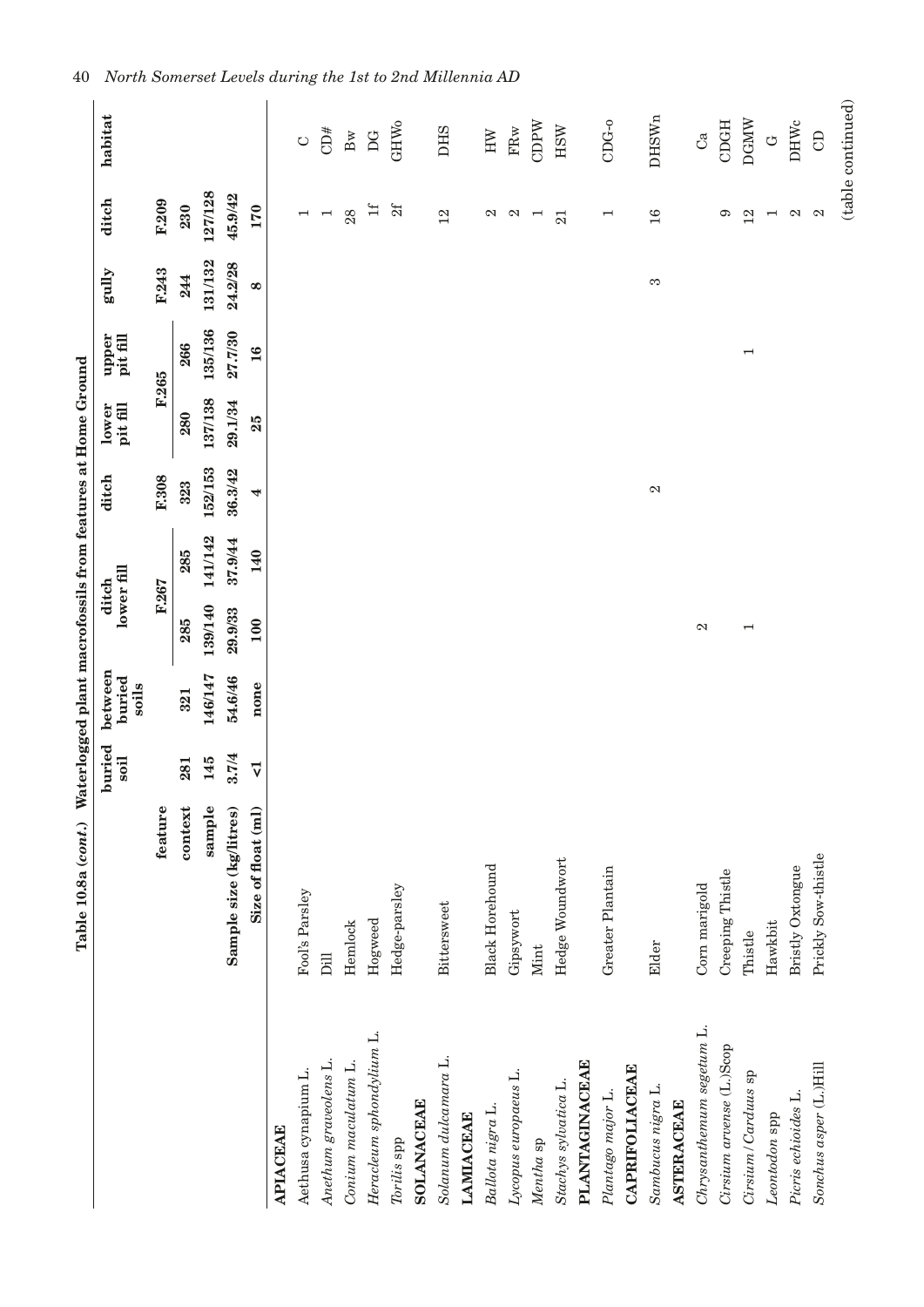|                                | Table 10.8a (cont.)     |                    | Waterlogged plant macrofossils from features at Home Ground |                     |                |                          |                          |                   |                          |                          |                        |
|--------------------------------|-------------------------|--------------------|-------------------------------------------------------------|---------------------|----------------|--------------------------|--------------------------|-------------------|--------------------------|--------------------------|------------------------|
|                                |                         | buried<br>soil     | between<br>buried<br>soils                                  | lower fill<br>ditch |                | ditch                    | pit fill<br>lower        | pit fill<br>upper | gully                    | ditch                    | habitat                |
|                                | feature                 |                    |                                                             | F.267               |                | F.308                    |                          | F.265             | F.243                    | F.209                    |                        |
|                                | context                 | 281                | 321                                                         | 285                 | 285            | 323                      | 280                      | 266               | 244                      | 230                      |                        |
|                                | sample                  | 145                | 146/147                                                     | 139/140             | 141/142        | 152/153                  | 137/138                  | 135/136           | 131/132                  | 127/128                  |                        |
|                                | Sample size (kg/litres) | 3.7/4              | 54.6/46                                                     | 29.9/33             | 37.9/44        | 36.3/42                  | 29.1/34                  | 27.7/30           | 24.2/28                  | 45.9/42                  |                        |
|                                | Size of float (ml)      | $\vec{\mathbf{v}}$ | none                                                        | 100                 | 140            | 4                        | 25                       | 16                | $\infty$                 | 170                      |                        |
| <b>ALISMATACEAE</b>            |                         |                    |                                                             |                     |                |                          |                          |                   |                          |                          |                        |
| Alisma plantago-aquatica L.    | Water Plantain          |                    |                                                             |                     |                |                          |                          |                   |                          | ю                        | <b>APR</b>             |
| Alisma spp                     | Water Plantain          |                    |                                                             |                     |                |                          |                          |                   |                          | 15                       | APR                    |
| POTAMOGETONACEAE               |                         |                    |                                                             |                     |                |                          |                          |                   |                          |                          |                        |
| Potamogeton sp                 | Pondweed                |                    |                                                             |                     |                | $\overline{\phantom{0}}$ |                          |                   |                          |                          | <b>APR</b>             |
| <b>LEMNACEAE</b>               |                         |                    |                                                             |                     |                |                          |                          |                   |                          |                          |                        |
| Lemna spp                      | Duckweed                | $\mathbf{c}_1$     |                                                             | 38                  | 335            | 57                       | $\overline{\phantom{0}}$ | $\mathbf -$       | $\overline{\phantom{0}}$ | 21                       | $\blacktriangleleft$   |
| <b>JUNCACEAE</b>               |                         |                    |                                                             |                     |                |                          |                          |                   |                          |                          |                        |
| Juncus spp                     | Rush                    | $\Omega$           |                                                             | $\Omega$            | 12             | $\Box$                   | 32                       | S                 | 16                       |                          | <b>GMR<sub>w</sub></b> |
| <b>CYPERACEAE</b>              |                         |                    |                                                             |                     |                |                          |                          |                   |                          |                          |                        |
| Carex spp                      | Sedge                   |                    |                                                             |                     |                |                          |                          |                   |                          | S                        | GMPRW                  |
| Carex flacca Schreber          | Glaucous Sedge          |                    |                                                             |                     |                |                          |                          |                   |                          | $\overline{71}$          | $G$ , wd               |
| Carex hirta L.                 | Hairy Sedge             |                    |                                                             |                     |                |                          |                          |                   |                          | $\overline{\phantom{0}}$ | G (damp)               |
| Carex sylvatica Hudson         | Wood-sedge              |                    |                                                             |                     |                |                          |                          |                   |                          | $\overline{\phantom{0}}$ | HSW damp               |
| Carex vulpina L.               | True Fox-sedge          |                    |                                                             |                     |                |                          |                          |                   |                          | L                        | ditches<br>Wh/M        |
| Eleocharis palustris/uniglumis | Spike-rush              |                    |                                                             |                     |                |                          |                          |                   |                          | $\overline{\phantom{0}}$ | <b>MPw</b>             |
| POACEAE                        |                         |                    |                                                             |                     |                |                          |                          |                   |                          |                          |                        |
| Poaceae indet                  | Grass                   |                    |                                                             |                     |                |                          |                          |                   | $\overline{\phantom{0}}$ | $\infty$                 | C                      |
| TYPHACEAE                      |                         |                    |                                                             |                     |                |                          |                          |                   |                          |                          |                        |
| Typha spp                      | Bulrush                 |                    |                                                             |                     | $\overline{ }$ |                          |                          |                   | $\mathbf{\Omega}$        | 4                        | PR                     |
|                                | Total:                  | 22                 | $\bullet$                                                   | 67                  | 353            | 81                       | $\frac{42}{5}$           | $\triangleright$  | 27                       | 787                      |                        |

*Tables and figures* 41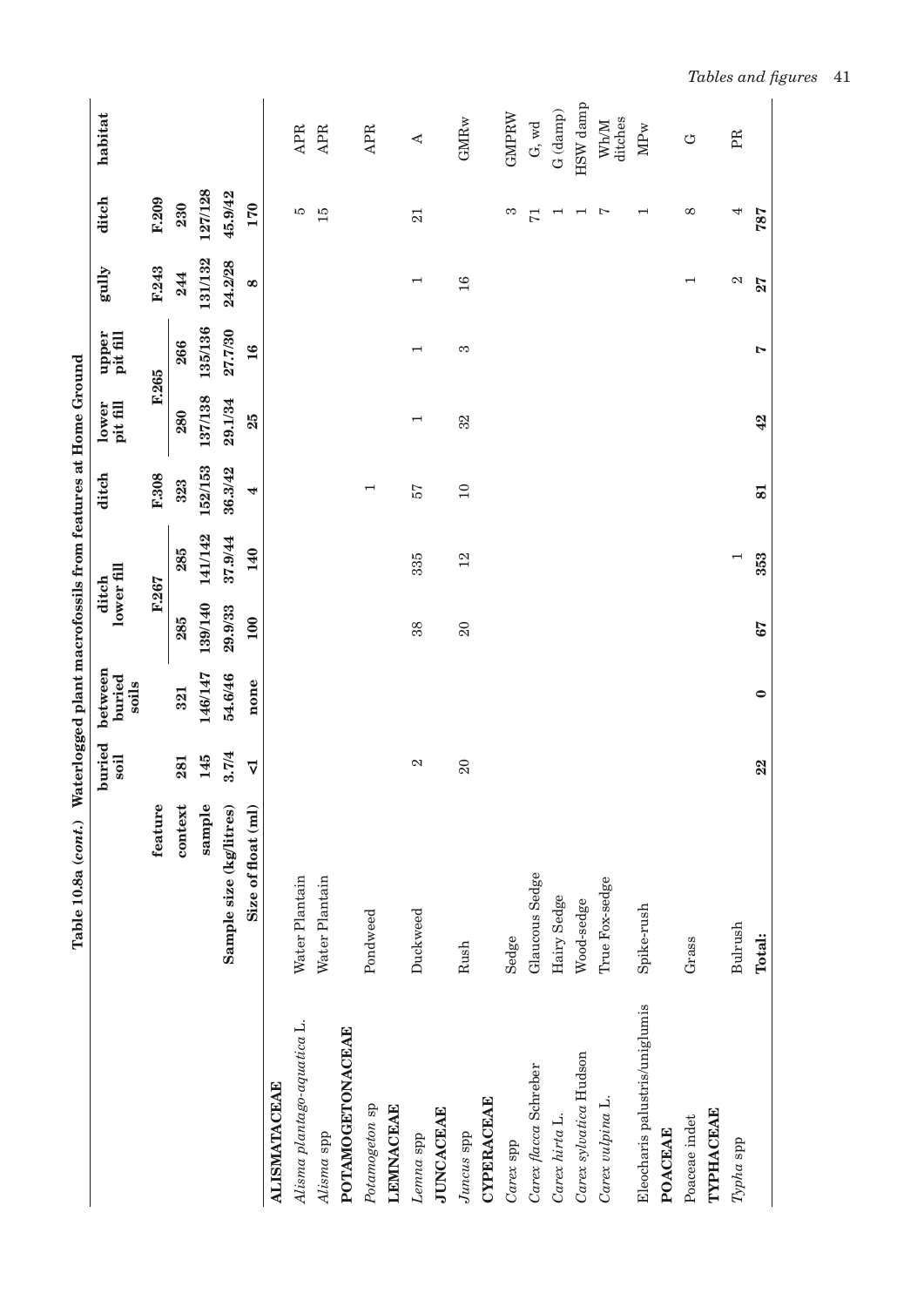|                                              | ,,,,,,,,     |   |
|----------------------------------------------|--------------|---|
| i                                            |              |   |
|                                              |              |   |
|                                              |              |   |
|                                              |              |   |
| ׅ֧֚֚֚֚֚֚֚֚֚֚֚֚֚֚֚֚֚֚֚֚֚֚֚֚֡֡֡֡֡֡֡֡֡֬֓֡֡֓֓֡֡֬ |              |   |
|                                              |              |   |
|                                              |              | l |
| Ï                                            | ֕<br>i       |   |
| i                                            | <b>STATE</b> |   |
| $\frac{1}{2}$                                | i            |   |

|                                              | Table 10.8b Charred plant macrofossils from features at Home Ground |                          |                |                   |                          |                 |                          |                                   |                          |                   |
|----------------------------------------------|---------------------------------------------------------------------|--------------------------|----------------|-------------------|--------------------------|-----------------|--------------------------|-----------------------------------|--------------------------|-------------------|
|                                              |                                                                     |                          | buried<br>soil | ditch             | ditch                    | ditch           | f(1)                     | lower pit upper pit<br>$\ddot{a}$ | gully                    | habitat           |
|                                              |                                                                     | feature                  |                |                   | F.267                    | F.308           |                          | F.265                             | F.243                    |                   |
|                                              |                                                                     | context                  | 281            | 285               | 285                      | 323             | 280                      | 266                               | 244                      |                   |
|                                              |                                                                     | sample                   | 145            | 139/140           | 141/142                  | 152/153         | 137/138                  | 135/136                           | 131/132                  |                   |
| Grain                                        |                                                                     |                          |                |                   |                          |                 |                          |                                   |                          |                   |
| Avena sp                                     | Oat                                                                 |                          |                | $\infty$          | $\mathbf{c}_1$           | G               |                          | $\mathfrak{a}$                    | ю                        | #                 |
| Hordeum sp                                   | Barley                                                              |                          |                | $\mathbf{\Omega}$ | $\infty$                 | L               | $\overline{\phantom{0}}$ | $\mathbf{\Omega}$                 | $\overline{ }$           | $^{\rm \#}$       |
| $H$ ordeum sp $(hulled)$                     | Barley                                                              |                          |                |                   |                          | H               |                          |                                   |                          | #                 |
| c.f. Hordeum sp                              | Barley                                                              |                          |                |                   | က                        | $\mathbf{z}$    |                          |                                   |                          | $^{\rm \#}$       |
| Hordeum sp (tail grain)                      | Barley                                                              |                          |                | IJ                | ⊣                        |                 |                          |                                   |                          | $_{\rm \#}$       |
| Triticum sp                                  | Wheat                                                               |                          |                | G                 | ᄇ                        | 32              | $\overline{\phantom{0}}$ | S                                 | G                        | $^{\rm \#}$       |
| c.f. Triticum sp                             | Wheat                                                               |                          |                | ⊣                 | က                        | 24              |                          | $\overline{ }$                    | $\infty$                 | $^{\rm \#}$       |
| $\it Triticum$ sp ${\rm (tail\ grain)}$      | Wheat                                                               |                          |                |                   |                          | S               |                          |                                   | 4                        | #                 |
| Cereal indet                                 |                                                                     |                          |                | Ņ                 | 18                       | $\overline{41}$ |                          | 6                                 | 12                       | $_{\rm \#}$       |
|                                              | Total:                                                              | $\circ$                  |                | 32                | 46                       | 119             | က                        | 23                                | 46                       |                   |
| Chaff                                        |                                                                     |                          |                |                   |                          |                 |                          |                                   |                          |                   |
| Avena sp (awns)                              | <b>Oat</b>                                                          |                          |                | 23                | $\Omega$                 |                 | ⊣                        | $\overline{\phantom{0}}$          | 12                       |                   |
| Hordeum sp (rachis internode)                | Barley                                                              |                          |                |                   |                          |                 |                          |                                   | က                        | #                 |
| Triticum sp (tough rachis internode)         | Free-threshing wheat                                                | $\overline{\phantom{0}}$ |                |                   | $\overline{\phantom{0}}$ |                 |                          | $\circ$                           | 46                       | $^{\rm \#}$       |
| Triticum sp (basal rachis internode)         | Wheat                                                               |                          |                |                   |                          |                 |                          |                                   | $\infty$                 | #                 |
| Triticum/Hordeum sp (awns)                   | Wheat/barley                                                        |                          |                |                   | ю                        |                 |                          |                                   | $\overline{\phantom{0}}$ | #                 |
| Triticum/Hordeum sp<br>$(awns - silicified)$ | Wheat/barley                                                        |                          |                | IJ                | 10                       | $50\,$          | 4                        |                                   |                          | #                 |
| Cereal embryo area                           |                                                                     |                          |                |                   |                          |                 |                          |                                   | $\mathbf{z}$             | #                 |
| Poaceae culm node (silicified)               | Grass                                                               |                          |                |                   | $\overline{\phantom{0}}$ |                 |                          |                                   |                          |                   |
|                                              | Total:                                                              | $\overline{\phantom{0}}$ |                | 28                | 57                       | 52              | $\circ$                  | Ņ                                 | 72                       |                   |
| Weeds                                        |                                                                     |                          |                |                   |                          |                 |                          |                                   |                          |                   |
| <b>CHARACEAE</b>                             |                                                                     |                          |                |                   |                          |                 |                          |                                   |                          |                   |
| Chara sp                                     | Stonewort                                                           |                          |                |                   |                          |                 |                          |                                   | $\overline{\phantom{0}}$ | ∢                 |
| <b>BETULACEAE</b>                            |                                                                     |                          |                |                   |                          |                 |                          |                                   |                          |                   |
| Corylus avellana L. (nut frags)              | Hazel                                                               |                          |                |                   |                          |                 |                          |                                   | $\pm$                    | HSW               |
| <b>CHENOPODIACEAE</b>                        |                                                                     |                          |                |                   |                          |                 |                          |                                   |                          | (table continued) |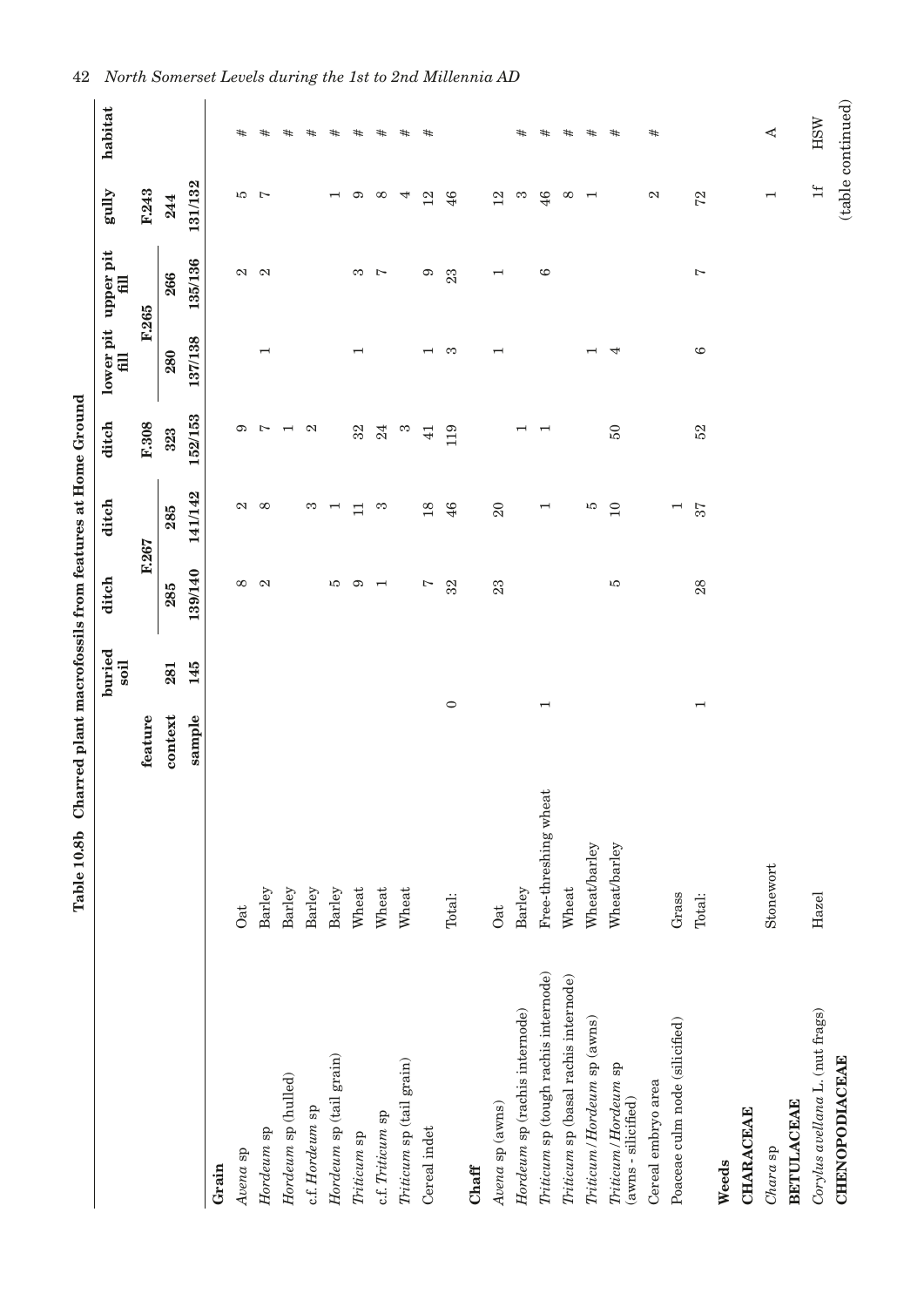|                                  |                         |         | buried<br>soil | ditch                    | ditch                    | ditch   | lower pit upper pit<br>$\Xi$ | fill           | gully    | habitat                |
|----------------------------------|-------------------------|---------|----------------|--------------------------|--------------------------|---------|------------------------------|----------------|----------|------------------------|
|                                  |                         | feature |                |                          | F.267                    | F.308   |                              | F.265          | F.243    |                        |
|                                  |                         | context | 281            | 285                      | 285                      | 323     | 280                          | 266            | 244      |                        |
|                                  |                         | sample  | 145            | 139/140                  | 141/142                  | 152/153 | 137/138                      | 135/136        | 131/132  |                        |
| Atriplex sp                      | Orache                  |         |                |                          |                          |         |                              | $\overline{ }$ | ⊣        | CDn                    |
| POLYGONACEAE                     |                         |         |                |                          |                          |         |                              |                |          |                        |
| Rumex spp                        | Dock                    |         |                |                          |                          | 2       |                              |                | 4        | DG                     |
| <b>BRASSICACEAE</b>              |                         |         |                |                          |                          |         |                              |                |          |                        |
| Brassica / Sinapis / Raphanus sp | Mustard/Rape/Cole etc   |         |                |                          |                          |         |                              |                |          | CD#                    |
| <b>FABACEAE</b>                  |                         |         |                |                          |                          |         |                              |                |          |                        |
| Lathyrus/Vicia sp                | Pea/Vetch               |         |                |                          |                          |         |                              |                |          | $\mathbf{D}\mathbf{G}$ |
| Trifolium / Medicago sp          | Clover/Medick           |         |                |                          |                          |         |                              |                |          | <b>DGR</b>             |
| Vicia faba L.                    | Celtic/Horse Bean       |         |                | $\overline{\phantom{0}}$ | $1 + f$                  | $2 + f$ |                              |                |          | #                      |
| <b>PLANTAGINACEAE</b>            |                         |         |                |                          |                          |         |                              |                |          |                        |
| Plantago major L.                | Greater Plantain        |         |                |                          |                          |         |                              |                |          | $CDG-0$                |
| <b>SCROPHULARIACEAE</b>          |                         |         |                |                          |                          |         |                              |                |          |                        |
| Odontites/Euphrasia spp          | Bartsia/Eyebright       |         |                |                          |                          |         |                              | 2              | 2        | $\Theta$               |
| <b>ASTERACEAE</b>                |                         |         |                |                          |                          |         |                              |                |          |                        |
| Anthemis cotula L.               | Stinking Chamomile      |         |                | $\circ$                  | $\overline{\phantom{0}}$ |         |                              | S              | P.       | CDh                    |
| <b>JUNCACEAE</b>                 |                         |         |                |                          |                          |         |                              |                |          |                        |
| Juncus sp                        | Rush                    |         |                |                          |                          |         |                              |                |          | <b>GMR<sub>w</sub></b> |
| POACEAE                          |                         |         |                |                          |                          |         |                              |                |          |                        |
| Poa/Phleum sp                    | Meadow-grass/Cat's-tail |         |                |                          |                          |         |                              |                |          | G                      |
| Poaceae indet                    | Grasses                 |         |                |                          |                          |         |                              | 2              | $\infty$ | Ġ                      |

Table 10.8b (cont.) Charred plant macrofossils from features at Home Ground **Table 10.8b (cont.) Charred plant macrofossils from features at Home Ground**

 $\overline{a}$  $\overline{a}$ 

Grasses Total:

Poaceae indet

 $\bullet$ 

 $\bullet$ 

 $\infty$ 24

 $\infty$  $\overline{10}$ 

 $\bullet$ 

 $\bullet$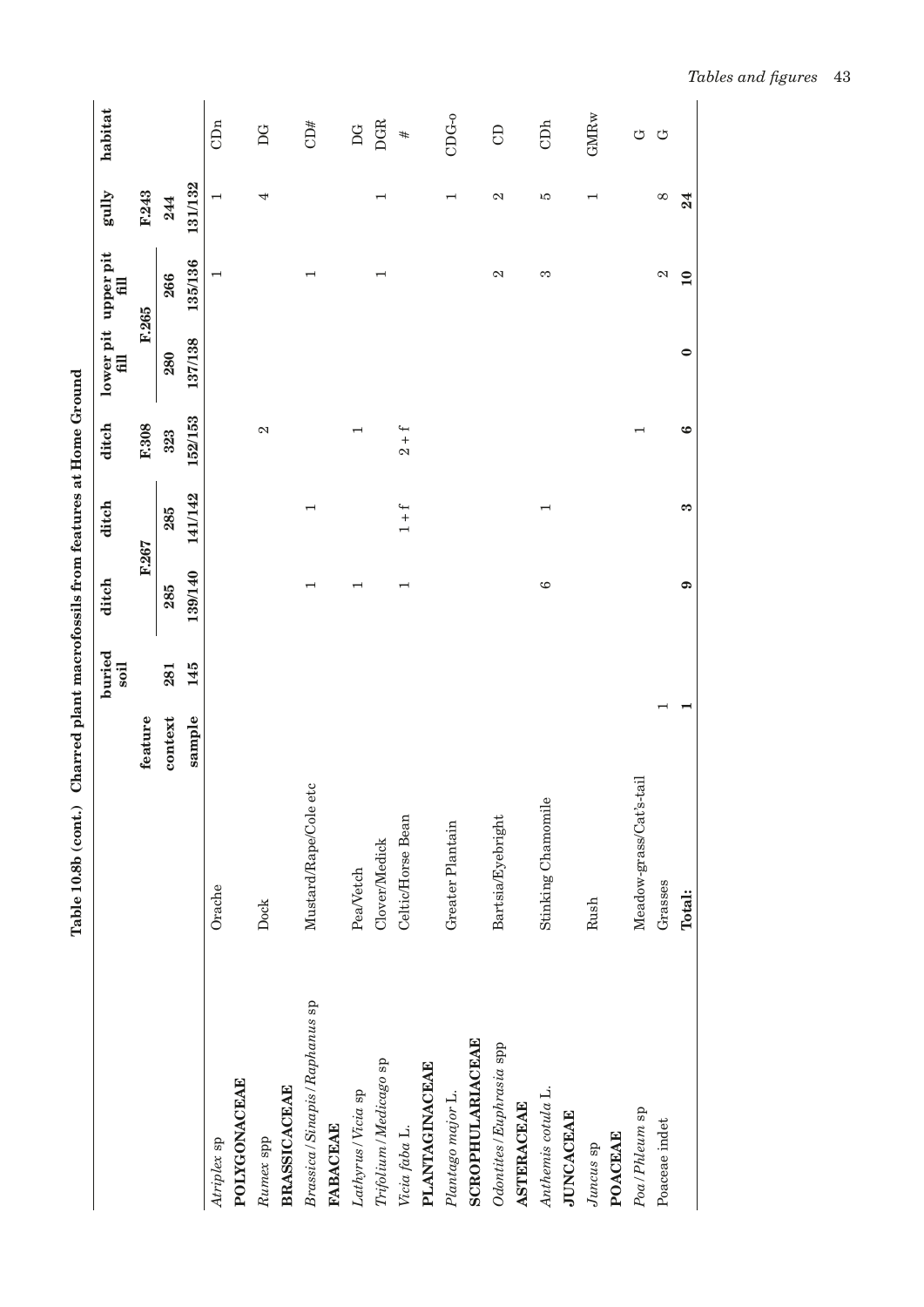|                                                       |                       | ditch lower<br>fill | ditch        | habitat         |
|-------------------------------------------------------|-----------------------|---------------------|--------------|-----------------|
|                                                       |                       | F.267               | <b>F.308</b> |                 |
|                                                       | context               | 285                 | 323          |                 |
| <b>CHENOPODIACEAE</b>                                 |                       |                     |              |                 |
| <i>Chenopodium</i> sp                                 | Goosefoots            | 1                   |              | various         |
| <b>POLYGONACEAE</b>                                   |                       |                     |              |                 |
| Rumex acetosella L.                                   | Sheep's Sorrel        |                     |              | Ho, CG, a sandy |
| <b>BRASSICACEAE</b>                                   |                       |                     |              |                 |
| <i>Brassica</i> / <i>Sinapis</i> / <i>Raphanus</i> sp | Mustard/Rape/Cole etc |                     | 1            | CD#             |
| <b>FABACEAE</b>                                       |                       |                     |              |                 |
| Trifolium/Medicago spp                                | Clover/Medick         |                     | 1            | DGR             |
|                                                       | <b>Total:</b>         | 1                   | 3            |                 |

### **Table 10.8c Mineralised plant macrofossils from features at Home Ground**

Key for habitats: see Table 3.6

|                                        |                         | Table 10.9 Plant habitat groups at Home Ground     |                                               |
|----------------------------------------|-------------------------|----------------------------------------------------|-----------------------------------------------|
|                                        |                         | wet places: marsh, by or in ditches or streamsides |                                               |
| bankside/boggy places                  |                         | aquatics                                           |                                               |
| Carex vulpina (W)                      | True Fox-sedge          | Alisma plantago-aquatica (W)                       | Water Plantain                                |
| Carex spp (W)                          | Sedge                   | Chara spp $(C)$                                    | Stonewort                                     |
| Eleocharis palustris/uniglumis<br>(W)  | Spike-rush              | Lemna spp $(W)$                                    | Duckweed                                      |
| Juncus spp (CW)                        | Rush                    | Potamogeton spp (W)                                | Pondweed                                      |
| Lycopus europaeus (W)                  | Gipsywort               | Ranunculus subg. Batrachium<br>(W)                 | Water Crowfoot                                |
| Mentha spp (W)                         | Water Mint              |                                                    |                                               |
| Ranunculus lingua (W)                  | Greater Spearwort       |                                                    |                                               |
| Ranunculus sceleratus (W)              | Celery-leaved Buttercup | brackish indicators                                |                                               |
| Rorippa nasturtiun-aquaticum<br>(W)    | Water-cress             | ** Carex flacca (W)                                | Glaucous Sedge                                |
| Typha spp $(W)$                        | <b>Bulrush</b>          |                                                    |                                               |
| dry pasture/rough grassy places/fields |                         | meadows/damp pasture                               |                                               |
| ***Cirsium arvense (W)                 | Creeping Thistle        | ** Carex flacca (W)                                | Glaucous Sedge                                |
| **Heracleum sphondylium (W)            | Hogweed                 | Carex hirta $(W)$                                  | Hairy Sedge                                   |
| Lathyrus/Vicia spp $(C)$               | Vetch                   | ** Conium maculatum (W)                            | Hemlock                                       |
| Leontodon spp (W)                      | Hawkbit                 | ** Poaceae indet (CW)                              | Grass                                         |
| **Odontites/Euphrasia (C)              | Bartsia/Eyebright       | Potentilla anserina (W)                            | Silverweed                                    |
| $Poa / Phleum$ spp $(C)$               | Meadow-grass/Cat's-tail | Ranunculus acris/repens/<br>bulbosus (W)           | Meadow/ Creeping/<br><b>Bulbous Buttercup</b> |
| ** Plantago major (CW)                 | Greater Plantain        |                                                    |                                               |
| Poaceae (CW)                           | Grasses                 |                                                    |                                               |
| Rumex acetosella (M)                   | Sheep's Sorrel          |                                                    |                                               |
| <i>Torilis</i> spp (W)                 | Hedge-parsley           |                                                    |                                               |
| Trifolium / Medicago (CM)              | Clover/Medick           |                                                    |                                               |

#### **Table 10.9 Plant habitat groups at Home Ground**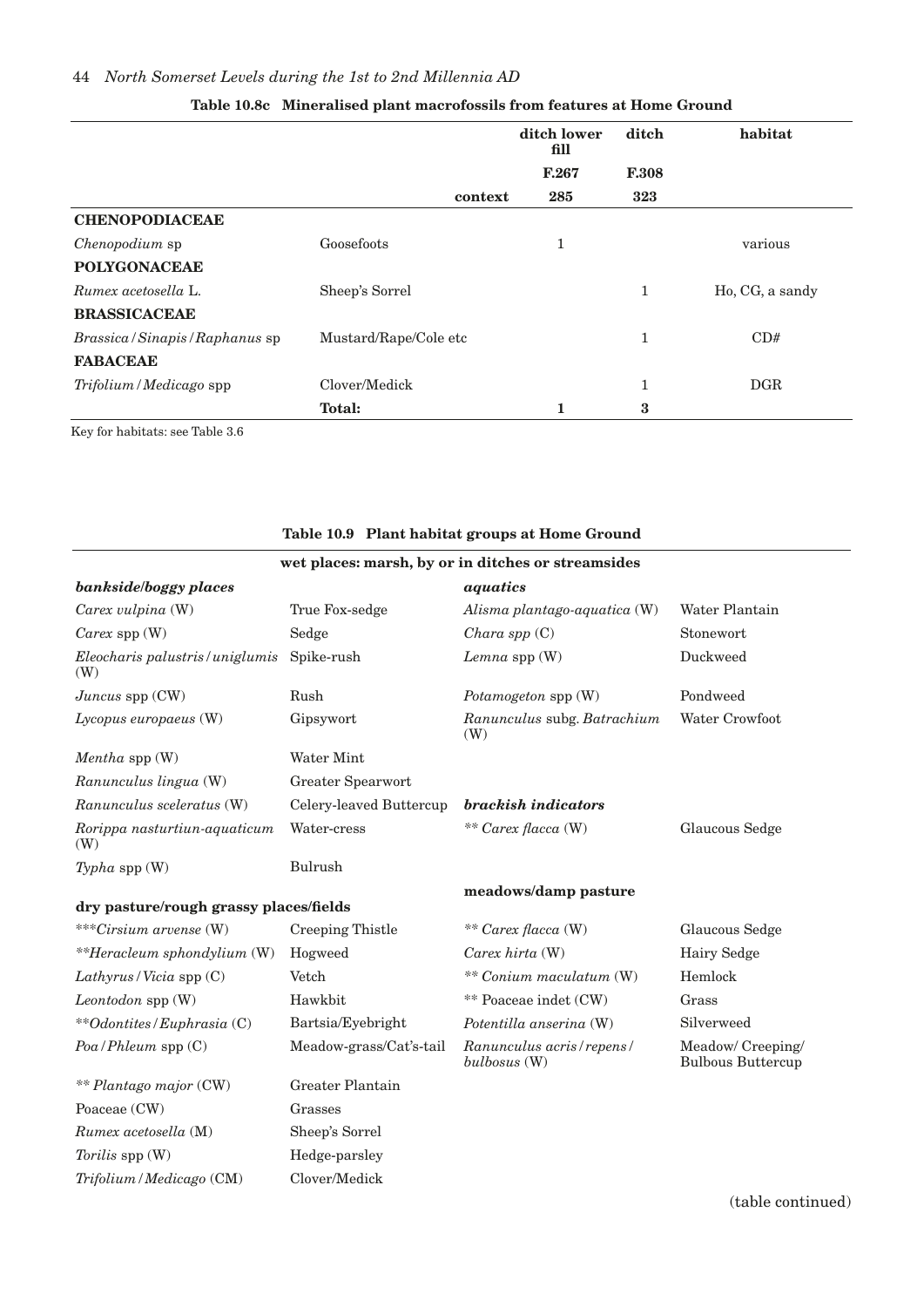#### **Table 10.9 (***cont***.) Plant habitat groups at Home Ground**

| waste/disturbed/arable ground             |                             | cornfields                            |                           |
|-------------------------------------------|-----------------------------|---------------------------------------|---------------------------|
| Aethusa cynapium (W)                      | Fool's Parsley              | Anthemis cotula (C)                   | <b>Stinking Chamomile</b> |
| Atriplex spp (CW)                         | Orache                      | Chrysanthemum segetum (W)             | Corn Marigold             |
| Brassica / Sinapis / Raphanus<br>spp (CM) | Mustard/Rape/Cole etc       |                                       |                           |
| Cerastium spp (W)                         | Chickweed                   |                                       |                           |
| Chenopodium ficifolium (W)                | <b>Fig-leaved Goosefoot</b> | cultivated/of economic importance     |                           |
| Chenopodium spp (M)                       | Goosefoot                   | Anethum graveolens (W)                | Dill                      |
| ***Cirsium arvense (W)                    | Creeping Thistle            | Avena sp $(C)$                        | Oat                       |
| ** Conium maculatum (W)                   | Hemlock                     | $H$ ordeum sp $(C)$                   | <b>Barley</b>             |
| **Odontites/Euphrasia (C)                 | Bartsia/Eyebright           | Secale cereale (C)                    | Rye                       |
| Picris echioides (W)                      | <b>Bristly Oxtongue</b>     | Triticum $sp(C)$                      | Wheat                     |
| ** Plantago major (CW)                    | Greater Plantain            | Vicia faba (C)                        | Celtic/Horse Bean         |
| ** Rubus sect. Glandulosus (W)            | <b>Bramble</b>              |                                       |                           |
| Rumex spp (CW)                            | Dock                        |                                       |                           |
| Sonchus asper (W)                         | Prickly Sow-thistle         |                                       |                           |
| Urtica dioica (W)                         | Common nettle               |                                       |                           |
| woodland/hedgerow/scrub                   |                             |                                       |                           |
| Ballota nigra (W)                         | <b>Black Horehound</b>      |                                       |                           |
| Carex sylvatica (W)                       | Wood-sedge                  |                                       |                           |
| ***Cirsium arvense (W)                    | Creeping Thistle            |                                       |                           |
| Corylus avellana (C)                      | Hazel                       |                                       |                           |
| Crataegus monogyna (W)                    | Hawthorn                    |                                       |                           |
| ** Heracleum sphondylium (W)              | Hogweed                     |                                       |                           |
| Rosaceae (W)                              | Rose family                 |                                       |                           |
| ** Rubus sect. Glandulosus (W)            | <b>Bramble</b>              |                                       |                           |
| Sambucus nigra (W)                        | Elder                       |                                       |                           |
| Solanum dulcamara (W)                     | <b>Bittersweet</b>          |                                       |                           |
| Stachys sylvatica (W)                     | Hedge Woundwort             |                                       |                           |
| Key<br>occurring in two habitat groups    |                             | *** occurring in three habitat groups |                           |

C charred M mineralised W waterlogged

|     |                          |    |    |                          | context Alnus Corylus Fraxinus Ilex Pomoideae Prunus Quercus Tilia |                   |         |                          | bark (unidentified) |
|-----|--------------------------|----|----|--------------------------|--------------------------------------------------------------------|-------------------|---------|--------------------------|---------------------|
| 266 |                          |    |    |                          |                                                                    |                   |         |                          |                     |
| 297 | 2                        | 2r | 4h | $\perp$                  | 6                                                                  |                   | 10h, 1r | $\overline{\phantom{m}}$ |                     |
| 504 | —                        |    |    |                          |                                                                    | $\qquad \qquad -$ | 1h      | $\qquad \qquad -$        | $1(10mm)$ thick)    |
| 505 | $\overline{\phantom{m}}$ |    |    | $\overline{\phantom{0}}$ |                                                                    |                   |         |                          |                     |
| 519 |                          |    | 2  | $\overline{\phantom{0}}$ |                                                                    |                   |         |                          | -                   |
| 521 |                          |    |    |                          |                                                                    |                   |         |                          |                     |

**Table 10.10 Charcoal from medieval contexts at Church Field and Home Ground (numbers of fragments identified)**

Key:  $h =$  heartwood;  $r =$  roundwood (diameter <20mm)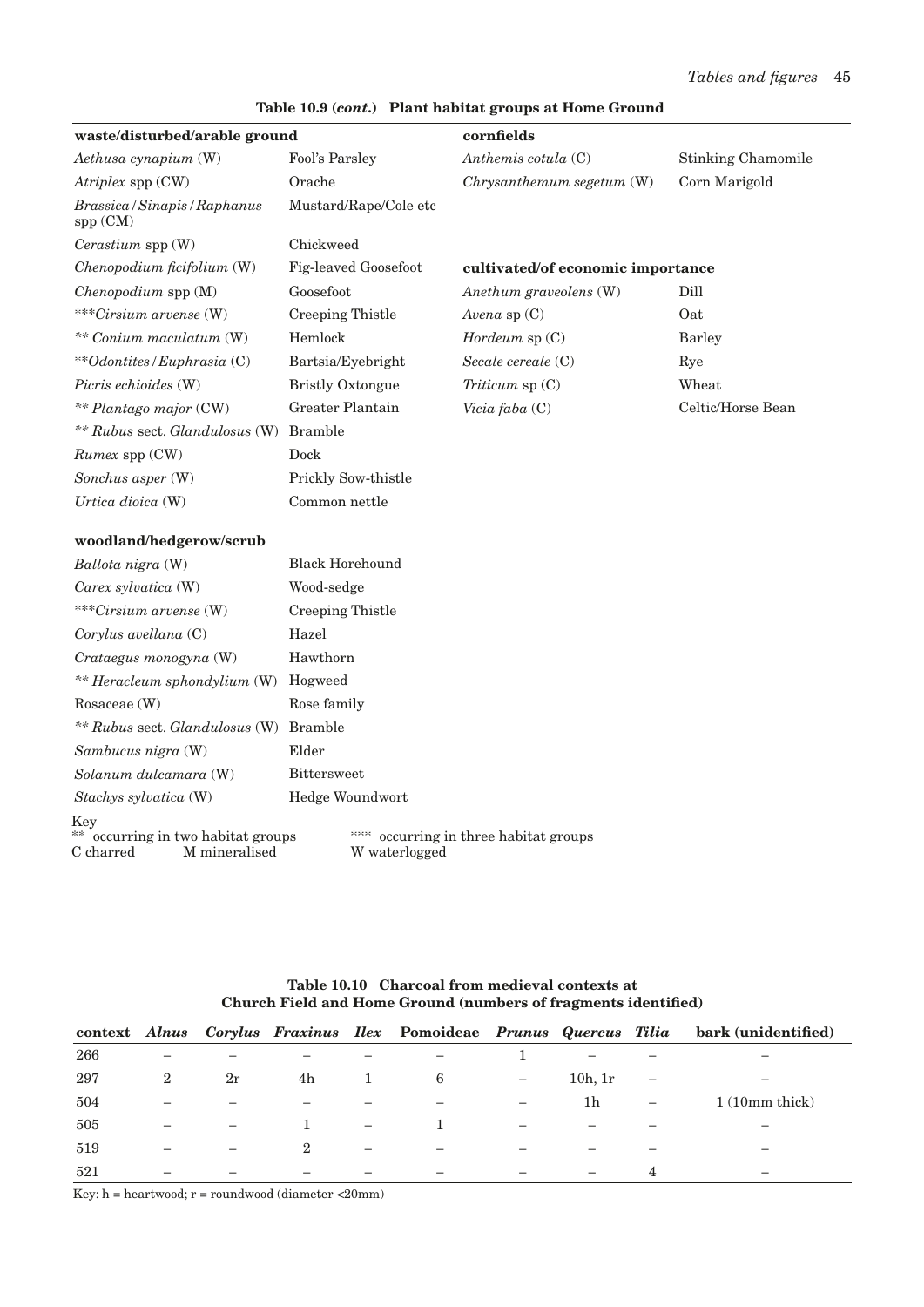Abundance (see text for scale)



*Figure 10.1 Diatoms from Church Field F.103 and F.128/F.140 (drawing by Nigel Cameron)*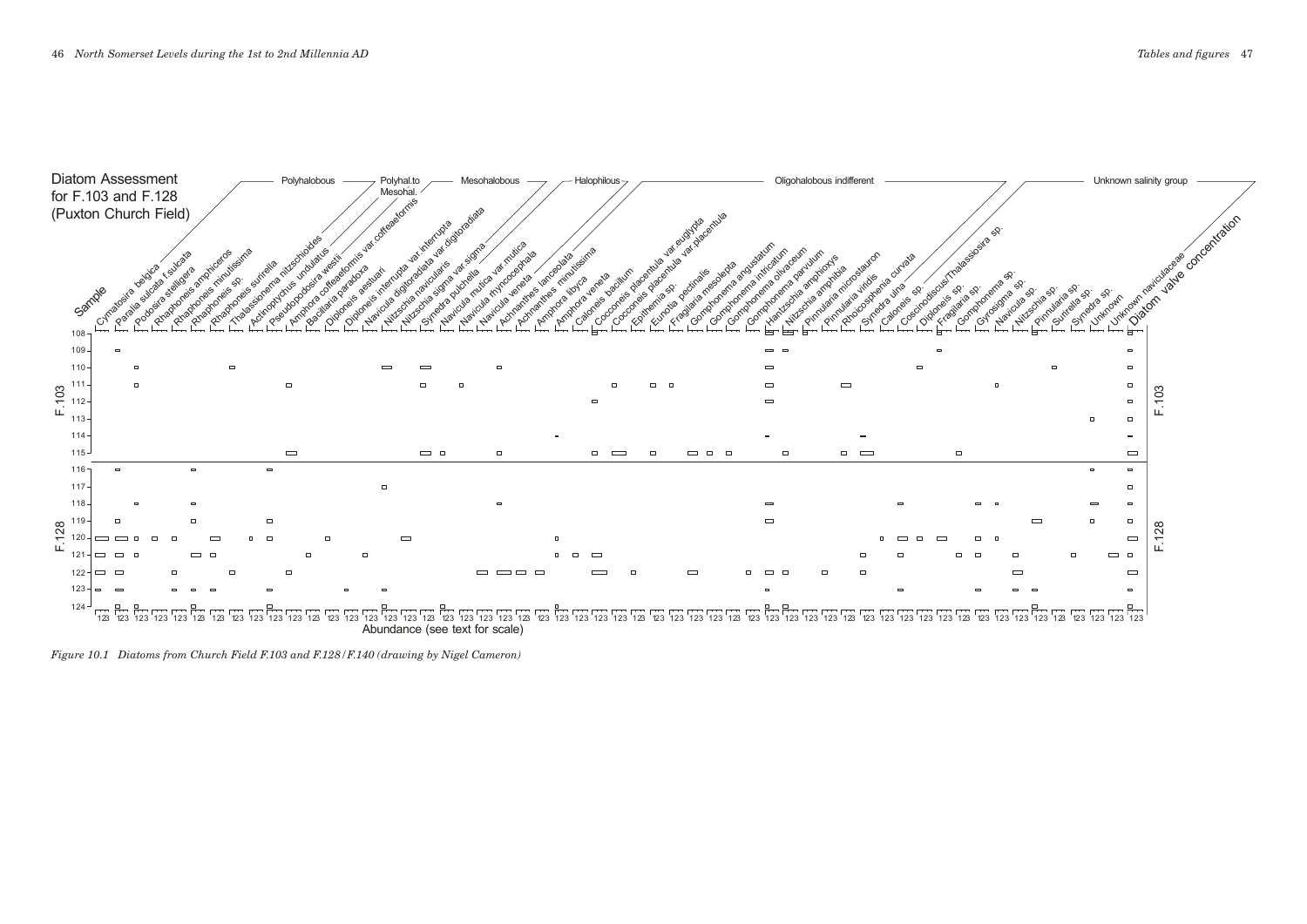| depth<br>from top of<br>monolith tin) | context | number of tests species<br>$>125\mu m$ in 10cm <sup>3</sup> present<br>wet sediment | and total                                                                    |                     | ecology of<br>individual<br>species                                           |
|---------------------------------------|---------|-------------------------------------------------------------------------------------|------------------------------------------------------------------------------|---------------------|-------------------------------------------------------------------------------|
| $1-2cm$                               | 107     | 4                                                                                   | Ammonia beccarii<br>Haynesina germanica                                      | 3                   | brackish-marine<br>brackish, mid/low marsh-mudflat                            |
| $8-9cm$                               | 107     | 8                                                                                   | Haynesina germanica<br>Ammonia beccarii v. limnetes<br>Elphidium williamsoni | 5<br>$\overline{2}$ | brackish, mid/low marsh-mudflat<br>brackish-marine<br>brackish, mid/low marsh |
| $13-14cm$                             | 134     | 18                                                                                  | Haynesina germanica<br>Elphidium williamsoni<br>Ammonia beccarii             | 9<br>6<br>3         | brackish, mid/low marsh-mudflat<br>brackish, mid/low marsh<br>brackish-marine |
| $28 - 9$ cm                           | 134     | 1                                                                                   | Elphidium williamsoni                                                        |                     | brackish, mid/low marsh                                                       |
| $32 - 3$ cm                           | 163     | $\mathbf{0}$                                                                        |                                                                              |                     |                                                                               |
| $38 - 9$ cm                           | 163     | 29                                                                                  | Ammonia beccarii v. limnetes<br>Haynesina germanica<br>Elphidium williamsoni | 13<br>7<br>9        | brackish-marine<br>brackish, mid/low marsh-mudflat<br>brackish, mid/low marsh |

#### **Table 10.11 Foraminifera from Church Field enclosure ditch F.103**

**Table 10.12 Foraminifera from Church Field boundary ditch F.128**

| depth<br>(from top of<br>monolith tin | context | number of tests species<br>$>125\mu m$ in 10cm <sup>3</sup> present<br>wet sediment | and total                                             |   | ecology of<br>individual<br>species present |
|---------------------------------------|---------|-------------------------------------------------------------------------------------|-------------------------------------------------------|---|---------------------------------------------|
| $7.5 - 8.5$ cm                        | 144     | 0                                                                                   |                                                       |   |                                             |
| $17.5 - 18.5$ cm                      | 144     | $\overline{2}$                                                                      | Ammonia beccarii v. limnetes<br>Elphidium williamsoni |   | brackish-marine<br>brackish, mid/low marsh  |
| $28.5 - 29.5$ cm                      | 150     | 3                                                                                   | Ammonia beccarii v. limnetes<br>Elphidium williamsoni | 2 | brackish-marine<br>brackish, mid/low marsh  |
| $36 - 7$ cm                           | 152     |                                                                                     | Elphidium williamsoni                                 |   | brackish, mid/low marsh                     |
| $47 - 8$ cm                           | 152     | 0                                                                                   |                                                       |   |                                             |

#### **Table 10.13 Foraminifera from Home Ground boundary ditch F.267. Depth are below present ground surface**

| depth                         | context | number of<br>forams in $10 \text{cm}^3$<br>wet sediment | species<br>present                                                         | ecology of<br>species<br>present                                               |
|-------------------------------|---------|---------------------------------------------------------|----------------------------------------------------------------------------|--------------------------------------------------------------------------------|
| 100cm<br>$(4.18m \text{ OD})$ | 268     | $<$ 10                                                  | Haynesina germanica<br>Elphidium williamsoni<br>Ammonia beccarii           | brackish, intertidal flats<br>brackish, intertidal flats<br>brackish-marine    |
| 110cm<br>$(4.08m \text{ OD})$ | 285     | <10                                                     | Elphidium williamsoni                                                      | brackish, intertidal flats                                                     |
| 120cm<br>$(3.98m$ OD)         | 285     | $<$ 10                                                  | Haynesina germanica<br>Elphidium williamsoni<br><i>Brizalina sp.</i> <125u | brackish, intertidal flats<br>brackish, intertidal flats<br>marine inner shelf |
| 130cm<br>$(3.88m$ OD)         | 285     | $<$ 10                                                  | Haynesina germanica<br>Ammonia beccarii<br>Agglutinated sp.                | brackish, intertidal flats<br>brackish-marine<br>high marsh                    |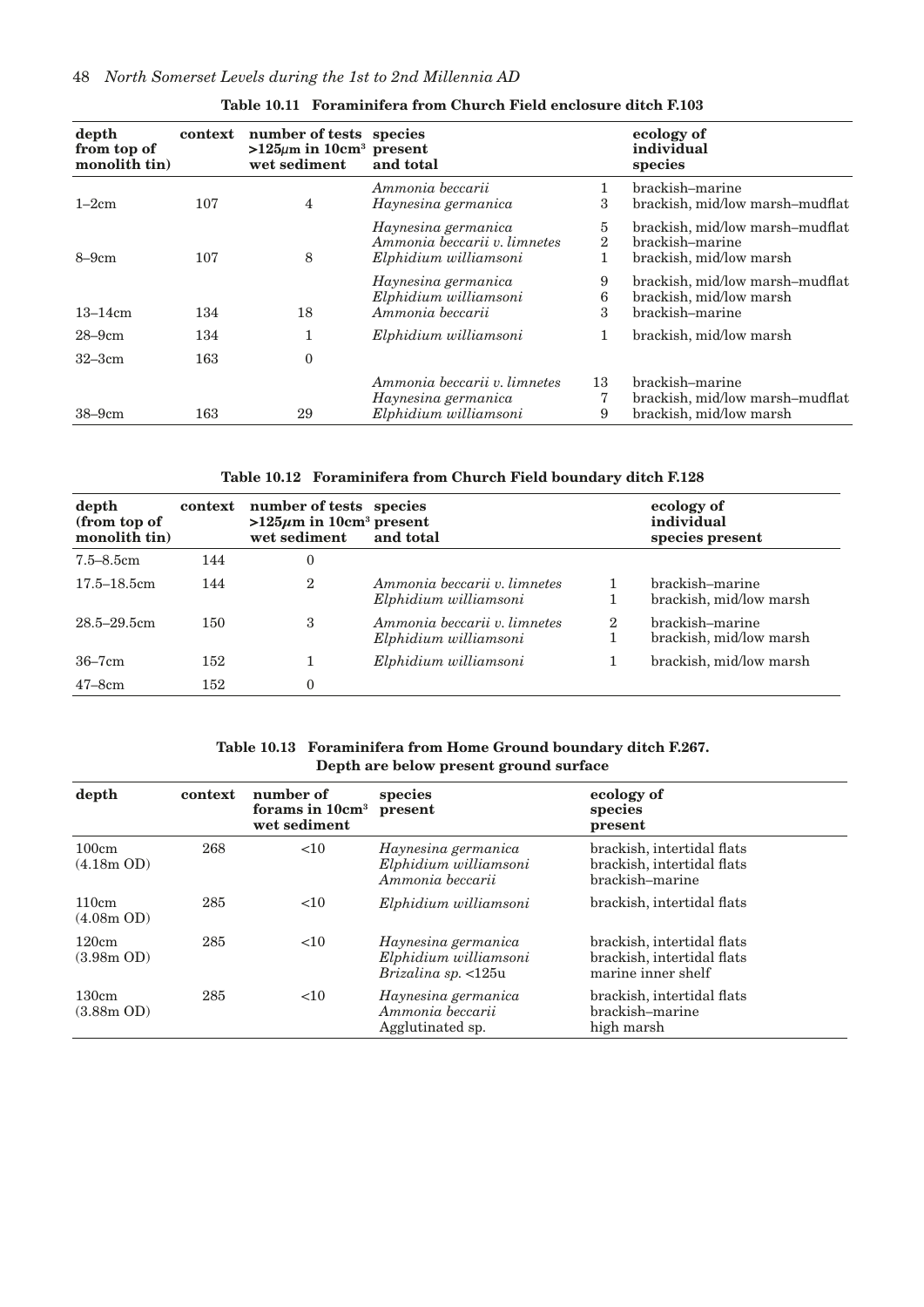|                         |                          | <b>Dolemoor</b> |                          |                         | <b>Church Field</b>      |                          |                          |                          |                          | <b>Home Ground</b>       |                          |        |
|-------------------------|--------------------------|-----------------|--------------------------|-------------------------|--------------------------|--------------------------|--------------------------|--------------------------|--------------------------|--------------------------|--------------------------|--------|
| Feature (context)       | (361)                    | F.311<br>(373)  | F.156<br>(157)           | F. 128<br>(152)         | F.135<br>(131)           | F. 140<br>(141)          | <b>F.103</b><br>(134)    | F.308<br>(323)           | F.267<br>(285)           | F.265<br>(280)           | F.209<br>(230)           | 321    |
| Valvata cristata        |                          |                 |                          |                         | $\overline{\phantom{0}}$ |                          | $\overline{\phantom{0}}$ | $\overline{\phantom{0}}$ | $\overline{\phantom{0}}$ |                          | $\mathbf{1}$             |        |
| Valvata macrostoma      |                          |                 |                          | 1                       |                          |                          |                          |                          |                          |                          |                          |        |
| Valvata piscinalis      | 1                        |                 |                          | 5                       | $\overline{\phantom{0}}$ | $\mathbf{1}$             | $\mathbf{1}$             | $\overline{2}$           |                          |                          |                          |        |
| Hydrobia ventrosa       | 48                       | $\mathbf{1}$    |                          | 1                       |                          |                          |                          | $\overline{2}$           | $\overline{\phantom{0}}$ | 13                       | $\,2$                    | $300+$ |
| Hydrobia ulvae          | $\overline{\phantom{0}}$ |                 | —                        |                         |                          |                          |                          | $\overline{\phantom{0}}$ | —                        |                          | 5                        | 50     |
| Ovatella myosotis       |                          |                 | $\overline{\phantom{0}}$ | 1                       |                          |                          |                          |                          |                          |                          |                          |        |
| Aplexa hypnorum         |                          |                 | $\overline{\phantom{0}}$ | $\overline{2}$          |                          |                          |                          |                          |                          |                          |                          |        |
| Bithynia tentaculata    |                          |                 |                          | 4                       |                          |                          |                          | $\mathbf{1}$             |                          |                          |                          |        |
| Lymnaea palustris       | $\overline{\phantom{0}}$ | 5               | -                        | 1                       | $\overline{\phantom{0}}$ | $\mathbf{1}$             | $\overline{\phantom{0}}$ | $\qquad \qquad -$        | 4                        | $\overline{\phantom{0}}$ | $\overline{\phantom{0}}$ |        |
| Lymnaea truncatula      | $\equiv$                 | $\overline{2}$  | ▃                        |                         | $\overline{\phantom{0}}$ |                          |                          | $\overline{\phantom{0}}$ | 11                       | $\overline{\phantom{0}}$ | 8                        |        |
| Lymnaea peregra         | $\overline{\phantom{0}}$ | 24              | $\overline{\phantom{0}}$ | 32                      | $\qquad \qquad -$        | 15                       | 33                       | 3                        | 13                       |                          | 9                        |        |
| Anisus leucostoma       | 6                        | 56              |                          | 63                      | $\overline{\phantom{0}}$ | $200+$                   | 90                       | $\overline{2}$           | $200+$                   | $\overline{\phantom{0}}$ | 82                       |        |
| Bathyomphalus contortus | $\overline{\phantom{0}}$ |                 |                          |                         |                          |                          |                          |                          |                          |                          | 1                        |        |
| Gyraulus albus          |                          |                 |                          | $\overline{2}$          |                          |                          |                          |                          |                          |                          |                          |        |
| Gyraulus crista         | 1                        | $32\,$          | —                        | 6                       | $\overline{\phantom{0}}$ | $500+$                   | 41                       |                          |                          |                          | $\overline{4}$           |        |
| Planorbis planorbis     |                          |                 |                          |                         |                          |                          |                          |                          |                          |                          | $\,3$                    |        |
| Succineidae             |                          | 3               | 59                       |                         |                          |                          | $\mathbf{1}$             | $\overline{\phantom{0}}$ | 1                        |                          | $\,3$                    |        |
| Carychium minimum       |                          |                 | $\overline{\phantom{0}}$ | 20                      | $\overline{\phantom{0}}$ | $10\,$                   | 11                       | 1                        |                          |                          | 4                        |        |
| Carychium tridentatum   |                          |                 |                          | 7                       |                          | $\qquad \qquad -$        | 3                        | $\overline{\phantom{0}}$ |                          |                          | 1                        |        |
| Cochlicopa lubrica      |                          |                 | $\overline{\phantom{0}}$ | 17                      | $\overline{\phantom{0}}$ | 4                        | 45                       |                          | 23                       |                          | 8                        |        |
| Vertigo pygmaea         |                          |                 |                          | 3                       |                          |                          | 4                        | $\mathbf{1}$             | $\overline{2}$           |                          | 1                        |        |
| Pupilla muscorum        | 3                        |                 |                          |                         | $\overline{\phantom{0}}$ |                          | $\overline{\phantom{0}}$ |                          |                          | $\overline{\phantom{0}}$ | 1                        |        |
| Vallonia costata        |                          |                 |                          | 7                       | $\mathbf{1}$             | $\bf 5$                  | 24                       | 6                        | 3                        |                          | 16                       |        |
| Vallonia excentrica     |                          |                 |                          |                         | $\overline{\phantom{0}}$ |                          | 1                        | 1                        |                          |                          | 1                        |        |
| Vallonia sp.            | 15                       |                 |                          |                         |                          | 4                        | 5                        |                          |                          |                          |                          |        |
| Discus rotundatus       |                          |                 |                          | 37                      | 4                        | 1                        |                          |                          |                          |                          | 17                       |        |
| Vitrea spp.             |                          |                 |                          | $22\,$                  |                          |                          | $25\,$                   | $\overline{\phantom{m}}$ | $\overline{5}$           |                          | $\,3$                    |        |
| Nesovitrea hammonis     |                          |                 |                          | $\overline{\mathbf{3}}$ | $\overline{\phantom{0}}$ | $\,4\,$                  | $\equiv$                 | $\,2$                    | $\,2$                    | $\,2$                    | $\,2$                    |        |
| Aegopinella nitidula    |                          |                 | $\overline{\phantom{0}}$ | $\,6\,$                 | $\overline{\phantom{0}}$ | $\qquad \qquad -$        | 49                       | $\overline{\phantom{0}}$ | $22\,$                   | $-$                      | $39\,$                   |        |
| Oxychilus cellarius     |                          |                 | $\overline{\phantom{0}}$ | $11\,$                  | $\qquad \qquad -$        | $\boldsymbol{9}$         | $10\,$                   | $\qquad \qquad -$        | $\,2$                    | $\overline{\phantom{0}}$ | $\overline{4}$           |        |
| Cecilioides acicula     |                          |                 |                          | $34\,$                  |                          | $\overline{\phantom{m}}$ | $\,2$                    | $\overline{\phantom{0}}$ | $\,4\,$                  | $\mathbf{1}$             | $\overline{\phantom{m}}$ |        |
| Clausilia bidentata     |                          |                 |                          | -                       |                          | $\overline{\phantom{m}}$ |                          | $\qquad \qquad -$        | $\qquad \qquad -$        | $\overline{\phantom{0}}$ | $\,2$                    |        |
| Trichia hispida         |                          |                 |                          | 7                       | $\mathbf 1$              | $39\,$                   | $41\,$                   | $\,2$                    | $72\,$                   | 1                        | $117\,$                  |        |
| Helix aspersa           |                          |                 |                          |                         |                          |                          |                          | $\,1$                    | $\bf 5$                  |                          | $\,7$                    |        |

**Table 10.14 Mollusca from Puxton Dolemoor, Church Field and Home Ground, nomenclature following Kerney (1999)**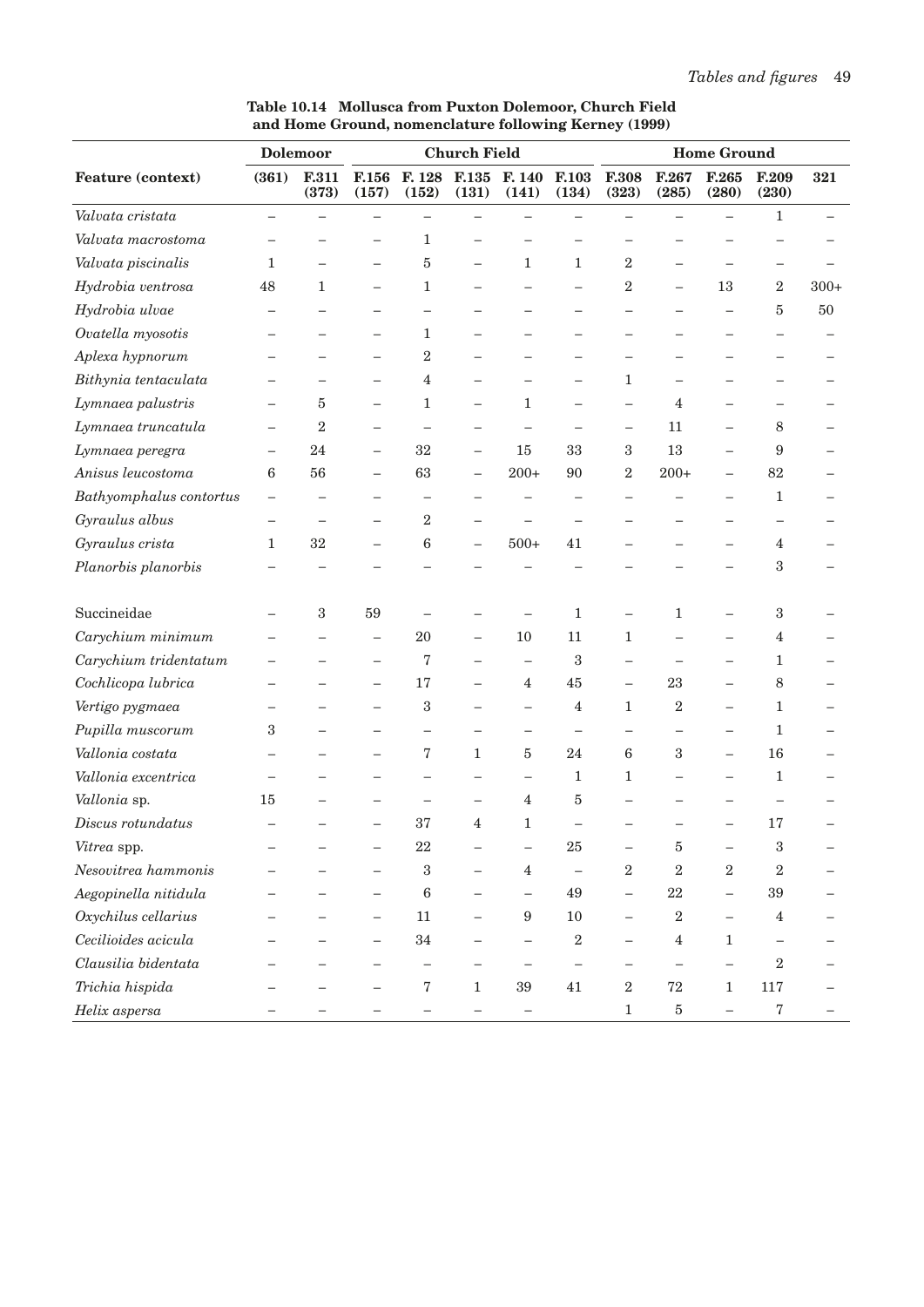| feature                | context | date                 | Littorina Patella<br><i>littorea</i> | vulgata           | <b>Ostrea</b><br>edulis | Cardium<br>edule | <b>Mytilus</b><br>edulis | <b>Venus</b><br>$\it striatula$ |
|------------------------|---------|----------------------|--------------------------------------|-------------------|-------------------------|------------------|--------------------------|---------------------------------|
| <b>CHURCH FIELD</b>    |         |                      |                                      |                   |                         |                  |                          |                                 |
| $\rm F.518$            | 519     | $C11th-12th$         |                                      |                   | $1\,$                   |                  |                          |                                 |
| $\rm F.526$            | 527     | $\text{C11th--12th}$ |                                      |                   | 3                       |                  |                          |                                 |
|                        | 528     | $C11th-12th$         |                                      |                   | $12\,$                  |                  |                          |                                 |
| F.531                  | 522     | $C11th-12th$         |                                      |                   | $\sqrt{2}$              |                  |                          |                                 |
| $\rm F.103$            | 108     | $C12th-13th$         | $\,1\,$                              |                   |                         |                  |                          |                                 |
| $\operatorname{F.115}$ | 116     | $C12th-13th$         | $12\,$                               |                   | $\,2$                   |                  |                          |                                 |
| $\rm F.119$            | 120     | $C12th-13th$         |                                      |                   | 5                       |                  |                          |                                 |
| $\operatorname{F.128}$ | 130     | $C12th-13th$         |                                      |                   | 5                       |                  |                          |                                 |
|                        | 132     | $C12th-13th$         | $\mathbf 1$                          |                   | $\mathbf{1}$            |                  |                          |                                 |
|                        | 144     | $C12th-13th$         |                                      |                   | 1                       |                  |                          |                                 |
| $\rm F.135$            | 131     | $C12th-13th$         | $27\,$                               | $1\,$             | $\overline{4}$          |                  |                          |                                 |
|                        | 149     | $C12th-13th$         | $10\,$                               |                   | $\boldsymbol{2}$        |                  |                          |                                 |
| $\rm F.154$            | 155     | $?$ C12th-13th       | $\mathbf{1}$                         | $\mathbf{1}$      |                         |                  |                          |                                 |
| $\rm F.510$            | 517     | $C12th-13th$         | $\,2$                                | $\,1\,$           | $\,2$                   |                  |                          |                                 |
|                        | $525\,$ | $C12th-13th$         | $\,2$                                |                   |                         |                  |                          |                                 |
| occupation layers      | 106/118 | $C12th-13th$         | 19                                   |                   | $\sqrt{7}$              |                  |                          |                                 |
|                        | 121     | $C12th-13th$         | $\mathbf{1}$                         |                   |                         |                  |                          |                                 |
|                        | 133     | $C12th-13th$         | $\,2$                                |                   | $\mathbf{1}$            |                  |                          |                                 |
|                        | 151     | $C12th-13th$         | $\,6$                                |                   | $\,2$                   |                  |                          |                                 |
|                        | 504     | $C12th-13th$         | $\,2$                                | $1\,$             | $\,2$                   |                  |                          |                                 |
|                        | $505\,$ | C13                  | $\,3$                                |                   | $\mathbf{1}$            |                  |                          |                                 |
| F.140                  | 109     | $C17th-18th$         | $\,2$                                | $\,2$             | $1\,$                   |                  |                          |                                 |
|                        | 141     | $C17th-18th$         | $\,2$                                |                   |                         |                  |                          |                                 |
| <b>HOME GROUND</b>     |         |                      |                                      |                   |                         |                  |                          |                                 |
| $\operatorname{F.203}$ | 279     | $C12th-13th$         |                                      |                   | $1\,$                   |                  |                          |                                 |
| 'garden soil'          | $213\,$ | $C14th - 15th$       |                                      |                   | $\mathbf{1}$            |                  |                          |                                 |
|                        | 245     | $C14th - 15th$       |                                      |                   | $\mathbf{1}$            |                  |                          |                                 |
| Occupation layer       | $353\,$ | C16th                |                                      |                   | $\mathbf 1$             |                  | $\mathbf 1$              |                                 |
| F.207                  | $\,208$ | C16 th $-18$ th      |                                      |                   |                         |                  | $\mathbf 1$              |                                 |
| $\operatorname{F.203}$ | 233     | C17 th $-18$ th      |                                      |                   | $1\,$                   |                  |                          |                                 |
| $\operatorname{F.209}$ | 230     | C17 th $-18$ th      |                                      |                   | $1\,$                   |                  |                          |                                 |
| $\operatorname{F.308}$ | 309     | $C17th-18th$         | $\,2$                                |                   | 21                      | $\,2$            | 20                       |                                 |
|                        | $323\,$ | C17 th $-18th$       |                                      |                   | $\,2$                   |                  | $34\,$                   |                                 |
| occupation layer       | $211\,$ | C17 th $-18$ th      |                                      | $\mathbf{1}$      |                         |                  |                          |                                 |
|                        | $222\,$ | C17 th $-18$ th      |                                      | $\,1$             | $\,2$                   |                  |                          |                                 |
| topsoil                | 350     |                      |                                      | $2\ \mathrm{(s)}$ | $12\,$                  | $\mathbf{1}$     | $\mathbf 1$              | $\mathbf 1$                     |

### **Table 10.15 Marine shellfish from Church Field and Home Ground**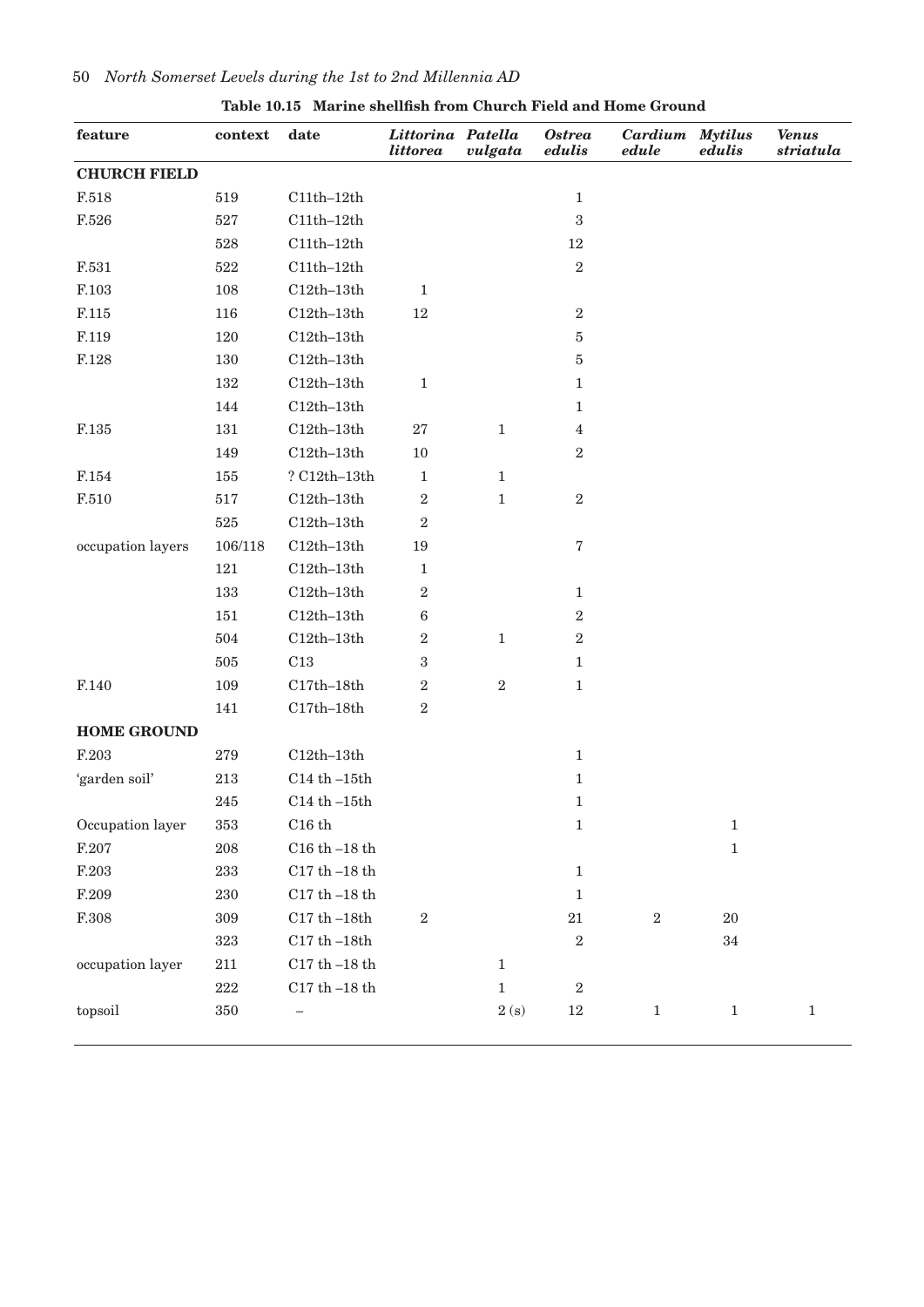| element             | <b>Bos</b>        | <b>Ovicaprid</b>  | <b>Sus</b>               | <b>Equus</b>     | <b>Capreolus</b> | Canis            | <b>Felis</b>     | <b>Lepus</b>     |
|---------------------|-------------------|-------------------|--------------------------|------------------|------------------|------------------|------------------|------------------|
| Horn<br>Core/Antler | $6\phantom{.}6$   | $\mathbf{0}$      | $\overline{\phantom{0}}$ |                  | $\mathbf{1}$     |                  |                  |                  |
| Maxilla             | 5                 | 7                 | 30                       | $\boldsymbol{0}$ | $\boldsymbol{0}$ | $\mathbf{1}$     | $\boldsymbol{0}$ | $\mathbf{0}$     |
| Mandible            | 27                | 21                | 31                       | $\boldsymbol{0}$ | $\mathbf{1}$     | $\boldsymbol{0}$ | $\overline{2}$   | 1                |
| Occipitus           | 4                 | $\mathbf{0}$      | $\boldsymbol{0}$         | $\overline{2}$   | $\boldsymbol{0}$ | 1                | $\boldsymbol{0}$ | $\mathbf{0}$     |
| Atlas               | $\mathbf 1$       | $\boldsymbol{0}$  | 1                        | $\boldsymbol{0}$ | $\boldsymbol{0}$ | $\boldsymbol{0}$ | $\overline{0}$   | $\overline{0}$   |
| Axis                | $\overline{0}$    | $\mathbf{1}$      | $\mathbf{0}$             | $\boldsymbol{0}$ | $\boldsymbol{0}$ | $\boldsymbol{0}$ | $\boldsymbol{0}$ | $\boldsymbol{0}$ |
| Scapula             | 9                 | $\,6\,$           | 13                       | $\mathbf{1}$     | $\boldsymbol{0}$ | $\boldsymbol{0}$ | $\boldsymbol{0}$ | $\boldsymbol{0}$ |
| P. Humerus          | 12                | $\overline{3}$    | $\overline{5}$           | $\mathbf{1}$     | $\boldsymbol{0}$ | $\boldsymbol{0}$ | $\overline{2}$   | $\overline{2}$   |
| D. Humerus          | 25                | $\boldsymbol{9}$  | 19                       | $\mathbf{1}$     | $\boldsymbol{0}$ | $\mathbf{1}$     | $\overline{4}$   | $\mathbf{1}$     |
| P. Radius           | 11                | 16                | $\,6$                    | $\mathbf{1}$     | $\sqrt{3}$       | $\boldsymbol{0}$ | $\mathbf{1}$     | $\overline{0}$   |
| D. Radius           | $\scriptstyle{7}$ | 12                | 3                        | $\mathbf{1}$     | $\mathbf{1}$     | $\boldsymbol{0}$ | $\mathbf{1}$     | $\boldsymbol{0}$ |
| Ulna                | 10                | $\overline{0}$    | 9                        | $\boldsymbol{0}$ | $\mathbf{1}$     | $\mathbf{1}$     | $\boldsymbol{0}$ | 1                |
| P. Metacarpal       | 7                 | 11                | 10                       | $\mathbf{1}$     | $\boldsymbol{0}$ | $\boldsymbol{0}$ | $\boldsymbol{0}$ | $\boldsymbol{0}$ |
| D. Metacarpal       | 7                 | $\,6\,$           | $\,6$                    | $\mathbf{1}$     | $\boldsymbol{0}$ | $\boldsymbol{0}$ | $\boldsymbol{0}$ | $\overline{0}$   |
| Pelvis              | 16                | $\scriptstyle{7}$ | $\overline{4}$           | $\boldsymbol{0}$ | $\boldsymbol{0}$ | $\boldsymbol{0}$ | 3                | $\boldsymbol{0}$ |
| P. Femur            | 13                | $\,8\,$           | 6                        | $\boldsymbol{0}$ | $\boldsymbol{0}$ | $\mathbf{1}$     | $\boldsymbol{0}$ | $\boldsymbol{0}$ |
| D. Femur            | 14                | $\overline{5}$    | $\overline{4}$           | $\boldsymbol{0}$ | $\boldsymbol{0}$ | $\mathbf{1}$     | $\boldsymbol{0}$ | 1                |
| P. Tibia            | 11                | 13                | 9                        | $\boldsymbol{0}$ | $\mathbf{1}$     | $\boldsymbol{0}$ | $\boldsymbol{0}$ | $\overline{2}$   |
| D. Tibia            | 12                | 21                | $\bf 5$                  | $\boldsymbol{0}$ | $\mathbf{1}$     | $\mathbf{1}$     | $\boldsymbol{0}$ | $\overline{2}$   |
| Astragalus          | 8                 | $\sqrt{3}$        | $\bf 5$                  | $\sqrt{2}$       | $\boldsymbol{0}$ | $\boldsymbol{0}$ | $\boldsymbol{0}$ | $\boldsymbol{0}$ |
| Calcaneum           | $\boldsymbol{9}$  | $\mathbf{1}$      | $\,6$                    | $\boldsymbol{0}$ | $\boldsymbol{0}$ | $\boldsymbol{0}$ | $\boldsymbol{0}$ | 3                |
| P. Metatarsal       | $\theta$          | $\,6\,$           | 10                       | $\boldsymbol{0}$ | $\boldsymbol{0}$ | $\boldsymbol{0}$ | $\boldsymbol{0}$ | $\mathbf{1}$     |
| D. Metatarsal       | $\overline{5}$    | 7                 | 7                        | $\mathbf{0}$     | $\mathbf{0}$     | $\mathbf{1}$     | $\overline{0}$   | $\theta$         |
| 1st Phalange        | 15                | 3                 | 11                       | $\mathbf{0}$     | $\mathbf{0}$     | $\boldsymbol{0}$ | $\overline{0}$   | $\mathbf 1$      |
| 2nd Phalange        | 9                 | $\mathbf{0}$      | 4                        | $\mathbf{1}$     | $\mathbf{0}$     | $\boldsymbol{0}$ | $\overline{0}$   | $\overline{0}$   |
| 3rd Phalange        | 5                 | $\mathbf{1}$      | 5                        | $\mathbf{0}$     | $\mathbf{0}$     | $\mathbf{0}$     | $\mathbf{0}$     | $\Omega$         |
| <b>TOTAL NISP</b>   | 248               | 167               | 209                      | 12               | 9                | 8                | 13               | 15               |
| <b>TOTAL MNE</b>    | 232               | 159               | 197                      | 12               | 9                | 8                | 13               | 15               |
| <b>TOTAL MAU</b>    | 215.25            | 157               | 166.5                    | 13.5             | 9                | 8.25             | 13               | $\bf 13.375$     |

**Table 10.16 Identifications of large mammal bone by species and element for Church Field (all contexts) given as NISPs with species totals also given in form of MNEs and MAUs**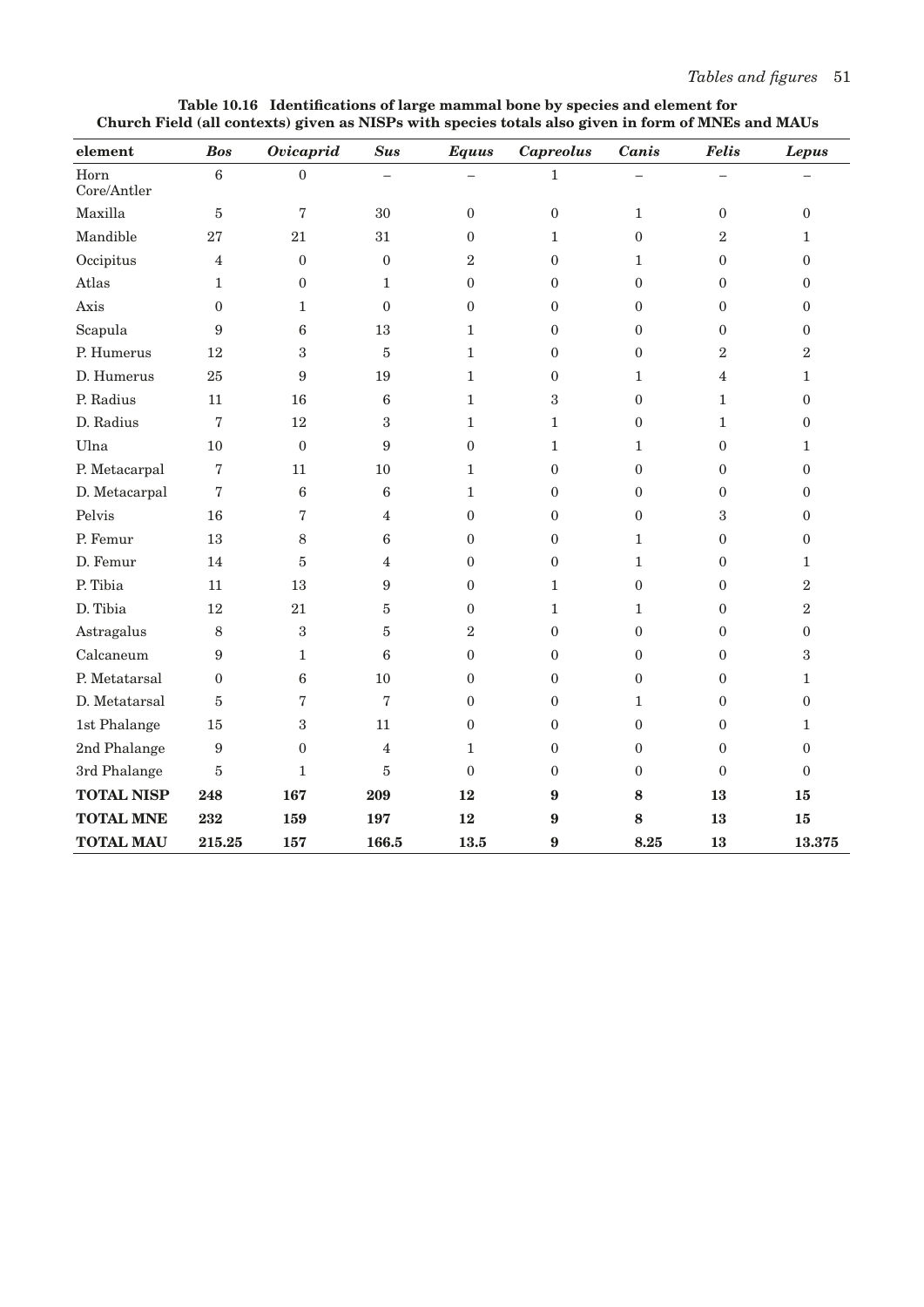| element           | <b>Bos</b>        | <b>Ovicaprid</b> | <b>Sus</b>               | <b>Equus</b>   | <b>Capreolus</b> | Canis            | <b>Felis</b>     | <b>Lepus</b>   |
|-------------------|-------------------|------------------|--------------------------|----------------|------------------|------------------|------------------|----------------|
| Horn Core/Antler  | $\overline{6}$    | $\boldsymbol{0}$ | $\overline{\phantom{0}}$ |                | $\mathbf{1}$     |                  |                  |                |
| Maxilla           | $\overline{4}$    | 6                | 23                       | $\theta$       | $\boldsymbol{0}$ | $\boldsymbol{0}$ | $\overline{0}$   | $\overline{0}$ |
| Mandible          | 25                | 18               | 24                       | $\overline{0}$ | $\mathbf{1}$     | $\mathbf{0}$     | $\mathbf{1}$     | $\overline{0}$ |
| Occipitus         | 3                 | $\boldsymbol{0}$ | $\boldsymbol{0}$         | $\mathbf{1}$   | $\Omega$         | $\mathbf{1}$     | $\overline{0}$   | $\overline{0}$ |
| Atlas             | 1                 | $\boldsymbol{0}$ | $\mathbf{1}$             | $\theta$       | $\mathbf{0}$     | $\mathbf{0}$     | $\overline{0}$   | $\Omega$       |
| Axis              | $\boldsymbol{0}$  | $\mathbf{1}$     | $\theta$                 | $\theta$       | $\Omega$         | $\Omega$         | $\boldsymbol{0}$ | $\Omega$       |
| Scapula           | 9                 | $\,6\,$          | 11                       | $\theta$       | $\mathbf{0}$     | $\mathbf{0}$     | $\mathbf{0}$     | $\theta$       |
| P. Humerus        | 9                 | $\boldsymbol{3}$ | 3                        | $\overline{0}$ | $\boldsymbol{0}$ | $\boldsymbol{0}$ | $\sqrt{2}$       | $\mathbf{1}$   |
| D. Humerus        | 16                | 9                | 14                       | $\theta$       | $\mathbf{0}$     | $\Omega$         | 4                | $\mathbf{1}$   |
| P. Radius         | 9                 | 12               | $\bf 4$                  | $\mathbf{1}$   | $\sqrt{3}$       | $\boldsymbol{0}$ | $\mathbf{1}$     | $\overline{0}$ |
| D. Radius         | 6                 | 8                | $\overline{2}$           | $\mathbf{1}$   | $\mathbf{1}$     | $\Omega$         | $\mathbf{1}$     | $\theta$       |
| Ulna              | 10                | $\mathbf{0}$     | 8                        | $\overline{0}$ | $\mathbf{1}$     | $\mathbf{1}$     | $\overline{0}$   | $\mathbf{1}$   |
| P. Metacarpal     | 6                 | 7                | 10                       | $\mathbf{1}$   | $\Omega$         | $\Omega$         | $\overline{0}$   | $\theta$       |
| D. Metacarpal     | $\overline{5}$    | 5                | 5                        | $\mathbf{1}$   | $\mathbf{0}$     | $\mathbf{0}$     | $\overline{0}$   | $\Omega$       |
| Pelvis            | 13                | $\bf 5$          | 3                        | $\overline{0}$ | $\boldsymbol{0}$ | $\boldsymbol{0}$ | 3                | $\overline{0}$ |
| P. Femur          | 11                | 7                | $\bf 5$                  | $\theta$       | $\mathbf{0}$     | $\mathbf{1}$     | $\overline{0}$   | $\Omega$       |
| D. Femur          | 11                | $\overline{4}$   | 3                        | $\overline{0}$ | $\boldsymbol{0}$ | $\mathbf{1}$     | $\boldsymbol{0}$ | $\mathbf{1}$   |
| P. Tibia          | 8                 | 12               | $\bf 5$                  | $\theta$       | $\mathbf{1}$     | $\theta$         | $\overline{0}$   | $\mathbf{1}$   |
| D. Tibia          | 10                | 16               | $\overline{2}$           | $\overline{0}$ | $\mathbf{1}$     | $\mathbf{0}$     | $\mathbf{0}$     | $\mathbf{1}$   |
| Astragalus        | 7                 | $\mathbf{3}$     | 3                        | $\overline{2}$ | $\Omega$         | $\theta$         | $\mathbf{0}$     | $\theta$       |
| Calcaneum         | 8                 | $\mathbf{1}$     | 4                        | $\overline{0}$ | $\mathbf{0}$     | $\mathbf{0}$     | $\overline{0}$   | $\overline{2}$ |
| P. Metatarsal     | $\mathbf{0}$      | 3                | $\boldsymbol{9}$         | $\theta$       | $\Omega$         | $\Omega$         | $\overline{0}$   | $\Omega$       |
| D. Metatarsal     | 3                 | 5                | 7                        | $\theta$       | $\mathbf{0}$     | $\mathbf{1}$     | $\mathbf{0}$     | $\Omega$       |
| 1st Phalange      | 15                | $\sqrt{2}$       | 10                       | $\overline{0}$ | $\overline{0}$   | $\overline{0}$   | $\mathbf{0}$     | $\theta$       |
| 2nd Phalange      | $\scriptstyle{7}$ | $\boldsymbol{0}$ | 3                        | $\mathbf{1}$   | $\Omega$         | $\theta$         | $\mathbf{0}$     | $\theta$       |
| 3rd Phalange      | $\overline{5}$    | $\mathbf{1}$     | 5                        | $\overline{0}$ | $\overline{0}$   | $\boldsymbol{0}$ | $\mathbf{0}$     | $\mathbf{0}$   |
| <b>TOTAL NISP</b> | 207               | 134              | 164                      | 8              | $\boldsymbol{9}$ | $\bf{5}$         | 12               | 8              |
| <b>TOTAL MNE</b>  | 197               | 130              | 157                      | 6              | 9                | 5                | 12               | 8              |
| <b>TOTAL MAU</b>  | 177.75            | 128.75           | 129                      | 6.5            | 9                | 5.25             | 12               | 8              |

| Table 10.17 Identifications of large mammal bone by species and element for                             |
|---------------------------------------------------------------------------------------------------------|
| Church Field (medieval contexts) given as NISPs with species totals also given in form of MNEs and MAUs |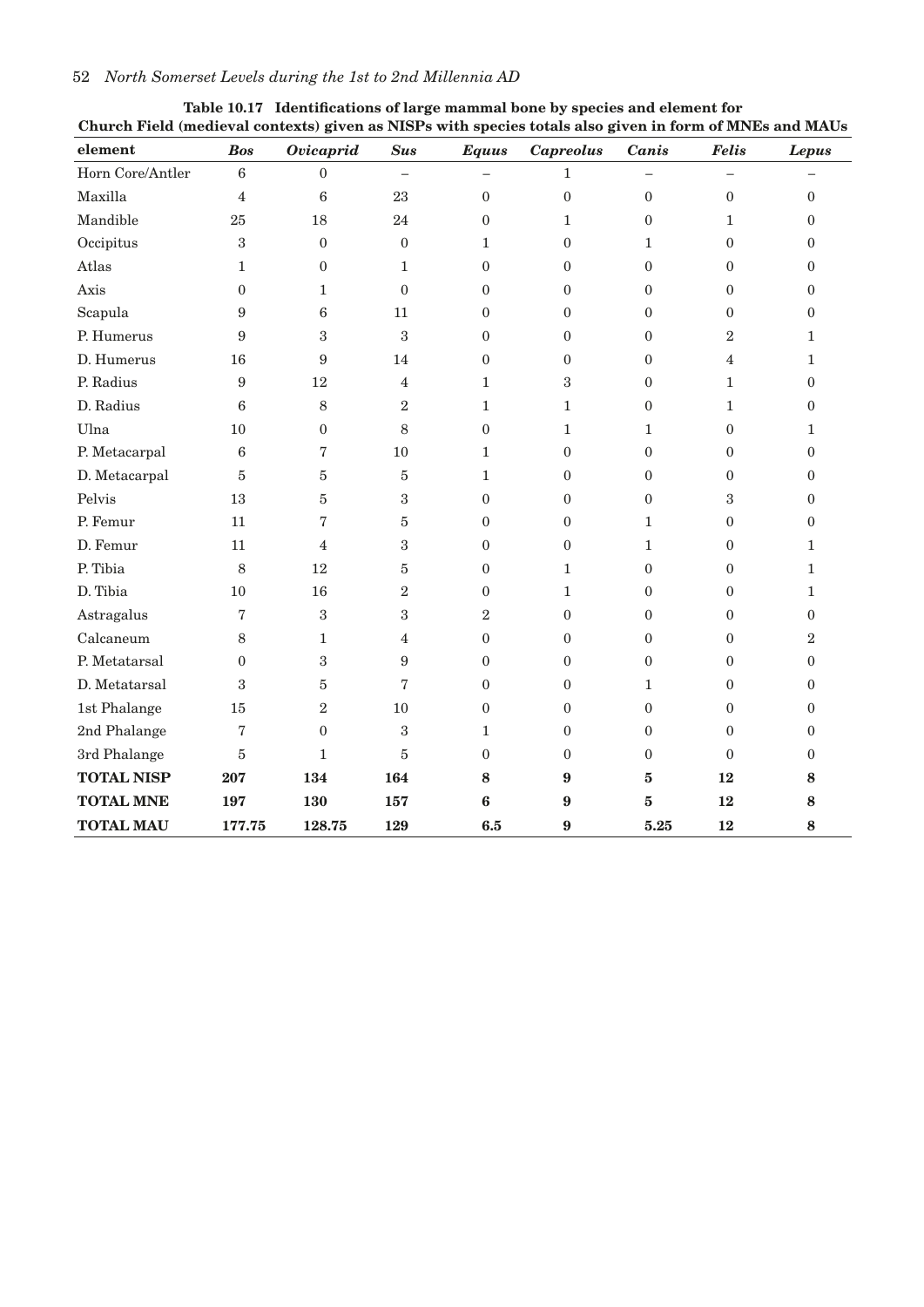| element           | <b>Bos</b>       | <b>Ovicaprid</b> | <b>Sus</b>       | <b>Equus</b>   | Dama             | Canis            | <b>Felis</b>     |
|-------------------|------------------|------------------|------------------|----------------|------------------|------------------|------------------|
| Horn Core/Antler  | $\mathbf{0}$     | $\mathbf{0}$     | $\boldsymbol{0}$ |                | $\boldsymbol{0}$ |                  |                  |
| Maxilla           | $\boldsymbol{0}$ | $\boldsymbol{0}$ | $\mathbf{1}$     | $\mathbf{0}$   | $\boldsymbol{0}$ | $\mathbf{0}$     | $\boldsymbol{0}$ |
| Mandible          | $\Omega$         | $\mathbf{0}$     | $\mathbf{1}$     | $\Omega$       | $\mathbf{0}$     | $\overline{0}$   | $\boldsymbol{0}$ |
| Occipitus         | $\theta$         | $\overline{0}$   | $\theta$         | $\Omega$       | $\mathbf{0}$     | $\Omega$         | $\boldsymbol{0}$ |
| Atlas             | $\mathbf{1}$     | $\mathbf{0}$     | $\mathbf{0}$     | $\Omega$       | $\mathbf{0}$     | $\Omega$         | $\mathbf{0}$     |
| Axis              | $\mathbf{0}$     | $\boldsymbol{0}$ | $\mathbf{0}$     | $\mathbf{0}$   | $\mathbf{0}$     | $\overline{0}$   | $\boldsymbol{0}$ |
| Scapula           | $\mathbf{1}$     | $\mathbf 1$      | $\mathbf{0}$     | $\mathbf{0}$   | $\mathbf{0}$     | $\mathbf{0}$     | $\boldsymbol{0}$ |
| P. Humerus        | $\Omega$         | $\mathbf{0}$     | $\mathbf 1$      | $\mathbf{0}$   | $\mathbf{0}$     | $\overline{0}$   | $\mathbf{0}$     |
| D. Humerus        | $\mathbf{0}$     | $\boldsymbol{2}$ | $\overline{2}$   | $\mathbf{0}$   | $\mathbf{0}$     | $\mathbf{0}$     | $\mathbf{0}$     |
| P. Radius         | $\mathbf{1}$     | $\mathbf{1}$     | $\overline{0}$   | $\theta$       | $\mathbf{0}$     | $\mathbf{0}$     | $\mathbf{0}$     |
| D. Radius         | $\overline{2}$   | $\boldsymbol{0}$ | $\overline{0}$   | $\theta$       | $\mathbf{0}$     | $\theta$         | $\mathbf{0}$     |
| Ulna              | $\mathbf{0}$     | 1                | $\mathbf{0}$     | $\mathbf{0}$   | $\mathbf{0}$     | $\overline{0}$   | $\boldsymbol{0}$ |
| P. Metacarpal     | $\mathbf{1}$     | $\boldsymbol{2}$ | $\overline{2}$   | $\mathbf{0}$   | $\overline{0}$   | $\overline{0}$   | $\overline{0}$   |
| D. Metacarpal     | $\mathbf{1}$     | $\boldsymbol{0}$ | $\overline{0}$   | $\Omega$       | $\overline{0}$   | $\overline{0}$   | $\overline{0}$   |
| Pelvis            | $\overline{2}$   | $\overline{2}$   | 4                | $\overline{0}$ | $\overline{0}$   | $\Omega$         | $\mathbf{0}$     |
| P. Femur          | $\theta$         | $\boldsymbol{0}$ | $\Omega$         | $\Omega$       | $\Omega$         | $\Omega$         | $\mathbf{0}$     |
| D. Femur          | $\mathbf{1}$     | $\boldsymbol{0}$ | $\mathbf{0}$     | $\theta$       | $\mathbf{0}$     | $\theta$         | $\mathbf{0}$     |
| P. Tibia          | $\mathbf{1}$     | $\boldsymbol{2}$ | $\mathbf{0}$     | $\mathbf{0}$   | $\mathbf{0}$     | $\overline{0}$   | $\overline{0}$   |
| D. Tibia          | $\mathbf{1}$     | $\sqrt{2}$       | 3                | $\mathbf{0}$   | $\mathbf{0}$     | $\overline{0}$   | $\boldsymbol{0}$ |
| Astragalus        | $\mathbf{1}$     | $\boldsymbol{0}$ | $\mathbf{0}$     | $\mathbf{0}$   | $\mathbf{0}$     | $\overline{0}$   | $\mathbf{0}$     |
| Calcaneum         | $\boldsymbol{3}$ | $\mathbf{1}$     | 1                | $\mathbf{0}$   | $\mathbf{0}$     | $\boldsymbol{0}$ | $\mathbf{0}$     |
| P. Metatarsal     | $\mathbf{1}$     | $\mathbf{1}$     | $\Omega$         | $\Omega$       | $\mathbf{0}$     | $\mathbf{0}$     | $\mathbf{0}$     |
| D. Metatarsal     | $\mathbf{1}$     | $\mathbf{1}$     | $\mathbf{0}$     | $\overline{0}$ | $\mathbf{0}$     | $\Omega$         | $\boldsymbol{0}$ |
| 1st Phalange      | $\mathbf{0}$     | $\mathbf{0}$     | $\mathbf{0}$     | $\Omega$       | $\mathbf{0}$     | $\overline{0}$   | $\mathbf{0}$     |
| 2nd Phalange      | $\boldsymbol{2}$ | $\mathbf{0}$     | $\overline{2}$   | $\theta$       | $\mathbf{0}$     | $\overline{0}$   | $\mathbf{0}$     |
| 3rd Phalange      | $\mathbf{0}$     | $\theta$         | $\Omega$         | $\Omega$       | $\Omega$         | $\Omega$         | $\mathbf{0}$     |
| <b>TOTAL NISP</b> | 20               | 16               | 17               | $\bf{0}$       | $\bf{0}$         | $\bf{0}$         | $\bf{0}$         |
| <b>TOTAL MNE</b>  | 20               | 16               | 17               | $\bf{0}$       | 0                | $\bf{0}$         | $\bf{0}$         |
| <b>TOTAL MAU</b>  | 19.5             | 16               | 14.5             | $\mathbf{0}$   | $\bf{0}$         | $\bf{0}$         | $\mathbf{0}$     |

**Table 10.18 Identifications of large mammal bone by species and element for Home Ground (medieval contexts) given as NISPs with species totals also given in form of MNEs and MAUs**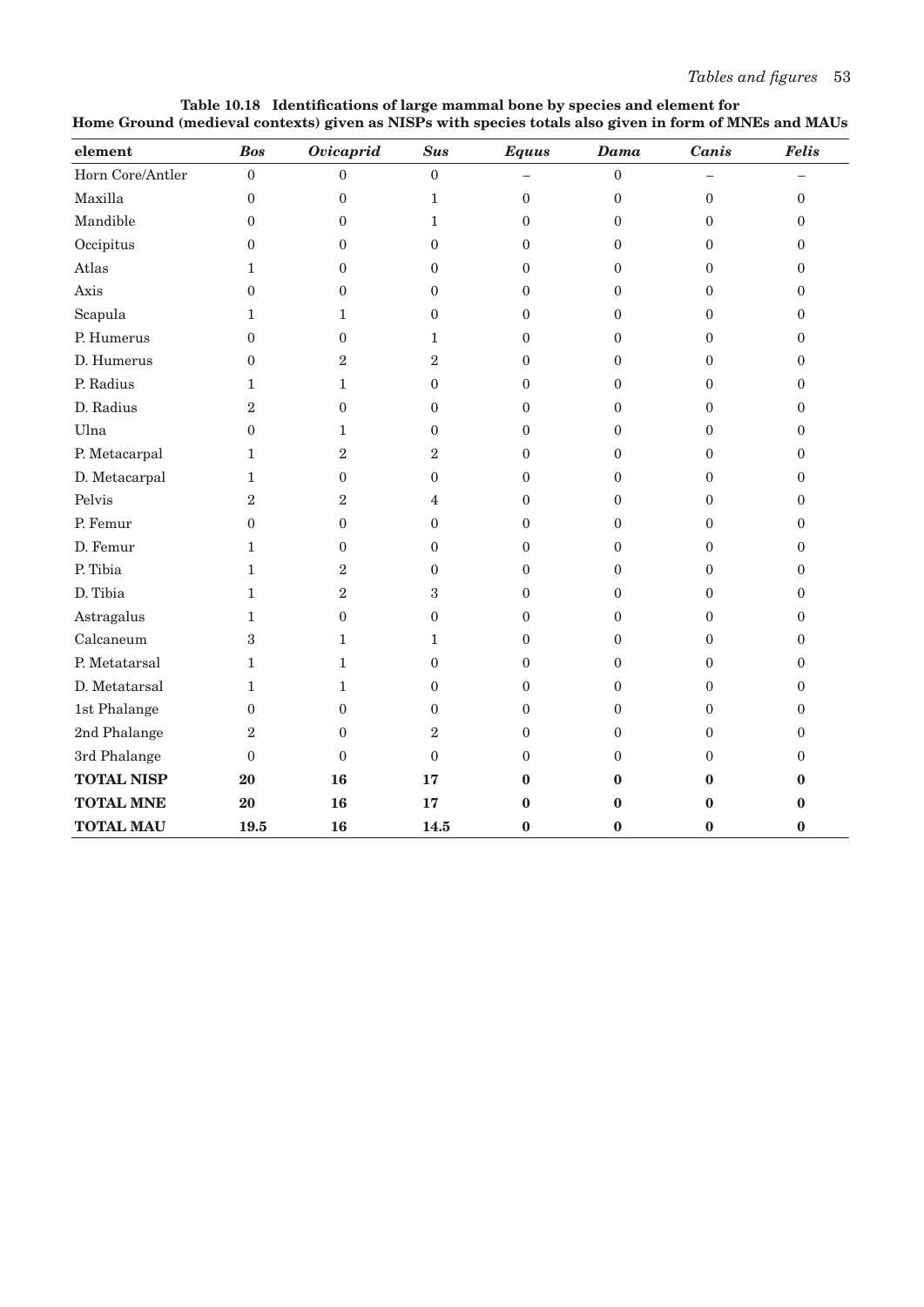| Table 10.19 Identifications of large mammal bone by species and element for Home Ground         |
|-------------------------------------------------------------------------------------------------|
| (post-medieval contexts) given as NISPs with species totals also given in form of MNEs and MAUs |

| element           | <b>Bos</b>       | <b>Ovicaprid</b> | <b>Sus</b>       | <b>Equus</b>     | Dama             | Canis            | <b>Felis</b>     |
|-------------------|------------------|------------------|------------------|------------------|------------------|------------------|------------------|
| Horn Core/Antler  | $\mathbf{0}$     | $\overline{0}$   | $\boldsymbol{0}$ |                  | $\boldsymbol{0}$ |                  |                  |
| Maxilla           | $\boldsymbol{0}$ | $\mathbf{1}$     | $\boldsymbol{3}$ | $\boldsymbol{0}$ | $\boldsymbol{0}$ | $\boldsymbol{0}$ | $\boldsymbol{0}$ |
| Mandible          | $\sqrt{2}$       | $\overline{0}$   | $\overline{2}$   | $\mathbf{0}$     | $\mathbf{0}$     | $\overline{0}$   | $\overline{2}$   |
| Occipitus         | $\mathbf{1}$     | $\overline{0}$   | $\theta$         | $\Omega$         | $\Omega$         | $\theta$         | $\overline{0}$   |
| Atlas             | $\mathbf{0}$     | 0                | $\overline{0}$   | $\overline{0}$   | $\mathbf{0}$     | $\overline{0}$   | 0                |
| Axis              | $\theta$         | $\overline{0}$   | $\theta$         | $\Omega$         | $\mathbf{0}$     | $\Omega$         | $\Omega$         |
| Scapula           | $\sqrt{2}$       | 1                | 1                | $\overline{0}$   | $\boldsymbol{0}$ | $\mathbf{0}$     | $\overline{0}$   |
| P. Humerus        | $\sqrt{2}$       | 3                | 5                | $\Omega$         | $\mathbf{0}$     | $\Omega$         | 0                |
| D. Humerus        | $\overline{4}$   | 7                | 7                | $\theta$         | $\boldsymbol{0}$ | $\mathbf{0}$     | $\overline{0}$   |
| P. Radius         | 3                | 3                | $\overline{4}$   | $\Omega$         | $\overline{0}$   | $\overline{0}$   | 0                |
| D. Radius         | 3                | $\overline{0}$   | $\overline{2}$   | $\Omega$         | $\overline{0}$   | $\mathbf{0}$     | $\overline{0}$   |
| Ulna              | $\mathbf{0}$     | $\boldsymbol{0}$ | 7                | $\Omega$         | $\overline{0}$   | $\Omega$         | $\mathbf{1}$     |
| P. Metacarpal     | $\sqrt{2}$       | $\overline{2}$   | $\mathbf{1}$     | $\Omega$         | $\mathbf{0}$     | $\Omega$         | $\overline{0}$   |
| D. Metacarpal     | $\sqrt{2}$       | $\overline{2}$   | $\theta$         | $\Omega$         | $\Omega$         | $\Omega$         | $\theta$         |
| Pelvis            | $5\,$            | 3                | $\overline{0}$   | $\mathbf{0}$     | $\mathbf{0}$     | $\overline{0}$   | 0                |
| P. Femur          | $\boldsymbol{3}$ | $\overline{0}$   | $\overline{0}$   | $\Omega$         | $\mathbf{0}$     | $\overline{0}$   | 0                |
| D. Femur          | 4                | $\boldsymbol{0}$ | $\boldsymbol{0}$ | $\overline{0}$   | $\overline{0}$   | $\mathbf{0}$     | $\overline{0}$   |
| P. Tibia          | $\mathbf{2}$     | $\overline{2}$   | $\overline{2}$   | $\mathbf{1}$     | $\mathbf{0}$     | $\overline{0}$   | 0                |
| D. Tibia          | $\sqrt{2}$       | 7                | 5                | $\theta$         | $\mathbf{0}$     | $\Omega$         | $\theta$         |
| Astragalus        | 2                | 2                | $\mathbf{1}$     | $\mathbf{0}$     | $\mathbf{0}$     | $\overline{0}$   | 0                |
| Calcaneum         | 3                | $\overline{0}$   | 3                | $\Omega$         | $\mathbf{0}$     | $\theta$         | $\theta$         |
| P. Metatarsal     | $\sqrt{2}$       | $\overline{2}$   | 1                | $\overline{0}$   | $\boldsymbol{0}$ | $\mathbf{1}$     | $\overline{0}$   |
| D. Metatarsal     | 5                | $\overline{2}$   | $\mathbf{1}$     | $\Omega$         | $\mathbf{0}$     | $\mathbf{1}$     | $\Omega$         |
| 1st Phalange      | $\overline{5}$   | 1                | 1                | $\mathbf{0}$     | $\mathbf{1}$     | $\theta$         | $\theta$         |
| 2nd Phalange      | 8                | 0                | $\overline{2}$   | $\mathbf{1}$     | $\mathbf{0}$     | $\overline{0}$   | 0                |
| 3rd Phalange      | $\sqrt{2}$       | $\mathbf{1}$     | $\overline{2}$   | $\mathbf{0}$     | $\boldsymbol{0}$ | $\overline{0}$   | $\overline{0}$   |
| <b>TOTAL NISP</b> | 64               | 39               | 50               | $\bf{2}$         | 1                | $\boldsymbol{2}$ | 3                |
| <b>TOTAL MNE</b>  | 63               | 38               | 48               | $\bf{2}$         | $\mathbf{1}$     | $\bf{2}$         | 3                |
| <b>TOTAL MAU</b>  | 53.5             | 36.5             | 42.75            | 1.5              | 0.25             | 0.5              | 3                |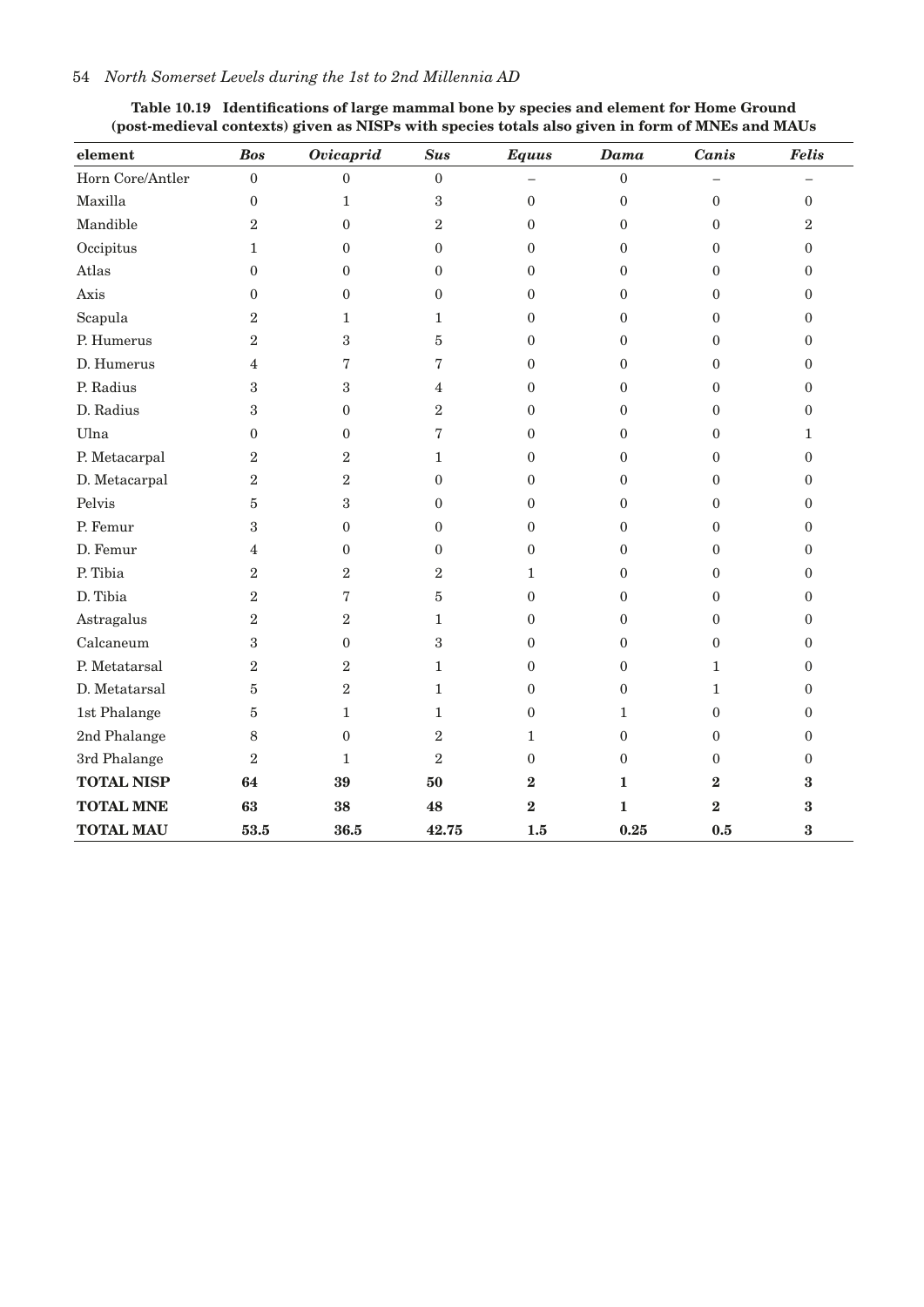| feature                         | context          | stork                    | goose                    | domestic<br>mallard<br>duck | other ducks              | fowl              | crane             | heron                    | waders                   | raptors          | pigeons                  | raven                    | other corvid             | passerine   | unident.                 | totals                  |
|---------------------------------|------------------|--------------------------|--------------------------|-----------------------------|--------------------------|-------------------|-------------------|--------------------------|--------------------------|------------------|--------------------------|--------------------------|--------------------------|-------------|--------------------------|-------------------------|
| topsoil                         | 100              | $\overline{\phantom{0}}$ | $\,1\,$                  | $\overline{\phantom{0}}$    | $\,2$                    | $\sqrt{3}$        | $\qquad \qquad -$ | $\overline{\phantom{0}}$ | $\overline{\phantom{0}}$ | $\,1\,$          | $\overline{\phantom{0}}$ | $\overline{\phantom{0}}$ | ÷,                       | $\mathbf 1$ | $\,6$                    | 14                      |
| Н                               | 101              |                          |                          |                             |                          | $\,1$             |                   |                          |                          | $\,1$            |                          |                          |                          | $\,1$       | $\boldsymbol{3}$         | $\,$ 6 $\,$             |
| $17th/18th$ century             |                  |                          |                          |                             |                          |                   |                   |                          |                          |                  |                          |                          |                          |             |                          |                         |
| $\operatorname{F.128}$          | 109              |                          |                          |                             |                          | $\mathbf{1}$      |                   |                          |                          | $\boldsymbol{9}$ |                          |                          |                          |             |                          | $10\,$                  |
| Ħ.                              | 129              |                          |                          |                             |                          |                   |                   |                          |                          |                  |                          | 1                        |                          |             |                          | $\,1$                   |
| F.140                           | 141              |                          |                          |                             |                          | $\overline{2}$    |                   |                          |                          |                  |                          |                          |                          |             |                          | $\,2$                   |
| $12{\rm th}/13{\rm th}$ century |                  |                          |                          |                             |                          |                   |                   |                          |                          |                  |                          |                          |                          |             |                          |                         |
| $\operatorname{F.115}$          | $116\,$          |                          |                          |                             |                          | 4                 | $1\,$             |                          |                          |                  |                          |                          |                          |             | 3                        | 8                       |
| F.119                           | 120              |                          |                          |                             |                          | 1                 |                   |                          |                          |                  |                          |                          |                          |             |                          | $\mathbf{1}$            |
| $\operatorname{F.122}$          | $123\,$          | 1                        |                          |                             |                          |                   |                   |                          | 1                        | $\boldsymbol{2}$ |                          |                          |                          |             |                          | $\overline{\mathbf{4}}$ |
| F.128                           | $150\,$          |                          |                          |                             |                          |                   |                   |                          |                          |                  |                          |                          |                          |             | $\mathbf{1}$             | $\,1\,$                 |
| $\operatorname{F.135}$          | $131\,$          |                          |                          | 1                           | 1                        | $\,2$             |                   |                          | $\mathbf{1}$             | 10               | $\mathbf{1}$             |                          |                          |             | $\mathbf{1}$             | $17\,$                  |
| Ħ                               | 136              |                          |                          |                             |                          | $\overline{5}$    | $\mathbf{1}$      |                          |                          | $\;6\;$          |                          |                          |                          |             |                          | $12\,$                  |
| H.                              | 145              |                          |                          |                             |                          |                   |                   |                          |                          | $\mathbf 1$      |                          |                          |                          |             |                          | $\,1$                   |
| F.135                           | 149              |                          |                          |                             |                          |                   |                   |                          | 1                        | 1                |                          |                          |                          |             | -                        | $\,2$                   |
| $\rm F.510$                     | 511              |                          | $\overline{\phantom{0}}$ | $\mathbf{1}$                | $\overline{\phantom{0}}$ | $\boldsymbol{2}$  |                   |                          |                          | $\mathbf{1}$     |                          |                          | $\,2$                    |             | $\overline{\phantom{0}}$ | $\boldsymbol{6}$        |
| Ħ.                              | $517\,$          |                          | $\,2$                    |                             |                          |                   |                   |                          |                          |                  |                          |                          |                          |             | $\boldsymbol{2}$         | $\overline{\mathbf{4}}$ |
| $\rm F.512$                     | $513\,$          |                          | $1\,$                    | L,                          | 1                        | $\mathbf 1$       |                   |                          |                          |                  |                          |                          |                          |             |                          | $\,3$                   |
| F.518                           | 519              |                          |                          |                             |                          |                   |                   |                          | 1                        |                  |                          |                          |                          |             |                          | $\,1$                   |
| $\operatorname{F.520}$          | 521              |                          |                          |                             |                          |                   |                   |                          |                          |                  |                          |                          | 1                        |             | -                        | $\mathbf{1}$            |
| H.                              | $533\,$          | -                        | $1\,$                    | $\overline{\phantom{0}}$    | 1                        | $\mathbf 1$       |                   |                          |                          |                  |                          |                          |                          |             | 1                        | $\overline{\mathbf{4}}$ |
| $\rm F.526$                     | 527              |                          | $\,2$                    | $\,2$                       | 1                        | $\;6\;$           |                   |                          |                          |                  |                          |                          |                          |             | $\mathbf{1}$             | $12\,$                  |
| Ħ                               | 528              |                          | $\mathbf{1}$             | $\overline{\phantom{0}}$    | 1                        | $\mathbf{1}$      |                   |                          |                          |                  |                          |                          |                          |             |                          | $\,3$                   |
| occupa-<br>tion layer           | 106              |                          |                          | $\,1$                       | -                        | 1                 |                   |                          |                          |                  |                          | $\overline{2}$           |                          |             | 3                        | $\sqrt{ }$              |
| Н                               | $118\,$          |                          | $\mathbf{1}$             | 1                           |                          |                   |                   |                          |                          |                  |                          |                          | 1                        |             | $\,2$                    | $\overline{5}$          |
| Н                               | $133\,$          |                          |                          |                             |                          | $\mathbf 1$       |                   |                          |                          | $\,3$            |                          |                          |                          |             |                          | $\overline{\mathbf{4}}$ |
| Н                               | $151\,$          |                          | $\mathbf{1}$             | $\overline{\phantom{0}}$    | $\overline{\phantom{0}}$ | $\overline{2}$    |                   |                          |                          |                  |                          | $\mathbf{1}$             | $\overline{\phantom{0}}$ |             | $\mathbf{1}$             | $\overline{5}$          |
| H.                              | $504\,$          |                          | $\,1\,$                  | $\bf 4$                     | $\,2$                    | $\scriptstyle{7}$ |                   |                          | $\,1$                    | $\,1$            |                          |                          |                          |             | $\overline{4}$           | $20\,$                  |
| Ħ                               | $505\,$          |                          | $\qquad \qquad -$        | $\bf 5$                     | $\,2$                    | $\,1\,$           | $\qquad \qquad -$ | $\,1\,$                  | $\mathbf 1$              | $\mathbf 1$      |                          |                          |                          |             | $\overline{\phantom{0}}$ | $11\,$                  |
|                                 | $\mbox{Total}$   | $\,1$                    | $11\,$                   | $15\,$                      | $11\,$                   | $42\,$            | $\,2$             | $\,1\,$                  | $\,6\,$                  | $37\,$           | $1\,$                    | $\bf 4$                  | $\bf 4$                  | $\,2$       | $\bf 28$                 | $165\,$                 |
|                                 | $\%$             | $0.6\,$                  | $6.7\,$                  | $9.1\,$                     | $6.7\,$                  |                   | $1.2\,$           | $0.6\,$                  | $3.6\,$                  |                  | $0.6\,$                  | $2.4\,$                  | $2.4\,$                  | $1.2\,$     | $17\,$                   |                         |
|                                 | $\%$ goose, duck |                          |                          |                             |                          |                   |                   |                          |                          |                  |                          |                          |                          |             |                          | $68\,$                  |

| Table 10.20 Bird bone from Church Field |  |  |  |  |
|-----------------------------------------|--|--|--|--|
|-----------------------------------------|--|--|--|--|

and fowl

stork cf. white, *Ciconia ciconia* goose domestic goose or greylag, *Anser anser* domestic duck or mallard<br>other duck other duck cf. wigeon, *Anas penelope*, and teal, *Anas crecca* fowl domestic fowl crane *Grus grus*<br>heron *grey* heron heron grey heron, *Ardea cinerea*<br>waders ef. woodcock, *Scolopax rus* waders cf. woodcock, *Scolopax rusticola*, and smaller waders raptors cf. buzzard, *Buteo buteo*, goshawk, *Accipiter gentilis*, and marsh harrier, *Circus aeruginosus*  raven *Corvus corax* corvid cf. rook/crow, *Corvus corone/frugilegus*, and jay, *Garrulus glandarius* songbirds of thrush and sparrow size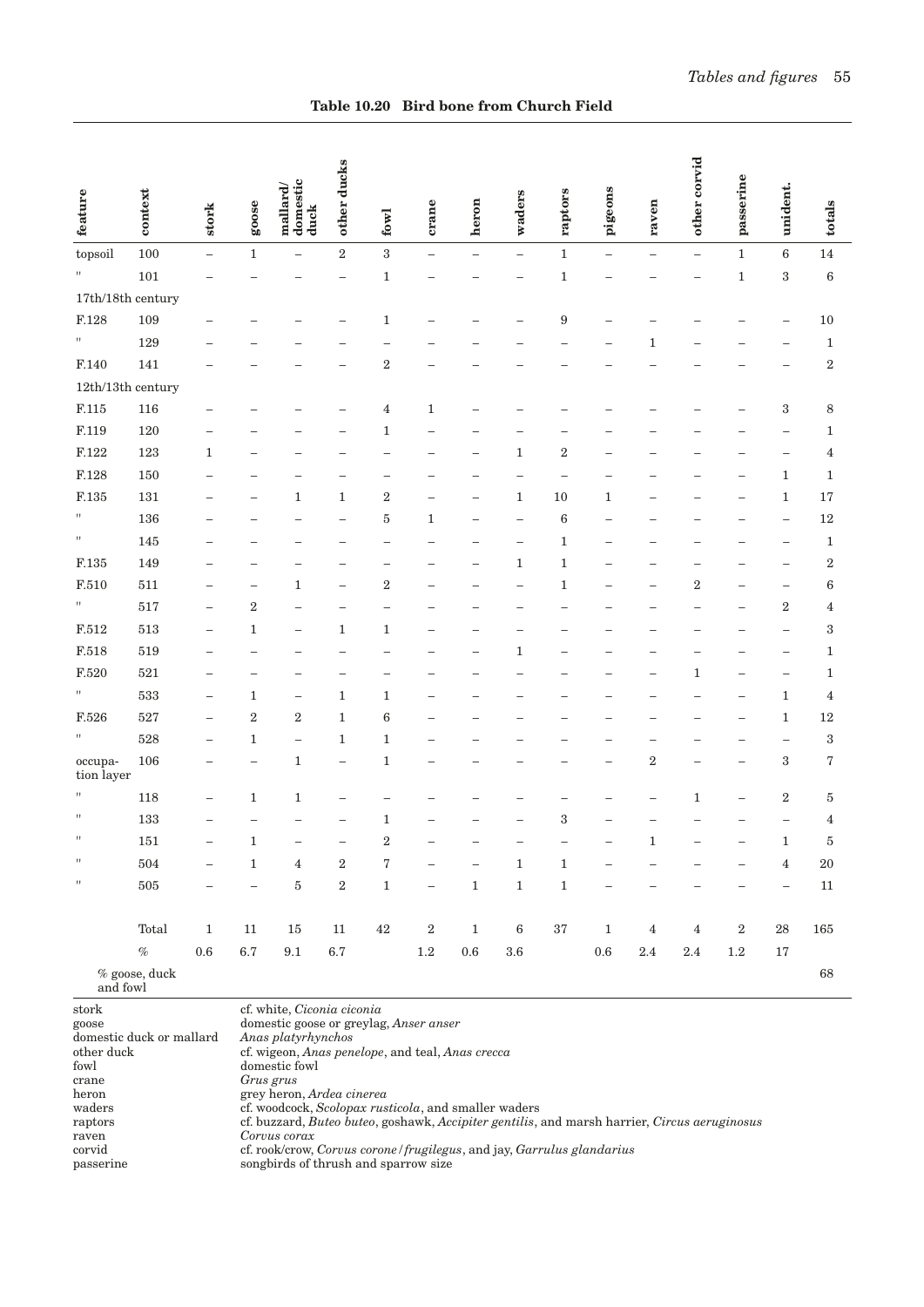| feature                     | context                  | goose                    | m/dom. duck              | fowl              | turkey                   | raptors                  | ow1                      | corvid                   | passerine                | unident.                 | Totals       |
|-----------------------------|--------------------------|--------------------------|--------------------------|-------------------|--------------------------|--------------------------|--------------------------|--------------------------|--------------------------|--------------------------|--------------|
| topsoil                     | $\,201$                  | $\overline{\phantom{0}}$ | $\qquad \qquad -$        | $\mathbf 1$       | $\overline{\phantom{0}}$ | $\overline{\phantom{0}}$ | $\overline{\phantom{0}}$ | $\overline{\phantom{0}}$ | $\overline{\phantom{0}}$ | $\mathbf 1$              | $\sqrt{2}$   |
| 17th/18th century           |                          |                          |                          |                   |                          |                          |                          |                          |                          |                          |              |
| F.203                       | 204                      |                          | $\mathbf 1$              |                   |                          |                          |                          |                          |                          | $\overline{\phantom{0}}$ | $\mathbf{1}$ |
| F.205                       | 206                      |                          | $\overline{\phantom{0}}$ |                   |                          |                          | $\mathbf{1}$             |                          |                          |                          | $\mathbf{1}$ |
|                             | 227                      |                          | -                        |                   |                          | $\overline{\phantom{0}}$ | $\sqrt{2}$               |                          |                          | $\overline{\phantom{0}}$ | $\,2$        |
| F.209                       | 210                      |                          |                          |                   | $\mathbf{1}$             |                          |                          |                          |                          |                          | 1            |
| F.207                       | $215\,$                  |                          |                          |                   |                          |                          |                          |                          |                          | $\mathbf{1}$             | $\mathbf{1}$ |
| F.308                       | 309                      |                          |                          | 4                 |                          |                          |                          | $\mathbf{1}$             |                          |                          | $\bf 5$      |
|                             | $221\,$                  | $\mathbf{1}$             |                          |                   |                          |                          |                          |                          |                          |                          | $\mathbf{1}$ |
| $14th\text{--}16th$ century |                          |                          |                          |                   |                          |                          |                          |                          |                          |                          |              |
| F.203                       | 264                      |                          |                          |                   |                          |                          |                          |                          | $\mathbf{1}$             | —                        | 1            |
| F.312                       | 313                      |                          |                          |                   |                          | $\mathbf{1}$             |                          |                          |                          |                          | $\mathbf{1}$ |
| 353                         | $\overline{\phantom{0}}$ | $\mathbf{1}$             |                          |                   |                          |                          | -                        |                          |                          |                          | $\mathbf{1}$ |
| 12th/13th century           |                          |                          |                          |                   |                          |                          |                          |                          |                          |                          |              |
| F.243                       | 244                      |                          |                          | $\mathbf{1}$      |                          |                          |                          |                          |                          |                          | $\mathbf{1}$ |
| F.265                       | 266                      | $\mathbf{1}$             |                          |                   |                          |                          |                          |                          |                          |                          | 1            |
| F.267                       | 268                      |                          | ÷                        | $\mathbf 1$       |                          |                          |                          |                          |                          | -                        | $\mathbf{1}$ |
| F.304                       | 305                      | $\overline{\phantom{0}}$ | —                        |                   |                          |                          |                          | $\overline{\phantom{0}}$ |                          | $\mathbf 1$              | $\mathbf{1}$ |
|                             |                          |                          |                          |                   |                          |                          |                          |                          |                          |                          |              |
|                             | Total                    | $\boldsymbol{3}$         | $\mathbf{1}$             | $\scriptstyle{7}$ | $\mathbf 1$              | $\mathbf{1}$             | $\boldsymbol{3}$         | $\mathbf{1}$             | $\mathbf{1}$             | $\boldsymbol{3}$         | $21\,$       |
|                             | $\%$                     | 14.3                     | 4.8                      | 33.3              | 4.8                      | 4.8                      | 14.3                     | 4.8                      | 4.8                      | 14.3                     |              |
| % goose, duck<br>and fowl   |                          | 27.3                     | 9.1                      | 63.6              |                          |                          |                          |                          |                          |                          | 11           |

**Table 10.21 Bird bone from Home Ground**

### **Table 10.22 Minimum Number of Individuals of small mammals by phase at Church Field and Puxton**

|                     |              |              | <b>Church Field</b> | <b>Home Ground</b> |                |                                  |
|---------------------|--------------|--------------|---------------------|--------------------|----------------|----------------------------------|
| species             | common Name  | $C12-C13$    | $C17-C18$           | topsoil            | $C12-C13$      | C <sub>17</sub> -C <sub>18</sub> |
| Mus musculus        | House mouse  | 2            |                     |                    |                |                                  |
| Apodemus sp.        | Wood mouse   | $\mathbf{2}$ |                     |                    |                |                                  |
| Microtus agrestis   | Field vole   | 2            |                     |                    |                | 4                                |
| Arvicola terrestis  | Water vole   |              |                     |                    |                | $\overline{2}$                   |
| Sorex araneus       | Common shrew | 2            |                     |                    | $\overline{2}$ |                                  |
| Talpa europaea      | Mole         |              |                     |                    |                |                                  |
| Erinaceus europaeus | Hedgehog     |              |                     |                    |                |                                  |